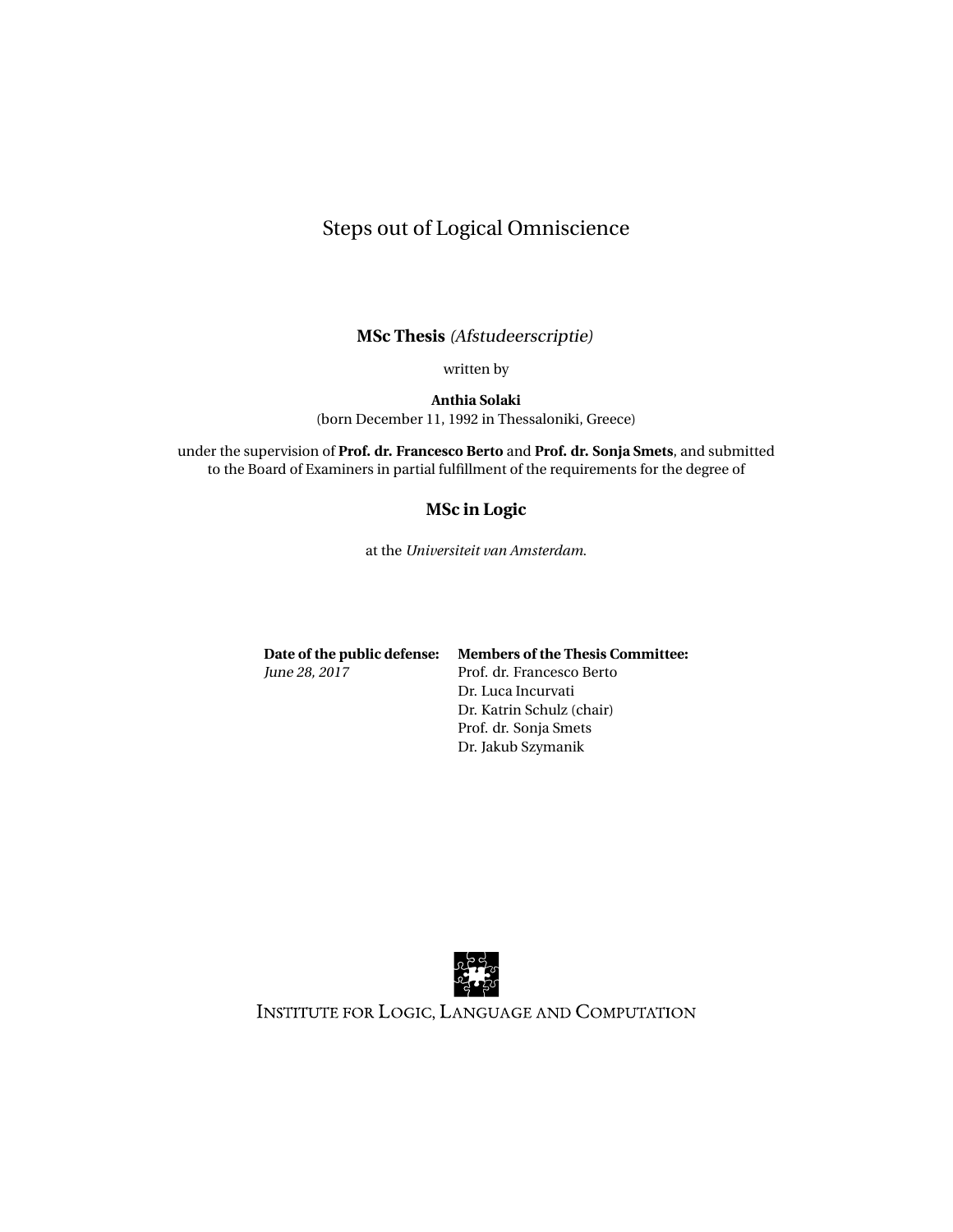# **Abstract**

This thesis discusses the problem of logical omniscience, a defect of standard epistemic and doxastic logics which – unrealistically – predict that agents know/believe all consequences of their knowledge/beliefs. We first give a detailed account of the problem, argue for its importance and describe the kind of solution we are interested in. More specifically, we attach great value to the ability of real-life agents to engage in *bounded* reasoning. Then, once we provide the appropriate background notions from Dynamic Epistemic Logic, we continue with a comprehensive review of selected approaches to the problem. In doing so, certain criteria are flagged, in order to assess these attempts on a solid ground. Keeping these remarks in mind, we proceed with our own proposals against the problem, in hope of overcoming the challenges emphasized in the critical survey. These proposals prioritize the need to take reasoning steps in order to attain knowledge or belief. First, we improve step-wise solutions to the problem by providing two frameworks, RW, that captures reasoning steps as transitions between worlds, and IW, that employs impossible worlds. We present the main elements of RW, explain how it refines existing attempts and escapes omniscience, and provide a sound and complete logic with respect to a class of its models. We similarly analyze the contribution of IW, and extend it to a quantitative system, sensitive to the idea of resource consumption. Other extended settings, such as IWPA and IWp, facilitate a more elaborate study of reasoning and belief change. Finally, we devise a method to obtain complete axiomatizations for IW-like systems, that relies on a reduction of models with impossible worlds.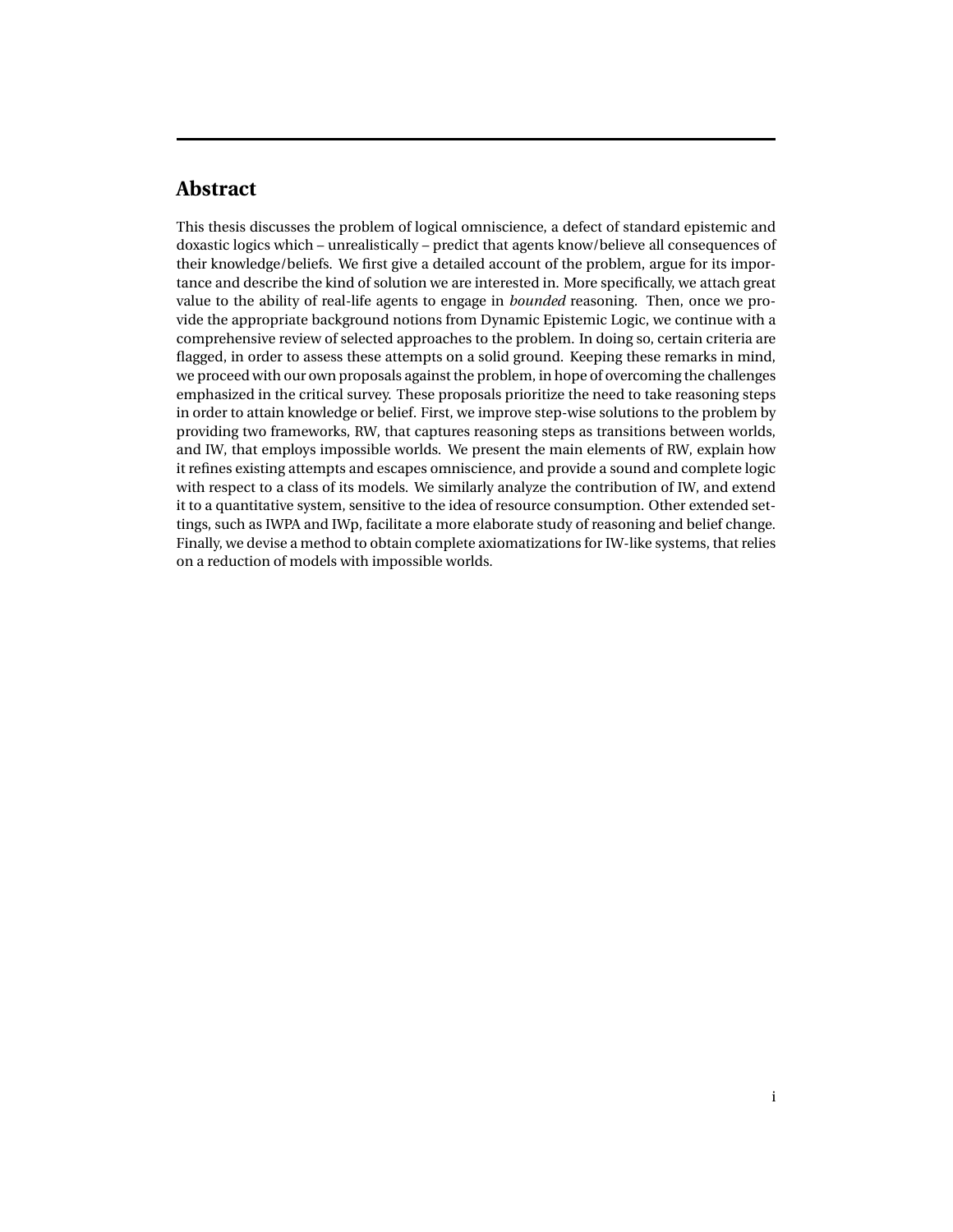# **Acknowledgements**

First, I'd like to thank my supervisors. I want to thank Franz, for his continuous support, insightful feedback, and contagious enthusiasm on the topic; Sonja, for her valuable comments, the fruitful meetings and for pointing me to the right material for my purposes. I'm also grateful to Fernando, for the very interesting discussions, his suggestions and, of course, for all the proofreading. On several occasions his remarks saved me from trouble. These two years at the ILLC wouldn't have been so nice without the MoL-people. I enjoyed the time we spent together in front of the whiteboard as well as the breaks for poor-quality pizza, joking and talking about politics. It's impossible not to mention my favourite, yet geographically scattered, group of people: Anastasia, Dina, Marianna and Vicky. Be it late-night skype calls or endless chatting, they could always stand by me – *Thanks*. Last, but certainly not least, I want to thank my family; my parents, for constantly supporting me and trusting in my way of doing things; my brother, who had his own way of reminding me that if I'm to live thousands of kilometres away, it'd better be for something worthwhile; my sister, for her word of encouragement and advice, and for being *there* when I most needed it.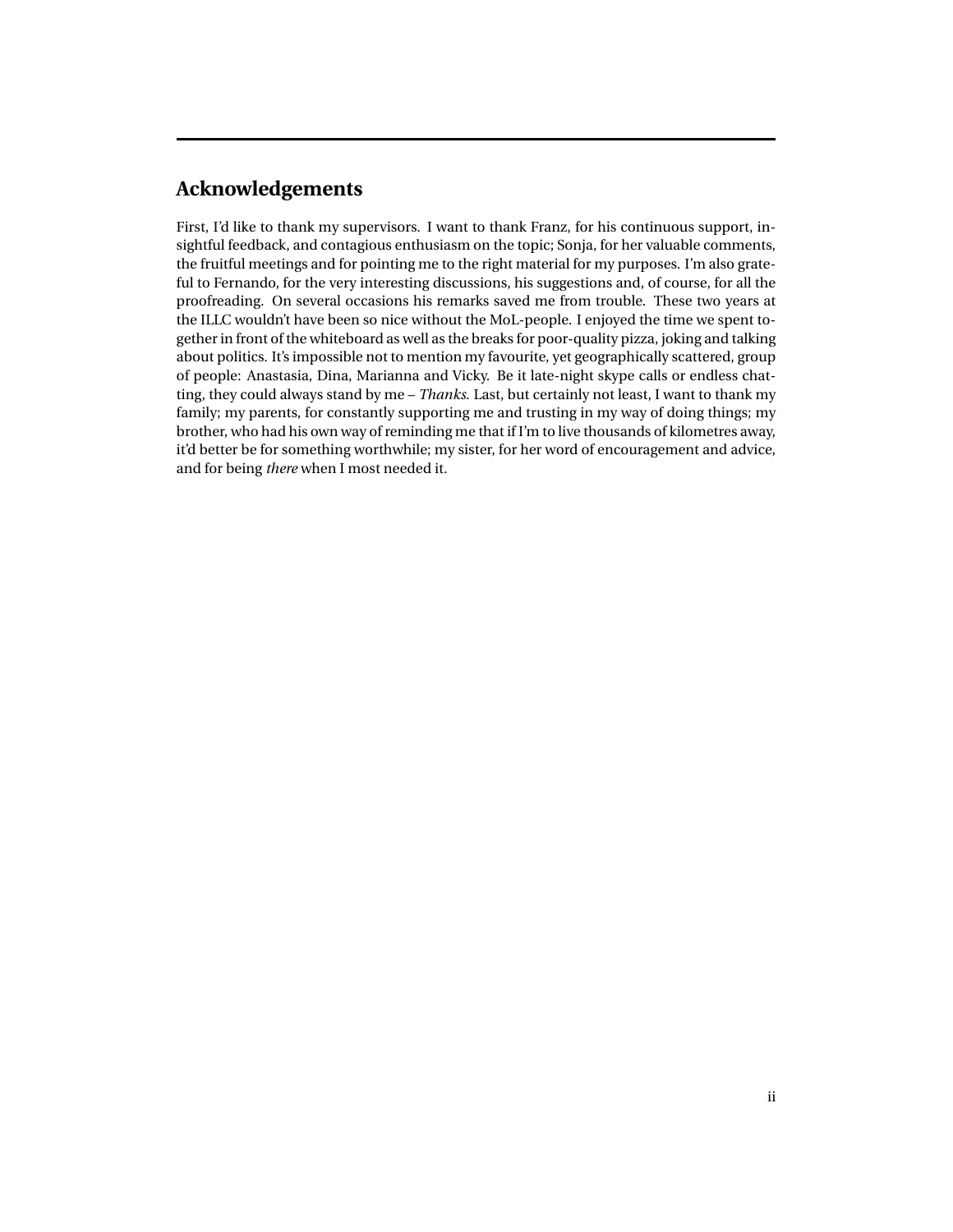# **Outline of the thesis**

For the convenience of the reader, we hereafter explain the structure of the thesis:

- [Chapter 1:](#page-5-0) The standard epistemic and doxastic logics are introduced in [Section 1.1.](#page-5-1) We explain how these emerged as spin-offs of Modal Logic and discuss some of their properties. In [Section 1.2,](#page-9-0) we present the various forms and manifestations of the *problem of logical omniscience*. The problem plagues the mainstream treatment of knowledge and belief because this ascribes unlimited inferential power to the agents. We then emphasize why it is important to resolve it, arguing against claims that have been put forward to justify this sort of idealization. This discussion also hints at elements seen as desirable for a proposed solution.
- [Chapter 2:](#page-14-0) This chapter serves as the background for what follows. It introduces elements from the toolkit of *Dynamic Epistemic Logic*, that can help us draw a more realistic picture of reasoning. First, we present *public announcement logic* [\(Section 2.1\)](#page-14-1). Second, we describe the contribution of plausibility models in the study of (static) belief change [\(Section 2.2\)](#page-15-0). Third, we briefly discuss dynamic belief change triggered by various kinds of incoming information [\(Section 2.3\)](#page-17-0).
- [Chapter 3:](#page-20-0) In this chapter, we provide a detailed exposition and discussion on selected proposals against the problem, as found in the literature. They are classified according to the rationale and method they adopt. Apart from explaining their workings, we also assess them according to specific criteria. This survey allows us to spot useful tools and underlying ideas, but also reveals the open challenges that await.
- [Chapter 4:](#page-53-0) This chapter constitutes our own attempt to resolve the problem, in a way that improves existing approaches and accounts for the real, dynamic nature of reasoning. More specifically, we design two settings, dubbed *Rule-based worlds* (RW) and *Impossible worlds* (IW), that break reasoning processes into *reasoning steps*. In [Sec](#page-54-0)[tion 4.1.1,](#page-54-0) we present the main elements of RW, we compare it to a similar step-wise view and construct the complete logic  $\Lambda_{\text{RW}}$ . In [Section 4.1.2,](#page-65-0) we similarly present IW. This approach additionally allows for a more detailed analysis of reasoning, further pursued in [Section 4.2](#page-75-0) and [Section 4.3,](#page-77-0) mainly inspired by [Chapter 2.](#page-14-0) Next, [Section 4.4](#page-82-0) provides a reduction of frameworks with *impossible worlds*, that, combined with material from [Chapter 3,](#page-20-0) facilitates the construction of complete axiomatic systems.
- [Chapter 5:](#page-89-0) Finally, we summarize our main points and suggest directions for further investigation on the topic.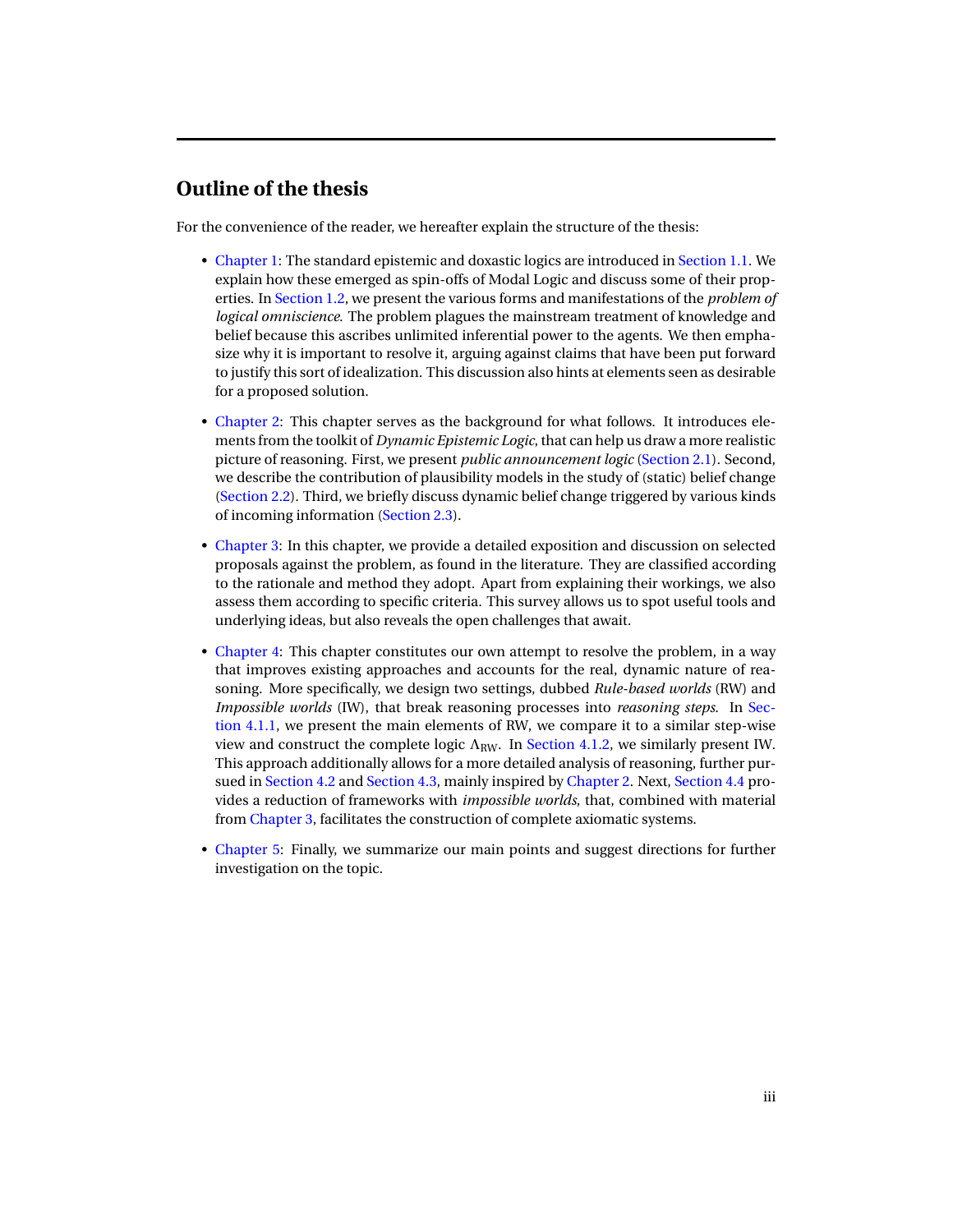# *Contents*

|              | $\mathbf{i}$<br>iii                                                                                                                                                                                                                                        |                                                                            |  |  |
|--------------|------------------------------------------------------------------------------------------------------------------------------------------------------------------------------------------------------------------------------------------------------------|----------------------------------------------------------------------------|--|--|
| 1            | The problem of logical omniscience<br>$\overline{2}$<br>$\overline{c}$                                                                                                                                                                                     |                                                                            |  |  |
| $\mathbf{2}$ | <b>Dynamic Epistemic Logic</b><br>11<br>2.3 Dynamic belief change due to hard and soft information  14                                                                                                                                                     |                                                                            |  |  |
| 3            | Dealing with the problem: a critical survey<br>3.1<br>3.1.1<br>3.2<br>3.2.1<br>3.2.2<br>3.2.3<br>Logics of Justified Belief and Knowledge<br>3.2.4<br>3.3<br>3.3.1<br>3.3.2<br>3.3.3<br>3.4                                                                | 17<br>-18<br>18<br>- 19<br>-23<br>- 25<br>26<br>31<br>38<br>38<br>39<br>49 |  |  |
| 4            | <b>Proposals for real-life agents</b><br>4.1 A full framework for Rasmussen's dynamic epistemic logic<br>4.1.2<br>4.2<br>Impossible worlds and plausibility (IWp) $\ldots \ldots \ldots \ldots \ldots \ldots \ldots \ldots \ldots \ldots$ 74<br>4.3<br>4.4 | 50<br>51<br>52<br>63<br>-72                                                |  |  |
|              | 5 Conclusions and further research                                                                                                                                                                                                                         | 86                                                                         |  |  |

## **[Bibliography](#page-89-0) 89**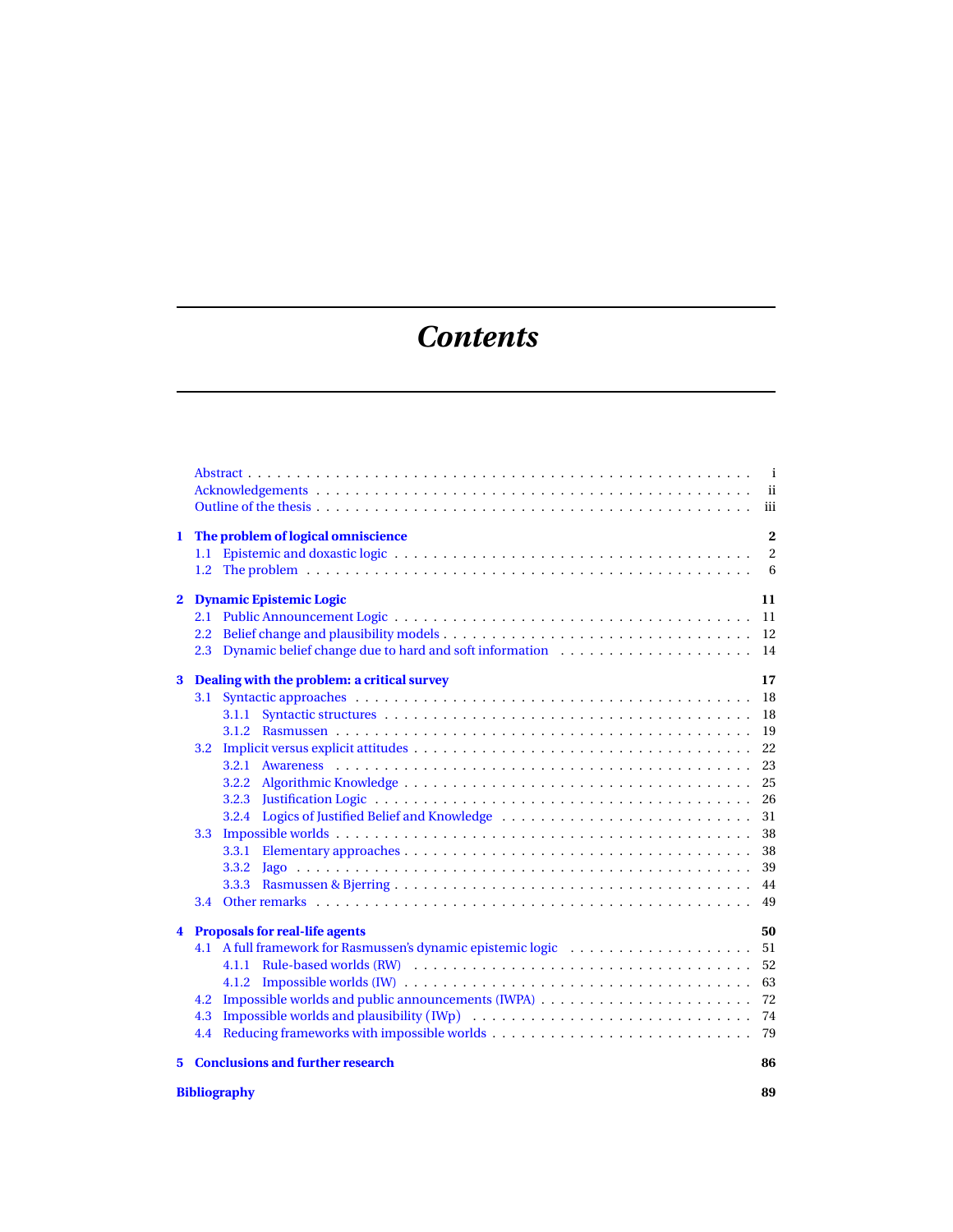# <span id="page-5-0"></span>*Chapter 1*

# *The problem of logical omniscience*

## <span id="page-5-1"></span>**1.1 Epistemic and doxastic logic**

Since Hintikka's seminal work in [Hintikka](#page-94-0) [\(1962\)](#page-94-0), Logic has been instrumental in the formal study of propositional attitudes such as knowledge and belief. Standard epistemic and doxastic logics were developed as spin-offs of *Modal Logic* and made use of its main techniques, in particular of the *possible worlds semantics*. The core of this conception is that in knowing or believing something, one obtains a way of determining which the *actual* world is among a range of possibilities. *Possible worlds* articulate precisely this conception: they embody these logical possibilities. Although there is a lively debate on their metaphysical status<sup>[1](#page-0-1)</sup>, given our purposes, we content ourselves in considering possible worlds alternative scenarios, representations of the ways the world could be or could have been.

The standard approach accounts for knowledge by supplementing the language of propositional logic with a unary operator *K* such that  $K\phi$  reads: "the agent knows that  $\phi$ ". Following the same fashion, we can add a unary operator *B* such that  $B\phi$  reads "the agent believes that  $\phi$ ". Next, the semantic interpretations are given in terms of possible worlds: an agent knows(/believes) that  $\phi$  if and only if in all possible worlds compatible with what the agent knows(/believes), it is the case that *φ*.

Of course, there can be more than one operator to accommodate settings with more than one agent. Then, by indexing the operators, we get  $K_i\phi$ , read as "agent *i* knows that  $\phi$ ", and likewise for belief. The content of this chapter can be accordingly generalized for multi-agent settings.

Departing from these initial remarks, we will give the concrete account of standard singleagent epistemic logic, starting off with the constructions of Modal Logic [\(Blackburn et al.](#page-93-0) [\(2001\)](#page-93-0), [Bezhanishvili and van der Hoek](#page-93-1) [\(2014\)](#page-93-1), [Fagin et al.](#page-93-2) [\(1995a\)](#page-93-2)). We will also comment on how this can be adapted for doxastic and combined epistemic-doxastic frameworks.

**Definition 1.1.1** (Syntax)**.** The language of single-agent epistemic logic is defined inductively as follows:

 $1$ One may consult [Berto and Plebani](#page-93-3) [\(2015\)](#page-93-3) for a review of the several schools of thought.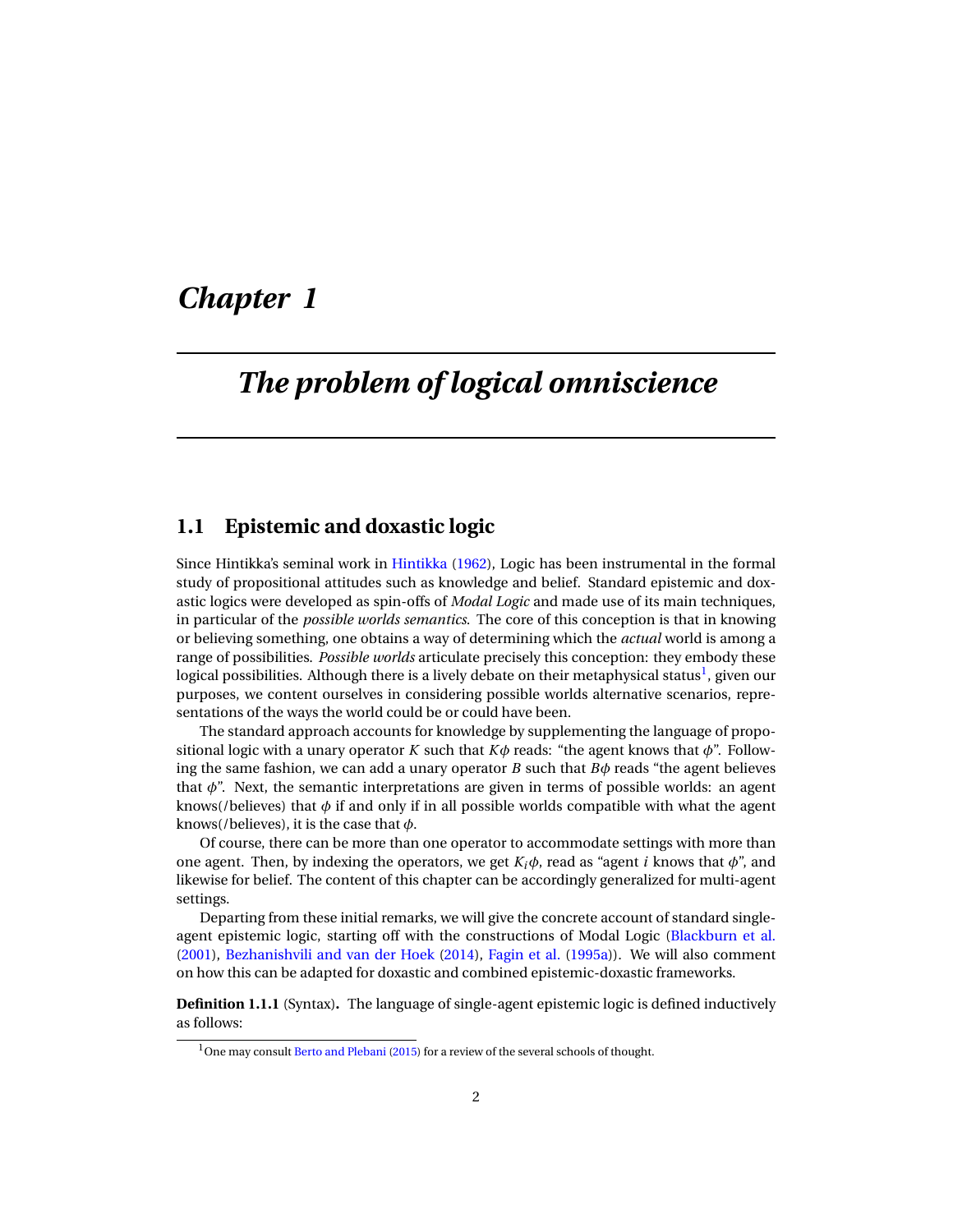*φ* ∶∶= *p* ∣ ¬*φ* ∣ *φ*∧*φ* ∣ *Kφ*

with  $p \in \Phi$  and  $\Phi$  a set of propositional atoms.

The language of single-agent epistemic-doxastic logic is easily obtained by supplementing the previous definition with *Bφ*. The common boolean connectives are defined in terms of and  $\wedge$  as usual. It is also useful to consider the *dual* operators  $\hat{K}$ ,  $\hat{B}$  where  $\hat{K}\phi := -K - \phi$  and  $\ddot{B}\phi := \neg B \neg \phi$ .

Next, we elucidate the technical details that show how the relational structures of Modal Logic are utilized in our context. More specifically, the compatibility of worlds with the agent's knowledge and belief is captured via primitive binary relations on possible worlds, reflecting epistemic and doxastic accessibility. We first present the standard modal account, followed by the discussion on the properties that furnish this fruitful adaptation.

**Definition 1.1.2** (Kripke frames and models)**.**

- 1. A *Kripke frame* is a pair  $\mathcal{F} = \langle W, R \rangle$ , where:
	- *W* is a non-empty set of possible worlds.
	- *R* is a binary *accessibility* relation on *W* .
- 2. A *Kripke model* is a frame supplemented with a valuation  $V : \Phi \to \mathcal{P}(W)$  assigning to each  $p \in \Phi$  a subset  $V(p)$  of W. Intuitively,  $V(p)$  is the set of all worlds in the model where *p* is true. A pair (*M*,*w*) consisting of a model *M* and a designated world *w* of the model is called a *pointed model*.

As we will see, the accessibility relation can be used to denote epistemic or doxastic accessibility. Of course, frames and models might be endowed with more than one accessibility relation, thereby allowing for combined epistemic-doxastic settings.

We now proceed with the truth clauses and other key-definitions:

<span id="page-6-0"></span>**Definition 1.1.3** (Truth). For a world *w* in a model  $M = \langle W, R, V \rangle$ , we inductively define that a formula  $\phi$  is *true in M* at *world w* (notation: *M*,  $w \models \phi$ ) as follows:

- *M*,  $w \models p$  if and only if  $w \in V(p)$ , where  $p \in \Phi$ .
- *M*,  $w \models \neg \phi$  if and only if *M*,  $w \not\models \phi$ .
- *M*,  $w \models \phi \land \psi$  if and only if *M*,  $w \models \phi$  and *M*,  $w \models \psi$
- *M*,  $w \in K\phi$  if and only if for all worlds  $u \in W$  such that  $wRu$  we have  $M, u \in \phi$ .

A set  $\Sigma$  of formulas is true at a world *w* of a model *M* (notation:  $M, w \models \Sigma$ ) if all members of  $\Sigma$ are true at *w*.

Regarding belief, and denoting the doxastic relation with *Rb*, we simply define an extended frame  $\mathcal{F} = \langle W, R, R_b \rangle$  and model  $M = \langle W, R, R_b, V \rangle$  as suggested above. Then the following clause can be added:

• *M*,  $w \models B\phi$  if and only if for all worlds  $u \in W$  such that  $wR_hu$  we have  $M, u \models \phi$ .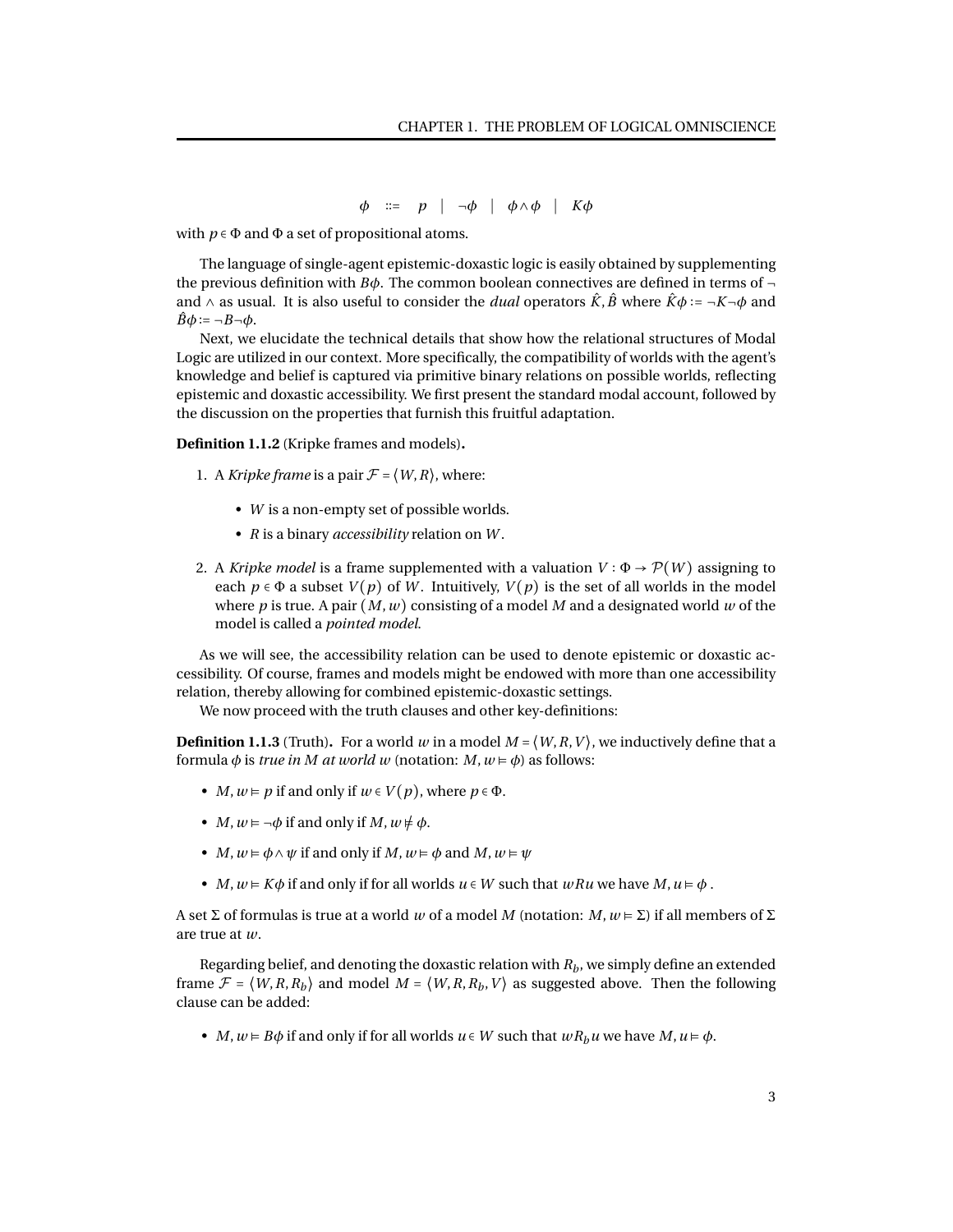**Definition 1.1.4** (Truth in a model)**.** A formula is *(globally) true* (or *valid*) *in a model* if it is true at all possible worlds of the model. A set of formulas is true in a model if all of its members are true in the model.

**Definition 1.1.5** (Validity). A formula  $\phi$  is *valid at a world w in a frame* F (notation:  $\mathcal{F}, w \models \phi$ ) if it is true at *w* in every model  $\langle \mathcal{F}, V \rangle$  based on  $\mathcal{F}$ . It is *valid in a frame*  $\mathcal{F}$  (notation:  $\mathcal{F} \models \phi$ ) if it is valid at every world *w* in F. It is *valid on a class of frames* if it is valid in every frame of the class. It is *valid* if it is valid on the class of all frames. The set of all formulas that are valid on a class of frames *F* is called the *logic* of *F*.

**Definition 1.1.6** (Logical Implication and Equivalence)**.**

- 1. A set of formulas  $\Psi$  *logically implies*  $\phi$  with respect to a class of frames *F*, if for all  $\mathcal{F} \in F$ and all worlds  $w \in \mathcal{F}$ : whenever  $\mathcal{F}, w \models \psi$  for every  $\psi \in \Psi$ , then  $\mathcal{F}, w \models \phi$ . We will also say that *φ* is a *logical consequence* of Ψ.
- 2. Two formulas are logically equivalent if each logically implies the other. One is true precisely when the other is true.

Note that the definition can be restated with respect to a class of models. From the foregoing it follows that a formula is valid if it is a logical consequence of the empty set of formulas.

The definitions above constitute the basis to illustrate the direct contribution of Modal Logic to the construction of epistemic and doxastic frameworks. Apart from these basic elements though, the contribution extends further: the use of *characterization results* renders many properties of knowledge and belief amenable to formal study. In particular, the validity of certain formulas is associated with certain properties of the accessibility relation(s). The following definition sets the background for the investigation of these effects.

**Definition 1.1.7** (Normal modal epistemic logic)**.** A *normal modal epistemic logic* Λ is a set of formulas that contains all instances of propositional tautologies, all instances of the *Kripke schema* (K):  $K(\phi \rightarrow \psi) \rightarrow (K\phi \rightarrow K\psi)$  and is closed under *Modus Ponens* and the *Necessitation Rule* (N): from  $\phi$  infer  $K\phi$ .

By suitable modifications of the operators, the (normal) doxastic counterpart is easily obtained.

As a result, certain logics, built on the addition of special schemes of formulas as axioms, induce certain algebraic properties on the accessibility relations. The classes of frames that are determined by those properties reflect useful properties of knowledge and belief, often revealing connections to epistemological corollaries.

To begin with, the class of all frames corresponds to the smallest normal modal logic, which is called **K**. Extensions of this logic are obtained via adding axiom schemes that seem plausible according to our intuitive understanding of knowledge/belief and the epistemological discussion that has long investigated how these attitudes can be discerned. We hereafter give an overview of properties that have been suggested for the adequate formal description of knowledge and belief as well as of the results of their inclusion at the logical level. In this sense, the standard modal constructions are transformed into epistemic and doxastic frameworks.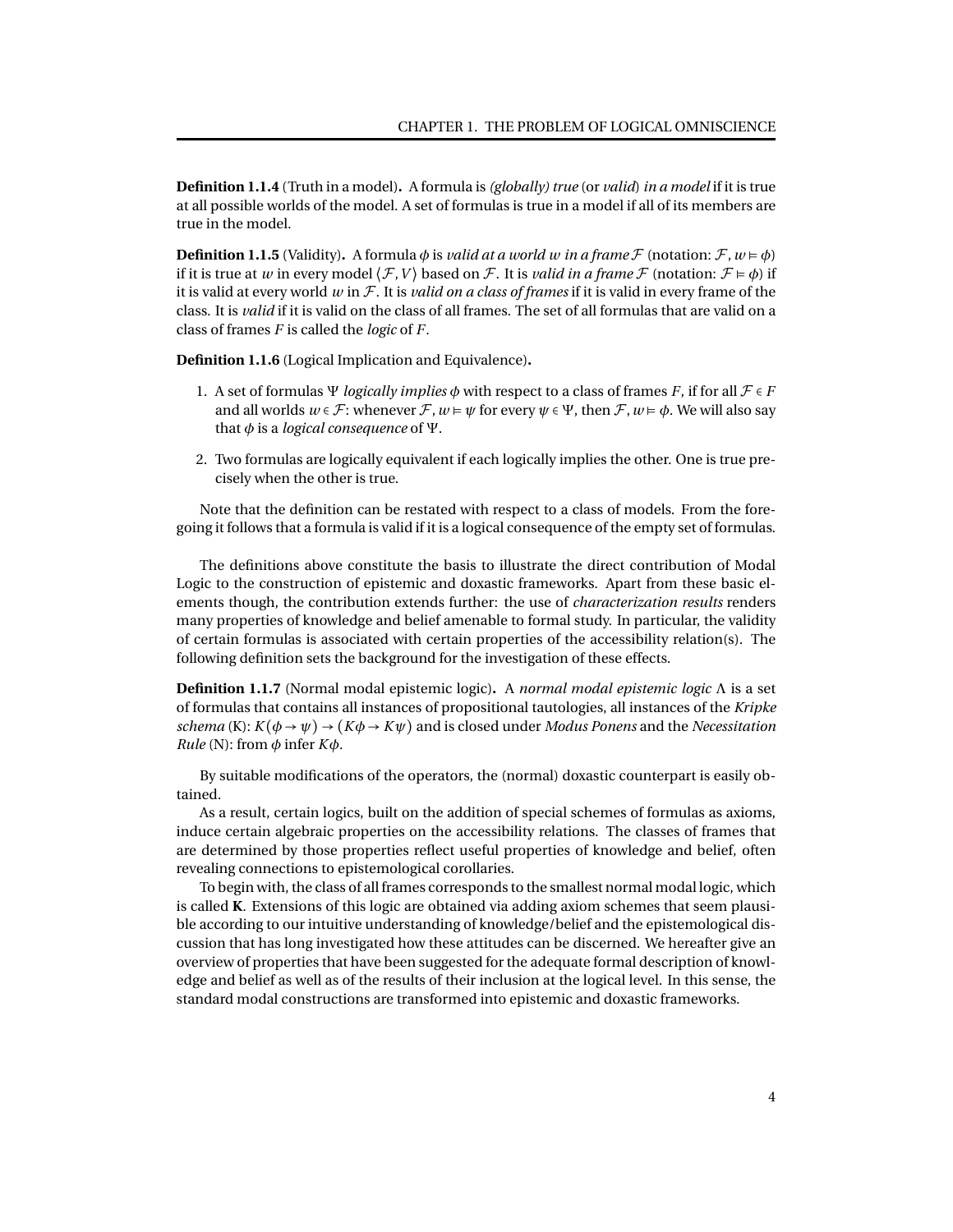#### **Veridicality**

The axiom scheme that reflects the *veridicality of knowledge*, i.e. that if  $\phi$  is known then  $\phi$ is true, is called (T):  $K\phi \rightarrow \phi$ . Its addition results in the logic **T**. One can easily check that (T) corresponds to the class of those frames where for every world  $w$ ,  $w R w$ , i.e. the class of all *reflexive* frames. Likewise, if one accepts veridicality of belief, the belief-version of the scheme should be added, turning  $R_b$  into a reflexive relation too. It is worth noticing that most formalizations do not assume veridicality for belief.

#### **Consistency**

The axiom scheme that reflects the *consistency of knowledge* is called (D):  $K\phi \rightarrow \neg K \neg \phi$ . It is equivalent to  $\neg K(\phi \land \neg \phi)$ . Its addition results in the logic **D**. The axiom is valid precisely on those frames where for any world *w*, there is some world *u* such that *wRu*, i.e. the class of all *serial* frames<sup>[2](#page-0-1)</sup>. Accordingly, the belief-version of the axiom is  $B\phi \to \neg B \neg \phi$  and corresponds to seriality of the doxastic accessibility relation.

#### **Positive Introspection**

The instances of the axiom (4)  $K\phi \rightarrow K K\phi$  reflect the *positive introspection of knowledge*. The addition of this axiom scheme yields the logic **K4**. It characterizes the class of those frames where for any worlds  $w, u, v$ , if  $wRu$  and  $uRv$  then  $wRv$ , i.e. the class of all *transitive* frames. Positive introspection of belief works along the same lines.

#### **Negative Introspection**

The instances of the axiom (5)  $\neg K\phi \rightarrow K\neg K\phi$  reflect the *negative introspection of knowledge* and result in the logic **K5**. This axiom scheme characterizes the class of those frames where for any worlds *w*,*u*, *v*, if *wRu* and *wRv* then *uRv*, i.e. the class of all *euclidean* frames. Negative introspection of belief again works along these lines.

While veridicality is often seen as an essential property for knowledge, this is not the case for belief; it is generally accepted that an agent might hold false beliefs. It has been argued that this is one of the properties that can be used to distinguish knowledge and belief. As a result, a belief-version of the axiom is not usually assumed and, in turn, doxastic accessibility need not be reflexive. On the other hand, the intuitive appeal of positive and negative introspection is considered debatable for both knowledge and belief, as is consistency of belief, and no absolute consensus has been reached regarding the inclusion of the respective axioms [\(Danto](#page-93-4) [\(1967\)](#page-93-4), [Hintikka](#page-94-0) [\(1962\)](#page-94-0), [Lemmon](#page-94-1) [\(1967\)](#page-94-1), [Stalnaker](#page-95-0) [\(2006\)](#page-95-0)).

The aforementioned remarks are summarized in [Table 1.1.](#page-9-1) Overall, combinations of these axioms result in logical systems of varying strength that are sound and complete with respect to those classes of frames complying with the analogous combinations of restrictions on the accessibility relation(s). Picking the *most* appropriate system depends on one's dispositions and goals.

We only notice that according to the received view (e.g. as in [Fagin et al.](#page-93-2) [\(1995a\)](#page-93-2)) (a) epistemic models are S5-models, that is models in which the (epistemic) accessibility relation is

 $^2$ It is then easy to see that (D) can follow from other axioms, such as (T).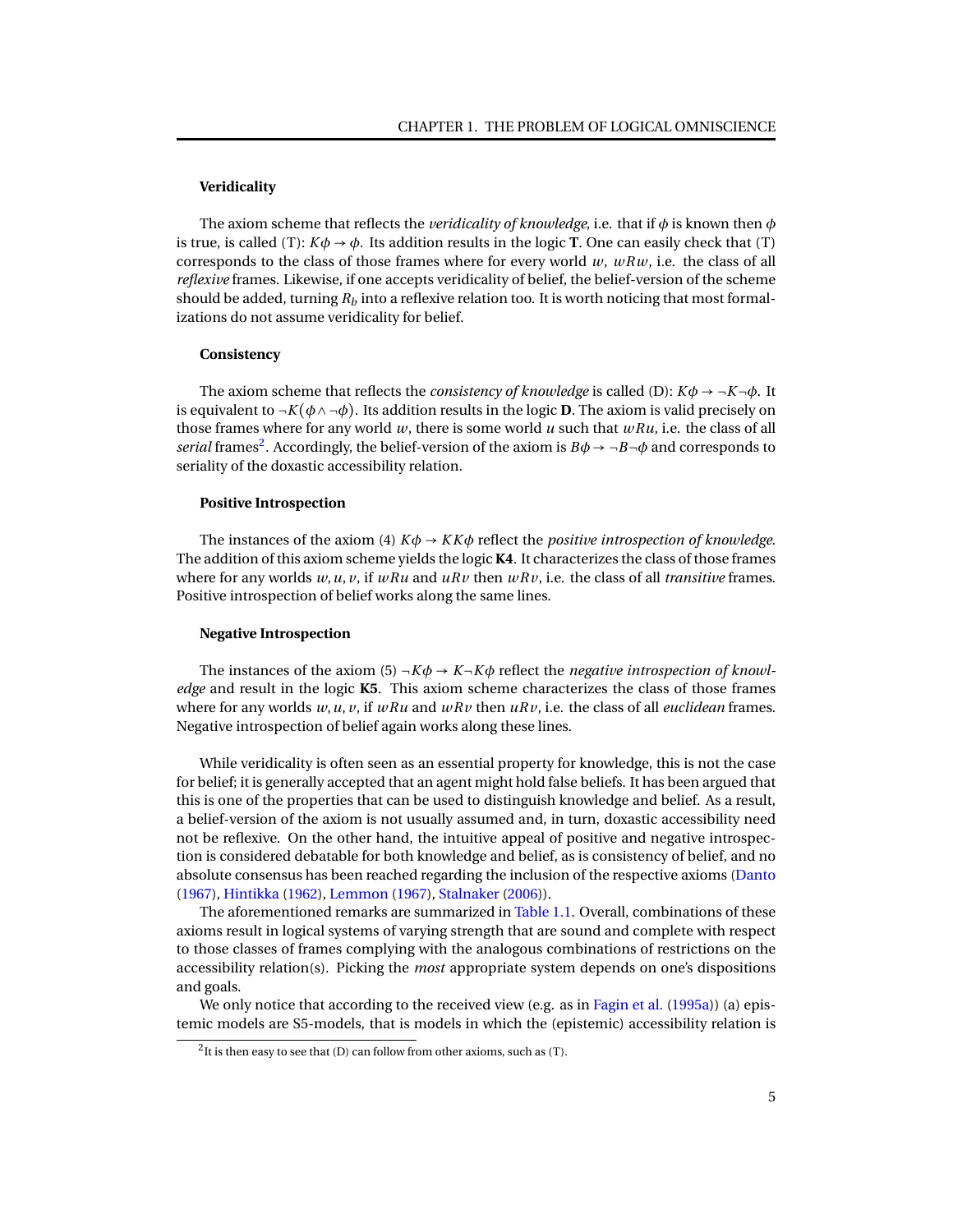an equivalence relation (reflexive, transitive and symmetric or equivalently: reflexive and euclidean) and (b) doxastic models are KD45-models, that is models in which the (doxastic) accessibility relation is serial, transitive and euclidean. These modelling choices give rise to certain additional properties regarding the interaction between knowledge and belief operators under combined epistemic-doxastic frameworks. In other words, if we assign the proposed qualities to the epistemic and doxastic relations, the following validities easily follow:

- **Strong positive introspection of beliefs**  $B\phi \rightarrow KB\phi$ .
- **Strong negative introspection of beliefs**  $\neg B\phi \rightarrow K\neg B\phi$ .
- **Knowledge implies belief**  $K\phi \rightarrow B\phi$ .

| Logic          | Axioms             | Class of frames                  |  |
|----------------|--------------------|----------------------------------|--|
| K              | (K)                | All                              |  |
| T              | $(K)$ , $(T)$      | Reflexive                        |  |
| D              | (K), (D)           | Serial                           |  |
| K4             | (K), (4)           | Transitive                       |  |
| K5             | (K), (5)           | Euclidean                        |  |
| <b>KD45</b>    | (K), (D), (4), (5) | Serial, Transitive, Euclidean    |  |
| <b>S4</b>      | (K), (T), (4)      | Reflexive, Transitive            |  |
| S <sub>5</sub> | (K), (T), (5)      | Reflexive, Transitive, Symmetric |  |

<span id="page-9-1"></span>Table 1.1: Common logics

This is the mainstream logical landscape drawn by the hintikkian approach, heavily influenced by the machinery of normal modal logics. As we will see, the seemingly smooth integration of knowledge and belief in this picture faces serious objections.

## <span id="page-9-0"></span>**1.2 The problem**

We have seen the main properties of epistemic and doxastic logics. Despite the benefits reaped by exploiting Modal Logic in the formal study of knowledge and belief, there is a certain cost. The *problem of logical omniscience* (identified in [Halpern and Pucella](#page-94-2) [\(2011\)](#page-94-2), [Hintikka](#page-94-3) [\(1975\)](#page-94-3), [Moses](#page-94-4) [\(1988\)](#page-94-4), [Parikh](#page-94-5) [\(2008\)](#page-94-5), among others), is an inherent defect of this treatment. It manifests itself as follows:

Suppose that an agent at a world *w* knows all formulas in a set Ψ and that Ψ logically implies *φ*. Because of the former assumption, all formulas of Ψ hold at every world epistemically accessible from *w*. Due to the latter assumption, *φ* holds at these worlds as well. Therefore, the agent knows *φ* at *w*.

This closure property constitutes the *full* problem of logical omniscience. Notice that the problem can be easily restated for belief. Given the aim of providing a theory for actual reasoners, it is not difficult to spot the malignancy of the problem. The predictions of this approach are not accurate; the brightest mathematician might know all axioms of set theory without thereby knowing all their consequences. Or, although a winning strategy for a game might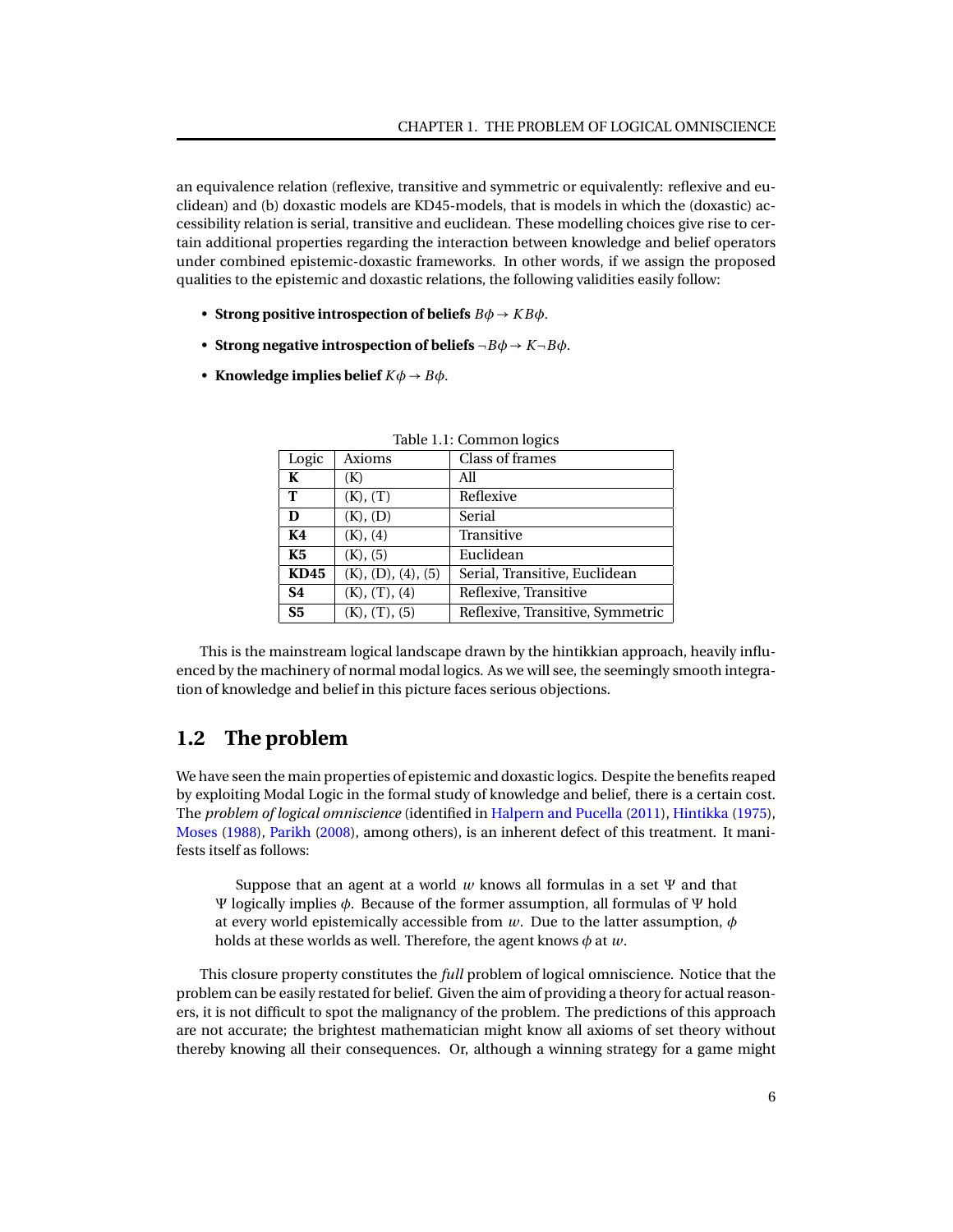follow mathematically from a given state of the game and players are aware of the latter, it is not the case that they always play according to the winning strategy; otherwise, many games would be pointless and uninteresting. The performance of real-life agents is inhibited by their limited memory, computational capacity, biases, faulty reasoning etc. That is to say that reallife agents are fallible and resource-bounded, therefore not well accommodated within these settings.

Equally alarming considerations arise from special cases of the full form. In addition, even if certain modifications alter the kind of structures and the notion of truth in a manner that avoids the full problem, the divergence from reality is retained through weaker problematic closure principles. More specifically, all these special and weaker forms are given below, following the work of [van Ditmarsch et al.](#page-95-1) [\(2007\)](#page-95-1) and [Fagin et al.](#page-93-2) [\(1995a\)](#page-93-2).

- 1. If *φ* is valid, then the agent knows *φ*. (*Knowledge of valid formulas*)
- 2. If the agent knows *φ* and *φ* logically implies *ψ*, then the agent knows *ψ*. (*Closure under Logical Implication*)
- 3. If the agent knows *φ* and *φ* is logically equivalent to *ψ*, then the agent knows *ψ*. (*Closure under Logical Equivalence*)
- 4. If the agent knows  $\phi$  and also knows  $\phi \rightarrow \psi$ , then the agent knows  $\psi$ . (*Closure under Material Implication*)
- 5. If the agent knows  $\phi$  and  $\phi \rightarrow \psi$  is valid, then the agent knows  $\psi$ . (*Closure under Valid Implication*)
- 6. If the agent knows  $\phi$  and also knows  $\psi$ , then the agent knows  $\phi \wedge \psi$ . (*Closure under Conjunction*)
- 7. If the agent knows *φ*, then the agent knows *φ*∨*ψ*. (*Closure under Disjunction*)

Again, the foregoing can be restated for belief.

Knowledge of all valid formulas is a special case of the full form as validity boils down to logical consequence from the empty set. The discrepancy between the standard treatment and real agents is once again apparent. For example, it is not realistic to expect that agents believe or know every propositional tautology irrespective of its complexity. In the same line of rea-soning, consider Goldbach's Conjecture<sup>[3](#page-0-1)</sup>; if it is true, then it is true at all possible worlds and if it is false, then it is false at all possible worlds. As a result, in any case, the correct response to the Conjecture is known by any agent, according to the possible worlds account. In contrast to these predictions, though, Goldbach's Conjecture remains an unsolved mathematical problem. Yet another illustration of the problem arises from the Closure under Logical Implication, that follows immediately from the full form, as well as from the Closure under Logical Equivalence, predicting that an agent knows any formula that is equivalent to a formula she knows. Closure under Material Implication is a weaker principle not necessarily following from the full form. However, it coincides with Closure under Logical Implication in standard modal logic. Closure under Valid Implication is equivalent to Closure under Logical Implication because in

<sup>3</sup>Every even integer greater than 2 can be expressed as the sum of two primes.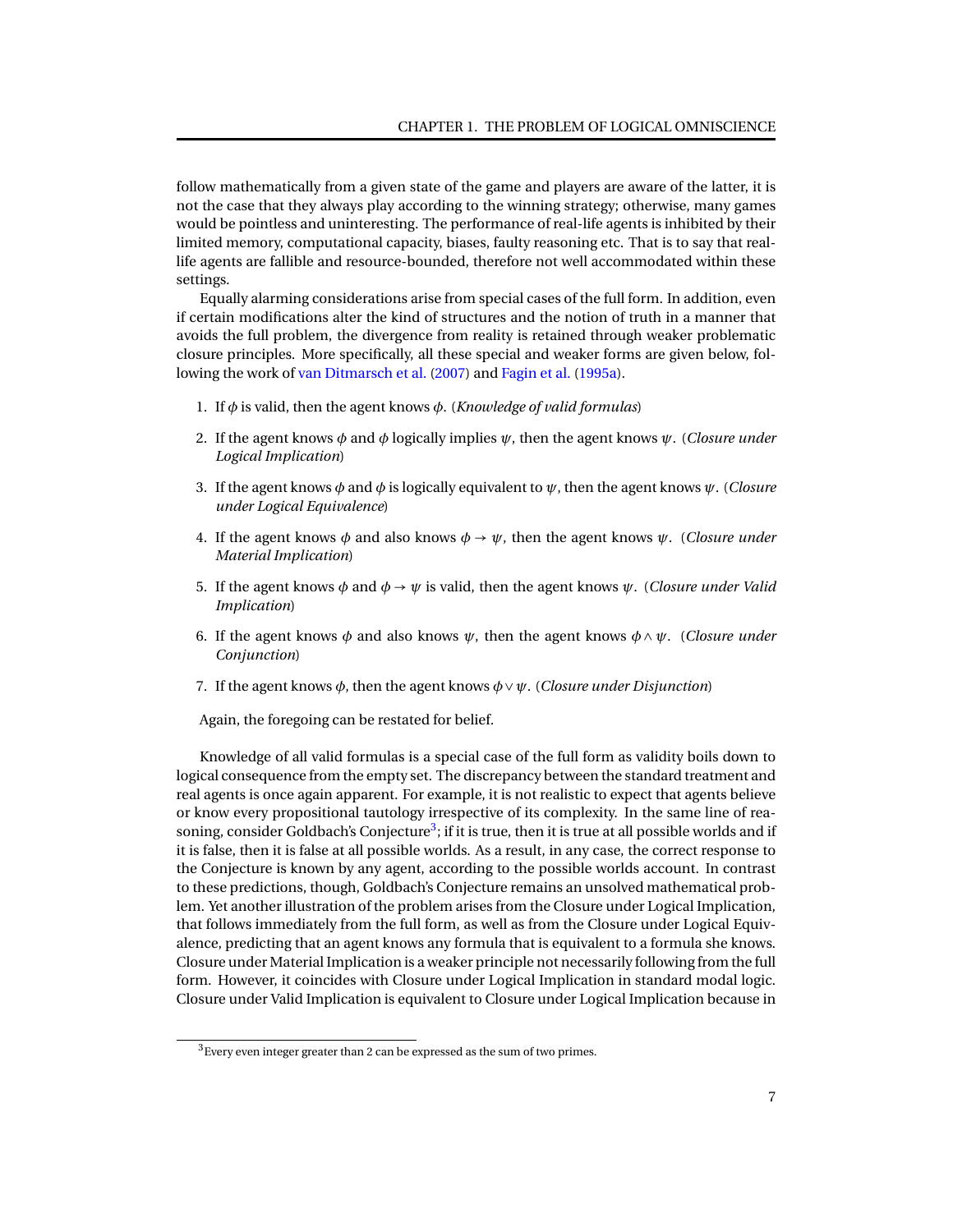standard modal logic  $\phi \rightarrow \psi$  is valid precisely when  $\phi$  logically implies  $\psi$ . Closure under Conjunction and Disjunction are special cases of full logical omniscience, if the set  $\{\phi, \psi\}$  logically implies  $\phi \land \psi$  and if  $\phi$  logically implies  $\phi \lor \psi$  – respectively.

Another counterintuitive quality that is nevertheless attributed to agents, at least under systems that contain the axiom (D), is that of Consistency: agents never know/believe both *φ* and ¬*φ*. However, in the real-world, cognitively limited reasoners often maintain inconsistent beliefs, whether they realize it or not. More specifically, it has been claimed that agents might even believe a contradiction *explicitly* and consider themselves justified in doing so, as *dialetheists* believe that a particular sentence, the *liar sentence*, is simultaneously true and false [\(Priest](#page-94-6) [\(2006\)](#page-94-6)).

At this point, it is worth noticing that this kind of idealization, as indicated by the aforementioned list, is also observed in mainstream attempts of logical modelling on belief change. As also observed in the next chapter, the building block of the predominant *AGM* approach [\(Alchourrón et al.](#page-92-0) [\(1985\)](#page-92-0)), the *belief sets*, also suffer from closure principles that lead to omniscient agents. According to this approach, the beliefs of an agent are represented by a set of sentences in a formal language. This set is taken to be closed under logical consequence, i.e. if *p* is in a belief set and *q* logically follows from *p*, then *q* is already in the set. But of course, this too entails that agents are expected to believe all consequences of their beliefs, thus leading to the undesired properties of the full form of logical omniscience. In addition, if the belief set contains both  $p$  and  $\neg p$ , i.e. the agent holds some inconsistent belief, then her belief state necessarily collapses to the trivial one, as she is expected to believe *everything*. Moreover, following the AGM postulates: if two sentences *p* and *q* are logically equivalent, then believing the one amounts to believing the other. However, we often revise our beliefs influenced by the mode of presentation and the frame under which the revision takes place. In these cases, we might end up believing the one without believing the other.

Despite the discrepancy between logical predictions and reality, there have been attempts to defend the standard paradigm and view its properties as inevitable or even desired tools. For instance, [Stalnaker](#page-95-2) [\(1991\)](#page-95-2) and [Yap](#page-96-0) [\(2014\)](#page-96-0) examine reasons that could justify the extent of the idealization. First, this is sometimes defended as the means to reach the mechanisms underlying the complex theory of knowledge and belief. Motivated by certain examples from other disciplines, e.g. the use of frictionless planes in physics, it has been argued that the isolated study of individual components of larger theories increases our understanding of them, even if we miss out on their interconnections. For example, external forces may be ignored and the realistic picture may be only partially drawn because the internal dynamics tend to move the system in question towards an equilibrium. In this line of reasoning, idealization can be justified by viewing the fallibility of agents as a kind of "cognitive friction" that interferes with the reasoning process yet the latter eventually reaches an equilibrium where perfect rationality is attained. A second reason backing idealization lies in the need for simplification: the cost of distortion is assessed as unimportant when compared to the benefits of simplifying. Thirdly, another source of justification is presented by virtue of normativity: although the standard logics draw an ideal picture, far from the actual inner workings of knowledge and belief, they are still considered acceptable and valuable as they set the standard that rational agents *ought to* comply with.

However, these arguments cannot completely alleviate the worries on logical omniscience. To begin with, the distortion induced by the closure principles is not negligible. Resorting to the idealized models of other disciplines seems more like a convenient analogy $\sp{4}$  $\sp{4}$  $\sp{4}$ . In particular,

 $<sup>4</sup>$  For all fairness, there is a large discussion on idealization and abstraction as tools for scientific investigation, in</sup>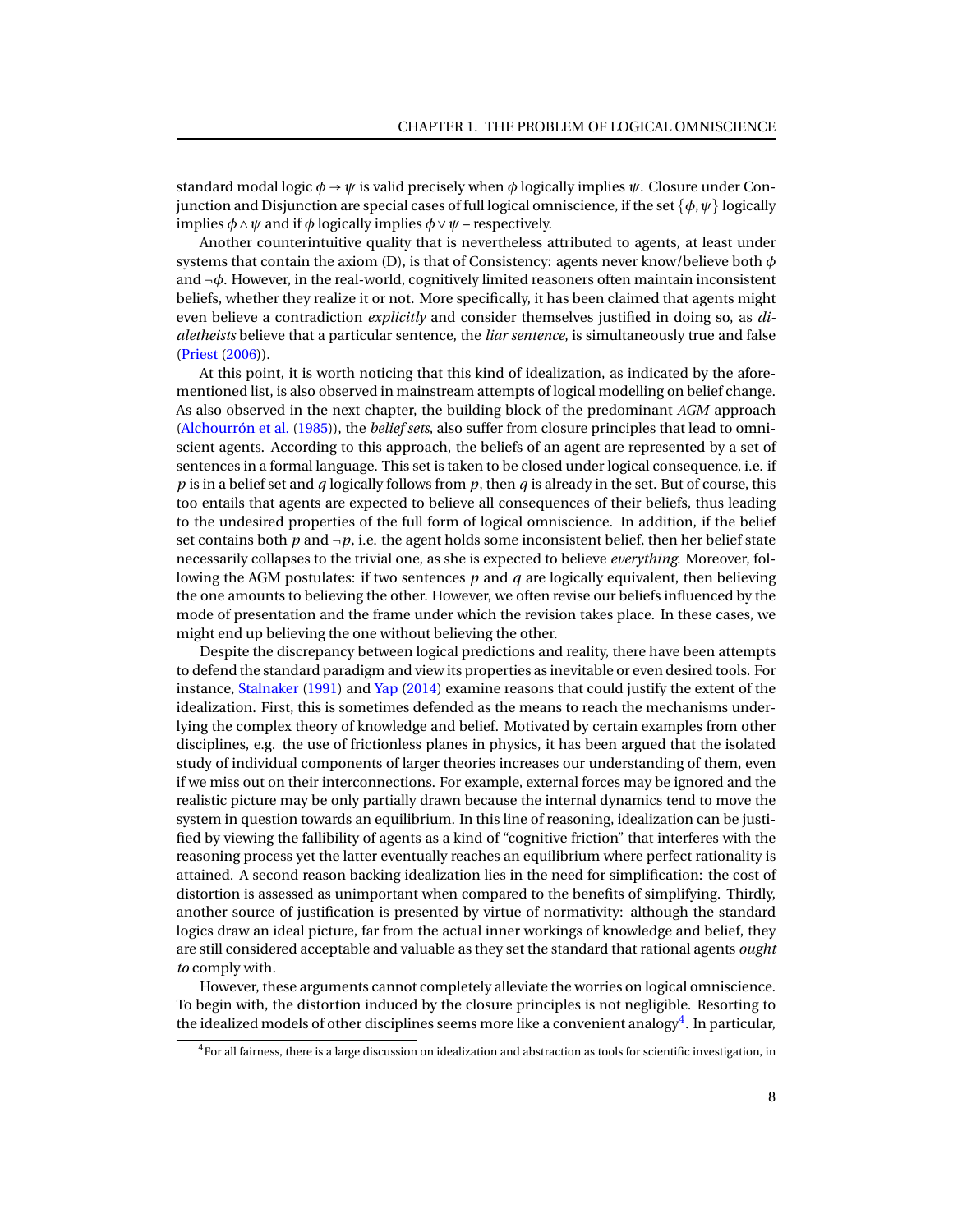there is no reason, theoretical or empirical, to assume that the reasoning process, constantly influenced by external information, ever reaches an equilibrium of spotless rationality. As a result, one cannot do away with logical omniscience by merely suggesting that it poses no threat in the long run. Moreover, considering the descriptive use of epistemic and doxastic logics, the argument for simplicity is ineffective because the extent of the chasm between idealized and real agents is substantial enough to obscure many of the benefits. Apart from the fact that the closure principles are not aligned with ordinary intuitions, there is also concrete evidence that sheds light on actual cognitive states and highlights the extent of the defect. Cognitive science and psychology of reasoning import experimental evidence suggesting that subjects' performance in reasoning tasks, e.g. in the *Wason selection task* or the *suppression task*, is not always consonant with logical predictions [\(Stenning and van Lambalgen](#page-95-3) [\(2008\)](#page-95-3)). Furthermore, [Parikh](#page-94-5) [\(2008\)](#page-94-5), prompted by Daniel Kahneman's work on behavioural economics, argues that human belief states are neither consistent nor usually closed under logical inference. In general, the shift from classical to behavioural economics [\(Kahneman](#page-94-7) [\(2003\)](#page-94-7), [Simon](#page-95-4) [\(1955\)](#page-95-4)) endorses the revision of idealized models of perfect rationality so that limited resources and the framing of decision-making are taken into account. In addition, the experiments discussed in [Alxatib](#page-92-1) [and Pelletier](#page-92-1) [\(2011\)](#page-92-1) and [Ripley](#page-95-5) [\(2011\)](#page-95-5) show that in certain cases, agents hold – at least *prima facie* – inconsistent beliefs. This does not mean that they are "absurd" nor willing to believe *everything*, as the standard account predicts. Next, appealing to normativity to secure standard epistemic and doxastic logics from objections also faces counterarguments: there seem to be good reasons, for example, to account for the fact that agents do not know *all* consequences of their knowledge even while aiming for a normative model of how we *ought to* reason. That is, acknowledging our own fallibility is often seen as a prerequisite to rationality. [Stalnaker](#page-95-2) [\(1991\)](#page-95-2) specifically reports on the view that rational agents should believe that some of their own beliefs are false. Forcing one to commit to models that are *either* non-normative *or* representing omniscient agents might as well be a false dilemma. A normative model can still focus on a *moderately* rational agent, who is able to conduct finite chains of inferences avoiding blatant inconsistencies, despite being non-omniscient. Finally, Hintikka's own understanding of the problem did not presuppose any kind of defense of his standard systems due to normativity:

Logical truths are not truths which logic forces on us; they are not necessary truths in the sense of being unavoidable. They are not truths we must know, but truths which we can know without making use of any factual information. [...] The fact that the so-called laws of logic are not "laws of thought" in the sense of natural laws seems to be generally admitted nowadays. Yet the laws of logic are not laws of thought in the sense of commands, either, except perhaps laws of the sharpest possible thought. Given a number of premises, logic does not tell us what conclusions we ought to draw from them; it merely tells us what conclusions we may draw from them – if we wish and we are clever enough.<sup>[5](#page-0-1)</sup>

Consequently, there is not enough support to defend the modelling of agents with infinite inferential powers as a means to say how they ought to perform.

We have thus far presented the problem of logical omniscience and emphasized its importance. However, the intuitive considerations and the experimental evidence that dictate the attack against logical omniscience also urge us to demarcate another feature of real agents'

general (see for example [Stokhof and van Lambalgen](#page-95-6) [\(2011\)](#page-95-6), for similar considerations). The wider study, that touches upon philosophy of science, is beyond our scope.

<sup>5</sup>[Hintikka](#page-94-0) [\(1962\)](#page-94-0), p.37.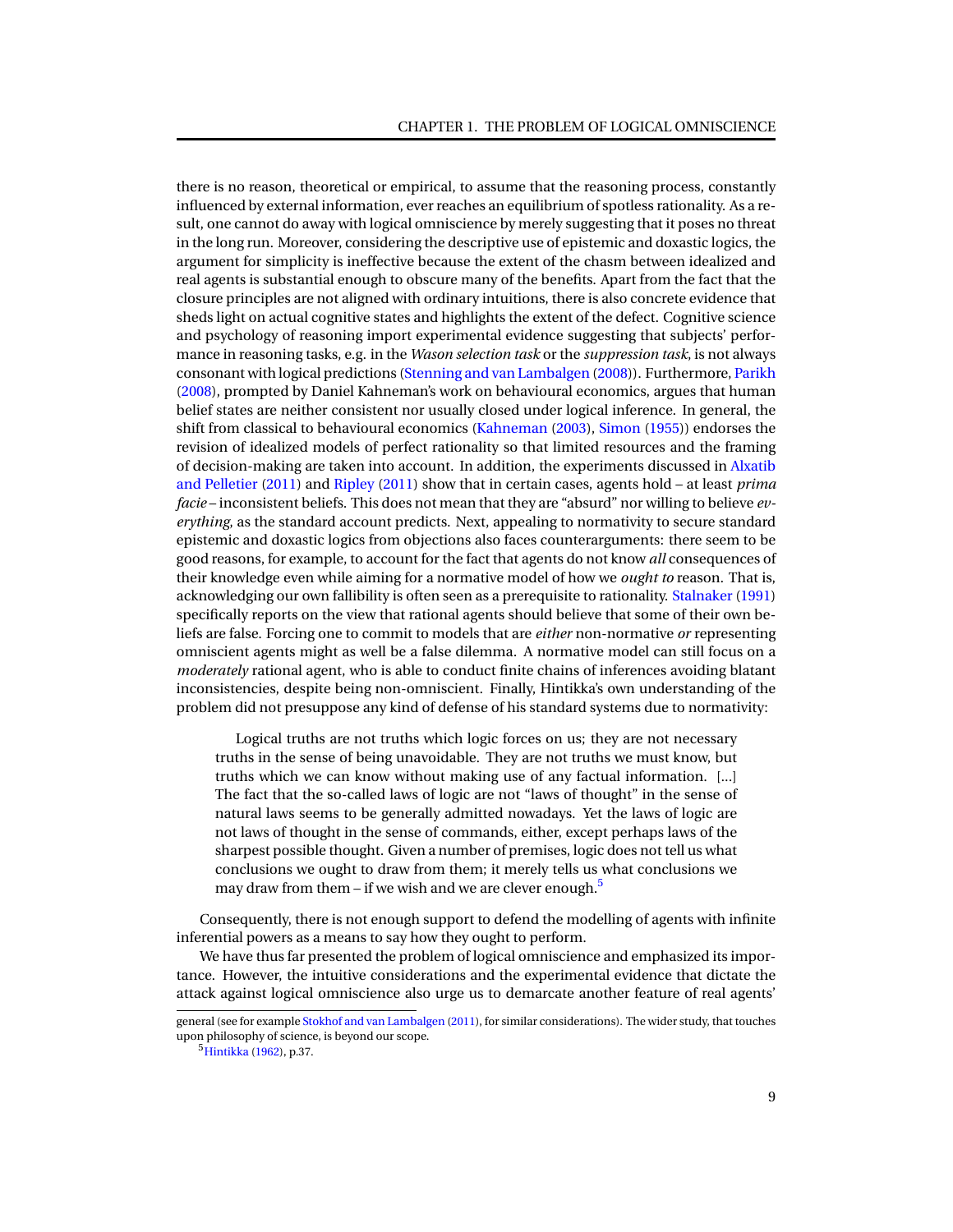epistemic/doxastic states. Although real agents are fallible and non-omniscient, they still are *logically competent*; their rationality might be bounded but it is not absent. In particular, we often fail in making complex inferences as we lack the necessary time, memory or computational power. Even if these are sufficient, incomplete reasoning or biases interfere with our judgment. Yet, we do engage in bounded reasoning: noticing that it is (once again) raining in Amsterdam, we would normally take our raincoats before leaving home. This is because from our beliefs that (a) it is raining and that (b) whenever it is raining, we need a raincoat, we infer that we should wear the coat and act accordingly. Furthermore, people seemingly holding inconsistent beliefs, are still considered (moderately) rational. We might hold false beliefs without this preventing us from reasoning and operating in the world without *much* trouble. The interdisciplinary empirical data mentioned earlier also contributes to the case for logical competence. For instance, subjects' performance in the Wason selection task was remarkably improved when it was stated as imitating a familiar social norm [\(Griggs and Cox](#page-93-5) [\(1982\)](#page-93-5)). In [van Benthem et al.](#page-95-7) [\(2016\)](#page-95-7), we also encounter a defense of logical competence on the grounds of these task-dependent fluctuations of performance.

Clearly, people are not irrational, and if they ignored logic all the time, extracting the wrong information from the data at their disposal, it is hard to see how our species could survive. What seems to be the case is rather an issue of representa-tion of reasoning tasks, and additional principles that play a role there.<sup>[6](#page-0-1)</sup>

In addition, the subjects of [Alxatib and Pelletier](#page-92-1) [\(2011\)](#page-92-1) were able to provide good reasons for claiming that a certain suspect is both tall and not tall. Their responses triggered the reevaluation of classical logic and the extended study of phenomena of vagueness rather than the re-evaluation of the subjects' mental capacities. Along the same lines, the research on decision theory and economics stresses the importance of the availability of resources, the pursuit of a satisfactory but not always optimal solution, the influence of fallacies in decision-making etc., without suggesting that agents' activity collapses to irrationality. Therefore, a successful attempt to model actual epistemic/doxastic states presupposes that agents are logically competent and more specifically they do not miss out on trivial consequences of what they know or believe.

As a result, logical closure principles, either illustrated in the possible worlds semantics or the purely syntactic belief sets, give rise to the problem of logical omniscience. It is therefore essential to revise the current outlook on logical modelling of propositional attitudes, if we are to capture their realistic effect.

<sup>6</sup> [van Benthem et al.](#page-95-7) [\(2016\)](#page-95-7), p. 2-35.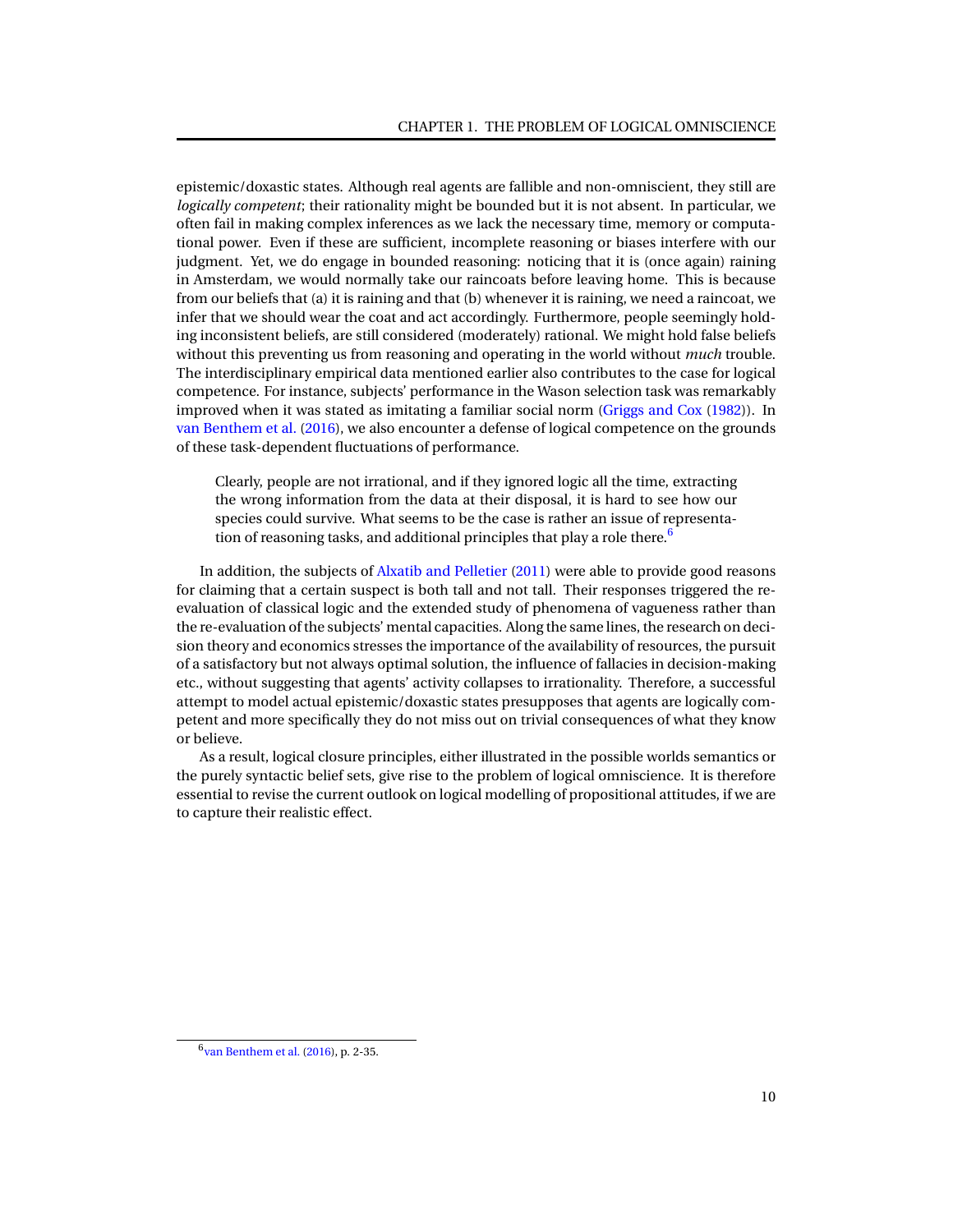# <span id="page-14-0"></span>*Chapter 2*

# *Dynamic Epistemic Logic*

[Chapter 1](#page-5-0) discussed the paradigmatic accounts on epistemic and doxastic logic as well as the major problem of logical omniscience. These accounts, however, are purely static; they model knowledge and belief, as held at a particular moment. As a result, they cast aside the constant changes of attitudes triggered by both our "internal" mental processes (e.g. performing inferences) and our "external" interactions (e.g. the information exchange that takes place during a discussion). It is therefore clear that merely focusing on a glimpse of an agent's epistemic/doxastic state yields a rather limited modelling, that omits real-life actions interfering with our reasoning. Such deficiencies can be treated by using tools from *Dynamic Epistemic Logic* (DEL), that puts *model change* under scrutiny. The vast variety of systems designed within this field allows for modelling of a plethora of attitudes and of multiple phenomena, especially concerning multi-agent settings. Given our purposes though, we only review a se-lection of these<sup>[1](#page-0-1)</sup> – more specifically those that provide the background for the content of the next chapters – and restrict our attention to the changing states of a single agent.

The general idea is to enrich the standard language by modal operators that correspond to the actions capable of altering an agent's epistemic or doxastic state. Their effect is then captured via *model transformations*. If a formula is of the form []*φ* with [] such an operator, then it is evaluated at a particular world in a model by examining what the truth value of *φ* is at the transformed model. That is, formulas involving action operators are evaluated by utilizing transitions from the original model, activated by the action of the corresponding operator.

### <span id="page-14-1"></span>**2.1 Public Announcement Logic**

In what follows, we summarize *Public Announcement Logic* (PAL) [\(Plaza](#page-94-8) [\(2007\)](#page-94-8)), because it offers a clear illustration of the above and provides the foundations to better understand more complex actions as well as the details for some of the proposals of [Chapter 3](#page-20-0) and [Chapter 4.](#page-53-0) To begin with, its language is the extension of the standard language with modal operators [*ψ*!] such that  $[\psi!] \phi$  reads "after the public announcement of  $\psi$ ,  $\phi$  is true". The announcement is

 $1$ For detailed surveys, one can consult [Baltag and Renne](#page-92-2) [\(2016\)](#page-92-2), [van Ditmarsch et al.](#page-95-1) [\(2007\)](#page-95-1).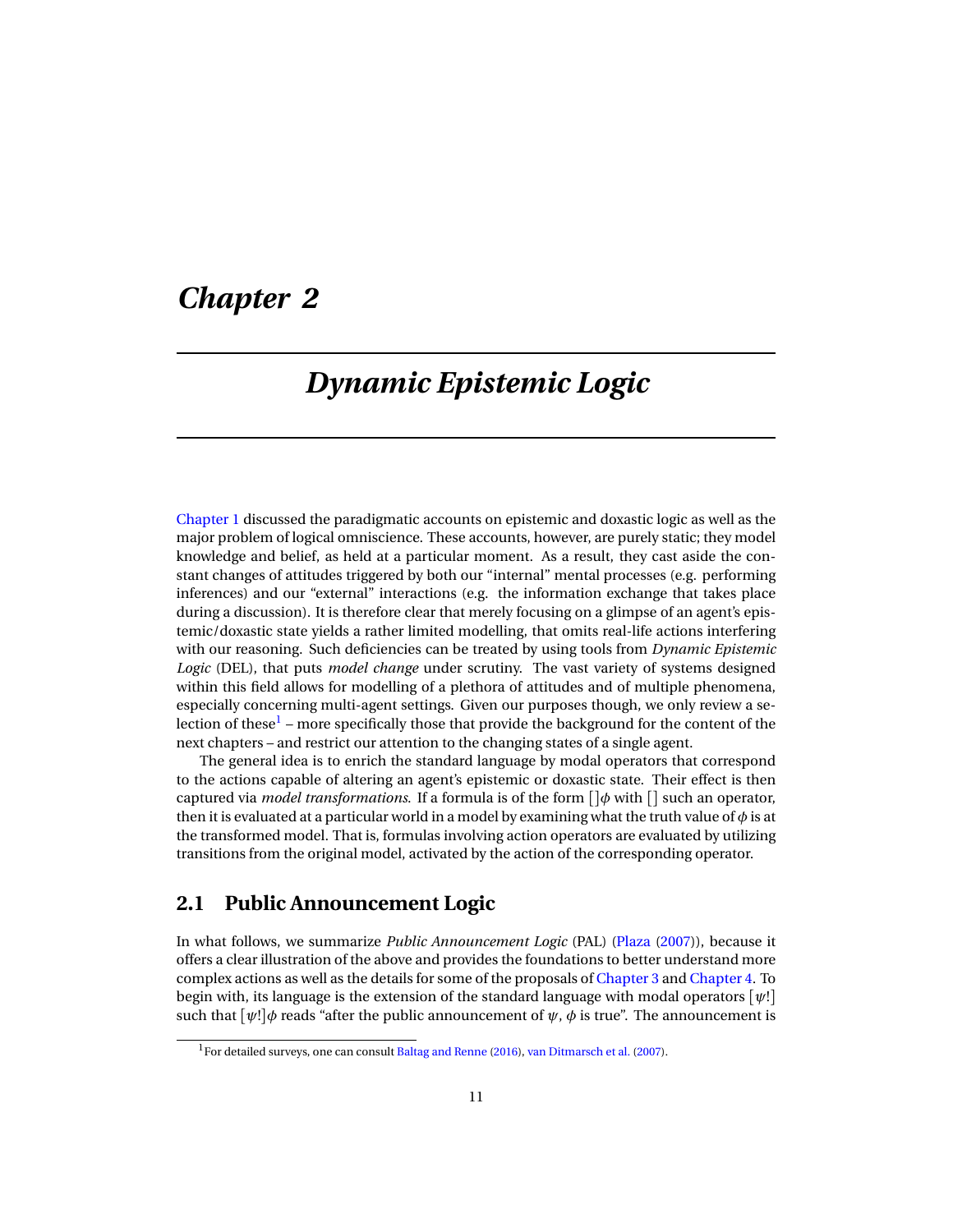thought of as truthful and absolutely reliable; this is the motivation behind the definition of the transformed model  $M^{\psi!}$  as a model in which all not- $\psi$  worlds are eliminated. Formally:

**Definition 2.1.1** (Model transformation by public announcement)**.** Given a Kripke model *M* =  $\langle W, R, V \rangle$ , its transformation by ! $\psi$  is a model  $M^{\psi} = \langle W^{\psi}, R^{\psi}, V^{\psi} \rangle$  where:

- $W^{\psi} = \{ w \in W \mid M, w \models \psi \}$
- $R^{\psi!} = R \cap (W^{\psi!} \times W^{\psi!})$
- $V^{\psi !}(p) = V(p) \cap W^{\psi !}$

The truth clauses are then supplemented with the extra clause:  $M$ ,  $w \models [\psi!] \phi$  if and only if  $M,w\neq\psi$  or  $M^{\psi!},w\vDash\phi.$  The first part of the clause is such to obey the restriction to *truthful* announcements: if the announced sentence is false, then [*ψ*!]*φ* is vacuously true.

It can be shown that the addition of the following axioms and rule to the axioms and rules of **S5** [2](#page-0-1) results in a sound and complete axiomatic system. These axioms are often called *reduction axioms*, for they reduce the complexity of formulas with announcements. Indeed, we can gradually end up with formulas that do not involve announcements at all, i.e. formulas of our basic language. Subsequently, the completeness of PAL follows immediately from the completeness of **S5**.

- $[\psi!] p \leftrightarrow (\psi \rightarrow p)$
- $[\psi!] \neg \phi \leftrightarrow (\psi \rightarrow \neg[\psi!] \phi)$
- $[\psi!] (\phi \land \chi) \leftrightarrow ([\psi!] \phi \land [\psi!] \chi)$
- $[\psi!]K\phi \leftrightarrow (\psi \rightarrow K([\psi!] \phi))$
- From *φ* infer [*ψ*!]*φ*

The above can be easily adapted for frameworks involving belief.

A subtle point that is worth a remark is that announced sentences do not always preserve their truth value *after* the announcement. The most prominent case in point is *Moore formulas*, such as *p* ∧ ¬*B p* : it is not hard to see why the very announcement of this defeats its truth. Moore formulas then indicate that PAL is not closed under substitution.

With this illustration in mind, we only emphasize that it is possible to generalize the intuition behind action-induced change and thus study more sophisticated real-life scenarios. This has been achieved due to the construction of *action models* and *product updates*, introduced in [Baltag et al.](#page-92-3) [\(1998\)](#page-92-3).

## <span id="page-15-0"></span>**2.2 Belief change and plausibility models**

Dynamic Epistemic Logic also incorporates ideas from Belief Revision. According to the *AGM theory* [\(Alchourrón et al.](#page-92-0) [\(1985\)](#page-92-0)), an agent's beliefs are given by a logically closed set of sentences, her belief set. This belief set might be expanded, contracted or revised, in the face of

<sup>&</sup>lt;sup>2</sup>The same holds if we substitute S5 with other appropriate systems - appropriate, in the sense of being sound and complete with respect to a class of models closed under the announcements.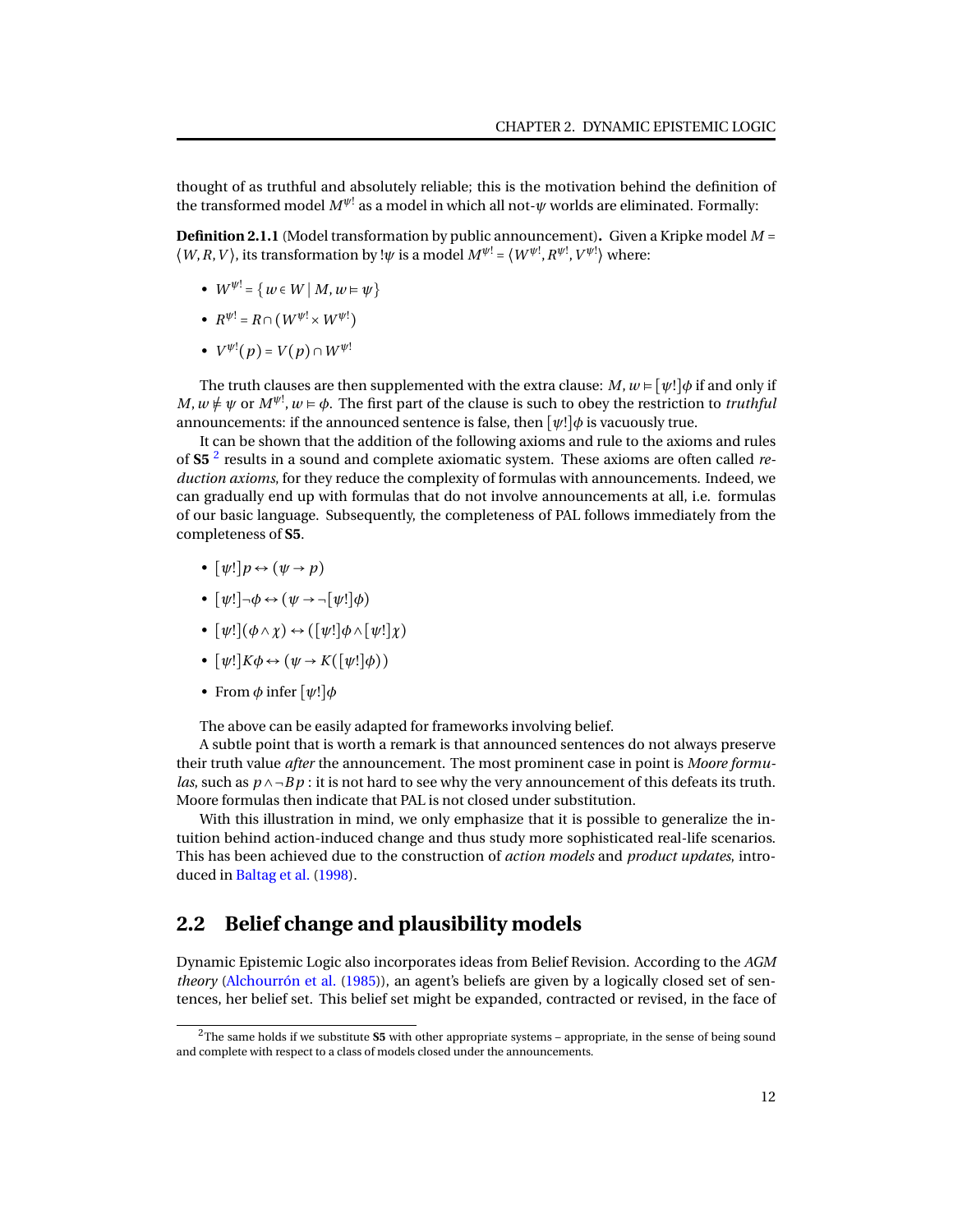new information, represented by a sentence *φ*. The corresponding operations, *expansion*, *contraction*, and *revision* are ruled by the *AGM postulates*. However, their status is controversial, as they too suffer from concerns on their adequacy in capturing realistic belief change.

Until now we have elaborated on the effect of public announcements. It is natural to think of them as a kind of expansion, given that the elimination of worlds results in an enrichment of the agent's factual knowledge, an idea investigated in [van Ditmarsch et al.](#page-95-8) [\(2004\)](#page-95-8). Yet one may come up with examples of incoming information such that the basic view of expansion does not suffice; in particular, if the announced sentence contradicts existing beliefs, then the agent ends up believing *everything*. In order to deal with *changing* beliefs, DEL primarily relies on *plausibility models* [\(Baltag and Smets](#page-93-6) [\(2008\)](#page-93-6)). These allow us to express various grades of knowledge and belief. Importantly, *conditional beliefs* express what is believed, depended on certain incoming pieces of information, and in this way, they manage to model *static belief change*, that is, belief change in a non-changing situation.

**Definition 2.2.1** (Plausibility model). A *plausibility model M* is a structure  $\langle W, \rangle$ , *V*) where:

- *W* is a non-empty set of worlds.
- ≥ is a *locally well-preordered relation* on *W* , such that *w* ≥ *u* reads "*w* is considered no more plausible than *u*".
- *V* is a valuation such that each propositional atom from a given set Φ is assigned to the set of worlds where it is true.

Abbreviations such as  $>$ ,  $\leq$ ,  $\lt$  are defined as usual; for example, we will use  $w \lt u$  to say that  $u \geq w$  and  $w \not\geq u$  with the slash denoting a negated relation. In order to make precise the notion of a *locally well-preordered relation*, first consider the binary relation ∼ on *W* such that for *w*, *u* ∈ *W*: *w* ∼ *u* if and only if  $w(≥ ∪ ≤)^* u$ . Then *local connectedness*<sup>[3](#page-0-1)</sup> amounts to: if *w* ∼ *u* then *w* ≥ *u* or *u* ≥ *w*. *Converse well-foundedness* amounts to: for each non-empty set *P* ⊆ *W*, the set of its minimal elements (i.e. *min*(*P*) := {*w* ∈ *P* | ∀*u* ∈ *P* : *u*  $\star$  *w*}) is non-empty. Bringing together reflexivity, transitivity, local connectedness and converse well-foundedness, we obtain the definition of a locally well-preordered relation. The intuitive appeal of reflexivity and transitivity is obvious, given the reading of  $\geq$ . Local connectedness is invoked to say that the agent should be able to assign a relative plausibility between any two worlds considered possible. Converse well-foundedness is imposed to avoid infinite chains of more and more plausible worlds; being able to retrieve the set of "the most plausible worlds" is instrumental for the definitions that follow.

In order to describe other attitudes, we supplement the standard epistemic language with a modal operator ◻ such that ◻*φ* stands for "*φ* is defeasibly known by the agent". *Defeasible knowledge* (or *safe belief* ) is a weaker notion distinguished from the ordinary *K* reading, discussed in [Lehrer and Paxson](#page-94-9) [\(1969\)](#page-94-9), [Lehrer](#page-94-10) [\(2000\)](#page-94-10) and formalized in [Stalnaker](#page-95-0) [\(2006\)](#page-95-0). While *K* denotes an infallible and irrevocable kind of knowledge, that persists even in the face of false incoming information, defeasible knowledge only persists in the face of *true* incoming information $^4$  $^4$ . The semantics, in terms of plausibility models, is given by:

 $3$ In simplified settings, we could simply impose *connectedness* on  $\ge$ , that would amount to  $w \ge u$  or  $u \ge w$ , for every *w*,*u* ∈ *W* , and thus obtain a definition of ∼ in terms of these two cases.

<sup>4</sup>Lehrer's *justification game*, as in [Lehrer](#page-94-10) [\(2000\)](#page-94-10) and [Fiutek](#page-93-7) [\(2013\)](#page-93-7) is illustrative for the study of defeasible knowledge. Roughly, and to connect it with our description, suppose that an agent *x*, the Claimant, holds a justified true belief and an agent *y*, the Critic, who is truthful and omniscient, challenges *x* with several objections. For the Claimant's belief to count as defeasible knowledge, she should be able to overcome the Critic's objections and pass the justification game successfully.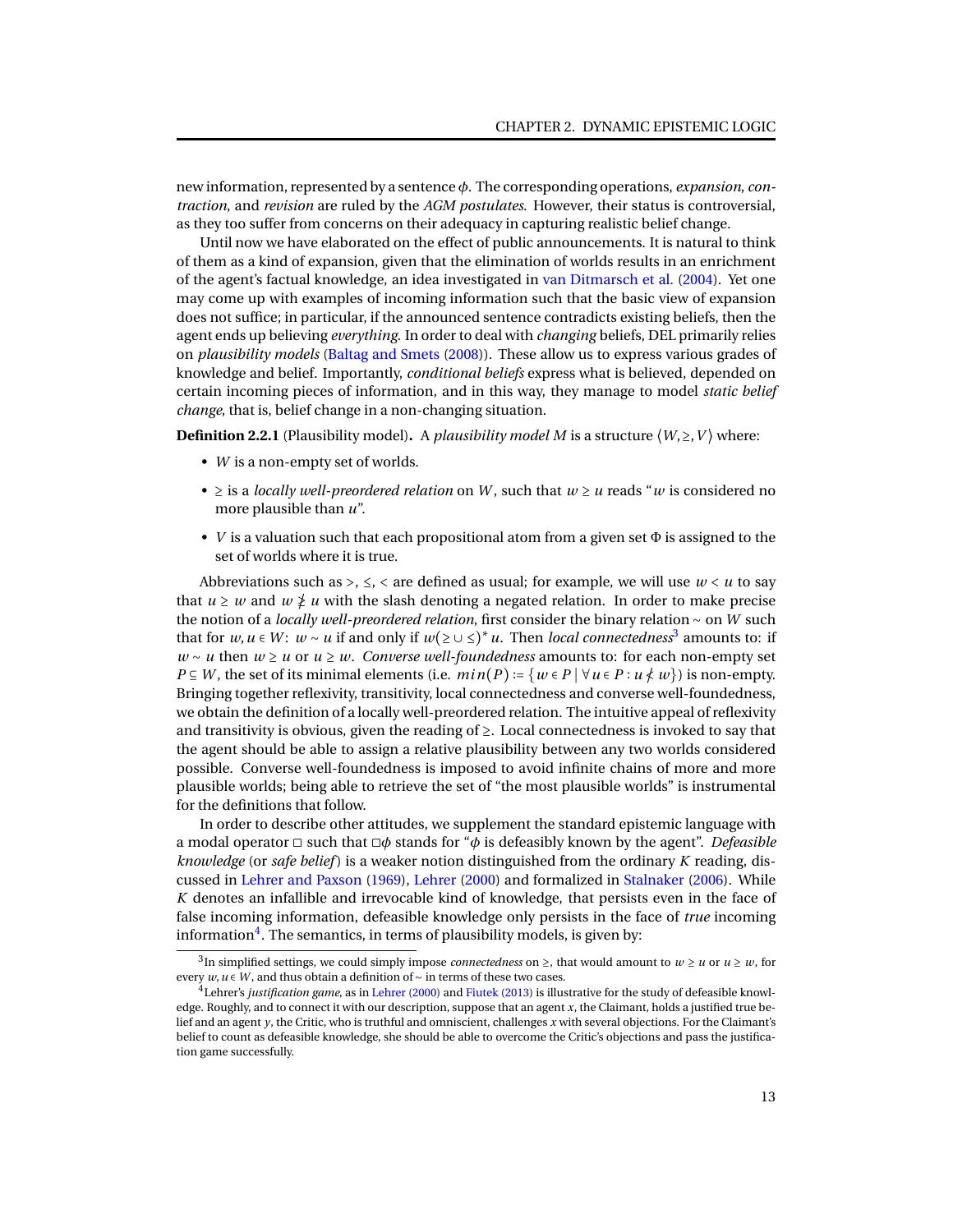**Definition 2.2.2** (Semantics-plausibility models)**.**

- *M*,  $w \in p$  if and only if  $w \in V(p)$ .
- *M*,  $w \models \neg \phi$  if and only if *M*,  $w \not\models \phi$ .
- *M*,  $w \models \phi \land \psi$  if and only if *M*,  $w \models \phi$  and *M*,  $w \models \psi$ .
- *M*,  $w \in K\phi$  if and only if *M*,  $u \in \phi$  for all  $u \in W$  with  $w \sim u$ .
- *M*,  $w \models \Box \phi$  if and only if *M*,  $u \models \phi$  for all  $u \in W$  with  $u \leq w$ .

Furthermore, belief can be also accommodated within this setting. As promised earlier, we can talk about the agent's conditional beliefs, denoted by  $B^{\psi} \phi$  and interpreted as "the agent believes  $\phi$ , conditional on  $\psi$ ". Conditional belief can be given as an expression involving the dual of *K* ( $\hat{K}\phi := \neg K \neg \phi$ ) and  $\Box$  as follows:  $\hat{K}\psi \rightarrow \hat{K}(\psi \land \Box(\psi \rightarrow \phi))$ . Its corresponding truth clause can be obtained in a simple way by:

*M*,  $w \in B^{\psi} \phi$  if and only if *M*,  $u \in \phi$  for all  $u \in min\{u \in W \mid w \sim u \wedge u \in [[\psi]]\}$ 

with  $[[\psi]]$  denoting the set of worlds where  $\psi$  is true.

It is then easy to view plain belief as a special case of conditional belief, and more specifically as *B* <sup>⊺</sup>*φ*; since ⊺ is always true, *<sup>B</sup><sup>φ</sup>* amounts to *unconditional* belief of *<sup>φ</sup>*. Then naturally:

*M*,  $w \in B\phi$  if and only if *M*,  $u \in \phi$  for all  $u \in min\{u \in W \mid w \sim u\}$ 

Given that conditional, and thus plain, belief is expressible in terms of  $K$  and  $\Box$ , it has been shown [\(Baltag and Smets](#page-93-6) [\(2008\)](#page-93-6)) that a sound and complete axiomatization (with respect to the class of pointed plausibility models) for this variety of notions is obtained by:

- The *S*5 axiom schemes and rules for *K*.
- The *S*4 axiom schemes and rules for ◻.
- $K\phi \rightarrow \Box \phi$ .
- $K(\Box \phi \rightarrow \psi) \vee K(\Box \psi \rightarrow \phi).$

### <span id="page-17-0"></span>**2.3 Dynamic belief change due to hard and soft information**

Turning to the dynamics of plausibility models, the account of public announcements, as sources of hard information, can be adapted for plausibility models too.

**Definition 2.3.1** (Plausibility model transformation by public announcement)**.** Given a plausibility model  $M$  =  $\langle W, \geq, V\rangle$ , its transformation by  $\psi!$  is a model  $M^{\psi!}$  =  $\langle W^{\psi!}, \geq^{\psi!}, V^{\psi!}\rangle$  where:

- $W^{\psi} = \{ w \in W \mid M, w \models \psi \}$
- $\bullet \geq^{\psi !} \Rightarrow \cap (W^{\psi !} \times W^{\psi !})$
- $V^{\psi!}(p) = V(p) \cap W^{\psi!}$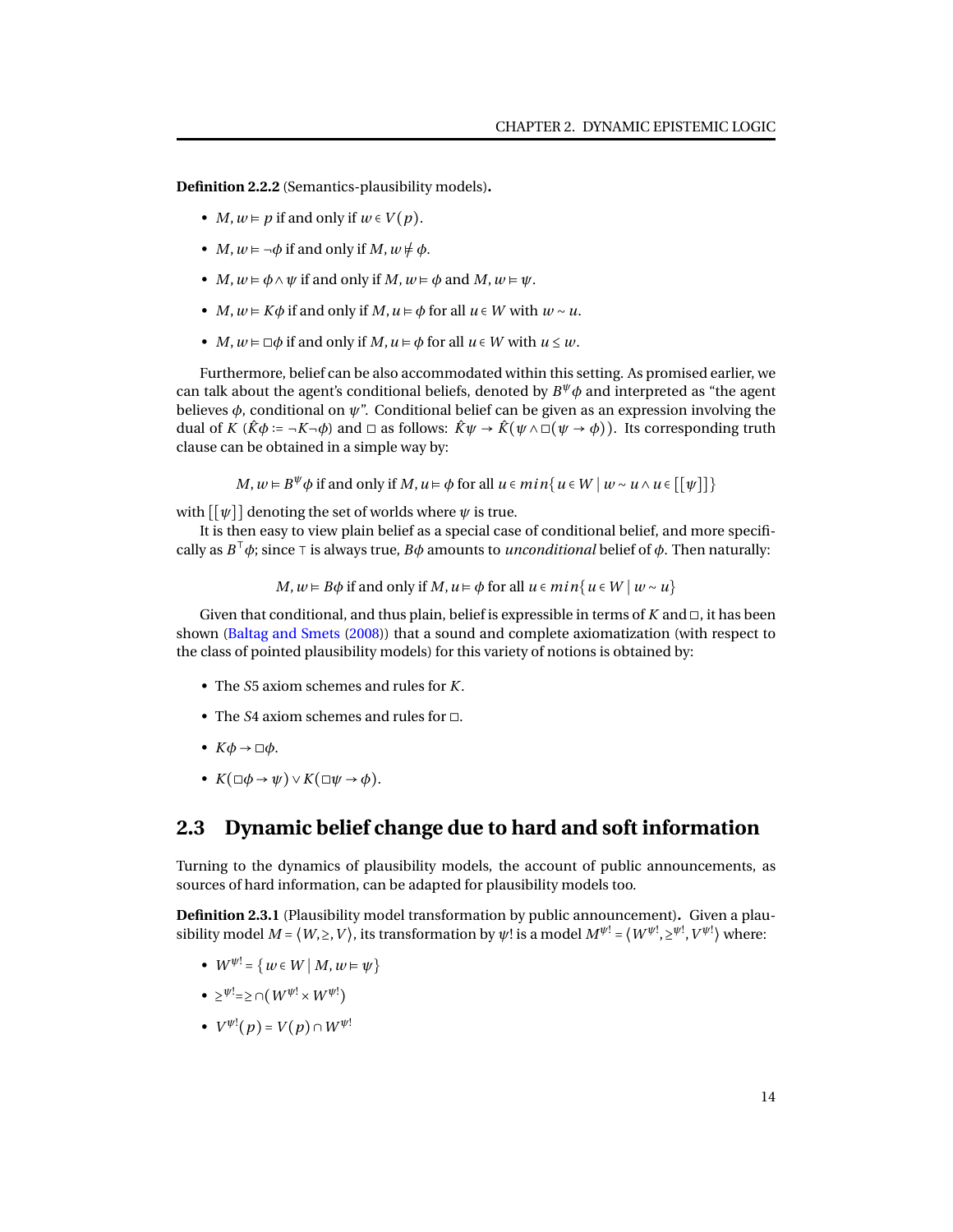The truth clause for sentences of the form  $[\psi!] \phi$  is then given in the same spirit as above. A sound and complete axiomatization can be obtained by supplementing the axiom schemes and rules of any static logic corresponding to the model class we are interested in, and the PAL reduction axioms mentioned above, with a reduction axiom for defeasible knowledge $^5\!$  $^5\!$  $^5\!$ .

$$
[\psi!] \sqcup \phi \leftrightarrow (\psi \rightarrow \sqcup (\psi \rightarrow [\psi!] \phi))
$$

However, real-life interaction does not only involve truthful and absolutely reliable information. For example, cases in which the source is partially trusted are suggestive of actions bringing along "softer" information, that only changes our beliefs but not our knowledge. This is why [van Benthem](#page-95-9) [\(2007\)](#page-95-9) suggested other policies of belief change. Plausibility models, which offer a more detailed outlook to the states of the agent, enable us to study the effect of such actions. The main idea is that soft information cannot really eliminate a world. Rather, it changes the plausibility ordering so that the incoming information is somehow "prioritized", without altogether discarding the other possibilities. For our purposes, we will focus on the revision operation of *radically upgrading* with  $\psi$  ( $\psi$   $\hat{p}$ ), that rearranges worlds in a way that renders all *ψ*-worlds more plausible than all ¬*ψ*-worlds, and leaves intact the ordering within these two zones<sup>[6](#page-0-1)</sup>. Given that our language is suitably extended with operators  $[\psi\Uparrow]$ , the following definition leads to the truth clause for [*ψ* ⇑]*φ*:

**Definition 2.3.2** (Model transformation by radical upgrade)**.** Given a plausibility model *M* =  $\langle W, \geq, V \rangle$ , its transformation by  $\psi \Uparrow$  is a model  $M^{\psi \Uparrow} = \langle W^{\psi \Uparrow}, \geq^{\psi \Uparrow}, V^{\psi \Uparrow} \rangle$  where:

- $W^{\psi}$ <sup> $\uparrow$ </sup> =  $W$
- ≥ *<sup>ψ</sup>*⇑= (≥ ∩(*W* ×[[*ψ*]]))∪(≥ ∩([[¬*ψ*]]×*W* ))∪(∼ ∩([[¬*ψ*]]×[[*ψ*]])
- $V^{\psi!}(p) = V(p)$

Then,  $M, w \models [\psi \uparrow] \phi$  if and only if  $M^{[\psi \uparrow]}$ ,  $w \models \phi$ .

We can obtain a complete axiomatization [\(van Benthem](#page-95-9) [\(2007\)](#page-95-9), van Ditmarsch et al. (2015)) for the dynamic logic of radical upgrade by augmenting any complete axiomatization on the static models by the following reduction axioms and rule:

- $\lceil \psi \uparrow \rceil p \leftrightarrow p$
- [*ψ* ⇑]¬*φ* ↔ ¬[*ψ* ⇑]*φ*
- $[\psi \uparrow](\phi \land \chi) \leftrightarrow [\psi \uparrow] \phi \land [\psi \uparrow] \chi$
- $[\psi \uparrow] K \phi \leftrightarrow K[\psi \uparrow] \phi$
- $\bullet~~[\psi\Uparrow] B^{\chi}\phi \leftrightarrow (\hat{K}(\psi\wedge\lbrack\psi\Uparrow]\chi)\wedge B^{\psi\wedge\lbrack\psi\Uparrow]\chi[\psi\Uparrow]\phi)\vee(\neg\hat{K}(\psi\wedge\lbrack\psi\Uparrow]\chi)\wedge B^{\lbrack\psi\Uparrow]\chi[\psi\Uparrow]\phi)$
- From  $\phi$ , infer  $[\psi \uparrow] \phi$

 $^5$ Reduction axioms for conditional beliefs can be analogously obtained. We confined ourselves to  $\Box$ , given the way conditional beliefs were defined in terms of *K* and ◻. Consult [van Ditmarsch et al.](#page-95-10) [\(2015\)](#page-95-10), Chapter 7, for logics built on conditional beliefs.

 $6R$ adical (or lexicographic) upgrade is widely discussed in [van Benthem](#page-95-9) [\(2007\)](#page-95-9), and it is also representable with the machinery found in [Baltag and Smets](#page-93-6) [\(2008\)](#page-93-6).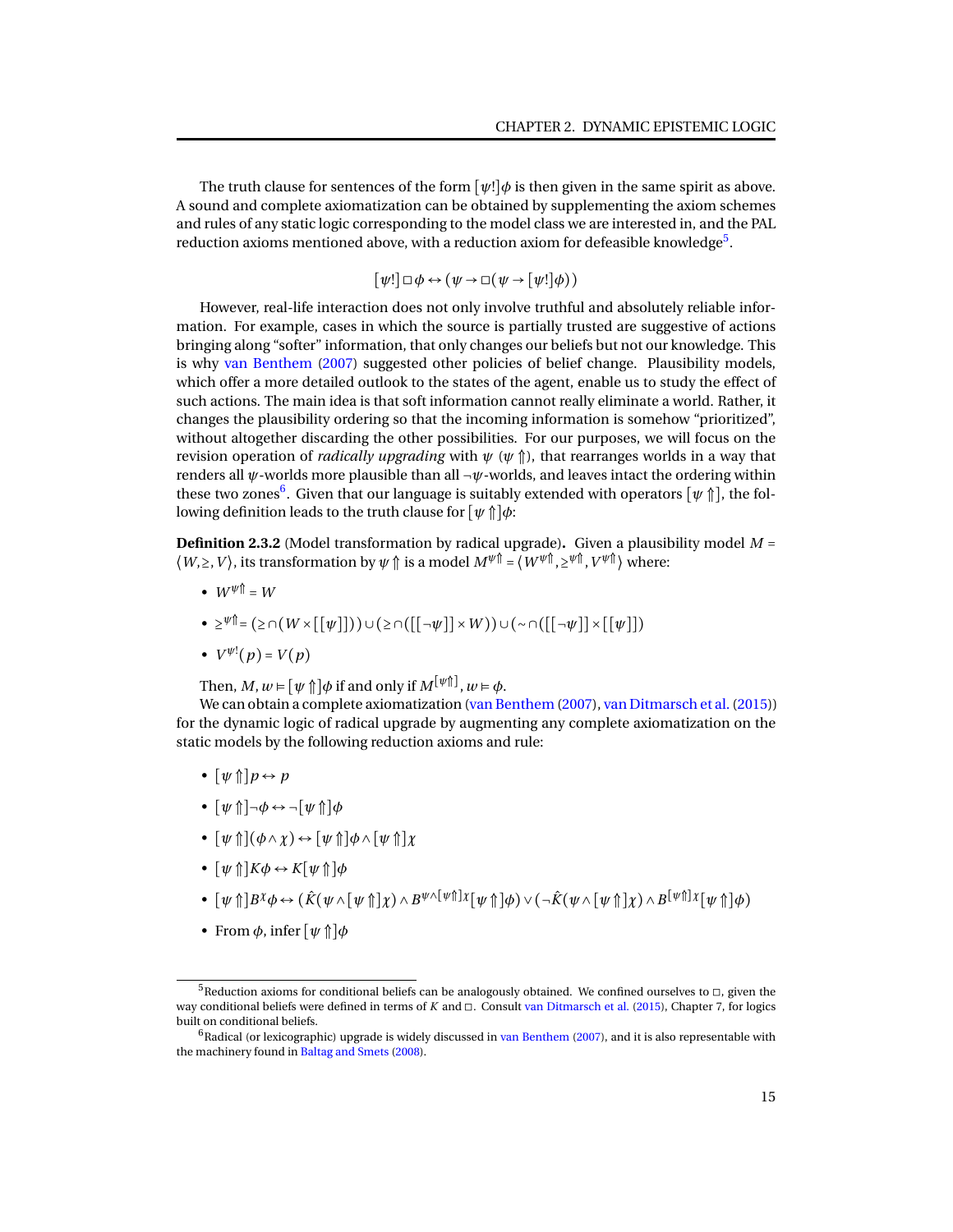This synopsis of elements from the influential DEL literature smooths the path towards the discussion on the treatment of the problem of logical omniscience. This is not to come as a surprise. The problem itself is indicative of the gap between the standard, static systems and reality. Dynamic epistemic logic brings us closer to real-life scenarios; the foregoing hint at some of the meaningful ways it has done so. It is therefore clear that once dynamics join forces, the idealized, breeding ground for omniscience, gets a substantial strike. This is exactly why material from this chapter contributes to proposals in the literature (surveyed in [Chapter 3\)](#page-20-0) as well as to our own suggestions (made in [Chapter 4\)](#page-53-0).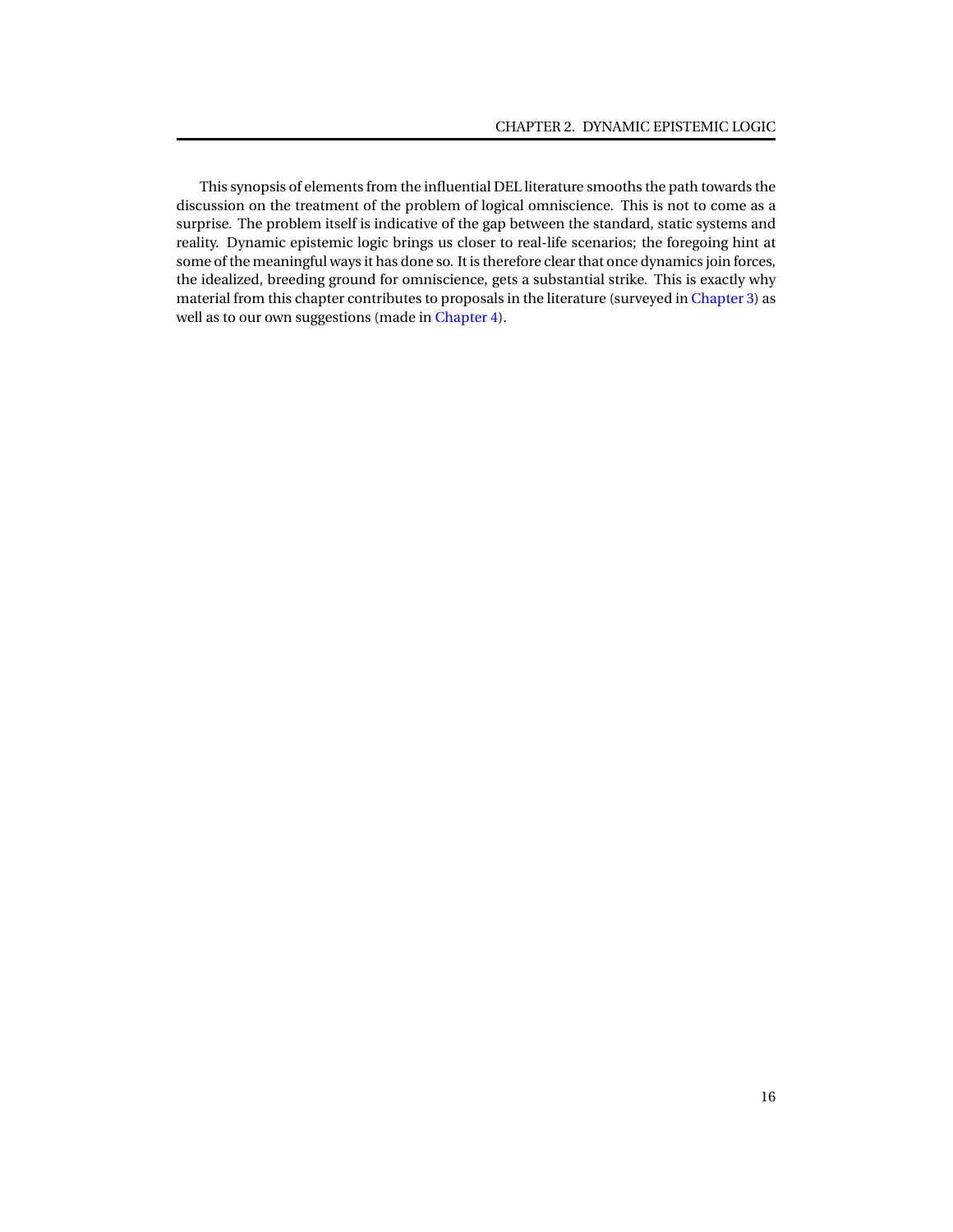# <span id="page-20-0"></span>*Chapter 3*

# *Dealing with the problem: a critical survey*

In this chapter, we examine prominent attempts to cope with the problem of logical omniscience. The examination is structured according to the following classification:

- Syntactic approaches.
- Approaches that propose a distinction between *implicit* and *explicit* attitudes, invalidating the problematic closure principles with respect to the latter. These comprise *awareness structures*, *algorithmic structures*, *justification logics* and *logics of justified knowledge and belief*.
- Impossible-worlds frameworks, that extend the usual set of worlds with impossibilities. Such approaches are divided into: elementary ones, involving worlds that are either not closed by any notion of logical consequence or (only) closed under some non-classical notion of logical consequence; [Jago](#page-94-11)'s approach as described in Jago [\(2014\)](#page-94-11), imposing a suitable structure on the epistemic space; the attempt of [Rasmussen and Bjerring](#page-95-11) [\(2015\)](#page-95-11) who aim at a dynamic framework that traces the evolution of an agent's reasoning process.

Apart from explaining each proposal's contribution<sup>[1](#page-0-1)</sup> towards the solution of the problem, we also comment on their adequacy according to both general criteria and proposal-specific objections. The major general criterion of our evaluation is testing whether the avoidance of logical omniscience is accompanied by an overall attractive modelling of agents' bounded, but not absent, rationality. That is, merely escaping the forms of the problem does not suffice; an attractive approach should also reflect that agents are (moderately) logically competent. In fact, what we want to avoid is non-omniscience collapsing into total irrationality and ignorance. We are hesitant to accept that one might fail in knowing even the most trivial consequences of what she knows. Of course, strictly determining what can count as "trivial" consequence is not an easy task, especially given that *any* inference can be unfolded as a chain

 $^1$ In doing so, we will remain faithful to the descriptions as found in the literature. However, slight modifications should be tolerated, in the interest of readability and notational consistency.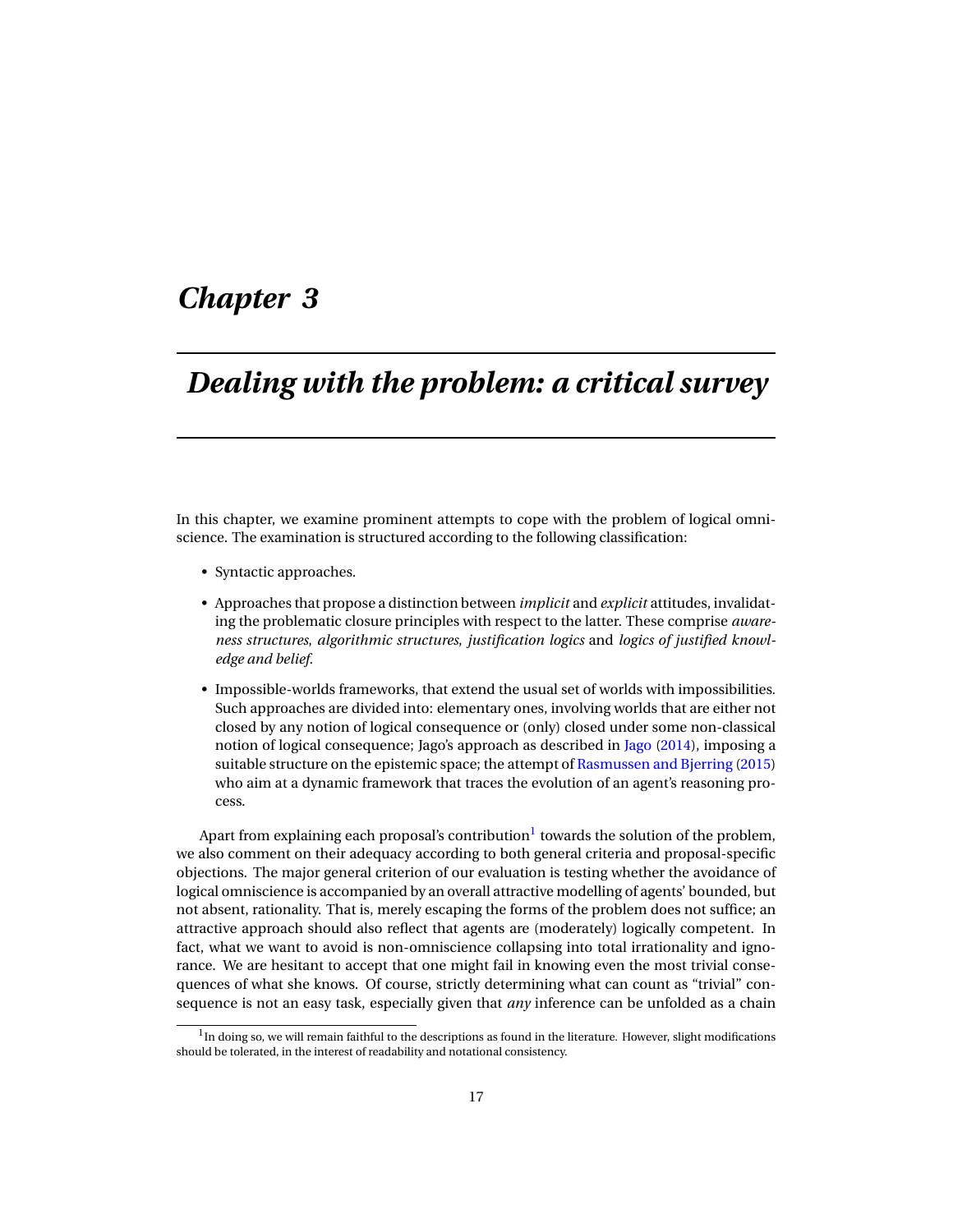consisting of "easy"steps. Despite the vague nature of the notion of moderate logical competence, we still value its integration into a proposed framework, at least from a normative point of view: it represents how agents *ought to* perform. Another criterion emerges if we further assess the explanatory power in capturing these subtle differences. In other words, we want to see whether the approaches are intuitively plausible and aligned with our understanding of what actually goes on whenever real agents reason. For example, a technically sufficient solution that nonetheless relies on ad-hoc and not independently motivated assumptions and modifications should not be considered entirely successful. Besides, resolving the problem per se would not have required extreme effort if we had just tweaked the semantics of the standard systems in accordance with the very goal of destroying the unwelcome closure principles. However, in that case, in the absence of any (other) concrete incentive to motivate the modification, it is doubtful whether the result would pertain to the propositional attitudes we examine, at least in a meaningful manner. Furthermore – and unsurprisingly – finding a way out of the problem often requires the introduction of additional machinery. The danger then lurks in obtaining new or weaker forms of logical omniscience with respect to these newly introduced elements. It is therefore worth checking whether logical omniscience is avoided without simultaneously generating further problems.

## <span id="page-21-0"></span>**3.1 Syntactic approaches**

#### <span id="page-21-1"></span>**3.1.1 Syntactic structures**

The main idea behind this syntactic approach, described in [Eberle](#page-93-8) [\(1974\)](#page-93-8), [Fagin et al.](#page-93-2) [\(1995a\)](#page-93-2), [Halpern and Pucella](#page-94-2) [\(2011\)](#page-94-2), is to identify the agent's epistemic state with the set of formulas that she knows, at each possible world<sup>[2](#page-0-1)</sup>. Indeed, we *explicitly* list these formulas at a primitive level, without relying on the usual recursive definition and thus on the epistemic accessibility relation. More concretely:

**Definition 3.1.1** (Syntactic structure). A *syntactic structure*  $\langle W, C \rangle$  is a pair consisting of a set of worlds *W* and a valuation function *C* that assigns truth values to *all* formulas at all worlds.

The crucial difference from standard Kripke models is that the truth values of compound formulas are determined directly from the syntactic valuation *C* instead of being computed recursively, based on the valuation of atomic formulas. As a result, syntactic structures can be considered generalizations of standard Kripke models as accessibility relations are no longer relevant in obtaining the truth value of formulas such as *Kφ*. In this case, we can view each Kripke model  $\langle W, R, V \rangle$  as a syntactic structure  $\langle W, C \rangle$  such that  $C(w)(\phi) = 1$  whenever *M*,  $w \models$ *φ*.

It is not hard to see how the syntactic approach deals with all forms of the problem. First and regarding the full form, the value of  $K\phi$  is not affected by the truth values of the formulas in Ψ nor by the Logical Implication from Ψ to *φ*. More specifically, *Knowledge of valid formulas* fails because the construction of the valuation function could be such that the truth values of *φ* and *Kφ* diverge. *Closure under Logical Implication*, *Closure under Material Implication*, *Closure under Valid Implication* likewise fail because the value of *Kψ* can be suitably tailored.

<sup>&</sup>lt;sup>2</sup>A doxastic counterpart of this approach can be easily obtained. Belief may just replace knowledge in what follows.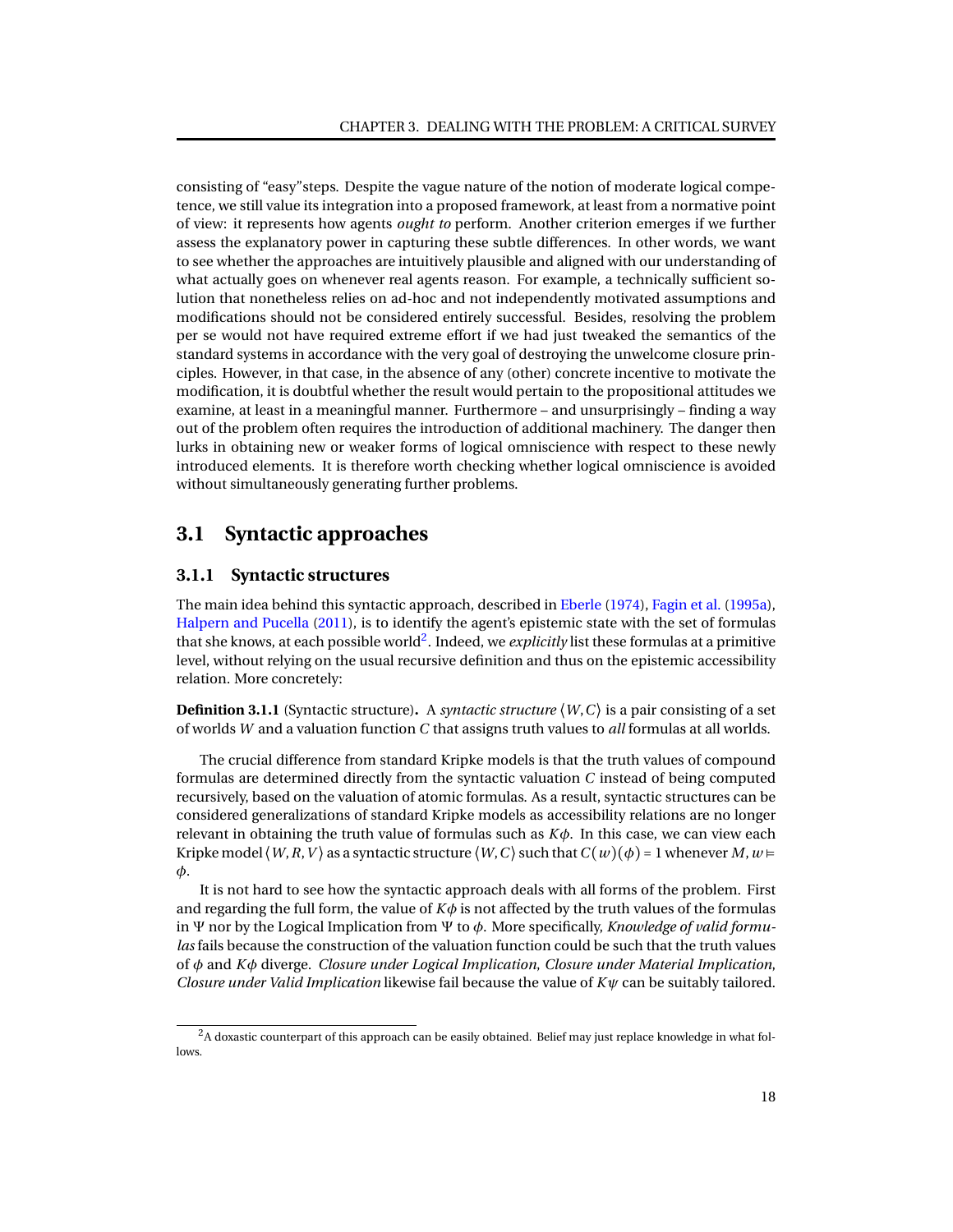The truth values of  $K\phi$  and  $K\psi$  do not have to agree, just because  $\phi$  and  $\psi$  are logically equivalent, therefore *Closure under Logical Equivalence* might fail. The values of *Kφ* and *Kψ* do not put any constraints on the values of  $K(\phi \land \psi)$  and  $K(\phi \lor \psi)$ , thus avoiding *Closure under Conjunction* and *Closure under Disjunction*. Finally, we can also invalidate the consistency of knowledge, i.e.  $\neg K(\phi \land \neg \phi)$ , by considering the independence of values between  $\phi \land \neg \phi$  and  $-K(\phi \wedge \neg \phi)$ .

Given that our prime interest lies in invalidating the closure principles, we might want to preserve the standard account as far as propositional connectives are concerned. It is therefore reasonable to impose constraints such as (a)  $C(w)(\neg \phi) = 1$  if and only if  $C(w)(\phi) = 0$ , and (b)  $C(w)(\phi \land \psi) = 1$  if and only if  $C(w)(\phi) = 1$  and  $C(w)(\psi) = 1$ .

However, the syntactic response to the problem is not entirely satisfactory, despite avoiding all forms of it. Even by imposing the constraints and given the connection to the standard epistemic models, it cannot describe any interesting property of knowledge and belief. The only formulas that are valid in such structures are propositional tautologies. By assigning arbitrary truth values we indeed avoid the problem but our understanding of propositional attitudes is not facilitated because no interesting philosophical benefits can be reaped from this kind of formalization. More importantly, since knowledge or belief assertions are assigned truth values arbitrarily, there is nothing to ensure that agents know or believe at least *some* consequences of what they know or believe, thus the desideratum on capturing logical competence is not fulfilled. Had we attempted to preserve the epistemologically interesting properties or add desired elements of a realistic portrayal via suitable modifications of the syntactic valuation, we would have ended up with an ad-hoc, artificial and unnatural embedding of the standard modelling device in the syntactic structures. This obviously lacks independent motivation and presupposes an acknowledgement of the superiority of the standard epistemicdoxastic systems, which goes against the very project of proposing a fuller and more attractive alternative.

#### <span id="page-22-0"></span>**3.1.2 Rasmussen**

Another syntactic attempt, now constructing a dynamic logic whose axiomatization is such to escape the problem, is described in [Rasmussen](#page-95-12) [\(2015\)](#page-95-12). The author emphasizes that the source of the problem lies in the difficulty to jointly satisfy the following two requirements:

- (R1) The knowledge of resource-bounded agents is not closed under any non-trivial logical law (*Non-Closure*).
- (R2) If a resource-bounded agent knows the premises of a valid inference and knows the relevant inference rule, then, given sufficient resources, the agent can infer the conclusion (*Non-ignorance*).

According to this diagnosis, any approach that solely designs a static framework is destined to be inferior in terms of realistic modelling. Static systems cannot effectively approximate real-life situations because they neglect the reasoning process that resulted in a particular epistemic or doxastic state. This is why Rasmussen builds on Duc's *dynamic epistemic logic* [\(Duc](#page-93-9) [\(1997\)](#page-93-9)), who augments the standard epistemic language by dynamic operators  $\langle F_i \rangle$ , such that  $\langle F_i \rangle \phi$  reads " $\phi$  is true after some reasoning process performed by agent *i*". The main idea is that while the necessitation rule "from  $\phi$  infer  $K\phi$ " is not derivable in this logic, thereby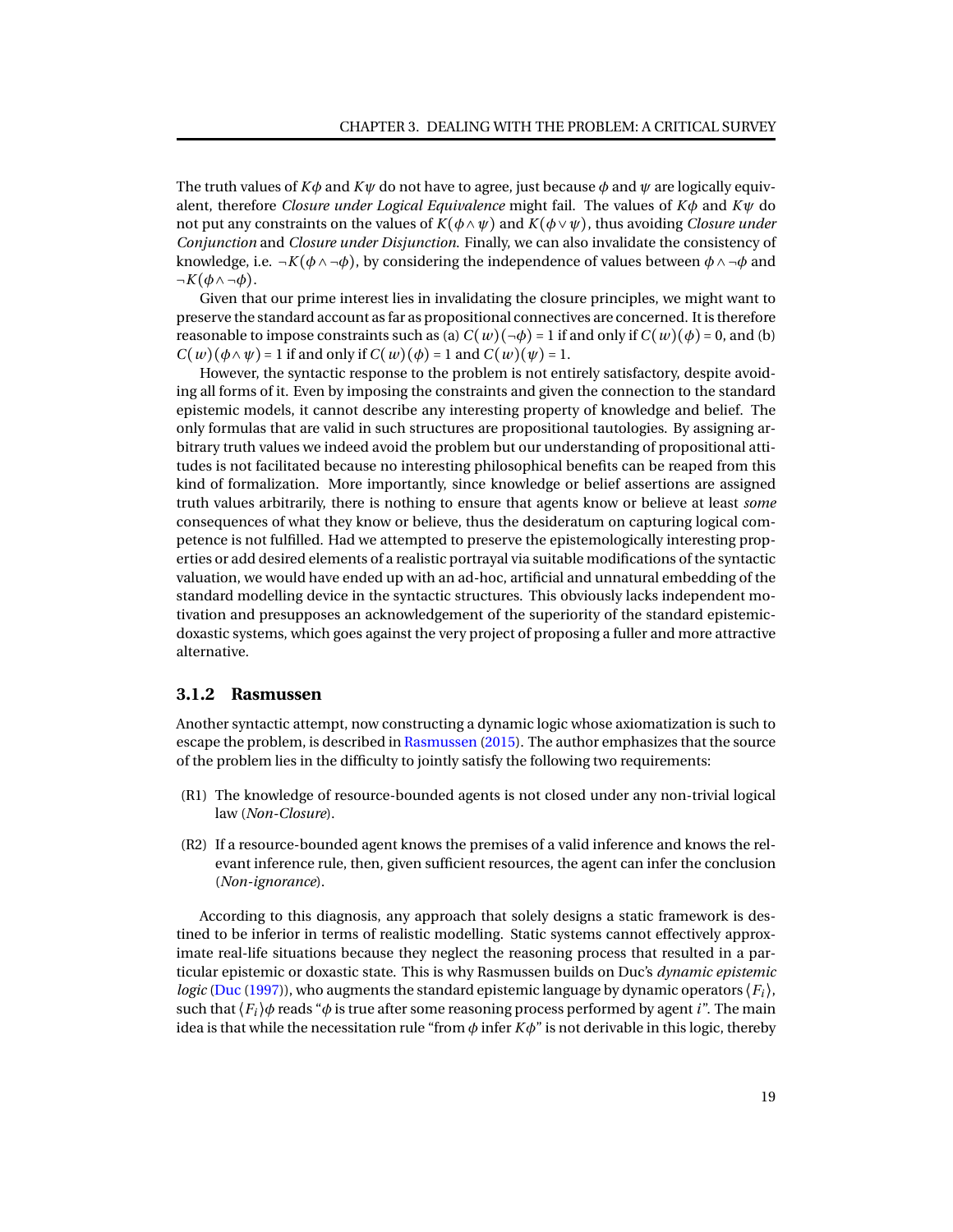avoiding a form of omniscience, the rule "from  $\phi$  infer  $\langle F_i \rangle K_i \phi$ " is derivable, thereby showing that agents can indeed *come to know* validities but *only* if they think "hard enough". Rasmussen expands this idea, aiming at a full description of an agent's reasoning process. This task boils down to accounting for (i) the specific applications of inferences rules involved in a reasoning process, (ii) the chronology of these applications of inference rules, (iii) the cognitive cost of each application of an inference rule. With this observation in mind, the logical language  $\mathcal{L}_D(\Phi)$ , and the axiomatization of the proposed logic  $L_D$  are defined as follows:

**Definition 3.1.2** (Language  $\mathcal{L}_D(\Phi)$ , [Rasmussen](#page-95-12) [\(2015\)](#page-95-12)). The language  $\mathcal{L}_D(\Phi)$  is defined inductively from a set of atomic sentences Φ, a knowledge operator *K*, and a set of dynamic operators  $\langle R_i \rangle^{\lambda_i}$  for  $1 \le i \le n$  as follows:

$$
\phi \quad ::= \quad p \quad | \quad \neg \phi \quad | \quad \phi \rightarrow \phi \quad | \quad K\phi \quad | \quad \langle R_i \rangle^{\lambda_i}
$$

with  $p \in \Phi$ .

The dual modality  $[R_i]^{\lambda_i}\phi$  is defined as  $\neg \langle R_i\rangle^{\lambda_i}\neg\phi.$  Then,  $\langle R_i\rangle^{\lambda_i}\phi$  intuitively reads " $\phi$  is the case after *some* application of  $R_i$  at cognitive cost  $\lambda_i$ <sup>"</sup>, with "any" replacing "some" for the dual case. Cognitive costs can be thought of as natural numbers.

In order to present the axiomatization, the following abbreviations are used to denote ar-bitrary sequences of dynamic operators<sup>[3](#page-0-1)</sup>:

$$
\langle \ddagger \rangle^i := \langle R_i \rangle^{\lambda_i} \dots \langle R_j \rangle^{\lambda_j}
$$

$$
[\ddagger]^i := [R_i]^{\lambda_i} \dots [R_j]^{\lambda_j}
$$

where  $R_i, \ldots, R_j$  are arbitrary inference rules and  $i = \lambda_i + \ldots + \lambda_j$ . The first abbreviation intuitively says that "after some application of  $R_i$  at cognitive cost  $\lambda_i$  followed by  $\ldots$  followed by some application of  $R_j$  at cognitive cost  $\lambda_j$ ,  $\phi$  is the case. For the intuitive reading of the second abbreviation, again replace "some" by "any".

**Definition 3.1.3** (Axiomatization of  $L_D$ , [Rasmussen](#page-95-12) [\(2015\)](#page-95-12)). Let  $\phi$ ,  $\psi \in \mathcal{L}_D(\Phi)$ ,  $\Gamma \subseteq \mathcal{L}_D(\Phi)$ , and  $\langle \ddagger \rangle^i$ , $\langle \dag \rangle^j$  (also,  $[\ddagger]^j$ , $[\dag]^j$ ) denote arbitrary sequences of dynamic operators. The logic  $L_D$  has the following axiom schemes:

- (PC) All substitution instances of propositional tautologies.
- (A1)  $\langle \ddagger \rangle^i K \phi \rightarrow \phi$  (*Veridicality*)
- (A2)  $\langle \ddagger \rangle^{i} K \phi \rightarrow \langle \ddagger \rangle^{i} [\dagger]^{j} K \phi$  (*Persistence*)
- (A3)  $\langle \dagger \rangle^i \phi \wedge \langle \dagger \rangle^j \psi \rightarrow \langle \dagger \rangle^i (\dagger \rangle^j (\phi \wedge \psi)$  (*Succession*)
- (A4) ⟨‡⟩ *i* (*φ*∧*ψ*) → ⟨‡⟩ *<sup>i</sup>φ* (*Elimination*)

*L<sup>D</sup>* has the following inference rule:

• (MP) If  $\Gamma \vdash \phi$  and  $\Gamma \vdash \phi \rightarrow \psi$  then  $\Gamma \vdash \psi$ .

<sup>&</sup>lt;sup>3</sup>Note that a sequence can be empty.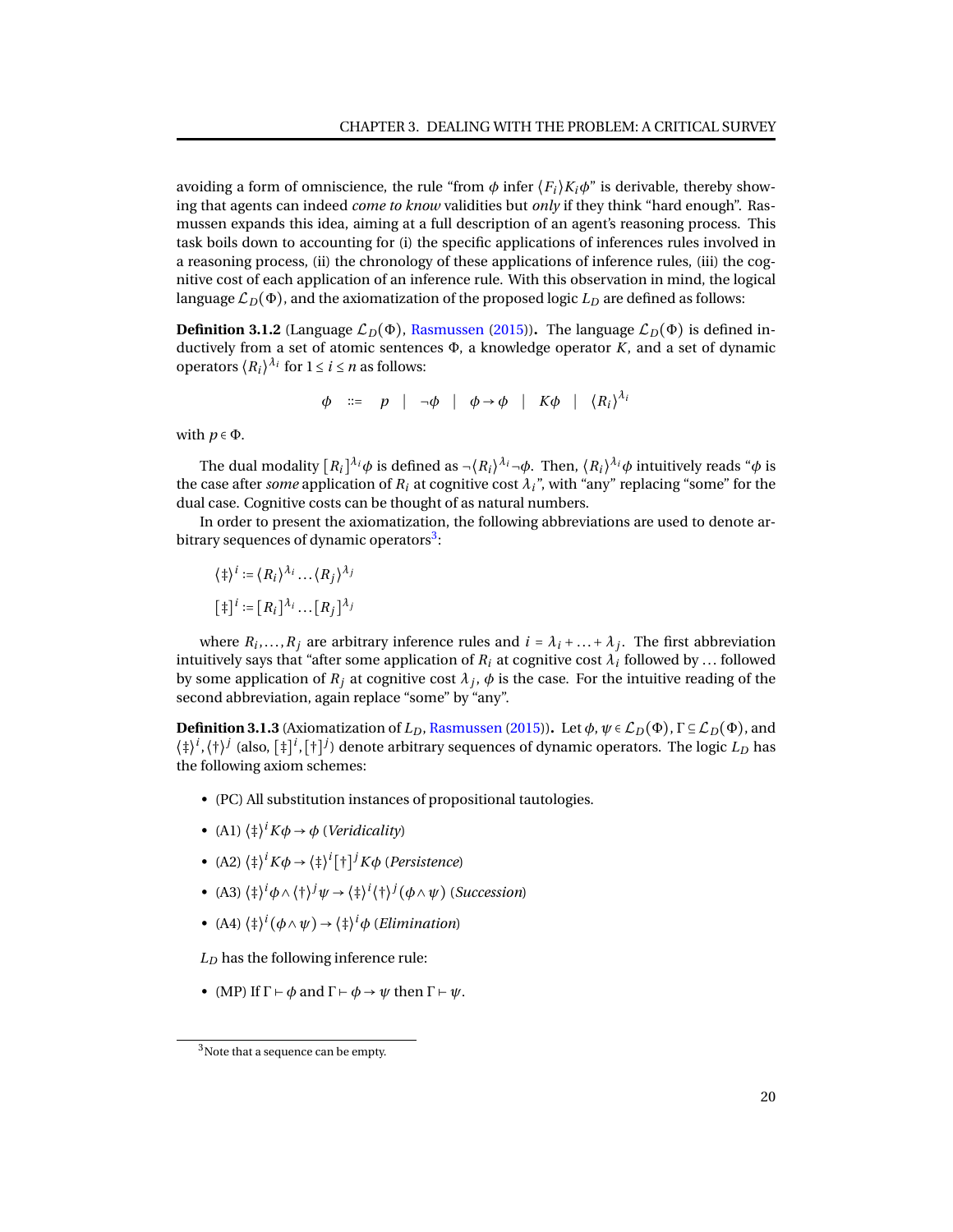It is evident that for a doxastic framework, axiom (A1) might be dropped at it only imitates the veridicality axiom (T) usually adopted for standard epistemic systems. (A2) says that known sentences remain known as reasoning progresses. This still presupposes two idealizing assumptions (a) on agent's infallible memory, and (b) on sentences preserving a truth value throughout the whole reasoning process. (A3) is imposed to express that a reasoning process can succeed another, and finally yield the conjunction of their outcomes. (A4) simply states that  $\phi$  is the case after a reasoning process if both  $\phi$  and  $\psi$  are the case after it.

An extension of  $L_D$ , denoted by  $L_D^{\Lambda}$ , comprises appropriate axioms for specific inference rules from a set Λ, with which the agent is equipped. For illustrative purposes, consider Modus Ponens (*MP*), Conjunction Introduction (*C I*) and Double Negation Elimination (*DNE*), as the inference rules in  $\Lambda$ . The main idea behind the axiomatization is that the agent can come to know certain formulas with the additional cognitive cost of applying an inference rule. For example, if the agent knows  $\phi$  and  $\phi \rightarrow \psi$  then the agent can derive  $\psi$  by applying Modus Ponens at a particular cognitive cost. Using the abbreviation ∆ ∶= *φ*∧...∧*ψ* to denote arbitrary conjunctions in the language,  $L_D^{\Lambda}$  is axiomatized as follows:

**Definition 3.1.4** (Axiomatization of  $L_D^{\Lambda}$ , [Rasmussen](#page-95-12) [\(2015\)](#page-95-12)). Let  $\Lambda$  = { $MP,CI, DNE$ } and let  $\Delta$ be an arbitrary conjunction of sentences in  $\mathcal{L}_D(\Phi)$ . Furthermore, let  $\mu$ ,  $\kappa$ ,  $\nu$  denote the cognitive costs of  $MP$ ,  $C$ *I*,  $DNE$  respectively.  $L_D^{\Lambda}$  extends  $L_D$  with the following axiom schemes:

- (*MPD*) ⟨‡⟩ *i* (∆∧*Kφ*∧*K*(*φ* → *ψ*)) → ⟨‡⟩ *i* ⟨*MP*⟩ *µ* (∆∧*Kφ*∧*K*(*φ* → *ψ*)∧*Kψ*) (*MP -success*)
- (*C ID*) ⟨‡⟩ *i* (∆∧*Kφ*∧*Kψ*) → ⟨‡⟩ *i* ⟨*C I*⟩ *κ* (∆∧*Kψ*∧*Kφ*∧*K*(*φ*∧*ψ*)) (*C I -success*)
- (*DNED*) ⟨‡⟩ *i* (∆∧*K*¬¬*φ*) → ⟨‡⟩ *i* ⟨*DNE*⟩ *ν* (∆∧*K*¬¬*φ*∧*Kφ*) (*DNE -success*)

Of course, the same pattern can be generalized for any inference rule *R* with premises  $\phi_1, \ldots, \phi_n$  and conclusion  $\psi$ , and a cognitive cost  $\lambda$ :

$$
(R_D) \quad \langle \ddagger \rangle^i (\Delta \wedge K\phi_1 ... \wedge K\phi_n) \to \langle \ddagger \rangle^i \langle R \rangle^{\lambda} (\Delta \wedge K\phi_1 ... \wedge K\phi_n \wedge K\psi)
$$

The following theorem of the extended logic essentially distinguishes Duc's logic from  $L_D^\Lambda$ and manifests the accuracy of this framework in describing reasoning processes:

**Theorem 3.1.1** (Application, [Rasmussen](#page-95-12) [\(2015\)](#page-95-12))**.**

$$
K \neg \neg \phi \land K(\phi \to \psi) \to \langle DNE \rangle^{\nu} \langle MP \rangle^{\mu} \langle CI \rangle^{\kappa} K(\phi \land \psi)
$$

is a theorem of  $L_D^{\Lambda}$ .

The theorem illustrates the dynamic nature of reasoning by keeping track of the applications of the inference rules, their chronology and their cognitive costs. Additionally, it does so by taking into account the complexity of an agent's deduction. That is, unlike Duc's system, we can account for the fact that not all deductions are equally hard and the evolution of reasoning is thus described in a more elaborate way.

We are now ready to see how this approach deals with the problem, given the two desiderata raised above. First, consider that Λ = ∅: *Non-closure* is obviously satisfied because agents are, by definition, incapable of applying any inference rules, hence knowledge cannot be closed under any logical law. Also, *Non-ignorance* is trivially satisfied as there are no requirements on the inferential abilities of the agent if she does not have any inference rules available. Next,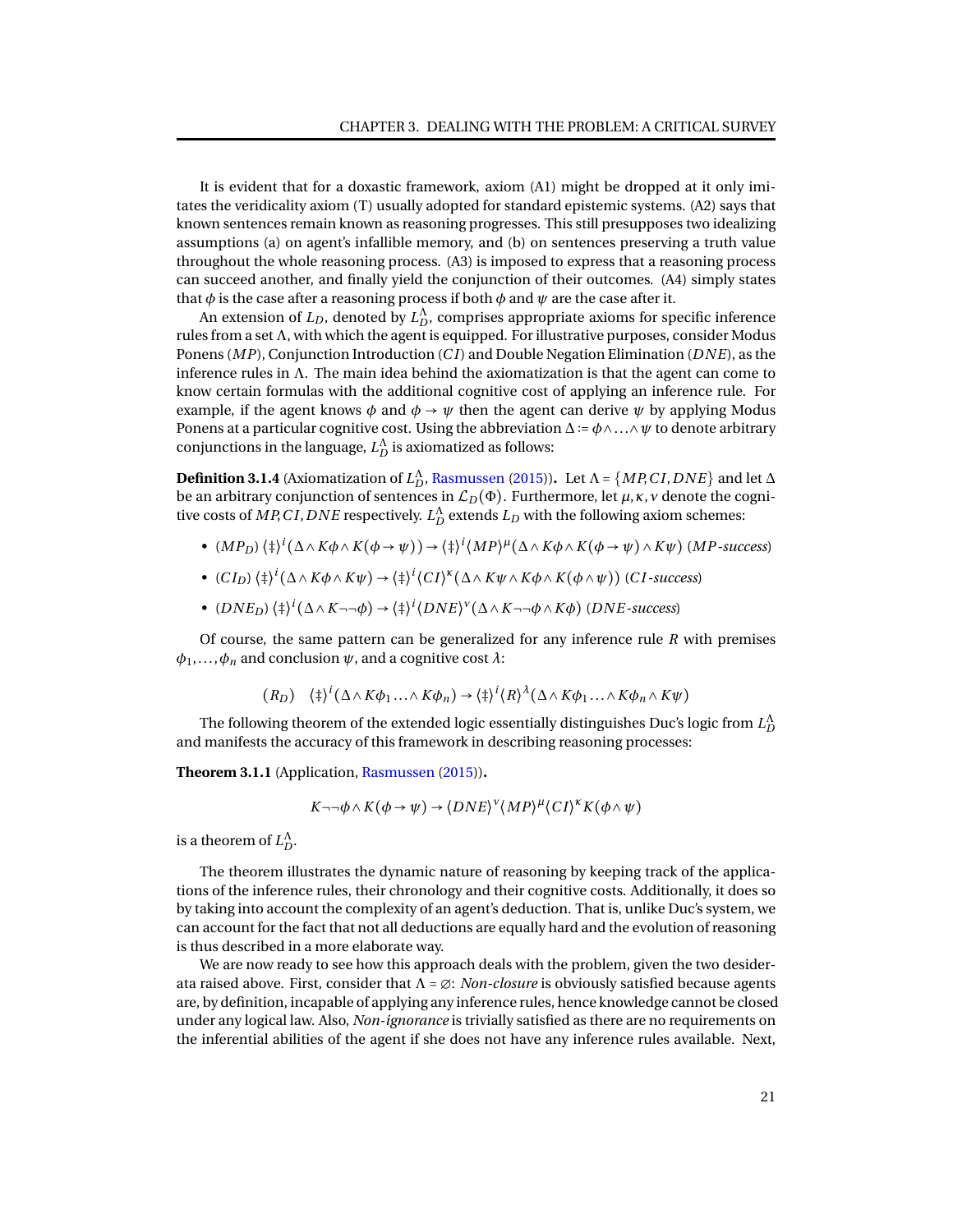consider that  $\Lambda \neq \emptyset$ ; taking an arbitrary inference rule *R* with premises  $\phi_1, \ldots, \phi_n$  and conclusion  $\psi$ , the *R*-closure  $K\phi_1 \wedge ... K\phi_n \rightarrow K\psi$  is not a theorem of our logic because if  $R \in \Lambda$ , then its corresponding axiom is of the form:

$$
\langle \ddagger \rangle^i (\Delta \wedge K\phi_1 \wedge \ldots K\phi_n) \rightarrow \langle \ddagger \rangle^i \langle R \rangle^{\lambda} (\Delta \wedge K\phi_1 \ldots K\phi_n \wedge K\psi)
$$

which says that the agent needs to *reason* to attain knowledge of *ψ*, unlike *R*-closure which dictates that whenever the agent knows  $\phi_1, \ldots, \phi_n$ , she automatically knows  $\psi$ , too. If  $R \notin \Lambda$ then the result trivially holds. On the other hand, *Non-ignorance* is satisfied because the axiom does predict how, given sufficient resources, the agent can derive the relevant conclusion.

Interestingly, this approach captures both non-omniscience and non-ignorance. Of course, syntactic manipulations, and in particular the introduction of cognitive costs, allow us to modify the system as we please. Yet the problem is usually semantically retained because it is precisely the commitment to a notion of truth that poses the challenge. By merely modifying the axioms, without providing semantics, it seems that Rasmussen bites the bullet. In particular, it is easy to see that no trivial possible-worlds framework could work. That is, how a model would change as the outcome of an application of sequences of inference rules is not a trivial matter. What can make it even more challenging is capturing what the effect of different – quantitative – cognitive costs would be on such a model. Obtaining the validity of the proposed axioms and theorems then remains an open issue. This renders the choice of axioms somewhat controversial: why are *these* formulas the most appropriate to capture the desired features of reasoning? What is more, and again in the absence of the useful properties of possible-worlds semantics, we miss out on interesting properties about knowledge and belief. Moreover, the way the desideratum on agents' rationality is stated, i.e. *Non-ignorance*, raises suspicion about its adequacy. Although it is tailored in a way that matches the subsequent axiomatization $^4$  $^4$ , there are reasons to assume that even when given sufficient resources, e.g. infinite time, agents will still be fallible. For example, they might just be biased or reluctant to reason according to the logical rules. In this sense, it is worth emphasizing that Rasmussen sheds light merely on what an agent *can* do – what is in principle affordable when certain resources are available – and what the agent cannot do – when running out of those. The axiomatization, though, says little on what an agent *ought to do*, in general. Despite the normative nature of the notion of competence as suggested in the beginning of this chapter, Rasmussen's characterization and solution remain largely descriptive. All in all, his approach only partially overcomes the problem.

## <span id="page-25-0"></span>**3.2 Implicit versus explicit attitudes**

It has been argued that the problem of logical omniscience is in fact an indication for a distinction between *implicit* and *explicit* propositional attitudes. For example, [Levesque](#page-94-12) [\(1984\)](#page-94-12) suggests that closure principles do not refer to what we *actually* know or believe but rather to another kind of concept: what is implicit in what we know or believe, even without us realizing it.

[...] if an agent imagines the world to be one where  $\alpha$  is true and if  $\alpha$  logically implies  $β$ , then (whether or not he realizes it) he imagines the world to be one

 ${}^{4}$ This might even exacerbate our worries on the explanatory power and motivation underlying the axioms; an objection of ad-hocness is unavoidable.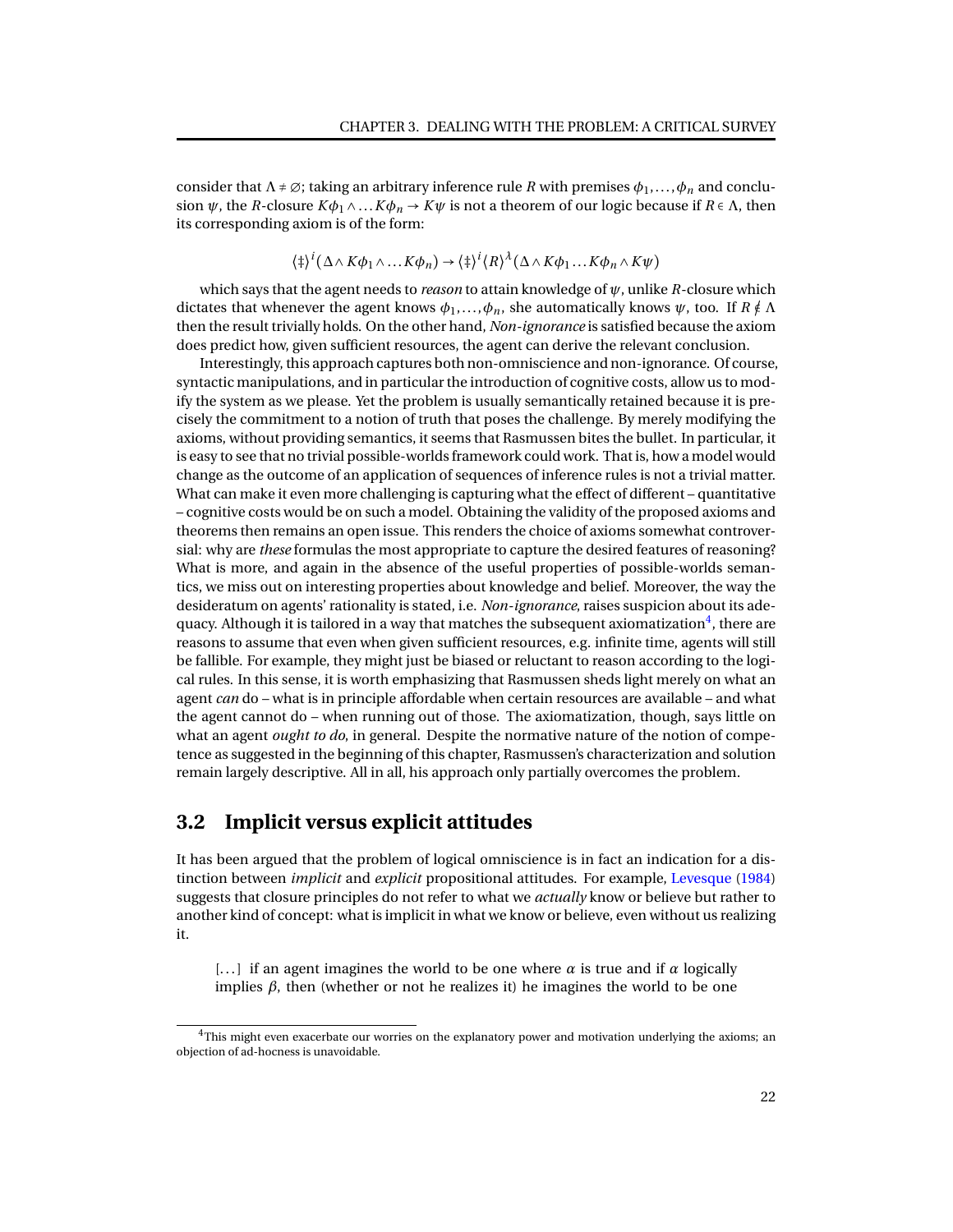where  $\beta$  also happens to be true.<sup>[5](#page-0-1)</sup>

In addition, the distinction between implicit and explicit attitudes is endorsed by results in psychology. For example, it has been documented [\(Schacter](#page-95-13) [\(1987\)](#page-95-13), [Schacter and Tulving](#page-95-14) [\(1994\)](#page-95-14)) that *implicit memory* affects our performance as we resort to our accumulated experience without making a conscious recall, unlike *explicit memory* that usually involves a deliberate and conscious act of recall. One could therefore argue that there are different shades of knowledge, corresponding to different ways it can be acquired.

In any case, we need to tell apart what is explicitly, directly known/believed by an agent and what the world would be like if what she knows/believes was true, even if its consequences are not consciously accessible to her. The approaches below promise to model this difference and show that logical omniscience is overruled with respect to the former while remaining an unproblematic, and even desired, feature with respect to the latter.

#### <span id="page-26-0"></span>**3.2.1 Awareness**

One of the ways that have been proposed to formally capture this distinction is based on the notion of *awareness*. According to this view, as presented in [Fagin and Halpern](#page-93-10) [\(1987\)](#page-93-10) and [Fagin et al.](#page-93-2) [\(1995a\)](#page-93-2), agents are not logically omniscient because they cannot believe/know things they are not aware of. In order to account for the concepts that the agent is aware of, the standard single-agent language is supplemented with an operator *A* such that *Aφ* reads "the agent is aware of *φ*" and, also, with an operator *K e* such that *K <sup>e</sup>φ* reads "the agent explicitly knows *φ*". Next, our familiar models are enriched by an additional component:

**Definition 3.2.1** (Awareness structure, [Fagin et al.](#page-93-2) [\(1995a\)](#page-93-2))**.** An *awareness structure* is a Kripke model *M* augmented by an awareness function  $A$ , i.e. a tuple  $\langle W, R, V, A \rangle$ , such that A associates a set of formulas from our extended language with each world  $w \in W$ . Intuitively, this set is the set of all formulas that the agent is aware of at *w*.

The awareness function behaves arbitrarily; for instance, an agent might be aware of both *φ* and  $\neg$ *φ*, or aware of *φ* ∧ *ψ* but unaware of *φ*. Once we obtain these new structures, we can turn to the truth clauses of  $A\phi$  and  $K^e\phi$ .

**Definition 3.2.2** (Semantics for awareness, [Fagin et al.](#page-93-2) [\(1995a\)](#page-93-2))**.** The definition and notation follow that of [Definition 1.1.3,](#page-6-0) only now supplemented with:

- *M*,  $w \in A\phi$  if and only if  $\phi \in A(w)$ .
- *M*,  $w \in K^e \phi$  if and only if *M*,  $w \in K \phi$  and *M*,  $w \in A \phi$ .

Unsurprisingly, for the case of belief  $B^e\phi$  (once the operators  $B^e$  and *B* are added to the language to denote explicit and implicit belief) we substitute  $K\phi$  with  $B\phi$  in the last clause, i.e. *B*<sup>*e*</sup> $\phi$ </sub> boils down to *B* $\phi$  and *A* $\phi$ .

Consequently, while implicit knowledge remains subject of the closure principles that yield logical omniscience, the problem can be avoided in its explicit form. For example, if an agent explicitly knows  $\phi$ , and  $\phi$  logically implies  $\psi$ , then it need not be that she explicitly knows  $\psi$ ; although  $K\psi$  still holds, it might be that  $\psi \notin \mathcal{A}(w)$  for some world of the model. Likewise, not all valid formulas are explicitly known/believed as an agent might not be aware of them.

<sup>5</sup>[Levesque](#page-94-12) [\(1984\)](#page-94-12), p. 198.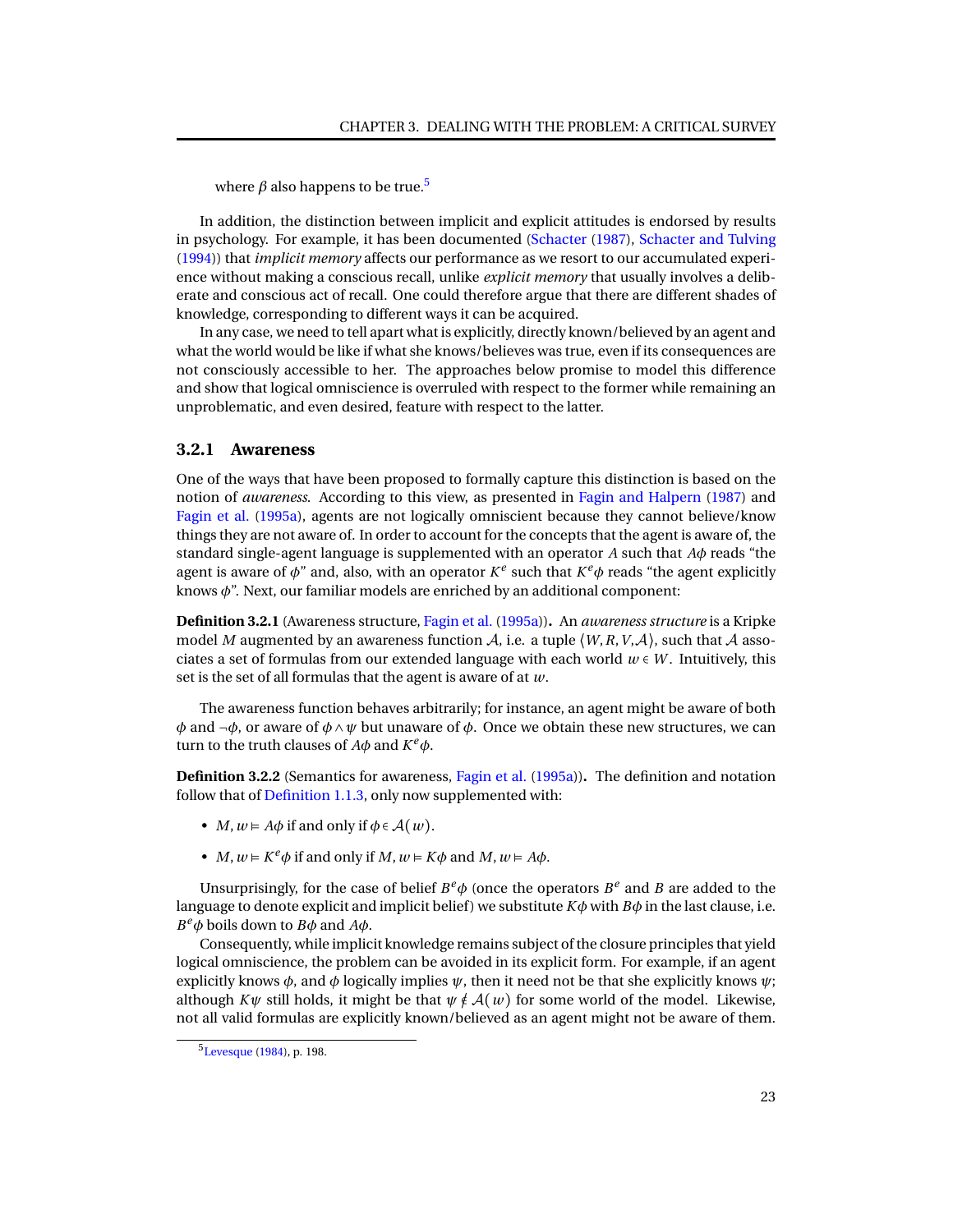Through manipulations of the awareness function, the remaining closure principles can be similarly destroyed.

In the face of criticisms stemming from the arbitrariness of the awareness function, and re-sembling the considerations discussed in [Section 3.1.1,](#page-21-1) it seems reasonable to impose certain restrictions on what an agent is aware of:

- 1.  $\phi \land \psi \in \mathcal{A}(w)$  if and only if  $\psi \land \phi \in \mathcal{A}(w)$ , to ensure that the awareness function is coarsegrained enough to disregard the order of conjuncts.
- 2.  $\phi \in \mathcal{A}(w)$  if and only if  $\neg \phi \in \mathcal{A}(w)$ , to ensure that an agent cannot be aware of  $\phi$  without being aware of its negation and vice-versa.
- 3. If  $\phi \in \mathcal{A}(w)$  and  $\psi$  is a subformula of  $\phi$  then  $\psi \in \mathcal{A}(w)$ , to ensure that awareness of a formula presupposes awareness of its constituent parts.
- 4. If  $\phi \in \mathcal{A}(w)$ , then  $A\phi \in \mathcal{A}(w)$ , to ensure that an agent self-reflects and is therefore aware of what she is aware of.
- 5. If  $wRu$  then  $\mathcal{A}(w)$  =  $\mathcal{A}(u)$ , to ensure that an agent knows the formulas she is aware of  $^6$  $^6$ .
- 6.  $A(w)$  contains exactly those formulas that the agent can decide on whether they follow from the information at *w*, in some given period of time.

Next, it is important to note that, unlike syntactic structures, awareness logics preserve useful results of the standard systems and uncover some interesting properties of knowledge and belief.

**Theorem 3.2.1** (Axiomatization for awareness, Fagin et al. (1995a)). By adding the axiom  $K^e\phi \leftrightarrow$ *Aφ*∧*Kφ* to the axioms and rules of **K**, we can obtain a sound and complete axiomatization for the logic of awareness<sup>[7](#page-0-1)</sup>.

Specifically, we can obtain properties for explicit knowledge corresponding to axiom (K) and inference rule (N), once we relativize to awareness: i.e. consider  $K^e\phi\wedge K^e(\phi\to\psi)\wedge A\psi\to\phi$ *K*<sup>*e*</sup> $\psi$  and "from  $\phi$  infer *A* $\phi$  → *K*<sup>*e*</sup> $\phi$ ". Analogous instances can be obtained for the Positive Introspection axiom and the Negative Introspection axiom, but only if we further demand that the aforementioned restriction 5 holds.

To sum up, this approach manages to invalidate the problematic cluster of principles via attaching the intuitively plausible requirement of awareness to (explicit) knowledge. It also naturally preserves elements of the standard system. However, logical competence of agents is not preserved; it can easily be the case that an agent fails to know a trivial consequence of her knowledge merely due to the construction of the awareness function. Even if we resort to restrictions listed above, e.g. the reasonable assumption of awareness closure under subformulas, the problem is somehow retained, e.g. *Closure under Material Implication* persists. Indeed, in this case, awareness of  $\phi$  and awareness of  $\phi \rightarrow \psi$  yields awareness of  $\psi$  too.

<sup>6</sup>Demanding that A(*w*) ⊆ A(*u*) whenever *wRu* can suffice. Given that standard epistemic models are symmetric and since this account can be preserved for (implicit) knowledge, we can immediately adopt the other inclusion as well.

 $7$ Clarifying that this is the case for the plain awareness system, i.e. without any of the restrictions mentioned above. Furthermore, in [Fagin and Halpern](#page-93-10) [\(1987\)](#page-93-10) we can find a similar axiomatization (for belief) building on **KD45**, provided of course that the accessibility relation of the awareness structures satisfies the corresponding properties.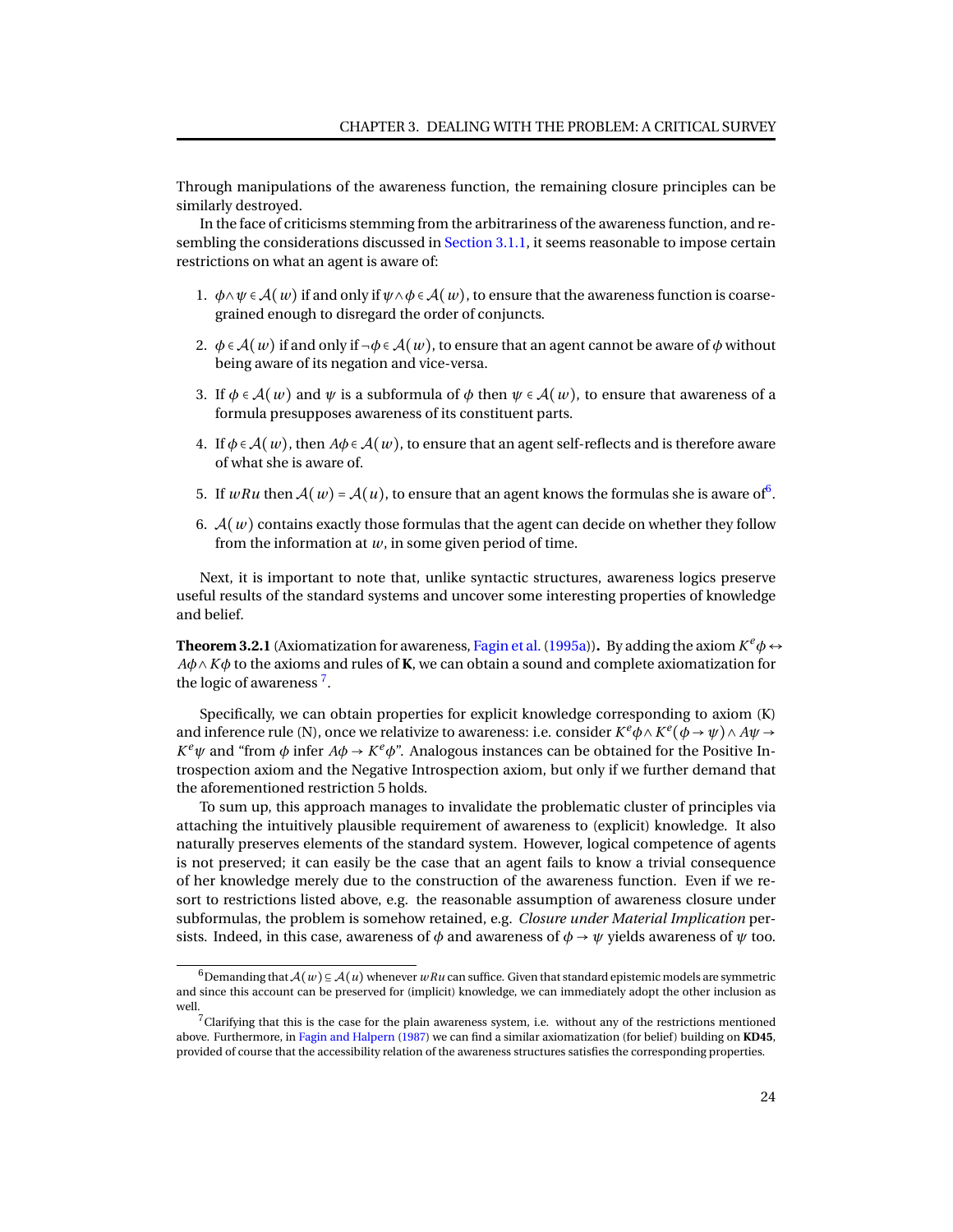Combining this with the implicit *Closure under Material Implication*, that ensures that *Kψ*, we get that  $K^e\psi$ . Avoiding such plausible restrictions – that can be seen as attempts to preserve logical competence – in the pain of logical omniscience, unveils the difficulty to generate a balanced account via awareness. What is more, despite the close connection to the standard systems, *awareness* still forfeits desirable properties of logical modelling such as the correspondence between properties of accessibility relations and propositional attitudes, as pointed out in [Konolige](#page-94-13) [\(1988\)](#page-94-13). Suppose for example that  $B^e\phi$  is true and consider the introspective explicit belief  $B^e B^e \phi$ . Its truth depends on the status of both  $A\phi \to BA\phi$  and  $B^e \phi \to AB^e \phi$ , none of which reflecting properties of doxastic accessibility. It is therefore clear that several aspects of this approach are exposed to criticism.

#### <span id="page-28-0"></span>**3.2.2 Algorithmic Knowledge**

According to the *algorithmic knowledge* approach (hereafter adapted from [Halpern and Pu](#page-94-2)[cella](#page-94-2) [\(2011\)](#page-94-2), [Halpern et al.](#page-94-14) [\(1994\)](#page-94-14)), knowledge is attained via a *knowledge algorithm*. Given a language formed as in the previous section, only without the awareness operator, the algorithm takes a formula as input and outputs "yes", if the agent computes that the formula is true and "no", if the agent computes that the formula is false (and "?" otherwise). Formally:

**Definition 3.2.3** (Algorithmic knowledge structure)**.** An *algorithmic knowledge structure* is a tuple  $M = \langle W, R, V, A \rangle$  where  $\langle W, R, V \rangle$  is a Kripke structure and A is a *knowledge algorithm* that returns "yes", "no" or "?", given a formula *φ*.

**Definition 3.2.4** (Semantics for algorithmic knowledge)**.**

- The clauses of [Definition 1.1.3.](#page-6-0)
- *M*,  $w \in K^e \phi$  if and only if  $A(\phi) = \text{``yes''}.$

As a result, the agent attains explicit knowledge only of those facts that she can explicitly compute. Since knowledge algorithms are not subject to any restriction, an agent can explicitly know both  $\phi$  and  $\phi \rightarrow \psi$  without explicitly knowing  $\psi$ ; or an agent can explicitly know  $\phi$ , which is logically equivalent to  $\psi$ , without explicitly knowing  $\psi$ . That is, the algorithmic knowledge approach also escapes the problem in a syntactic manner, using algorithms to capture the notion of explicit knowledge and utilizing their arbitrariness to differentiate it from its implicit counterpart<sup>[8](#page-0-1)</sup>.

An important class of knowledge algorithms consists of*sound knowledge algorithms*. When a sound algorithm outputs "yes" given an input *φ*, then the agent knows *φ*, in the standard sense. When a sound algorithm outputs "no" given an input  $\phi$ , then the agent does not know *φ*, in the standard sense.

**Definition 3.2.5** (Sound Algorithm)**.** An algorithm is *sound in a structure M* if for any world *w* in *M* and any formula  $\phi$ :  $A(\phi)$ = "Yes" implies  $M, w \models K\phi$  and  $A(\phi)$ = "No" implies  $M, w \models \neg K\phi$ .

We have good reasons to restrict our attention to sound algorithms since in this case  $K^e\phi \rightarrow 0$  $K\phi$  and thus  $K^e\phi \rightarrow \phi$  are valid, both reflecting desirable properties of explicit knowledge. But then it can be easily seen that algorithmic knowledge structures can be reduced to instances of awareness and thereby inherit the criticisms of the previous section.

<span id="page-28-1"></span><sup>&</sup>lt;sup>8</sup>This strategy can be trivially extended to belief.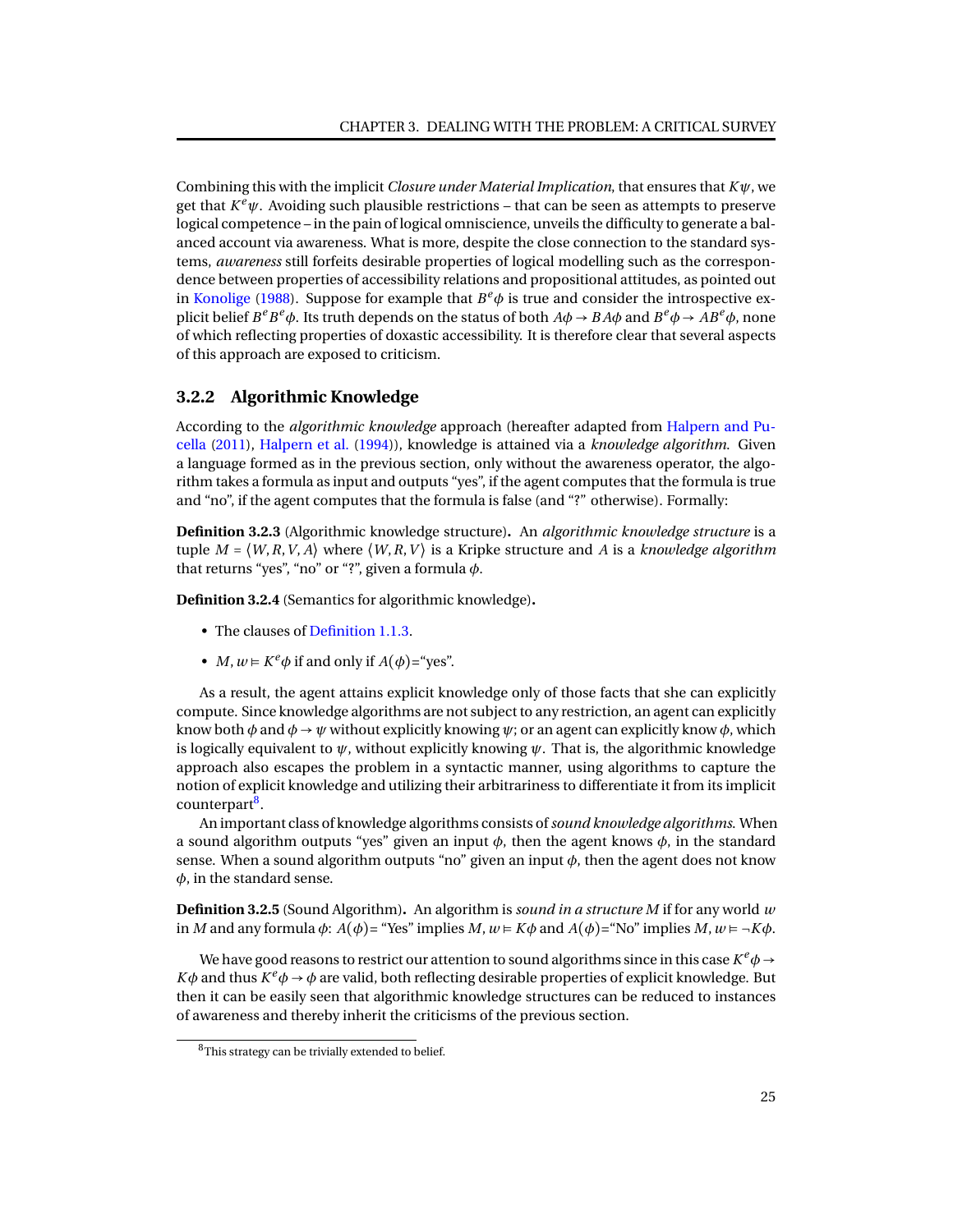#### **3.2.3 Justification Logic**

Justification Logic is another framework that focuses on explicit attitudes, developed to reason about epistemic justification. The starting point for its endeavor is to supplement the language of standard propositional logic with justification assertions *t* ∶ *F*, interpreted as "*t* is a justification for *F*". In this sense, it introduces an epistemologically anticipated component of justification to the conventional epistemic logic accounts, that solely deal with *what* is known, neglecting *why* it is known. It is precisely in this notion of justification that the "explicitness" lies.

Before continuing with Justification Logic, based on the paradigmatic expositions in [Arte](#page-92-4)[mov and Fitting](#page-92-4) [\(2016\)](#page-92-4), [Artemov](#page-92-5) [\(2011\)](#page-92-5) and [Artemov](#page-92-6) [\(2008\)](#page-92-6), we first need definitions of *justification terms* and *justification formulas*. We gather these in:

**Definition 3.2.6** (Language of Justification Logic)**.** For countable sets of justification constants, justification variables and propositional atoms, justification terms are built as follows:

$$
t \quad ::= \quad c_i \quad | \quad x_i \quad | \quad t \cdot t \quad | \quad t + t
$$

We use  $c_i$  to denote the justification constants and  $x_i$  to denote the justification variables. Formulas are built as follows:

$$
\phi \quad ::= \quad p \quad | \quad \neg \phi \quad | \quad \phi \rightarrow \phi \quad | \quad t : \phi
$$

where *p* denotes a propositional atom.

In order to grasp this definition, one should think of justification constants as unanalyzable justifications and of justification variables as unspecified justifications. Applying a justification term to a formula, e.g. as in *t* ∶ *φ*, can take the intuitive interpretation of *t* being a justification for *φ*. In our case, the standard knowledge assertion "*φ* is known" is replaced by "*t* is a justification of *φ*". In this sense, justification terms may be viewed as the usual modal operator ◻, expanded with labels. As we will see, the treatment of these terms is no different to the treatment of the modal operators. The conceptual difference is that now the notion of knowledge becomes more expressive, as it is reinforced with an evidence-based foundation.

Regardless of the intuitive reading, we can always define operations between justification terms. The operation symbol ⋅ indicates an one-step deduction according to Modus Ponens, that is, given justifications *s* and *t*, if *s* is a justification of  $\phi \rightarrow \psi$  and *t* a justification of  $\phi$ , then *s* ⋅ *t* is produced, as a justification of  $\psi$ . Formally this is written as  $s : (\phi \rightarrow \psi) \rightarrow (t : \phi \rightarrow$ (*s*⋅*t*) ∶ *ψ*). For example, [Artemov](#page-92-5) [\(2011\)](#page-92-5) remarks that if justifications are taken as Hilbert-style proofs, then *s* ⋅*t* can be seen as a new proof obtained by *s* and *t* by performing Modus Ponens to all possible premises  $\phi \rightarrow \psi$  from *s* and  $\phi$  from *t*. The operation symbol + says that, given justifications *s* and *t*, *s*+*t* is a justification produced for everything justified by *s* or *t*. Formally we write  $s : \phi \to (s + t) : \phi$  and  $s : \phi \to (t + s) : \phi$ . For example,  $s + t$  can be thought of as a body of evidence that "gathers" evidence without performing logical inferences. Specifically, + aggregates all the evidence provided by *s* and *t* so that the resulted *s* +*t* supports everything supported by *s* or *t*.

With this material in hand, we can continue with specific Justification Logic systems.

**Definition 3.2.7** (Basic Logic, [Artemov](#page-92-5) [\(2011\)](#page-92-5)). The Basic Logic  $J_0$  is axiomatized by:

• (CP) All instances of classical propositional tautologies.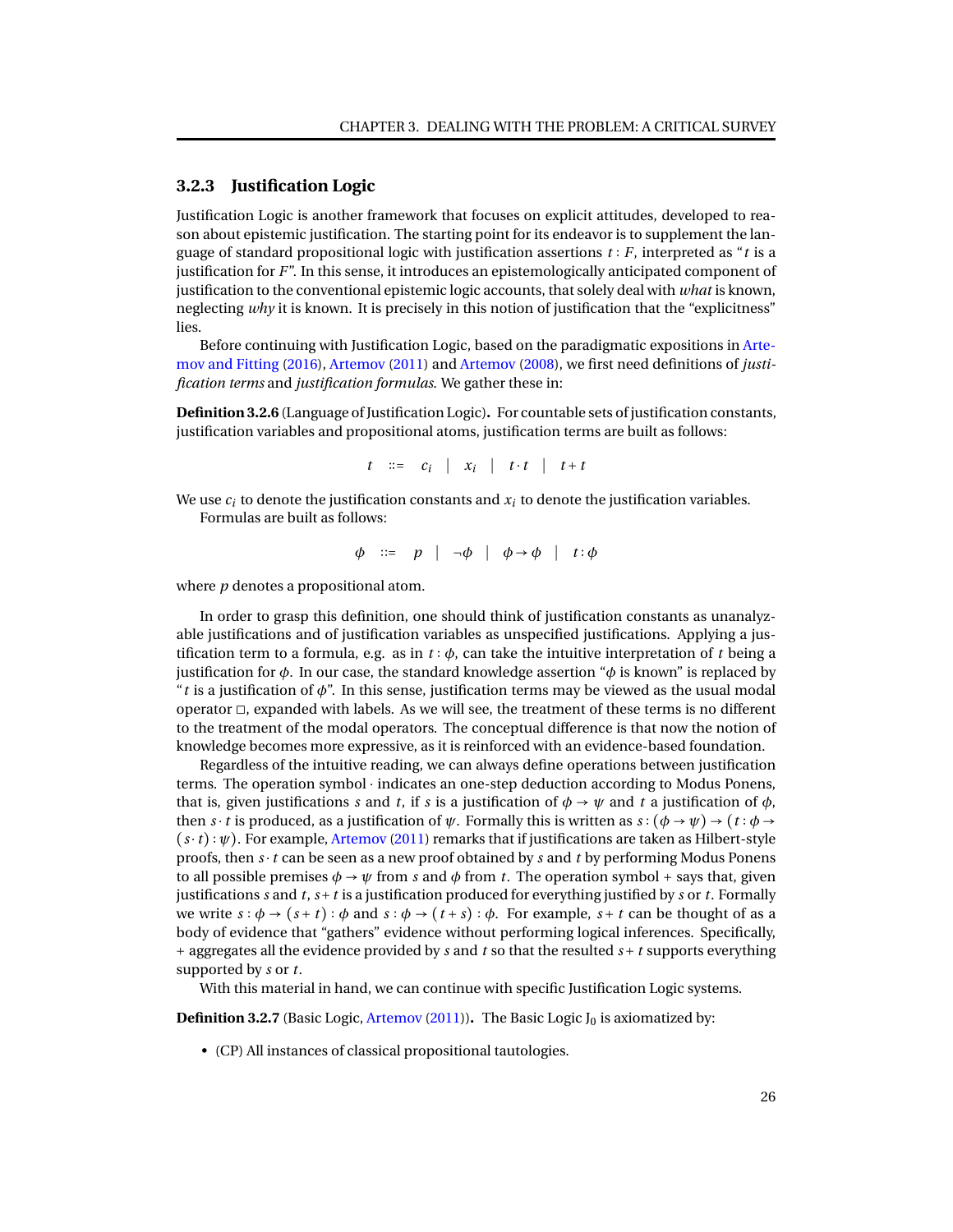- (Application Axiom)  $s : (\phi \rightarrow \psi) \rightarrow (t : \phi \rightarrow (s \cdot t) : \psi)$ .
- (Sum Axioms)  $s : \phi \rightarrow (s + t) : \phi$  and  $s : \phi \rightarrow (t + s) : \phi$ .
- (MP) The inference rule Modus Ponens.

In addition, if we want to postulate that an axiom *A* has a justification for the agent, we postulate  $e_1 : A$  for some justification constant  $e_1$ . Continuing in the same manner, by  $e_n : A$  $e_{n-1}$  : ... ∶  $e_1$  : *A* we postulate that  $e_n$  is a justification for  $e_{n-1}$  : ... ∶  $e_1$  : *A*.

**Definition 3.2.8** (Constant Specification, [Artemov](#page-92-5) [\(2011\)](#page-92-5))**.** A *Constant Specification* (*C S*) for a given justification logic *L* is a set of formulas  $e_n : e_{n-1} : ... : e_1 : A \ (n \ge 1)$ , where *A* is an axiom of *L* and  $e_1, \ldots, e_n$  are justification constants with indices  $1, \ldots, n$ . We also assume that if  $e_n : e_{n-1} : \ldots : e_1 : A$  is in *CS* then  $e_{n-1} : \ldots : e_1 : A$  is in *CS*, that is, intermediate specifications are included in a given *C S*.

Note that the justification terms of the basic system are not necessarily factive. In order to incorporate *Factivity*, one has to add the relevant axiom  $t : \phi \rightarrow \phi$ , thereby getting an extension of the basic system. Of course, there can be further operations such as the *Positive Introspection operation '!'*, with !*t* interpreted in such a way that if an agent accepts *t* as sufficient justification for *φ*, then !*t* serves as sufficient justification for *t* ∶ *φ*. Subsequently, other axioms can be added (in our example,  $t : \phi \rightarrow !t : (t : \phi)$ ), resulting in further extensions. A case in point is LP, Gödel's *Logic of Proofs*, which can be seen as the extension of the basic logic with the axioms:  $t : \phi \to \phi$  and  $t : \phi \to !t : (t : \phi)$ . Such extensions already hint at a particular correspondence with the standard modal logics such as **T**,**K4**,**S4**,**KD45**,**S5** etc. For example, the extension of the basic system axiomatized by the positive introspection axiom has **K4** as a modal-logic counterpart<sup>[9](#page-0-1)</sup>.

We now proceed with the semantical account of Justification Logic, based on [Artemov and](#page-92-4) [Fitting](#page-92-4) [\(2016\)](#page-92-4):

**Definition 3.2.9** (Fitting model). A *Fitting* model is a model  $M = \langle W, R, E, V \rangle$  where *W* is a non-empty set of worlds, *R* is an accessibility relation on *W* and *V* a valuation function that maps a propositional atom to a set of worlds (containing those worlds in which the atom is true). *E* is an *evidence function*, which takes as arguments a justification term *t* and a formula *φ* and maps them to a set of worlds; these are the worlds where *t* is *admissible* (or relevant) evidence for the formula *φ*. This function additionally satisfies the following:

- (Application)  $E(s, \phi \rightarrow \psi) \cap E(t, \phi) \subseteq E(s \cdot t, \psi)$
- (Sum) *E*(*s*,*φ*)∪*E*(*t*,*φ*) ⊆ *E*(*s* +*t*,*φ*)

The first condition ensures the validity of the Application Axiom, whereas the second ensures the validity of the Sum Axioms. For justification logics with a constant specification, we also require:

• (Constant Specification) If  $c : X \in \mathbb{C}$  *S* then  $E(c, X) = W$ 

By virtue of the definition of *Constant Specification*, it is clearly understood that axioms are justified *ex officio* and what is justified in this way cannot be analyzed any further; this is why

 $^{9}$ For a detailed investigation of correspondence results, consult [Fitting](#page-93-11) [\(2014\)](#page-93-11).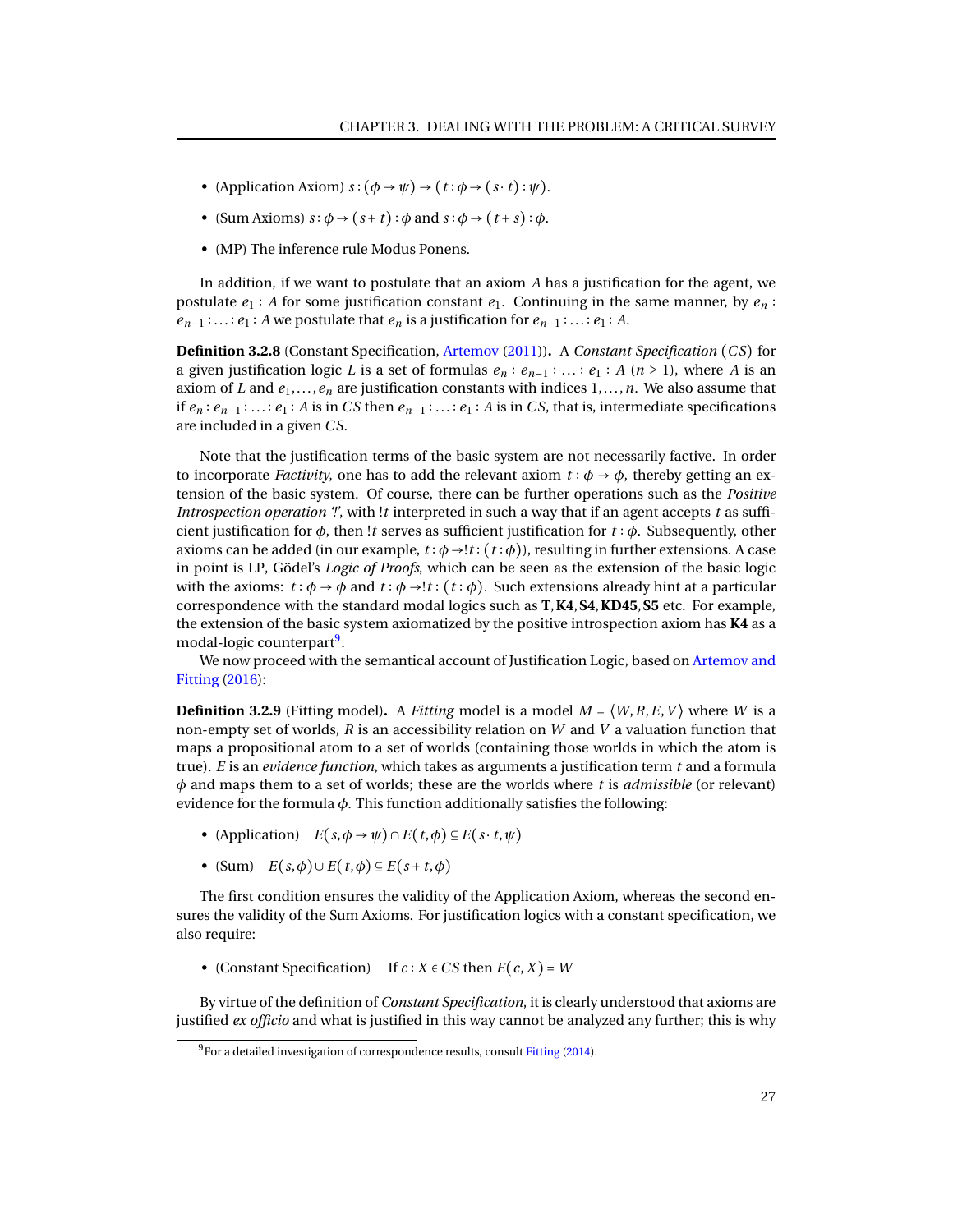constants (or arrays of constants) are employed. This additional clause precisely manifests what constants were introduced for: they denote the reasons for "atomic" assumptions that are universally accepted and therefore available throughout the whole model.

**Definition 3.2.10** (Semantics for justification logics)**.** The definition of a formula *φ* being *true at world w in a (Fitting) model M*, denoted by  $M$ ,  $w \neq \phi$ , follows the usual inductive procedure for the propositional part. Furthermore, an extra clause is added to account for the justification terms:

*M*,  $w \models t : \phi$  if and only if for all  $v \in W$  with  $w R v M$ ,  $v \models \phi$  and  $w \in E(t, \phi)$ 

This means that *t* ∶ *φ* is true at world *w* if *φ* is true at all accessible worlds *and t* is admissible evidence for  $\phi$  at the world *w*. The first part imitates the usual hintikkian characterization. The second part imposes another constraint: evidence *t* should be admissible for  $\phi$  at *w*. It can be therefore stated that this characterization is "explicit" in the sense that the traditional (implicit) condition is augmented by another condition regarding the features of the available evidence. Consequently, one might fail to know something for a particular reason at a world, either because this is not "knowable" already in the standard sense, or because the reason that backs it, is irrelevant.

Once we have presented the main elements of Justification Logic, we can continue with its contribution towards the problem of logical omniscience. To do so in a most comprehensive manner, we start with the critique facing other epistemic systems, as fired from the justification camp; it is in these terms that its proponents then build their own solution. Specifically, in [Artemov and Kuznets](#page-92-7) [\(2009\)](#page-92-7) the inherent defect of the standard logics is located in that they represent knowledge without taking its origin into account. As a result, the fact that acquiring knowledge is a subject of certain restrictions in the agents resources (e.g. time, memory etc.) is underestimated. In [Artemov and Kuznets](#page-92-8) [\(2013\)](#page-92-8), the authors also locate the insufficiency of other strategies against omniscience, exemplified in sacrificing agents' rationality, in their qualitativeness: allowing or prohibiting knowledge assertions is determined by lists of the known formulas, the formulas the agent is aware of etc. This is why the justification camp argues for a quantitative method, that uses justifications to navigate in the internal inferential process of the agents and suggests approaching the problem via proof and time complexity. In this way, one can capture that rational agents can successfully make simple, small inferences yet complex chains of inferences, despite consisting of smaller ones, might still be inaccessible, thereby making agents non-omniscient. To sum up, the authors set the bar of their solution in obtaining a quantitative criterion, that (a) targets the insufficiency of having knowledge assertions without accompanying feasible justifications, and (b) discerns omniscient and non-omniscient systems based on *how much* information about the background reasoning is required to avoid logical omniscience.

Let's now delve into their own proposal. As mentioned above, it is essential to ensure that agents are fundamentally rational. According to the current proposal, what usually prevents them from acquiring knowledge is the boundedness of resources. In order to express boundedness, one has to gain an insight into the resources and quantify over them. In other words, for succeeding in knowing *φ* in an epistemic system, the "cost" needed to achieve this should be somehow measured. The size of the internal proof that allows stipulating knowledge of *φ* is an adequate such measure  $^{10}$  $^{10}$  $^{10}$ . Logical omniscience then arises whenever: "for some 'short'

 $10$ Of course, there might be several interpretations on what is meant by "proof-size". For example, assuming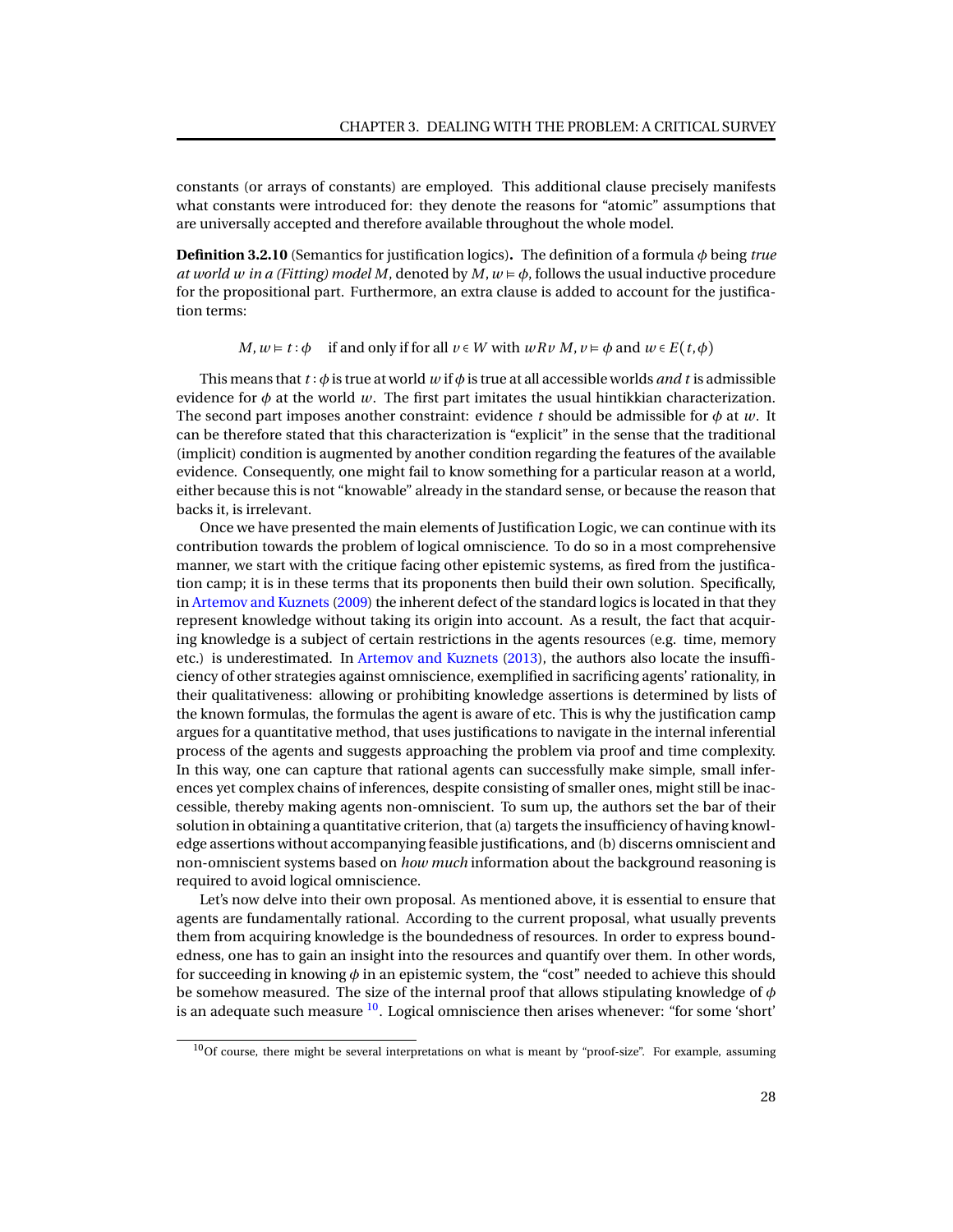valid knowledge assertions *F* is known, it is impossible to feasibly find proofs of *F* in  $\mathcal{E}$ ."<sup>[11](#page-0-1)</sup>

This observation and the search of a precise characterization of what "feasibly find proofs of *F*" means, fuel the design of two tests, called LOT (Logical Omniscience Test) and SLOT (Strong Logical Omniscience Test) aiming in detecting whether a system gives rise to the problem. As the authors put it in [Artemov and Kuznets](#page-92-7) [\(2009\)](#page-92-7), p.14.:

"An epistemic system  $\mathcal E$  is *not logically omniscient* if for any valid-in- $\mathcal E$  knowledge assertion *A* of type *F* is known, there is a proof of *F* in  $\mathcal{E}$ , the complexity of which is bounded by some polynomial in the size of *A*."

"We suggest a more general Strong Logical Omniscience Test (SLOT) based on time complexity: an epistemic system  $\mathcal E$  is *not logically omniscient* if for any validin- $\mathcal E$  knowledge assertion A of type F is known, a proof of F in  $\mathcal E$  can be found in polynomial time in the size of *A*."

We can already make some initial remarks. Both tests demonstrate that there is a link between the size of the knowledge assertion and the ability of the system to feasibly produce sufficient evidence for the object of knowledge. The difference is that LOT uses the complexity of the proof of the object of knowledge while SLOT uses the time required to find the proof. Given that a proof found in polynomial time in the size of the assertion is of polynomial-size, the strong test indeed entails the weak. Furthermore, both tests depend on the proof system and the measure of the size of formulas. Yet, LOT additionally depends on the measure of the size of proofs.

In order to clarify how the tests work, we proceed with a formal presentation. Some preliminary definitions make the notions involved in the tests precise. First, let *L* a logic of some language L.

**Definition 3.2.11** (Preliminaries, [Artemov and Kuznets](#page-92-7) [\(2009\)](#page-92-7))**.**

- A proof system for L is a polynomial-time computable function  $\mathcal{E} : \Sigma^* \to L$  from the set of words in some alphabet, called proofs, onto the set of *L*-valid formulas.
- *A measure of size for proofs* is a function  $l : \Sigma^* \to \mathbb{N}$ .
- *A measure of size for individual formulas*  $|\cdot| : \mathcal{L} \to \mathbb{N}$  (e.g. number of logical symbols in the formula).
- *L* is called an *epistemic system* if some subset *r*L ⊆ L is taken as a set of *knowledge assertions*. Each knowledge assertion  $A \in r\mathcal{L}$  has an intended meaning "formula F is known" for a unique formula *F*. The function  $OK : r \mathcal{L} \to \mathcal{L}$  that extracts the object of knowledge from each knowledge assertion is required to be computable in polynomial time in ∣*A*∣ and validity-preserving: for any  $A \in r\mathcal{L}$ ,  $L \vdash A \Rightarrow L \vdash OK(A)$ .
- *The reflected fragment rL* is the set of all valid knowledge assertions: *r L* = *L* ∩*r*L.

**Definition 3.2.12** (LOT and SLOT, [Artemov and Kuznets](#page-92-7) [\(2009\)](#page-92-7)). For  $\mathcal{E}$  a proof system for an epistemic system *L*, or simply an *epistemic proof system*, we define:

Hilbert-style proof systems, the size measures can be associated with the number of proof-steps or the logical symbols in a derivation.

<sup>&</sup>lt;sup>11</sup>For  $\mathcal E$  an epistemic system; [Artemov and Kuznets](#page-92-7) [\(2009\)](#page-92-7), p. 14.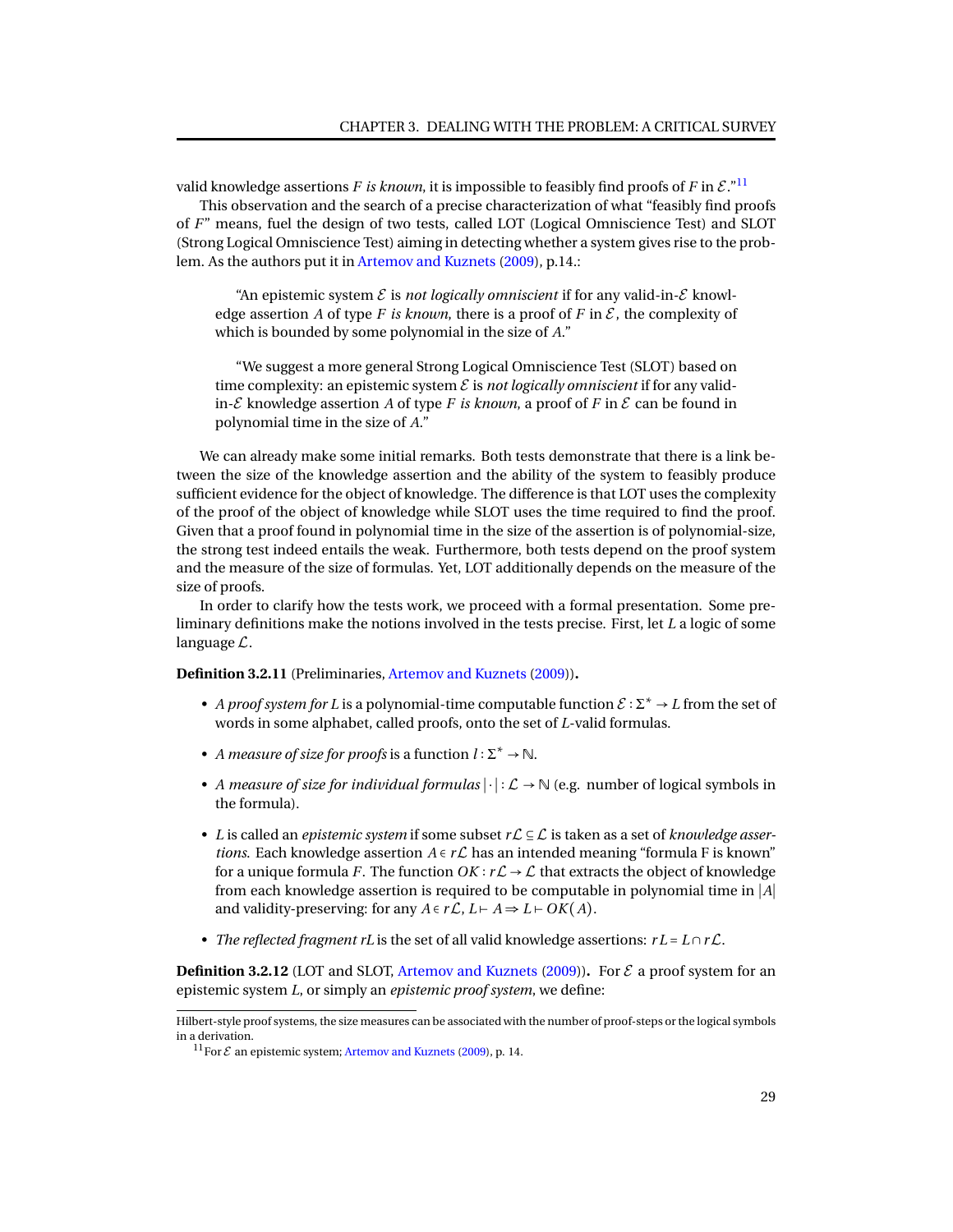- (LOT):  $\mathcal E$  is not logically omniscient or passes LOT, if there exists a polynomial  $P$  such that for any valid knowledge assertion  $A \in rL$ , there is a proof of  $OK(A)$  in  $\mathcal{E}$ , with the size bounded by *P*(∣*A*∣).
- (SLOT):  $\mathcal{E}$  is strongly not logically omniscient or passes SLOT, if there is a deterministic algorithm, polynomial in ∣*A*∣, that, for any valid knowledge assertion *A* ∈ *r L* is capable of restoring a proof of  $OK(A)$  in  $\mathcal{E}$ .

It now becomes clearer that "feasibly find proofs in  $\mathcal{E}$ ", according to LOT, points at using the proof size of the assertion. This is so because LOT wants to make explicit the difference between "I know that Goldbach's Conjecture holds" and "Such-and-such make Goldbach's Conjecture hold". In the first case, the knowledge assertion is short and as a result there is a deficit of "raw material" to construct a proof. In the second case, the knowledge assertion contains some array of justifications, that provide information to verify this response to the conjecture. Accordingly, SLOT strengthens the requirements. More information on the background reasoning should be encoded, if we are to avoid omniscience. An increased size of a knowledge assertion suggests that finding a proof is also fast because we already have footprints for the construction of the proof: the justification terms. For example, knowing a winning strategy of a game would require that the assertion encodes enough information to retrieve a proof that narrates each of the steps necessary to reach victory. In a game like tic-tac-toe, storing this information can be easy, assuming that the symmetries on the table are exploited to prove that the strategy is indeed winning(or non-losing). In a game like chess, this is –as far as we currently know– unattainable because the complexity of proving that a strategy is winning (or non-losing) remains infeasible. A non-omniscient system would be able to discern these cases, unlike an omniscient one.

Given these tests, we are able to make some exegetical points on why justification logics avoid omniscience. In particular, the goal is to show that agents are logically omniscient under standard epistemic systems but not under justification ones. In the former, the difficulty and the internal effort to actually reach knowledge is not reflected in the language; no matter how hard it was for knowledge to be gained, these logics just do away with it, by using the *K* operator. On the other hand, the latter provide information on why *F* is known: this information, if included in the assertion, is sufficient to recover feasible proofs for *F*. In case a proof cannot be constructed, then knowledge acquisition fails. Overall, by employing LOT or SLOT and the knowledge assertions with incorporated justification terms, we can maneuver through a non-idealized agent's proof search and then explain her non-omniscience in terms of the resource-boundedness that affects this process.

Indeed, using these tests of (non-)omniscience, agents of modal epistemic logics, such as **S4**, are proved to be omniscient with respect to both LOT and SLOT. On the other hand, agents of justification logics are proved to be *not* logically omniscient. For instance, consider LP, the Hilbert-style proof system and the size of a proof being the number of formulas in it. According to [Artemov and Kuznets](#page-92-9) [\(2006\)](#page-92-9), for each valid knowledge assertion *t* ∶ *F*, it is shown that there is a Hilbert-style derivation, making a linear number of steps (3∣*t*∣ + 2 steps being enough with ∣*t*∣ taken as the number of symbols in *t*). Even when bringing the two traditions together under a combined framework, as in [Artemov and Kuznets](#page-92-7) [\(2009\)](#page-92-7) where a logic S4LP which combines **S4** and LP is devised, the distinction between explicit and implicit knowledge regarding logical omniscience is still sharp. More specifically, S4LP allows for a more realistic portrayal of knowledge, as both implicit and explicit versions of it are present. Its language includes both the usual epistemic assertions  $K\phi$  and justification assertions  $t : \phi$ . The former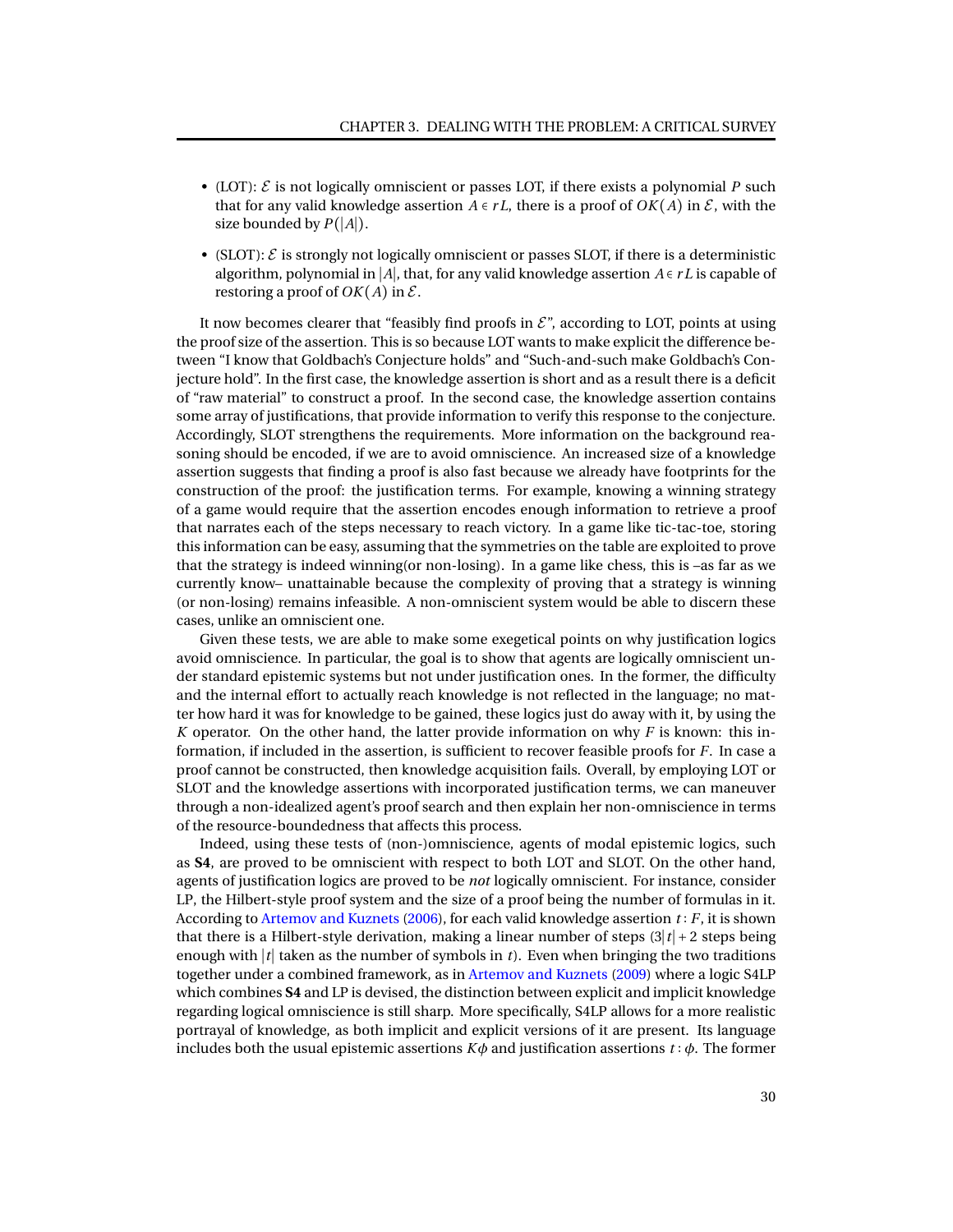denotes the standard implicit kind of knowledge while the latter, as we have seen, additionally requires feasible witnesses for the knowledge claim and it is precisely because of this that we are able to explain and control logical omniscience. The axiomatization of this new logic is given by the combination of **S4** and LP, supplemented with:

#### $t : \phi \rightarrow K\phi$  *(connection principle)*

It is shown that, indeed, implicit knowledge in S4LP gives rise to logical omniscience, whereas explicit knowledge does not.

Overall, Justification Logic's core idea to offer reasons on *why* something is known, provides natural ways to get closer to real agents' mental processes and avoid logical omniscience. In addition, this attempt succeeds in bridging rationality and non-omniscience. By focusing on the boundedness of resources, as exemplified in the quantitative use of justification terms, it ensures that the solution does not in any sense imply that agents are incapable of making simple inferences. This is also why Justification Logic is aligned with our intuitions on how reasoning actually progresses. The mere introduction of justifications resettles the notion of knowledge and assists the distinction between implicit and explicit knowledge. The tests LOT and SLOT complete the picture and suggest a way out while avoiding the construction of trivialized logics. However, the way the tests are devised hints at a flavour of knowability in that it presupposes that agents follow the *right* reasoning trajectory. As a result, it does not deliver a full account for those situations whereby an agent simply follows the wrong track, maintains inconsistent beliefs etc. This can be seen as lying beyond the scope of this attempt if we view it as a resource-sensitive proposal that provides us with an intuitive way to express (quantitatively) the resource-boundedness without delving into determining a strict bound, i.e. a bound more precise that merely polynomial in the size of the assertion. In addition, the response to the problem is parameterized by the measure of the size of the formulas/proofs and the proof system itself. For example, if we assume a Hilbert-style proof system, the size of the proofs can be the number of steps used in the derivation or the number of logical symbols appearing in the derivation. Likewise, the size of the formula can be thought of as the number of logical symbols in the formulas or its word length. The margin of arbitrariness involved in this selection deems the status of the tests, and hence of the evaluation of epistemic systems, debatable. The authors themselves acknowledge that one should be careful in this choice as omniscience-free systems can be artificially engineered to merely pass the tests and simply throw out standard knowledge assertions [\(Artemov and Kuznets](#page-92-9) [\(2006\)](#page-92-9)). However, it seems more credible, from the explanatory point of view, to choose the proof system based on some empirical indication on what the agents we are interested in usually adopt. For example, experimental evidence from psychology of reasoning [\(Dieussaert et al.](#page-93-12) [\(2000\)](#page-93-12), [Stenning and van](#page-95-3) [Lambalgen](#page-95-3) [\(2008\)](#page-95-3)) suggests that certain rules, e.g. Modus Ponens, are preferred from others, e.g. Modus Tollens, by real-life human agents. Prioritizing such remarks might allow us to present more plausible epistemic systems, instead of following a recipe that produces systems that might be, on one hand, omniscience-free but on the other, loosely motivated.

#### <span id="page-34-0"></span>**3.2.4 Logics of Justified Belief and Knowledge**

Logics of justified belief and knowledge and their dynamic extensions build on Justification Logic, Dynamic Epistemic Logic and Belief Revision in order to capture the difference between implicit and explicit attitudes, while incorporating the effect of dynamical changes. As a result,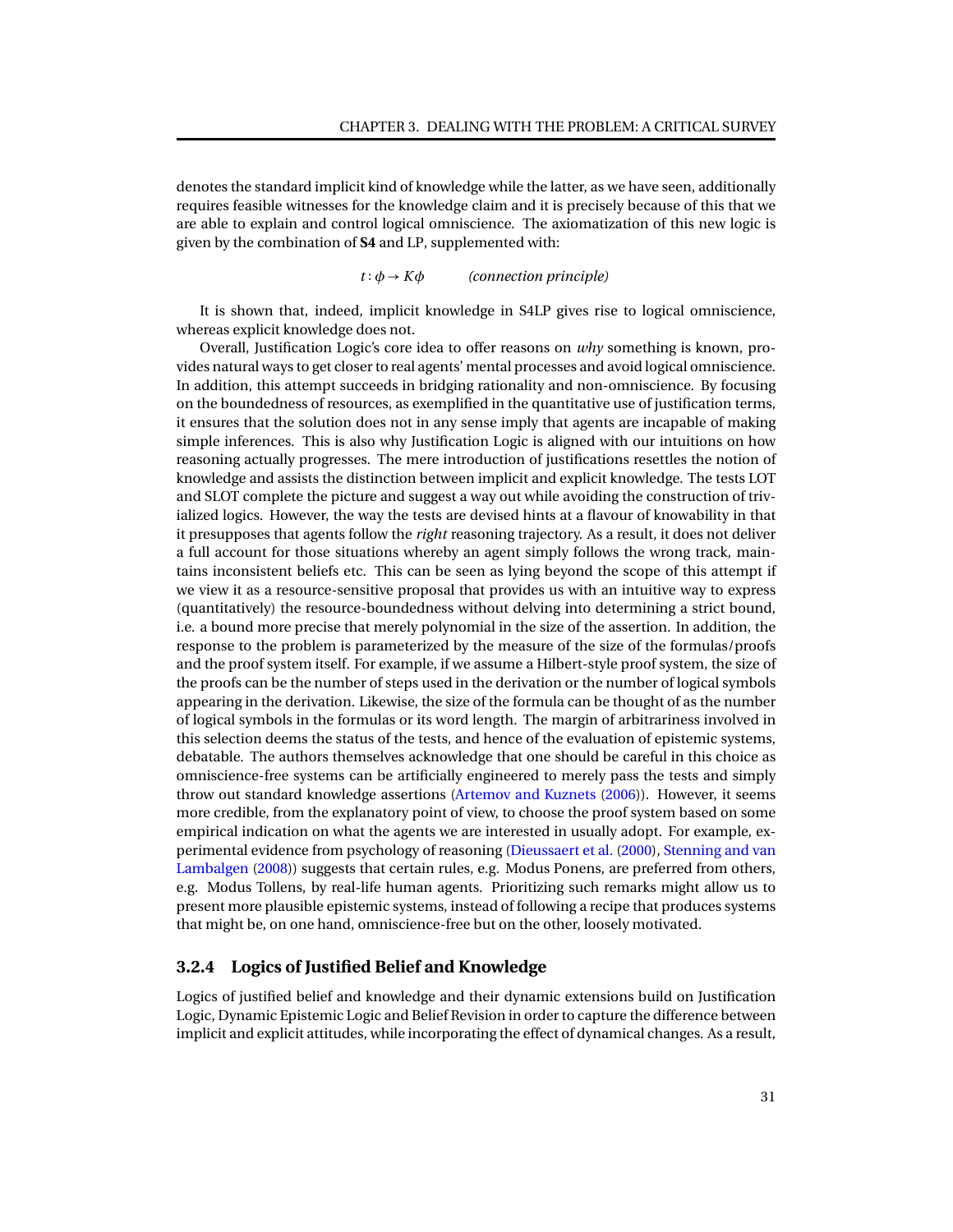the idea of introducing justification terms to better approximate real-world knowledge and belief is extended to allow for explicit analogues of many notions from the literature on Dynamic Epistemic Logic (such as defeasible knowledge) and for justification-sensitive dynamics. The following definitions set the background of this attempt:

**Definition 3.2.13** (Language  $\mathcal{L}_{JB}$ , [Baltag et al.](#page-92-10) [\(2012\)](#page-92-10)). The language  $\mathcal{L}_{JB}$  comprises both a set of propositional formulas  $\mathcal F$  and a set of evidence terms  $\mathcal T$ . Given a set  $\Phi$  of propositional atoms:

• *φ* ∶∶= ∣ *p* ∣ ¬*φ* ∣ *φ*∧*φ* ∣ *E t* ∣ *t* ≫ *φ* ∣ ◻*φ* ∣ *Kφ* ∣ *Y φ*, with *p* ∈ Φ •  $t \coloneqq c_{\phi} \mid t \cdot t \mid t + t$ 

Spelling out the meaning of these constructions:

- *E t* means that the evidence *t* is available to the agent but it is not necessarily accepted by her.
- $t \gg \phi$  means that *t* is admissible evidence for  $\phi$ : if accepted, this evidence supports  $\phi$ . To avoid confusion, we should clarify that, apart from a symbol of the language,  $\gg$  will also be used to denote the smallest binary relation on  $\mathcal{T} \times \mathcal{F}$  such that (a)  $c_{\phi} \gg \phi$ , (b) if  $t \gg (\psi \Rightarrow \phi)$  and  $s \gg \psi$ , then  $(t \cdot s) \gg \phi$ , and  $(c)$  if  $t \gg \phi$  or  $s \gg \phi$ , then  $(t + s) \gg \phi$ .
- ◻ means that the agent implicitly *defeasibly* knows *φ*. As explained in [Chapter 2,](#page-14-0) defasible knowledge stands for a justified true belief stable under the introduction of any *true* information.
- *Kφ* means that the agent implicitly *infallibly* knows *φ*. In this case and in line with the the previous chapter, the incoming information is not necessarily true. It might include false evidence, misleading testimony etc. Yet infallible knowledge survives even in the face of this misinformation.
- *Y φ* is a temporal operator, meaning that "yesterday" (before the last epistemic action) *φ* was true.
- *c<sup>φ</sup>* is an evidential certificate, a "canonical" piece of evidence in support of a sentence *φ*.
- *s* ⋅ *t* is a compound piece evidence, where the operation ⋅ combines two pieces of evidence *s* and *t* using Modus Ponens.
- *t* + *s* is a body of evidence, where the operation + combines two pieces of evidence by aggregating all the evidence provided by *t* and *s* without performing logical inferences.

In addition, consider  $sub(\phi)$ , the set of subformulas of a formula  $\phi$ : for the boolean cases, the set is obtained in the standard way of defining subformulas; then,  $sub(Et) := \{Et\}$ ,  $sub(t \gg t)$  $\theta$ ) := { $t \gg \theta$ },  $sub(\Box \theta)$  := { $\Box \theta$ }  $\cup$   $sub(\theta)$ ,  $sub(\theta)$  := { $K\theta$ }  $\cup$   $sub(\theta)$ , and  $sub(Y\theta)$  := { $Y\theta$ }  $\cup$  $sub(\theta)$ . The abbreviations below will also be useful:

**Definition 3.2.14** (Abbreviations, [Baltag et al.](#page-92-10) [\(2012\)](#page-92-10))**.**

•  $con_t := \bigwedge \{\theta \mid t \gg \theta\}$ , i.e. the conjunction of all formulas for which *t* is admissible evidence.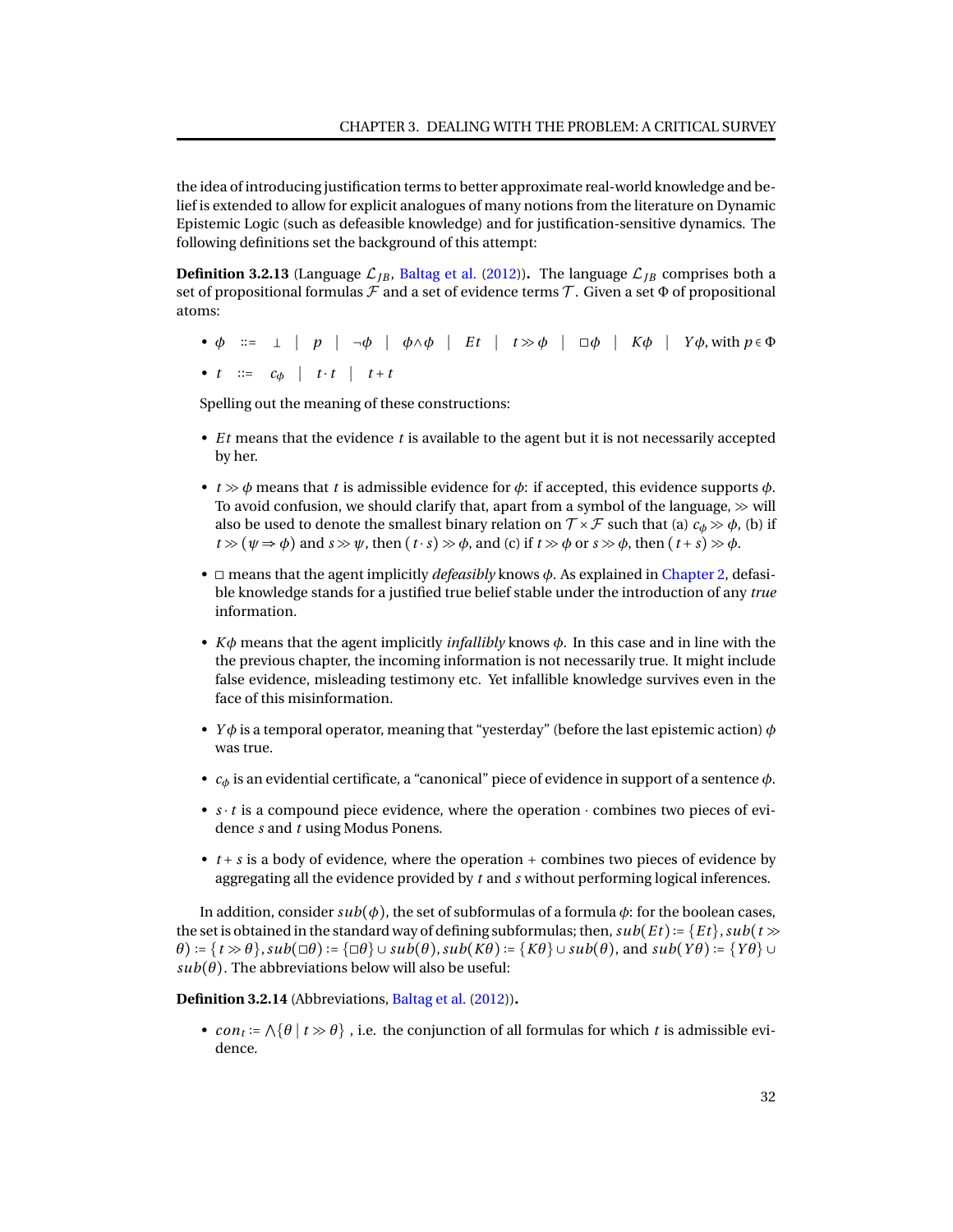- $B\phi := \Diamond \Box \phi$ , which says that the agent implicitly believes  $\phi$ .
- *A*(*t*) :=  $\bigwedge_{c_0 \in sub(t)} B\phi$ , which says that the agent implicitly accepts evidence *t*.
- *G*(*t*) :=  $\bigwedge_{c_n \in sub(t)} \Box \phi$ , which says that *t* is good implicit evidence.
- *I*(*t*) :=  $\bigwedge_{c_n \in sub(t)} K\phi$ , which says that *t* is infallible implicit evidence.
- $t : \phi := A(t) \land t \gg \phi$ , which says that *t* is implicit evidence for belief of  $\phi$ .
- $B^e\phi := B\phi \wedge E c_{\phi}$ , which says that the agent explicitly believes  $\phi$ .
- ◻ *<sup>e</sup>φ* ∶= ◻*φ*∧*Ecφ*, which says that the agent explicitly defeasibly knows *φ*.
- $K^e\phi := K\phi \wedge Ec_{\phi}$ , which says that the agent explicitly infallibly knows  $\phi$ .
- $t: e^e \phi := t : \phi \wedge E t$ , which says that *t* is explicit evidence for belief in  $\phi$ .

Next, we present the models of this approach; notice that they bring together plausibility models and the notion of justification.

**Definition 3.2.15** (Model for justified attitudes, [Baltag et al.](#page-92-0) [\(2012\)](#page-92-0))**.** A *model for justified attitudes* is a structure  $M = \langle W, [\lceil \cdot \rceil], \sim, \geq, \rightsquigarrow, E \rangle$ , where:

- *W* is a non-empty set of possible worlds.
- $[[\cdot]]$  is a valuation map from  $\Phi$  to  $\mathcal{P}(W)$ .
- ≥,∼, → are binary relations on *W*, representing relative plausibility, epistemic indistinguishability, and immediate temporal precedence respectively. Certain conditions are imposed on these relations.
	- **–** ∼ is taken to be an equivalence relation and ≥ a preorder.
	- **–** Indefeasibility: *w* ≥ *u* → *w* ∼ *u*.
	- **–** Local Connectedness: *w* ∼ *u* → (*w* ≥ *u* ∨*u* ≥ *w*)
	- **−** Propositional Perfect Recall:  $(w \rightsquigarrow u \sim u') \rightarrow \exists w' (w \sim w' \rightsquigarrow u').$
	- **–** Uniqueness of Past:  $(w' \rightsquigarrow w \land w'' \rightsquigarrow w) \rightarrow w' = w''$ .
	- $-$  Persistence of Facts:  $w \rightsquigarrow w' \rightarrow (w \in [[p]] \leftrightarrow w' \in [[p]]).$
- *E* is an evidence map from *W* to  $\mathcal{P}(\mathcal{T})$ . Further conditions are imposed regarding *E*.
	- **−** Evidential Perfect Recall:  $w \sim w' \rightarrow \{t^Y | t \in E(w)\} \subseteq E(w').$
	- **–** (Implicit) Evidential Introspection: *w* ∼ *u* → *E*(*w*) = *E*(*u*).
	- − Subterm Closure: if  $t \cdot t' \in E(w)$  or  $t + t' \in E(w)$  then  $t \in E(w)$  and  $t' \in E(w)$ , that is the constituent evidential pieces should be available too.
	- **–** Certification of Evidence: if *t* ∈ *E*(*w*) and *t* ≫ *φ* then *c<sup>φ</sup>* ∈ *E*(*w*), that is all explicit knowledge can be certified.

A pointed model is a pair (*M*,*w*) consisting of a model *M* and a designated world *w* in *M* called the "actual world".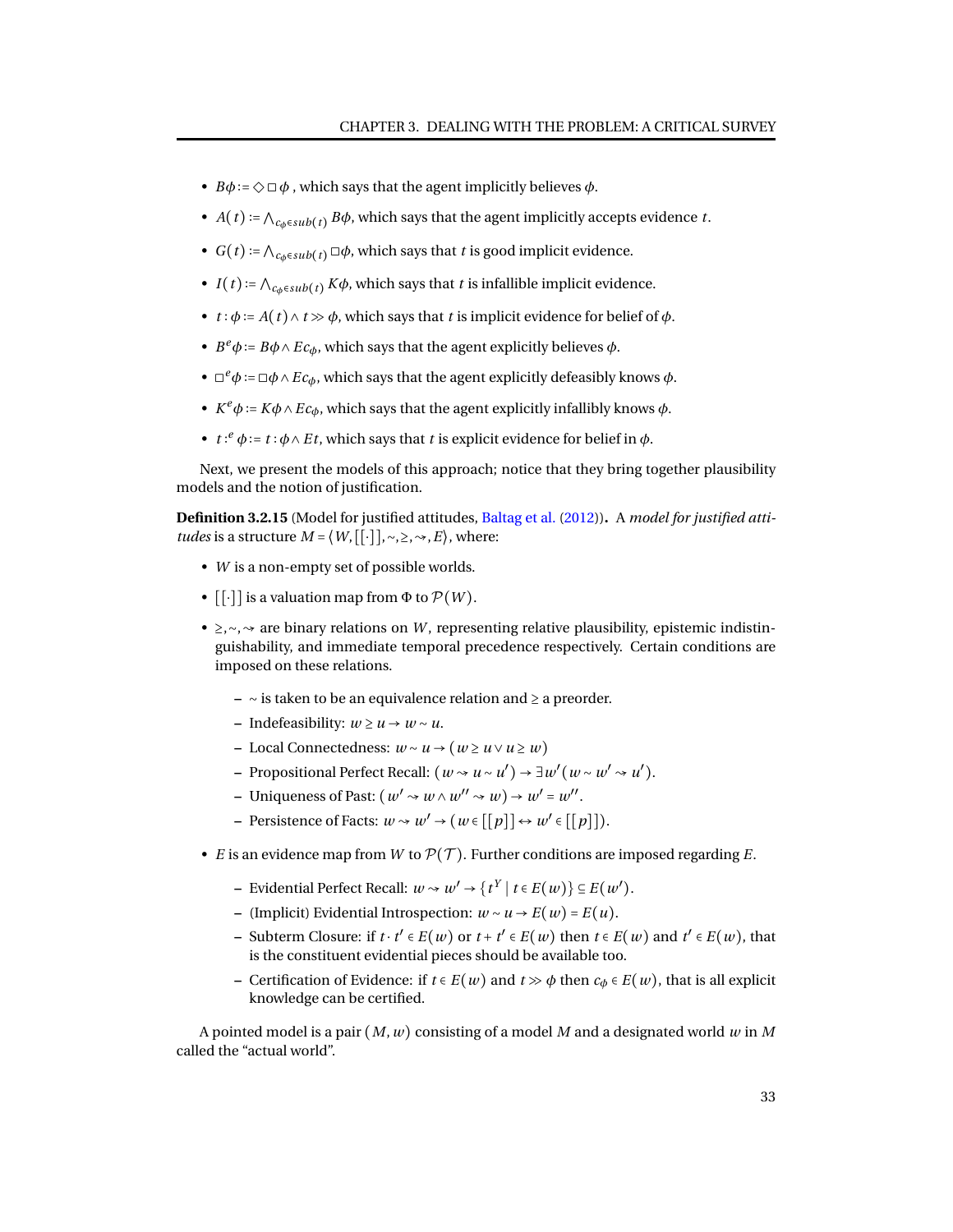If we require well-foundedness of  $\geq$  and  $\sim$  (i.e. there are no infinite chains of plausibility and temporal precedence), we get the *standard models*, so that truth of belief  $(B\phi)$  can be captured in terms of "truth in the most plausible worlds".

**Definition 3.2.16** (Semantics for justified attitudes, [Baltag et al.](#page-92-0) [\(2012\)](#page-92-0))**.** Truth at a world *w* in a model *M* is inductively defined for formulas  $\phi \in \mathcal{F}$ , based on the following clauses:

- $M, w \neq \perp$
- *M*,  $w \in p$  if and only if  $w \in [p]$
- *M*,  $w \models \neg \phi$  if and only if *M*,  $w \notin \phi$
- *M*,  $w \models \phi \land \psi$  if and only if *M*,  $w \models \phi$  and *M*,  $w \models \psi$
- *M*,  $w \in Et$  if and only if  $t \in E(w)$
- *M*,  $w \models t \gg \phi$  if and only if  $t \gg \phi$
- *M*,  $w \models \Box \phi$  if and only if *M*,  $u \models \phi$  for every  $u \leq w$
- *M*,  $w \in K\phi$  if and only if *M*,  $u \in \phi$  for every  $u \sim w$
- *M*,  $w \in Y\phi$  if and only if *M*,  $u \in \phi$  for every  $u \rightsquigarrow w$

We can now proceed with the proof system and the main results on soundness and completeness:

**Definition 3.2.17** (Axiomatization of JB, [Baltag et al.](#page-92-0) [\(2012\)](#page-92-0))**.** The axiomatization of JB is defined in [Table 3.1.](#page-37-0)

| Table 3.1: The theory JB                                                                                    |  |
|-------------------------------------------------------------------------------------------------------------|--|
| <b>AXIOM SCHEMES</b>                                                                                        |  |
| Axioms of Classical Propositional Logic                                                                     |  |
| $Et \rightarrow KEt$ (Knowledge of Available Evidence)                                                      |  |
| $E(t \cdot s) \rightarrow E t \wedge E s$                                                                   |  |
| $E(t+s) \rightarrow E t \land E s$ (Subterm Closure)                                                        |  |
| $t \gg \phi \wedge Et \rightarrow Ec_{\phi}$ (Certification of Available Evidence)                          |  |
| $t \gg \phi$ if $t \gg \phi$                                                                                |  |
| $\neg(t \gg \phi)$ if $t \not\gg \phi$ (Admissibility)                                                      |  |
| S5 axioms for $K$                                                                                           |  |
| S4 axioms for $\Box$                                                                                        |  |
| $K\phi \rightarrow \Box \phi$ (Indefeasibility)                                                             |  |
| $K(\phi \vee \Box \psi) \wedge K(\psi \vee \Box \phi) \rightarrow (K\phi \vee K\psi)$ (Local Connectedness) |  |
| $Y(\phi \to \psi) \to (Y\phi \to Y\psi)$ (Normality of Y)                                                   |  |
| $YK\phi \rightarrow KY\phi$ (Propositional Perfect Recall)                                                  |  |
| $YEt \wedge \neg Y \bot \rightarrow Et^Y$ (Evidential Perfect Recall)                                       |  |
| $\neg Y \phi \rightarrow Y \neg \phi$ (Uniqueness of Past)                                                  |  |
| $Yp \leftrightarrow (\neg Y \bot \rightarrow p)$ (Persistence of Facts)                                     |  |
| <b>RULES</b>                                                                                                |  |
| From $\phi$ and $\phi \rightarrow \psi$ infer $\psi$ (Modus Ponens)                                         |  |
| From $\phi$ infer $\Box \phi$ ( $\Box$ N)                                                                   |  |
| From $\phi$ infer $K\phi$ (KN)                                                                              |  |
| From $\phi$ infer $Y\phi$ (Y N)                                                                             |  |

# <span id="page-37-0"></span> $T_{\rm B}$  1.1:  $\alpha$  1.  $T_{\rm B}$  JB  $\alpha$  defined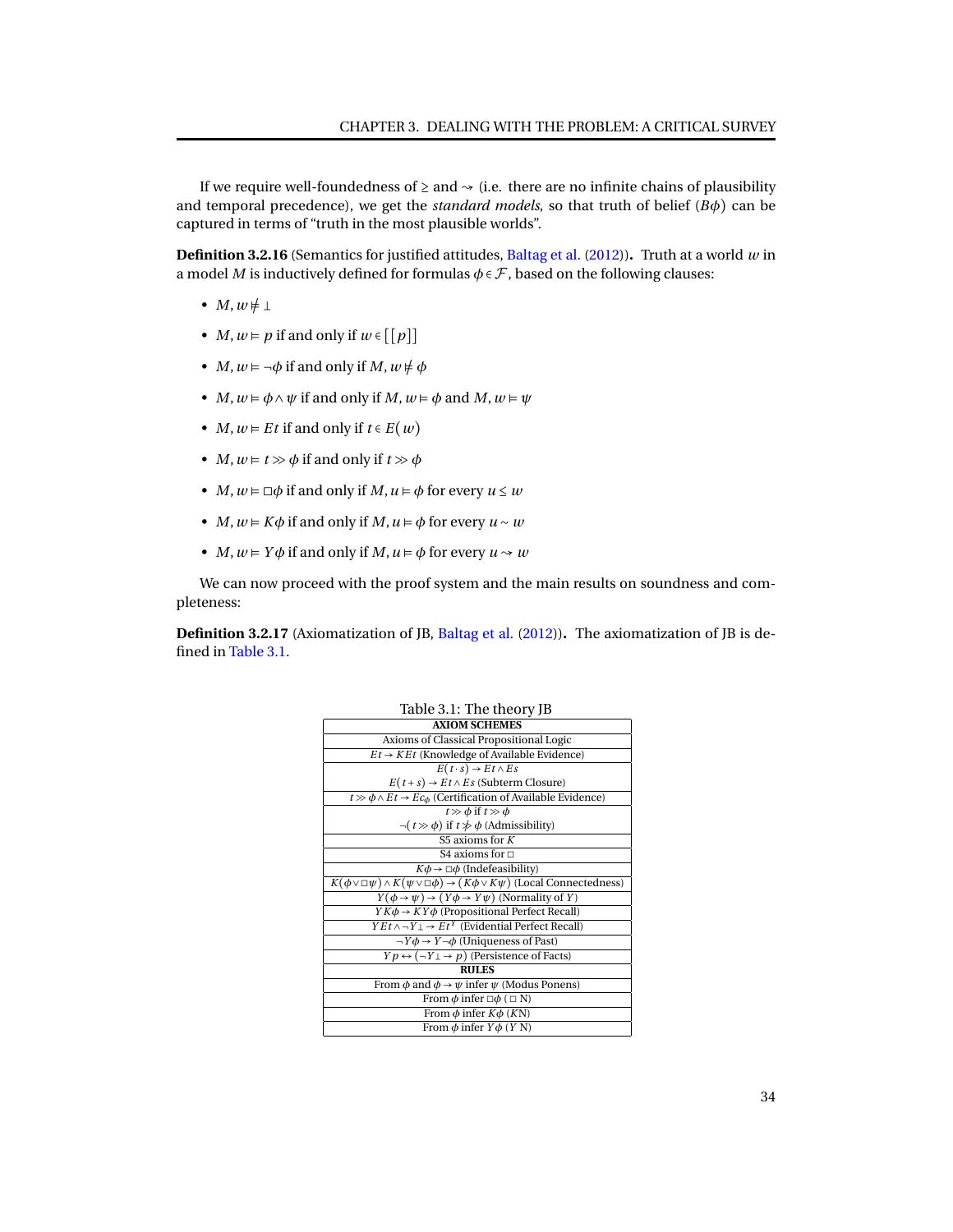**Theorem 3.2.2** (Completeness of JB, [Baltag et al.](#page-92-0) [\(2012\)](#page-92-0))**.**

- JB is sound and strongly complete with respect to the class of all models.
- JB is sound and weakly complete with respect to the class of the standard models.

Till now, the framework is static. However, it is important to consider how explicit belief and knowledge are *practically* attained. During discourse, the interlocutors share information with one another and prompt actions in the manipulation of evidence. Depending on whether the source is considered absolutely reliable or strongly trusted, the receiver updates or upgrades with the given piece of evidence. During reflection, an individual might form or become aware of some piece of evidence e.g. of the instance of an axiom or of her own implicit beliefs and non-beliefs. Furthermore, she can perform Modus Ponens to compose previously collected pieces of evidence and form a new one. On the whole, acquiring evidence terms and thus explicit belief and knowledge is a dynamic process and this is why machinery from DEL is integrated in the JB framework.

In what follows, we describe four types of epistemic actions and present the extension of the basic language to *a language with updates* capable of modelling these dynamical scenarios.

- **Availability of evidence,** *t*+: the evidence term *t* becomes available, either because the agent becomes aware of the possibility of such evidence (e.g. awareness of an axiom instance or introspection on her own beliefs) or because the agent forms this term. It is useful to underline that availability does not necessarily entail acceptance of evidence. The modal operator corresponding to  $t+$  is denoted by  $\lceil t+ \rceil$  and the formula  $\lceil t+ \rceil \phi$  is informally read as "after *t* becomes available,  $\phi$  is true". The precondition for  $t +$  is *pre*<sub>t<sup>+</sup></sub> :=  $\top$ , i.e. the action can always happen and no further conditions need to be imposed. Its *evidence set*, that is the set of all the evidence terms that become available due to the action, is T*t*+ ∶= *sub*(*t*)∪{*c<sup>θ</sup>* ∣ *s* ≫ *θ* for some *s* ∈ *sub*(*t*)}.
- **Combination of evidence,** *t* ⊗*s*: given two available evidence terms *t* and *s* the action *t* ⊗*s* forms a new term *t* ⋅*s*, corresponding to combining the terms by performing Modus Ponens. The modal operator corresponding to *t*⊗*s* is denoted by [*t*⊗*s*] and the formula [*t* ⊗*s*]*φ* is informally read as "after *t* and *s* are combined through Modus Ponens, *φ* is true". The precondition for *t* ⊗ *s* is *pr et*⊗*<sup>s</sup>* ∶= *E t* ∧ *E s*. i.e. *t* and *s* should be already available. Its *evidence set* is  $\mathcal{T}_{t \otimes s} := \{t \cdot s \} \cup \{c_{\theta} \mid t \cdot s \gg \theta\}.$
- **Update with hard evidence,** *t*!: this is the action of updating with some "hard" evidence term *t*, that is coming from an absolutely infallible source. This notion is analogous to the one of the standard update under DEL, only now the input is an evidence term and not a proposition. We also note that the introduced evidence becomes available and accepted by the agent, but in its past form as it unveils properties of the world as it was *before* the update. The modal operator corresponding to *t*! is denoted by [*t*!] and the formula  $[t!]$  $\phi$  is informally read as "after updating with hard evidence *t*,  $\phi$  is true". The precondition for *t*! is  $pre_t$ !  $= con_t = \wedge \{\theta \mid t \gg \theta\}$ , i.e. *t* is indeed "hard" evidence (it supports a true proposition). Its *evidence set* is  $\mathcal{T}_{t}$ : = *sub*(*t*) ∪ { $c_{\theta}$  | *s*  $\gg$   $\theta$  for some  $s \in sub(t)$ .
- **Upgrade with soft evidence,**  $t \uparrow$ : this is the action of upgrading with some "soft" evidence *t*, that is coming from a reliable but not infallible source. This notion is analogous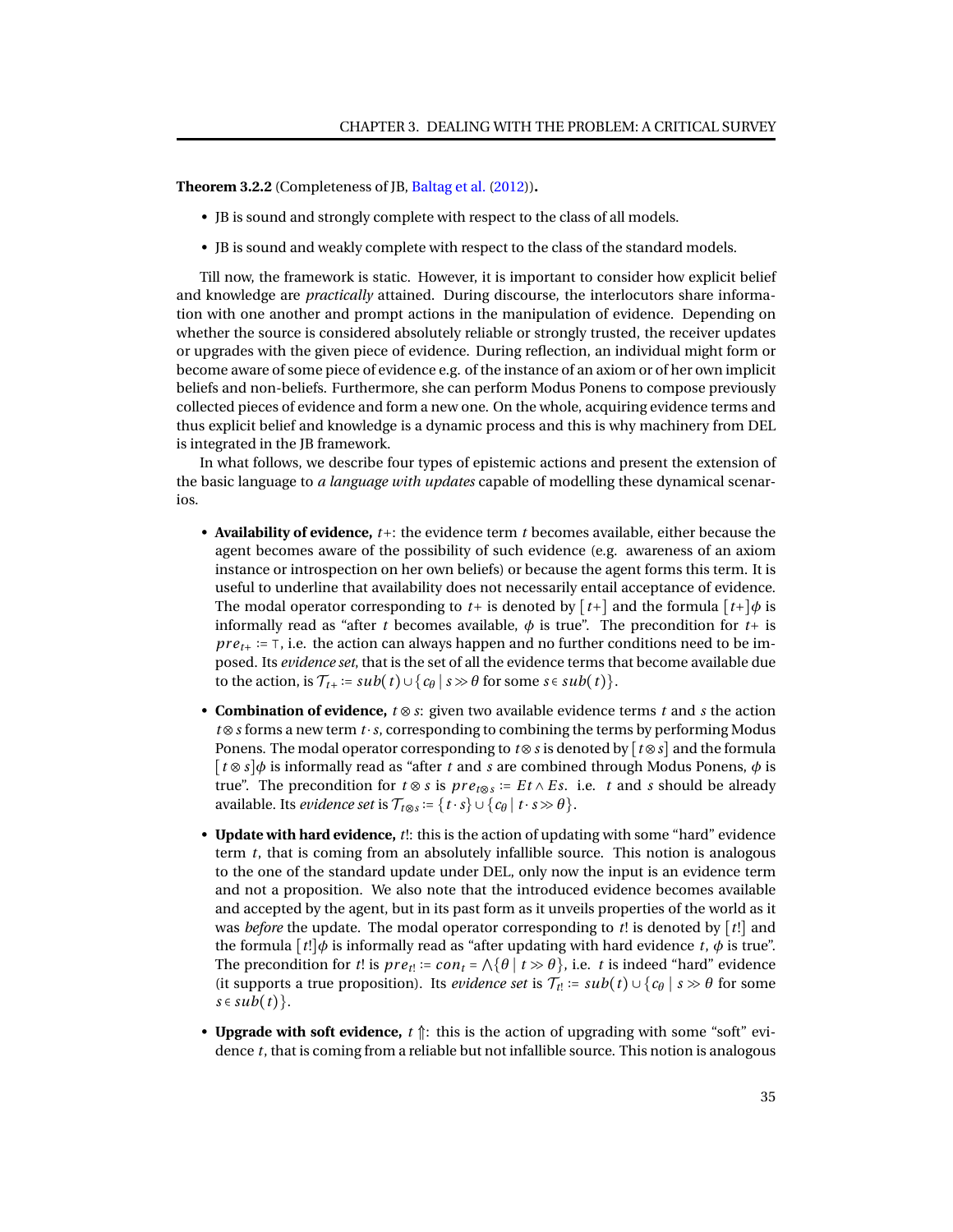to the action of radical upgrade in DEL. The new evidence is also strongly accepted but not infallibly known. The modal operator corresponding to  $t \uparrow$  is denoted by  $\lceil t \uparrow \rceil$  and the formula  $[t \uparrow \uparrow] \phi$  is informally read as "after upgrading with soft evidence *t*,  $\phi$  is true". The precondition for *t*  $\uparrow$  is *pre*<sub>*t* $\uparrow$ </sub> :=  $\top$ . Its *evidence set* is  $\mathcal{T}_{t\uparrow \uparrow}$  :=  $sub(t) \cup \{c_{\theta} \mid s \gg \theta \text{ for } t \in \mathcal{T}_{t\uparrow \uparrow}$ some  $s \in sub(t)$ .

The dynamic account is then captured by the following:

**Definition 3.2.18** (Language with updates, [Baltag et al.](#page-92-0) [\(2012\)](#page-92-0))**.** The *basic language extended with updates*  $\mathcal{L}^{act}$  :=  $(\mathcal{T}^{act}, \mathcal{F}^{act})$  contains the new modal formulas obtained by the operators  $[\alpha]$  where  $\alpha = \{t+, t \otimes s, t\}, t \uparrow$ , for every  $t, s \in \mathcal{T}^{12}$  $t, s \in \mathcal{T}^{12}$  $t, s \in \mathcal{T}^{12}$ .

**Definition 3.2.19** (Semantics for updates, Baltag et al. (2012)). The satisfaction relation  $(M, w)$  ⊨ *φ* is extended to accommodate the dynamic modalities  $\lceil a \rceil \phi$  where  $\alpha \in \{t^+, t \otimes s, t^], t \uparrow \}$ :

 $x \vDash M$   $[\alpha] \phi$  if and only if  $x^{\alpha} \vDash_{M[\alpha]} \phi$ 

with  $x^{\alpha}$  representing the "updated" world and  $M[\alpha]:=(W^{\alpha},[[\cdot]]^{\alpha},\sim^{\alpha},\ge^{\alpha},\rightsquigarrow^{\alpha},E^{\alpha})$  where

 $W^{\alpha}$  :=  $W \cup \{w^{\alpha} \mid w \in [[\mathit{pre}_\alpha]]\}$  $E^{\alpha}(w)$  :=  $E(w)$  for  $w \in W$ *E*<sup> $\alpha$ </sup>(*w*<sup> $\alpha$ </sup>) := {*u*<sup>*Y*</sup> | *u* ∈ *T*( $\alpha$ )∪*E*(*w*)}  $[(p]]^{\alpha} := [(p]] \cup \{w^{\alpha} \in W^{\alpha} \mid w \in [[p]]\}$  $\sim$ <sup>*α*</sup>:=∼ ∪{ $(w^{\alpha}, u^{\alpha}) | w \sim u$ }  $\rightsquigarrow^{\alpha} := \rightsquigarrow \cup \{ (w, w^{\alpha}) \mid w \in [[\mathit{pre}_{\alpha}]] \}$  $\geq$ <sup>*a*</sup>:= $\geq \cup$ { $(w^{\alpha}, u^{\alpha}) | w \geq u$ } for  $\alpha \in$ {*t*+, *t* ⊗ *s*, *t*!}  $\geq^{t}\hat{\mathbb{I}}$  =  $\geq$   $\cup$   $\{(w^{t}\hat{\mathbb{I}}, u^{t}\hat{\mathbb{I}}) \,|\, (w \notin [[con_{t}]] \wedge u \in [[con_{t}]]) \vee (w \notin [[con_{t}]] \wedge w \geq u) \vee (v \in [[con_{t}]] \wedge w \geq u) \}$ *u*)}  $\geq$ <sup>t</sup><sup> $\parallel$ </sup> =  $\geq$  ∪ $\{(w^{t}$ <sup> $\parallel$ </sup>,  $u^{t}$  $\parallel$ <sup> $\parallel$ </sup>)  $|w \geq u\}$  for  $t \notin \mathcal{T}^e$ 

Finally, there is a dynamic axiomatization as well:

**Theorem 3.2.3** (Theory with dynamics, [Baltag et al.](#page-92-0) [\(2012\)](#page-92-0))**.** *D JB*, the theory of dynamic justified belief, is composed by [Table 3.1](#page-37-0) and [Table 3.2.](#page-40-0)

**Theorem 3.2.4** (Soundness and completeness of DJB, [Baltag et al.](#page-92-0) [\(2012\)](#page-92-0)). ⊢  $\phi$  if and only if  $\vDash \phi$  for each  $\phi \in \mathcal{F}^{act}$ .

A variant of this approach is described in [Baltag et al.](#page-93-0) [\(2014\)](#page-93-0). The newly introduced notion is that of *actual availability of "conclusive" ("good") evidence*. The main idea is that conclusive evidence is fully reliable, as is the case with its constituent parts. More specifically, the availability of good evidence *t*, denoted by *E t* in the language of this system, expresses that (a) the agent has actually observed all basic pieces of evidence used as the building blocks for *t*, and (b) the agent actually constructed the argument *t*. The semantics, axiomatization and completeness results are then adapted to account for this new notion. It is worth noticing that the implicit-versus-explicit distinction within this framework is extended to generate implicit and explicit versions of the axioms of the several justification logic(s). For example,

<sup>&</sup>lt;sup>12</sup>Note that their introduction extends both the set of formulas *and* the set of terms; think of  $c<sub>φ</sub>$ .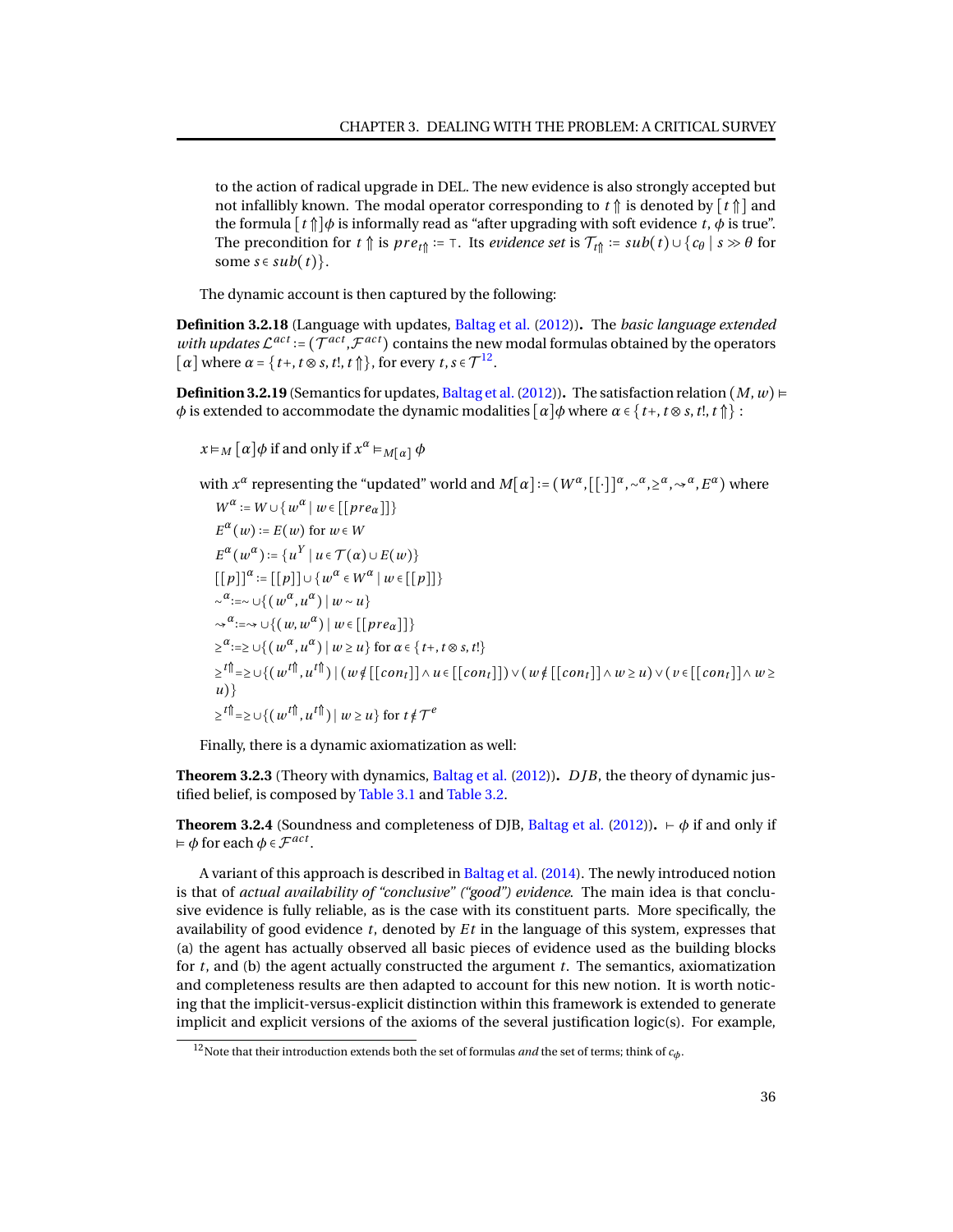|                               | <b>AXIOM SCHEMES</b>                                                                                                                                                                    |
|-------------------------------|-----------------------------------------------------------------------------------------------------------------------------------------------------------------------------------------|
| Persistence of facts:         | $\alpha$ $p \leftrightarrow (pre_{\alpha} \rightarrow p)$                                                                                                                               |
| Functionality:                | $\lbrack \alpha \rbrack \neg \phi \leftrightarrow (pre_a \rightarrow \neg \lbrack \alpha \rbrack \phi)$                                                                                 |
| Distributivity of conjunction | $\alpha$ $(\phi \wedge \psi) \leftrightarrow [\alpha] \phi \wedge [\alpha] \psi$                                                                                                        |
| Evidence dynamics:            | $\overline{a} E t^Y$ for $t \in \mathcal{T}(\alpha)$                                                                                                                                    |
|                               | $\lceil \alpha \rceil E t^Y \leftrightarrow (pre_\alpha \rightarrow Et)$ for $t \notin \mathcal{T}(\alpha)$                                                                             |
|                               | $\lceil \alpha \rceil E_s \leftrightarrow \neg \text{pre}_\alpha \text{ for } s \notin \{ t^Y \mid t \in \mathcal{T} \}$                                                                |
| Admissibility dynamics:       | $\lceil \alpha \rceil(t \gg \phi) \leftrightarrow (pre_\alpha \rightarrow t \gg \phi)$                                                                                                  |
| Knowledge dynamics:           | $\lceil \alpha \rceil K \phi \leftrightarrow (pre_\alpha \rightarrow K \lceil \alpha \rceil \phi)$                                                                                      |
|                               | $\lceil \alpha \rceil \Box \phi \leftrightarrow (pre_\alpha \rightarrow \Box \lceil \alpha \rceil \phi)$ for $\alpha \in \{t_+, t \otimes s, t!\}$                                      |
|                               | $[t\uparrow] \Box \phi \leftrightarrow \Box (\neg con_t \rightarrow [t\uparrow] \phi) \land (con_t \rightarrow \Box [t\uparrow] \phi \land K(\neg con_t \rightarrow [t\uparrow] \phi))$ |
| Temporal dynamics;            | $\lbrack \alpha \rbrack Y \phi \leftrightarrow (pre_{\alpha} \rightarrow \phi)$                                                                                                         |

<span id="page-40-0"></span>Table 3.2: The theory DJB

the Application Axiom  $t : (\phi \rightarrow \psi) \rightarrow (s : \phi \rightarrow (t \cdot s) : \psi)$  is only valid in its implicit form, since for an explicit counterpart we would additionally require that the combined term *t* ⋅*s* is actually available to the agent, i.e.  $t: e'(\phi \to \psi) \to (s: e' \phi \land E(t \cdot s) \to (t \cdot s): e' \psi)$  is valid whereas  $t: \ell^e(\phi \to \psi) \to (s: \ell^e \phi \to (t \cdot s): \ell^e \psi)$  is not.

The contribution of this kind of strategies against the problem of logical omniscience consists in that explicit knowledge(/belief) avoids the closure principles as availability of the relevant pieces of evidence is not always guaranteed, but it rather depends on the value of *E*(*w*) at each world. Similar to Justification Logic, the problem persists for implicit knowledge(/belief), which is viewed, according to this framework, as mere *potential* knowledge(/belief) whereas explicit knowledge requires that agents actually go through the trouble of collecting evidence and correctly validating the needed certificates. In addition, the dynamic extension provides the tools to spell out how actions affect the construction of our evidential stack. As a result, it sheds light on our *actual* reasoning processes and their interactive features. It is worth noticing that it does so while still alluding to the results of standard (dynamic) epistemic systems and their explanatory power. Besides, the merge of justification and plausibility facilitated the introduction of other evidence-based notions of knowledge and belief, thereby allowing us to capture a wider range of phenomena.

However, the treatment of the problem of logical omniscience can be reduced to the one pursued via awareness functions; the function *E* can be thought of as an awareness function, as this determines which formulas are explicitly known/believed. In that sense, the agent is aware of only those formulas that are evidenced by a term in  $E(w)$ . The difference is that the value of  $E(w)$  actually unpacks the explicit justifications for those formulas that the agent knows/believes and their structure is suitable to reflect these properties. Yet, it still inherits the drawbacks of the awareness structures. Logical competence cannot be guaranteed for the same reasons. In addition, [Baltag et al.](#page-93-0) [\(2014\)](#page-93-0) discusses another kind of "omniscience" emerging within such frameworks, that can be seen as equally alarming as the ones hitherto discussed. Essentially, it extends the effect of closure principles, generating analogous problematic instances but now with regard to the justification terms. Consider a property *P* that the set of evidence available to the agent  $E(w)$  satisfies, such as " $E(w)$  is closed under any correct application of the Modus Ponens operation  $s \cdot t$ " or " $E(w)$  is not finite". Then, on the same line of reasoning followed for standard omniscience forms, one can doubt whether resourcebounded agents can actually acquire *all* evidence terms predicted by the property *P*. It is only via suitably modifying the function  $E$  that we can prevent such occasions<sup>[13](#page-0-0)</sup>, again though

 $13$ At this point and despite the similarities highlighted above, we should note that under awareness frameworks,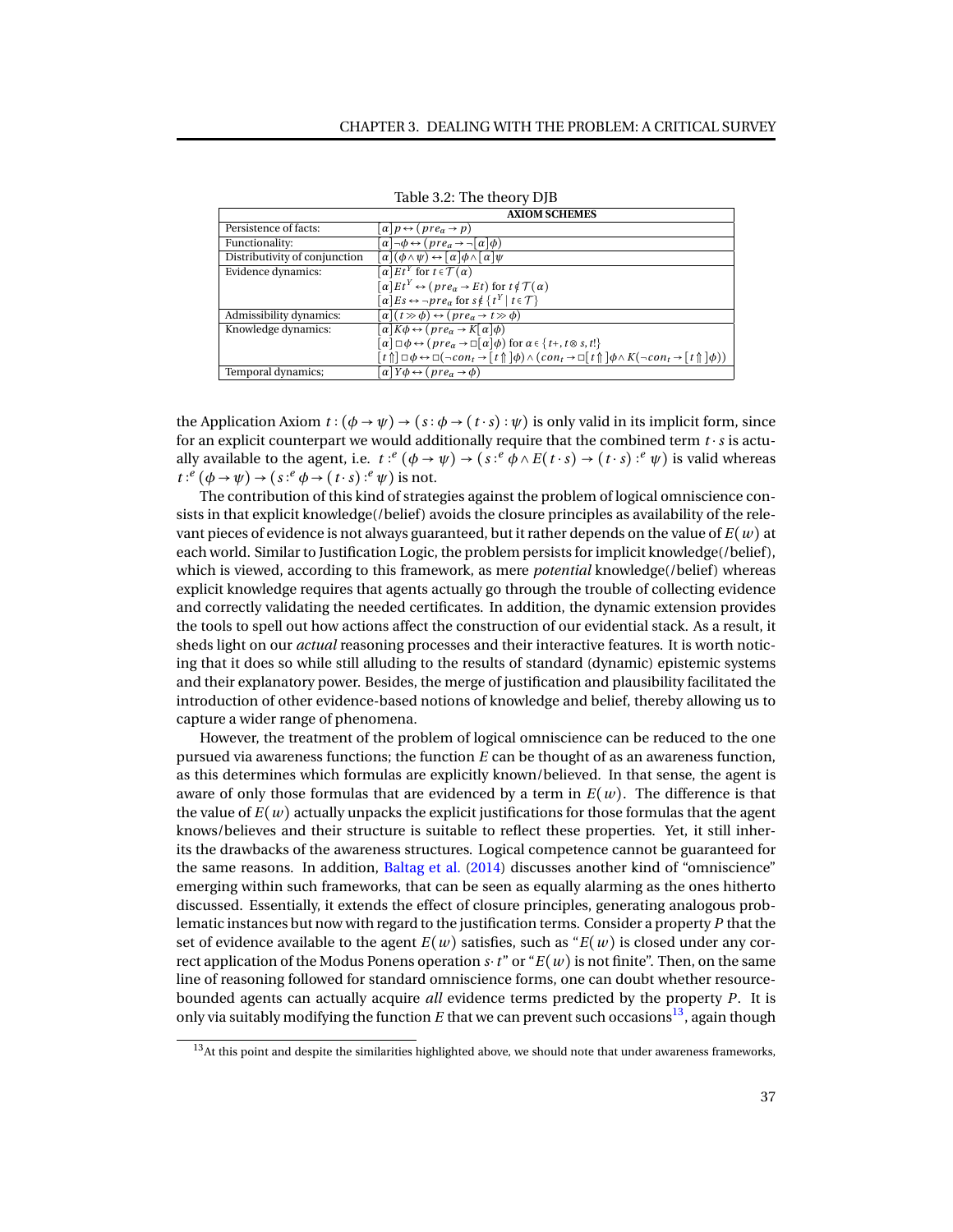stumbling across the challenge of striking a balance between competence and fallibility, now regarding the management of evidence. Finally, the otherwise fruitful integration of actions in a justification-involving framework does not *directly* influence the escape from logical omniscience. That is, it is not itself responsible for destroying the closure principles, e.g. due to capturing the complexity of reasoning, but it rather suggests ways the range of the function *E* can change, which can in turn (indirectly) lead to the desired effect.

# **3.3 Impossible worlds**

# <span id="page-41-0"></span>**3.3.1 Elementary approaches**

Another popular approach to address the problem suggests expanding the set of worlds with worlds that "look possible and hence must be admissible as epistemic alternatives but which none the less are not logically possible"<sup>[14](#page-0-0)</sup>. Indeed, a world where Fermat's Last Theorem fails to hold is impossible but it might not be identified as such by a limited agent, that lacks, for example, the appropriate mathematical background. As a result, this world still is a doxastic possibility for her. By extending the characterization of belief and knowledge to *all* doxastically/epistemically accessible worlds, both possible and impossible, we obtain a way out of the problem. Indeed, if an agent knows that  $\phi$ , then  $\phi$  is the case at all worlds epistemically accessible to her, possible and impossible. If, in addition, *φ* logically entails *ψ*, *ψ* must be the case at the possible worlds yet there can be an impossible world that does not validate it. Due to the new characterization, we conclude that the agent does not know *ψ*. We can destroy the other closure properties in a similar fashion. In what follows, we examine concrete proposals that exemplify this idea.

**Definition 3.3.1** (Rantala interpretation, [Berto](#page-93-1) [\(2013\)](#page-93-1))**.** A *Rantala interpretation* is a structure  $\langle W, N, R, V \rangle$ , where

- *W* is the non-empty set of all worlds.
- *N* is the subset of (normal) possible worlds. Therefore, *W* − *N* is the set of impossible worlds.
- *R* is the accessibility relation.
- The valuation function *V* assigns truth values in the standard, recursive way at possible worlds. However, at the impossible worlds of *W* − *N*, *all* formulas are assigned a truth value by *V* directly.

As a result of the arbitrariness of *V* when it comes to worlds in *W* − *N*, these become completely anarchic and not closed under any non-trivial consequence relation. By allowing such worlds to be epistemically/doxastically accessible, we can cope with any problematic closure principle. For example, an agent might not know all propositional tautologies because a world where a tautology fails is epistemically accessible for her.

The obvious shortcoming of this initial approach to utilize impossible worlds in epistemicdoxastic settings is that logical competence is not preserved. On the contrary, the setting is trivialized and agents appear as subjects of full ignorance. That is, they fail even in conducting

this form of omniscience could not have been expressed, in the absence of appropriate machinery. <sup>14</sup>[Hintikka](#page-94-0) [\(1975\)](#page-94-0).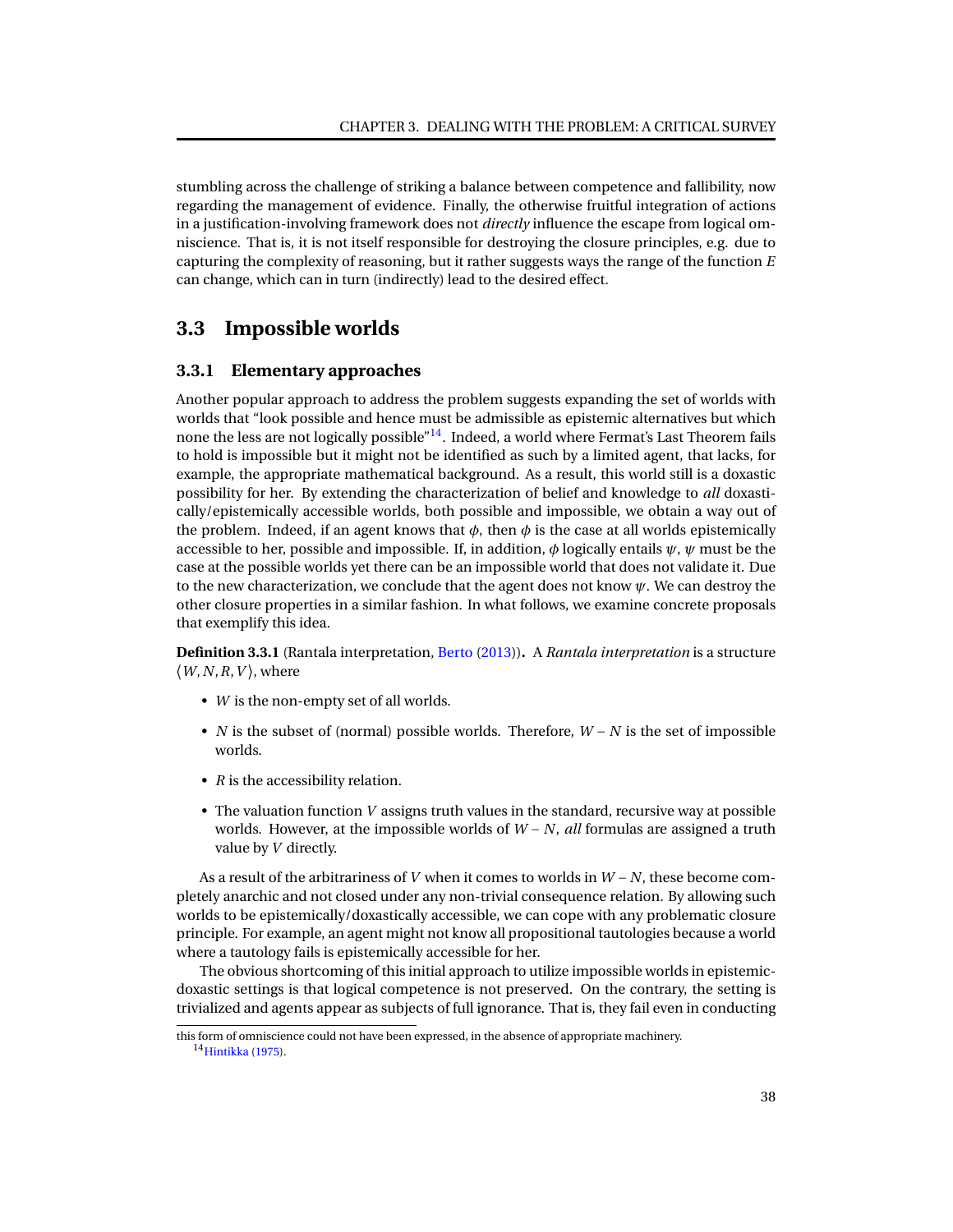trivial inferences as the ill-behaved assignment allows for worlds verifying *φ* but not *ψ*, even when *ψ* is a trivial consequence of *φ*. In addition, there is no independent motivation behind tailoring the valuation function in this way. It only seems relevant as a means to tackle logical omniscience but it does not reveal any interesting property nor an intuitive explanation on failures of reasoning.

Of course, one might suggest that partially closing the worlds, via imposing certain restrictions on the ill behaviour of the assignment could alleviate these worries. Suppose, for example, that we require that each world that verifies *φ* also verifies at least some "easy" logical consequences of *φ*. Then it can be shown [\(Bjerring](#page-93-2) [\(2013\)](#page-93-2), [Jago](#page-94-1) [\(2014\)](#page-94-1), [Rasmussen](#page-95-0) [\(2015\)](#page-95-0)) that this closure under "easy" logical consequence *collapses*into closure under full logical consequence, since any inference can be spelled out as a chain of trivial inferences.

Another elementary approach to the problem consists in interpreting the "impossibility" of impossible worlds in terms of non-classicality. Impossible worlds are then closed under logical consequence in some (weaker) *non-classical* logic *L*. While this approach manages to avoid logical omniscience with respect to classical logic – as the weaker logic *L* will obviously prevent the agents from drawing all classical consequences – it fails with respect to the nonclassical logic. Taking, for instance, a paraconsistent logic, agents still end up knowing all paraconsistent consequences of what they know. However, there is no reason to assume that this conclusion is less problematic. The same arguments making the treatment of (classical) logical omniscience a worthwhile task, can be replicated to show why a new cluster of nonclassical closure results is equally problematic. Thus, this approach is also inadequate.

It is therefore clear that the mere introduction of impossible worlds cannot provide a full alternative to realistic logical modelling of knowledge and belief, mainly because the problem is retained in another form and logical competence is completely overlooked.

# **3.3.2 Jago**

In [Jago](#page-94-1) [\(2014\)](#page-94-1) we find another system in which worlds not closed under logical consequence can still be accessible. However, the set of worlds is structured in a way that distinguishes subtle and obvious impossibilities. The underlying motivation is that there are *blatantly* inconsistent worlds (containing obvious contradictions that agents easily unveil with limited reasoning) and *subtly* inconsistent worlds (containing hidden contradictions, that agents with limited resources cannot spot). This latter kind cannot be easily ruled-out by a priori reasoning. So such worlds might be epistemically accessible despite their impossibility and agents' rationality.

To begin with, the worlds of this framework are not necessarily complete and consistent. For instance, an incomplete world can represent neither that *A* nor that ¬*A* while an inconsistent world can represent both. That is,  $A$  and  $\neg A$  are not the only options there are, nor are they mutually exclusive, contrary to the mainstream view of logically possible worlds. This is why it is useful to consider *double worlds*, pairs of sets of sentences, i.e.  $w = \langle w^+, w^- \rangle$  with  $w^+$ ,  $w^-$  representing what holds and what fails in *w* respectively.

Then, the domain of worlds, called *epistemic space*, is structured in such a way that epistemic possibility is captured in terms of the normative relations *among worlds* and not in terms of intra-world normative relations. By making the epistemic space, and not worlds themselves, admitting the normative principles, respect to the logical deductive links is reflected on the way worlds are linked with one another.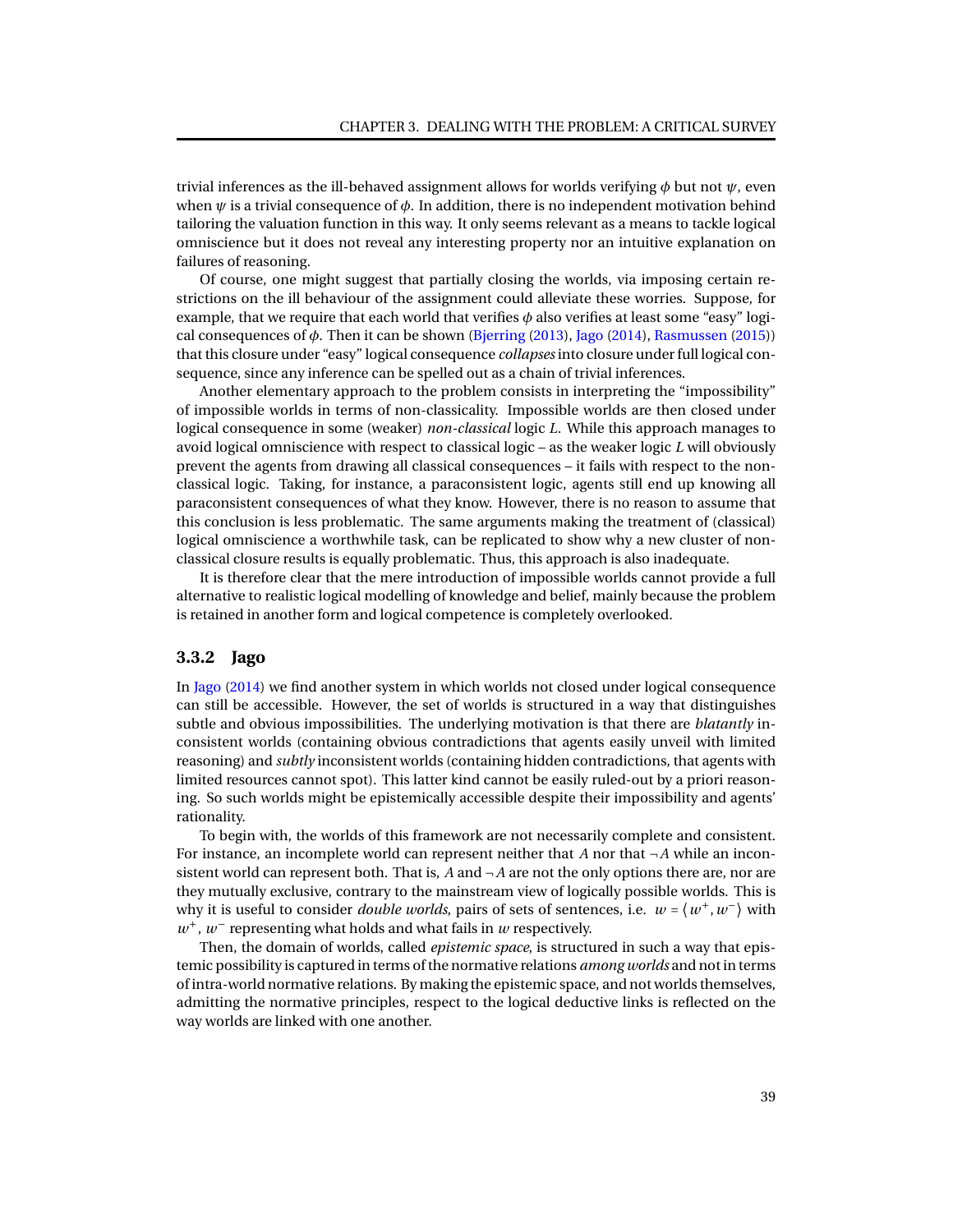We hereafter discuss step-by-step the construction and the notions involved in the epistemic space.

## • **The proof-rules**

The set of worlds is structured via proof-rules corresponding to the logical connectives. The steps taken in the construction of a proof are translated into connections between worlds. Suppose, for example, that a world *w* represents *A* and *B* but not  $A \wedge B$  while another world  $w'$  does represent  $A \wedge B$ . Since  $A \wedge B$  is obtainable through Conjunction Introduction, an arrow is drawn from  $w$  to  $w'$ . In this way, the normative relations are indeed reflected on the structure of the space. Of course, a strict method presupposes that there is a *specific* rule system of use (in our case, a version of Gentzen's intuitionistic calculus). According to this, there are sequents of the form  $\Gamma \models \Delta$ , meaning that the conjunction of all sentences in  $\Gamma$  entails the disjunction of all sentences in  $\Delta$ . The proofrules are the ones involving the logical connectives and the structural rule of *Identity*, as presented in [Buss](#page-93-3) [\(1998\)](#page-93-3). Proofs are practically constructed in tree-form, beginning with the sequent to be proved, as a root. Then we proceed backwards applying the rules, aiming for an instance of Identity. Once this point is reached, the sequent is deemed valid due to the soundness of the rules.

In addition, and to anticipate the discussion that follows, structure in terms of proofrules is suggestive of a criterion to scale worlds in terms of their inconsistency. The more steps needed to unveil a contradiction, the subtlier it is; therefore the corresponding world becomes an epistemic possibility. However, what constitutes enough steps and thus what draws the line between epistemic (im)possibilities is vague.

### • **From proofs to world-graphs**

Continuing our description, if  $\Gamma \models \Delta$  is valid, a world in which all sentences in  $\Gamma$  are true and all sentences in ∆ are false is an inconsistent world. Double-worlds, which can precisely represent what is the case and what is not the case, can be structured immediately due to the proof-rules and this observation. In other words, by considering a double-world  $\langle \Gamma, \Delta \rangle$ , the corresponding sequent is valid if and only if the world is inconsistent. This correspondence allows for sequent-calculus trees to be transformed into world-graphs, such that the inconsistent world *w* is, as its sequent, placed at the bottom of a"world-proof" and then leaves are similarly built, based on their sequent counterparts. World-inconsistency is therefore captured in terms of the structure induced by proof-rules.

## • **The rank**

The next goal is to determine the degree of inconsistency. Intuitively, this is illustrated in the size of the world-proof: small world-proofs indicate that the world's contradiction can be easily retrieved, so the world is blatantly inconsistent. On the other hand, large world-proofs indicate the difficulty to uncover the contradiction, so the world is subtly inconsistent. More concretely, we define the size of a proof as the number of its non-leaf nodes. Then, we collect the proofs corresponding to a world  $w$  in a set  $G_w$ . If there are such proofs, i.e.  $G_w \neq \emptyset$ , then the rank is given by  $r(w) = min\{|G| | G \in G_w\}$ , otherwise  $r(w) = \omega$ . Next, we order worlds according to  $r(w)$ :  $w \leq w'$  if and only if  $r(w) \leq r(w')$ . In this way, we obtain a full account for all worlds: the most blatantly inconsistent worlds are the ones with small proof size. Worlds that never appear in the root of a world-proof are the possible worlds. The rest are inconsistent in some way or another, but not of the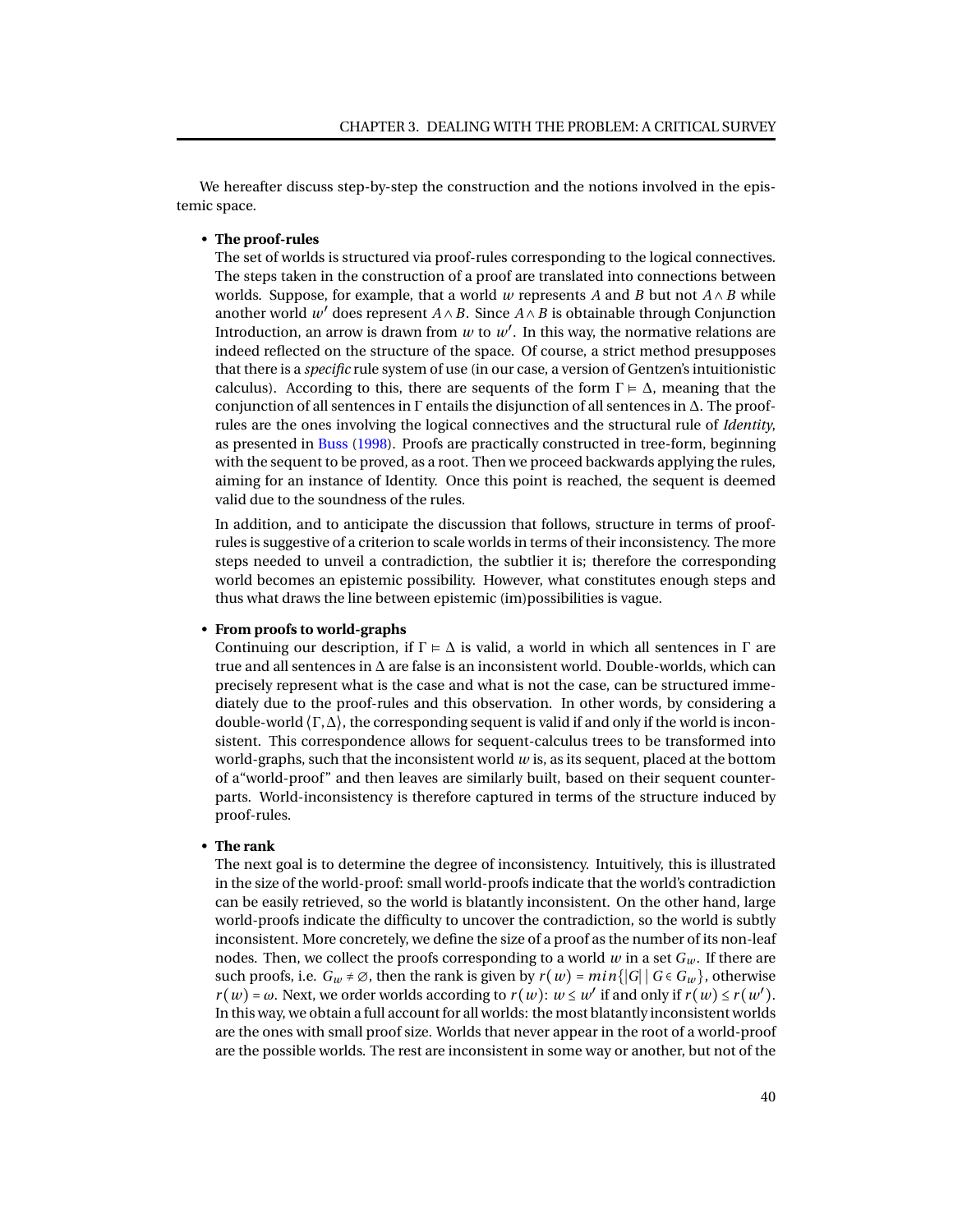same degree since they might have different ranks, therefore different levels in the ease one uncovers their contradiction. According to the ordering, if  $w \leq w'$  the contradictions of *w* ′ are at least as difficult to uncover as *w*'s ones. So if one accepts *w* as epistemically possible, one should also accept  $w'$ . A converse statement holds for  $w' \leq w$  when  $w$ is not epistemically possible. In this way, the set of epistemically possible worlds only contains those impossible worlds for which no obvious a priori impossibilities can be discovered. Of course, where the line is drawn in what is considered small/large rank is not sharply determined.

### • **The epistemic space**

We can now strictly define the *epistemic space E*:

<span id="page-44-0"></span>**Definition 3.3.2** (Epistemic space)**.** Fixing an object language *L* as a set of logically primitive sentences *P* closed under ¬,  $\wedge$ ,  $\vee$  and  $\rightarrow$ , an *epistemic space E* is a tuple  $\langle W, V^+, V^-, r \rangle$ where *W* is the set of all worlds, the functions  $V^+$  ,  $V^-$  are labelling functions of type  $W \rightarrow$  $P(L)$ , assigning a set of sentences to each world (practically determining what is true and false at each world, respectively) and *r* is a ranking function of type  $W \rightarrow N \cup \{\omega\}$ , as described above.

We also define the rank of *E* as  $min\{r(w) | w \in W\}$ . This is an indicator of how trivial the most trivially impossible world is. It is useful as it also conveys a measure of epistemic possibility for the worlds, i.e. a relatively large space-rank indicates that no world is trivially impossible thus all worlds can be considered epistemically possible. In these cases, we get a *genuine epistemic space*. In general, for different integers *n* with  $r(w) > n$ – *n* encoding the different intuitions on what constitutes a "large" rank – we say that we obtain different *sharpenings* of the epistemic space.

The epistemic space, as constructed above, and the fine-grained worlds that comprise it, allow for an account of epistemic content  $^{15}$  $^{15}$  $^{15}$  capable of overcoming the shortcomings of the standard approach. In particular, the epistemic content of 'A' is identified with the pair  $\langle |A|^{+}, |A|^{-} \rangle$  where the first component includes the epistemically possible worlds according to which 'A' is true and the second those according to which 'A' is false. Of course, since epistemic possibility is, as we have seen, indeterminate, the indeterminacy is also inherited by content membership.

In order to formally incorporate this view of content under his framework, Jago defines the *pointed space* and the *epistemic n-entailments.*

**Definition 3.3.3** (Pointed space, [Jago](#page-94-1) [\(2014\)](#page-94-1)). A *pointed space* is a pair  $\langle E, w \rangle$  where  $w \in \mathbb{R}$ *W* in *E*. Its rank is the rank of *E*. We will say that *E*,  $w \in A$  if and only if  $A \in V^+w$  in *E* and *E*,  $w = A$  if and only if  $A \in V^-$  *w* in *E*. For a pointed space *E*,  $E \models \Gamma$  if and only if  $E \models A$  for each ' $A' \in \Gamma$  and  $E \neq \Gamma$  if and only if  $E \neq A$  for at least one ' $A' \in \Gamma$ .

**Definition 3.3.4** (Epistemic *n*-entailment, [Jago](#page-94-1) [\(2014\)](#page-94-1)). For any integer  $n \in N \cup \{\omega\}$ , a set of premises Γ *epistemically n-entails* 'A' , Γ ⊧ *e <sup>n</sup> A* if and only if for all pointed spaces *E* of rank  $r > n$ ,  $E \models \Gamma$  only if  $E \not\equiv A$ .

For sufficiently large *n*, the epistemic n-entailments include all the inferences we would like to count as trivial. Epistemic n-entailments, with *n* ranging in some admissible values, provide sharpenings of trivial inferences: an inference from Γ to *A* is determinately

<sup>&</sup>lt;sup>15</sup>That is, notions of content related to knowledge, belief, information etc.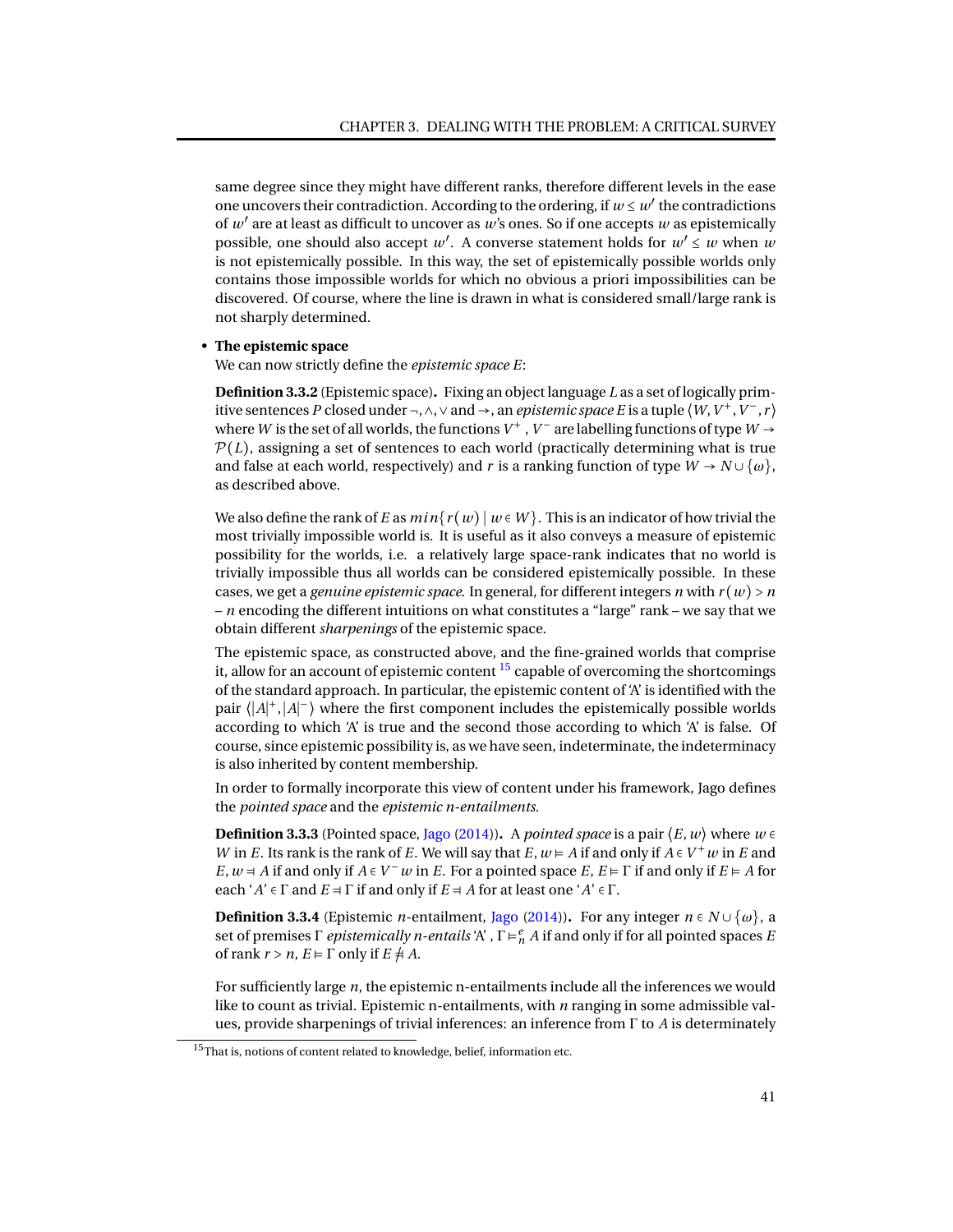trivial if and only if  $\Gamma \models_n^e A$  for all *n* in the range, determinately non-trivial if and only if  $\Gamma \not\models^e_n A$  and it is indeterminate if it is trivial, otherwise.

### • **Agents' epistemic states**

Next we proceed with the modelling of an agent's epistemic state, using an epistemic accessibility relation *R*. Yet since it is indeterminate which worlds are epistemically possible, it might be indeterminate whether two worlds  $w$  and  $v$  are connected via  $R_i$  and accordingly whether the agent *i* knows a statement becomes in turn indeterminate. In other words, if we consider the set of worlds  $R_i$ -accessible from a fixed world  $w$ , i.e.  $f_i w = \{u/wR_i u\}$  (called *projection function* of agent *i*), then membership in this set is indeterminate. We will say that the agent *i* knows that A, according to *w*, just in case  $f_i w \subseteq |A^+|$ .

## **Epistemic Models**

Now, the goal is to build epistemic models, augmenting the spaces with epistemic accessibility relations. Then, roughly speaking, truth in a model will be truth in a particular sharpening of the epistemic space and *determinate* truth will require truth in *all* sharpenings. Before we put this account forward, we need some preliminary tools:

- **–** The language is extended with a *determinacy operator*  $\triangle$  such that  $\triangle A$  abbreviates "it is determinate that A is the case" and accordingly an *indeterminacy operator*  $\triangledown$ with  $\nabla A$  standing for  $\neg \Delta A \wedge \neg \Delta \neg A$ .
- **–** Instead of the standard epistemic accessibility relations *R<sup>i</sup>* , *f<sup>i</sup> w* will be used, denoting the set of worlds epistemically accessible from world *w* for agent *i*.

**Definition 3.3.5** (Epistemic model, [Jago](#page-94-1) [\(2014\)](#page-94-1))**.** An *epistemic model* is a tuple  $M = \langle W^P, W^I, V^+, V^-, r, f_1, \ldots, f_k \rangle$ , where  $W^P$  and  $W^I$  are sets of worlds (possible/impossible),  $V^+$ ,  $V^-$ , *r* are as in [Definition 3.3.2](#page-44-0) and  $f_i$  the projection function for agent *i*. Additionally:  $W^{\cup}$  :=  $W^{P} \cup W^{I}$  and the rank of *M* is  $min\{r(w) | w \in W^{\cup}\}.$ 

**Definition 3.3.6** ('*A*'-variant, [Jago](#page-94-1) [\(2014\)](#page-94-1))**.** Suppose *f* is a projection function in an epistemic model *M* and '*A*'  $\in$  *L* a sentence. Then the '*A*'-variant of *f* ,  $f^A$  is defined as :

$$
f_i^A w = \begin{cases} (f_i w \cap \{w' \mid A' \in V^+ w\}) \cup (f_i w \cap W^P) & \text{if } f_i w \subseteq \{w' \mid A' \notin V^- w\} \\ f_i w & \text{otherwise} \end{cases}
$$

Let  $f_i^L = \{f_i\} \cup \{f_i^A \mid 'A \in L\}.$ 

The following notion suggests formal means to capture the vagueness for epistemic accessibility.

**Definition 3.3.7** (Sharpening, [Jago](#page-94-1) [\(2014\)](#page-94-1)). For an epistemic model *M*, let  $a_M = \{\langle g_1, \ldots, g_k \rangle \mid$  $g_i \in f_i^L$ ,  $i \leq k$ . Each sequence  $g \in a_M$  is a sharpening of epistemic accessibility for that model.

We can now give the truth clauses. Based on the above,  $\langle f_1, \ldots, f_k \rangle$  provides truth  $\sin$ *pliciter* whereas for what is *determinately* true, we demand truth in *all* alternatives in *a<sup>M</sup>* .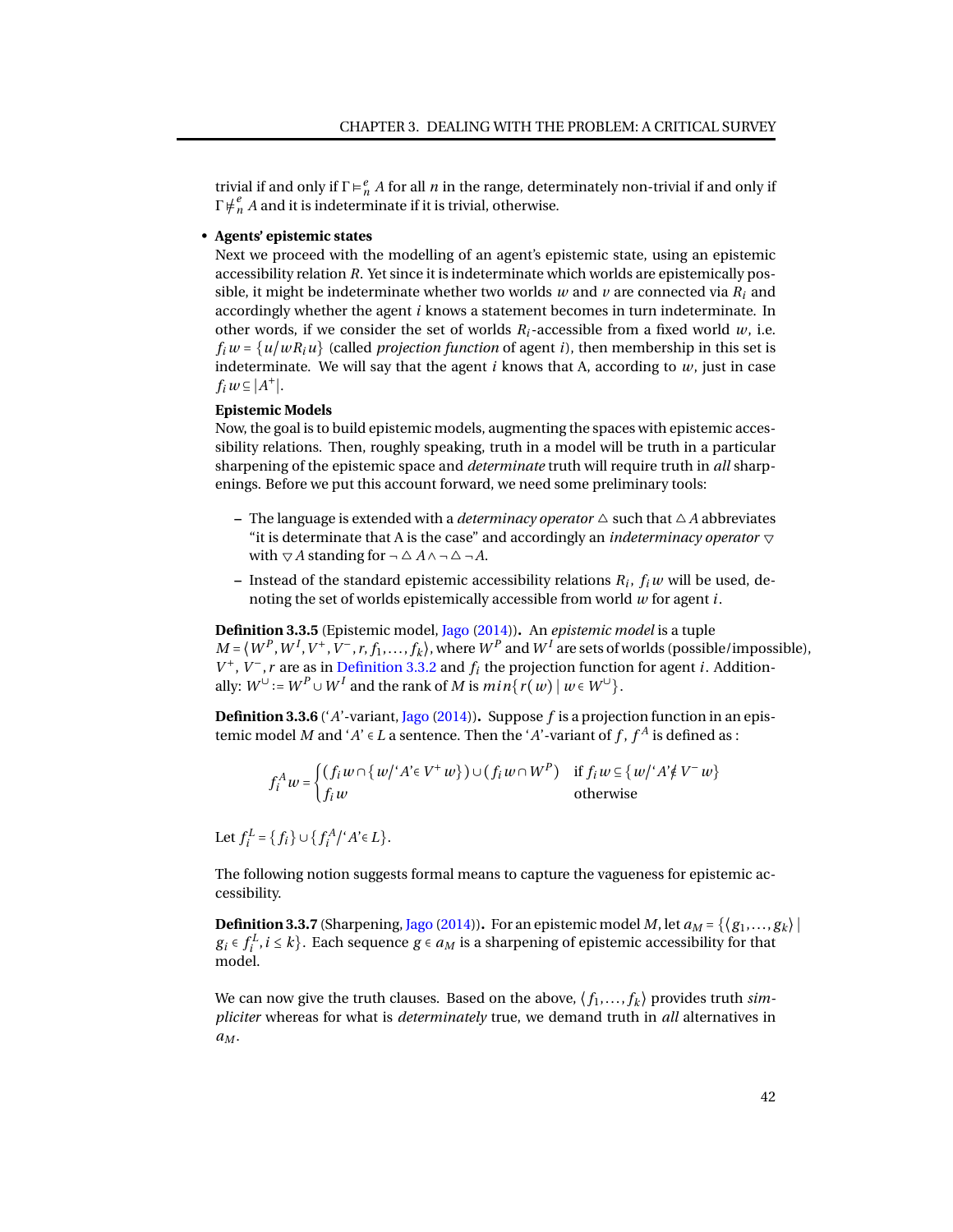**Definition 3.3.8** (Relative truth/falsity, [Jago](#page-94-1) [\(2014\)](#page-94-1))**.** Let epistemic model *M* and alternative sequence  $g \in a_M$  as above. Then we define g-relative truth and g-relative falsity in *M*, ⊨<sub>*g*</sub> and  $\exists$ <sub>*g*</sub> respectively, as follows: For *w* ∈ *W*<sup>*P*</sup>:

- **–** *w* ⊧*<sup>g</sup> p* if and only if *p* ∈ *V* +*w*
- **–**  $w \models g \neg A$  if and only if  $w \not\models g A$
- **–** *w* ⊧*<sup>g</sup> A* ∧*B* if and only if *w* ⊧*<sup>g</sup> A* and *w* ⊧*<sup>g</sup> B*
- **–** *w* ⊧*<sup>g</sup> A* ∨*B* if and only if *w* ⊧*<sup>g</sup> A* or *w* ⊧*<sup>g</sup> B*
- **–** *w* ⊨<sub>g</sub> *A* → *B* if and only if  $w \neq g$  *A* or  $w \models g$  *B*
- **–** *w* ⊧*<sup>g</sup> K<sup>i</sup> A* if and only if *u* ⊧*<sup>g</sup> A* for all *u* ∈ *g i w*
- **–** *w* ⊧*<sup>g</sup>* △*A* if and only if *w* ⊧*<sup>h</sup> A* for all *h* ∈ *a<sup>M</sup>*
- **−**  $w \neq g$  *A* if and only if  $w \neq A$

For  $w \in W^I$ :

- **–** *w* ⊧*<sup>g</sup> A* if and only if *A* ∈ *V* +*w*
- $-$  *w*  $\exists$ <sub>*g</sub> A* if and only if *A* ∈ *V*<sup>−</sup>*w*</sub>

**Definition 3.3.9** (*n*-entailment, [Jago](#page-94-1) [\(2014\)](#page-94-1)). A pointed model is a pair  $M' = \langle M, w \rangle$ where *M* is as above and  $w \in W^P$  in *M*. We define truth relative to  $M'$  as :  $M' \models A$  if and only if  $M$ ,  $w \models_{(f_1...f_n)} A$  where  $f_1...f_n$  are the projection functions in  $M$ . For sets of sentences we say that:  $M' \models \Gamma$  if and only if  $M' \models A$  for all ' $A' \in \Gamma$ . For any  $n \in N \cup \{\omega\}$ , logical n-entailment is then defined as:  $\Gamma \models_n A$  if and only if, for every pointed model M of rank at least *n*,  $M \models \Gamma$  only if  $M \models A$ .

Based on the above, Jago proposes his solution of what he calls the *problem of rational knowledge*. The framework allows for *epistemic blindspots*: since knowledge is not deductively closed, an agent might fail to know a trivial consequence of what she knows. But, as noted by Bjerring in [Bjerring](#page-93-2) [\(2013\)](#page-93-2), allowing for highly incomplete worlds delivers not only non-omniscient but also utterly irrational agents. Jago defends the existence of epistemic blindspots yet argues that they cannot be rationally precisified in one's reasoning. The philosophical discussion on vagueness and the sorites paradox might illuminate this insight: one cannot explicitly pinpoint the epistemic blindspot but there must surely be one, based on our conclusion. Such phenomena of unassertibility at the borderline support this stance on blindspots: they exist but they cannot be determinately asserted. If 'A' is a trivial truth, either agent *i* knows that A or it is indeterminate whether she knows. With A being trivial, it is never rational to say that determinately *i* does not know that A. Therefore, if A follows trivially from what *i* determinately knows then it is never determinate that *i* does not know that A. In what follows and based on the aforementioned framework, we obtain formal results to back this portrayal of rational but imperfect agents.

**Theorem 3.3.1.** (Main result, [Jago](#page-94-1) [\(2014\)](#page-94-1)) For any  $n \in N \cup \{\omega\}$ , if  $\Gamma \models_n^e A$  then  $\{\triangle K_i B \mid B\}$  $\in \Gamma$ }  $\vDash$ *n*  $\neg$   $\triangle$   $\neg$ *K<sub>i</sub>A*.

Thus, no matter the sharpening, if Γ trivially infers *A*, then determinate knowledge of Γ entails that the agent *i* does not determinately lack knowledge that A.

As a result: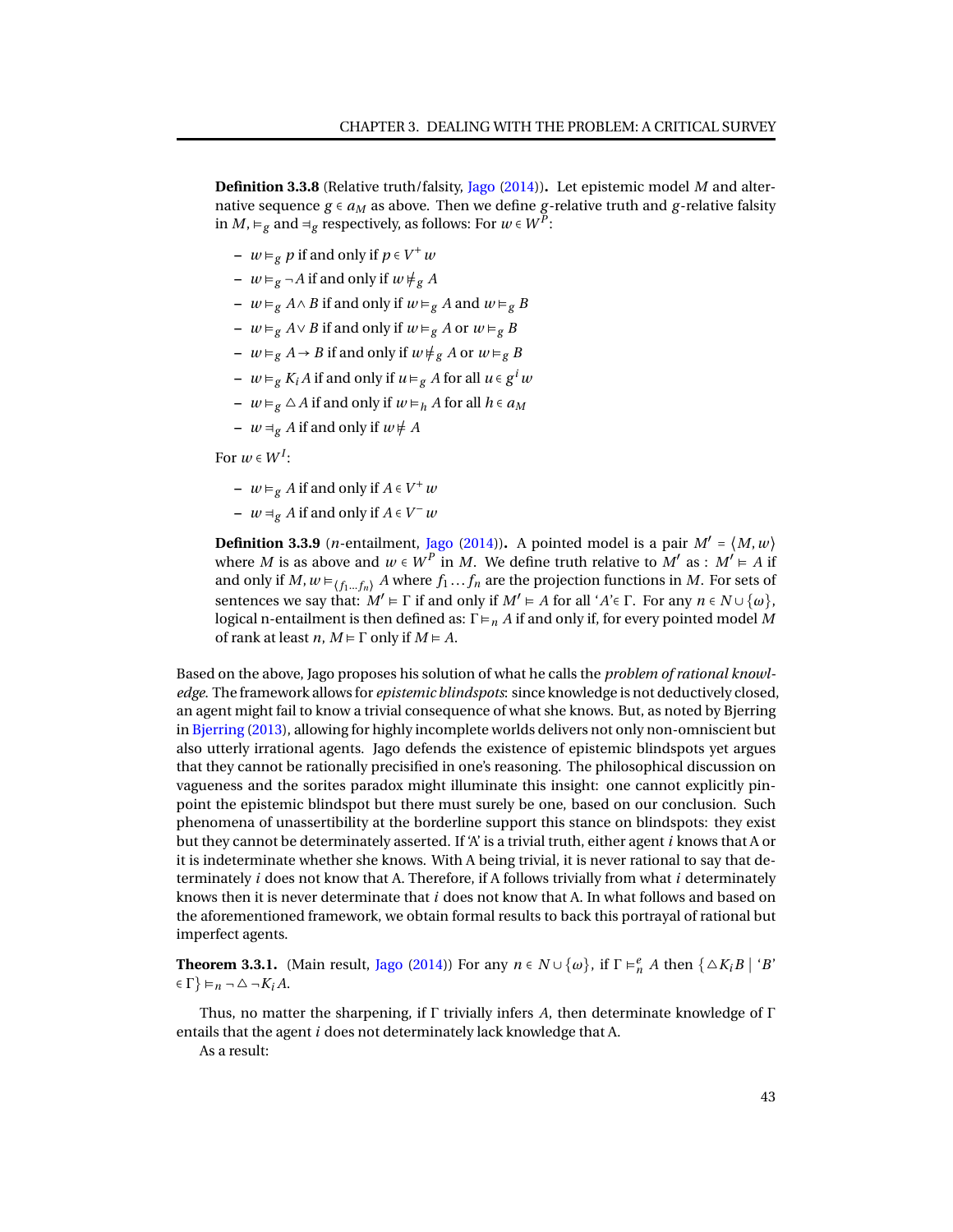**Corollary 3.3.1.1.** For any  $n \in N \cup \{\omega\}$ , if  $\Gamma \models^e_n A$  then  $\{\Lambda \subseteq K_i B' \mid B' \in \Gamma\} \cup \{\Lambda_i A' \} \models_n \nabla K_i A$ . Assuming  $n \geq 2$ , we get  $\models_n \neg \triangle \neg K_i(A \lor \neg A)$  and  $\neg K_i(A \lor \neg A) \models_n \nabla K_i(A \lor \neg A)$ .

Therefore, if an agent *i* does not know some trivial consequence 'A' of what she knows, then it is indeterminate whether she knows that A. This is in line with our original goal: a non-omniscient agent has epistemic blindspots; but we can never rationally pinpoint them. Indeed, according to the presented approach, if the agent is in an epistemic blindspot, it is indeterminate whether she is in that blindspot. This reflects how epistemic blindspots are analogous to the counterexamples of tolerance principles for vague predicates. Just as we obtain the failure of tolerance principles in instances of the sorites paradox, we obtain epistemic blindspots for agents' knowledge. But just as we cannot pinpoint sharp cut-offs in the sorites paradox, we cannot pinpoint where the blindspot lies. Overall, it is showed that the agents face some kind of failure and are indeed non-omniscient; but in order to respect the logical principles, as we would expect from rational agents, it is also showed that concrete counterexamples to them are disallowed.

Jago's take on the problem indeed balances between the two extremes. It also provides a plausible way of structuring the epistemic space and (carefully) discussing epistemic accessibility on these grounds. However, extensive criticisms against this attempt are suggested in [Rasmussen and Bjerring](#page-95-1) [\(2015\)](#page-95-1), mostly focusing on the notion of *Indeterminacy*, as employed by Jago. To begin with, the notion lacks motivation: there are no independent reasons, i.e. not related to avoiding logical incompetence, to accept the indeterminacy of blindspots. What Jago suggests is a structural similarity between the problem of rational knowledge and the sorites paradox. The authors of [Rasmussen and Bjerring](#page-95-1) [\(2015\)](#page-95-1) argue that structural similarity *presupposes* rather than *motivates* Jago's indeterminacy. What is more, there are potential counterexamples: consider a non-omniscient agent who knows just the following propositions:  $p_1, p_1 \rightarrow p_2, \ldots, p_{k-1} \rightarrow p_k$ . Consider that the agent is logically competent in the minimal sense of applying MP just once. Given the collapse result and that  $p_2$  is the only trivial consequence of the agent's knowledge, it follows that the agent fails to know  $p_2$ . But then we end up with a logically competent agent who suffers from a *determinate* blindspot, that is, a rather unnatural result. Finally, this proposal lacks explanatory power: due to logical competence, the agent from the previous example should be able to realize that  $p_2$  follows from  $p_1$ . But this, in combination with the fact that she does not know  $p_2$ , might seem strange. According to the current strategy, the agent's lack of knowledge in *p*<sup>2</sup> should be indeterminate. Even if it were, there is no explanation on why the agent assents to  $p_2$  while not knowing it. Generalizing this point, there is no independently plausible story  $-$  i.e. other than the existence of a blindspot – on why we are not justified in attributing at least one piece of knowledge from the trivial consequences of an agent's knowledge to her. To sum up, the shortcomings of adopting indeterminacy as a means to tackle the issue might overshadow the explanatory potential of Jago's attempt.

# <span id="page-47-0"></span>**3.3.3 Rasmussen & Bjerring**

Another approach is suggested in [Rasmussen and Bjerring](#page-95-1) [\(2015\)](#page-95-1). It builds a *dynamic* doxastic impossible-worlds framework. Again, the diagnosis of the problem is as in [Rasmussen](#page-95-0) [\(2015\)](#page-95-0), and the goal is to reach a balance between non-omniscience and logical competence. Unlike [Section 3.1.2](#page-22-0) though, this response to the problem is not syntactic but it is rather based in the (dynamic) semantics provided through the impossible-worlds framework.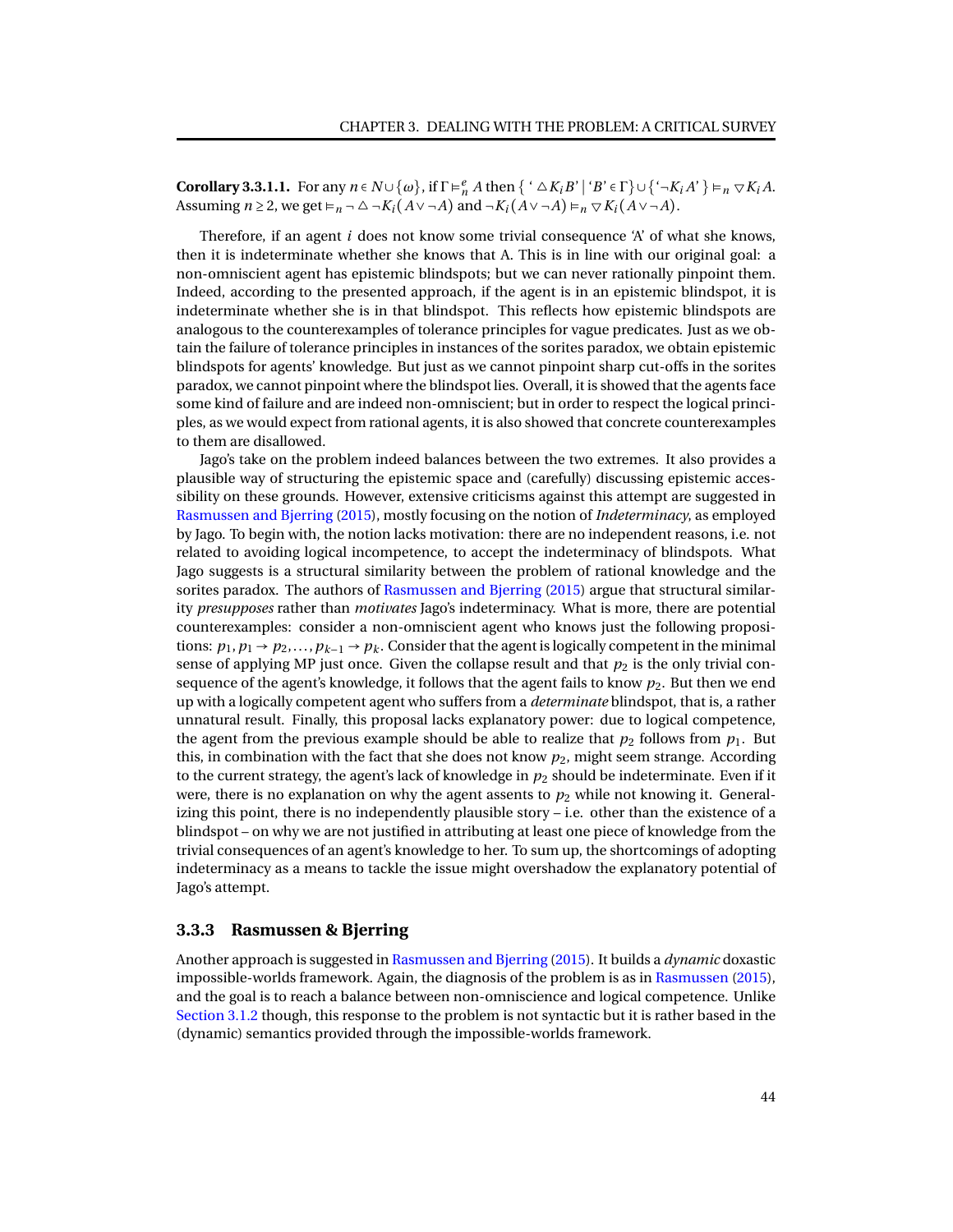To begin with, and in order to suggest a solid criterion on what competence amounts to, a *behavioural test for logical competence* is established: for any *p* and *q*, with *q* a trivial consequence of  $p$ , if the agent believes  $p$ , then when asked whether  $q$ , she responds "yes" immediately. Logical competence seen as successful performance in the test, is attributed to the fact that the agent performs trivial chains of logical reasoning –namely, the trivial inference from *p* to *q*. It is not because a belief in *q* was in her belief state *prior* to being asked about it; in which case we would again face a collapse result as in [Section 3.3.1.](#page-41-0) It is a *reasoning process* that updates her belief state with *q*, and this is why a *dynamic* impossible-worlds framework is needed. Next, in order to precisify the intended meaning of trivial reasoning, given a set  $\mathcal R$ of inference rules, we characterize it in a step-wise manner:

**Definition 3.3.10** (Trivial logical reasoning, [Rasmussen and Bjerring](#page-95-1) [\(2015\)](#page-95-1))**.** A chain of logical reasoning is trivial if and only if it involves at most *n* steps of logical reasoning using the rules in R.

Next, the notation  $\Gamma \vdash_{\mathcal{R}}^n \Gamma'$  reads:  $\Gamma$  proves  $\Gamma'$  within *n* steps of logical reasoning using the rules in  $R$ . The varying value on  $n$  is such to reflect that the available computational resources determine what can count as "trivial". In addition, the following condition is imposed to express that addition of premises leaves the inference intact.

(Monotonicity) If  $\Gamma \subseteq \Gamma'$  and  $\Gamma \vdash_{\mathcal{R}}^n p$ , then  $\Gamma' \vdash_{\mathcal{R}}^n p$ .

We continue with the main elements of this approach:

**Definition 3.3.11** (Language  $\mathcal{L}_R$ , [Rasmussen and Bjerring](#page-95-1) [\(2015\)](#page-95-1)). The language  $\mathcal{L}_R$  is defined inductively from a set of atomic sentences Φ, the doxastic operator *B*, and a countably infinite set of dynamic operators  $\langle n \rangle$  and  $\lceil n \rceil$ :

$$
\phi \quad ::= \quad p \quad | \quad \neg \phi \quad | \quad \phi \land \phi \quad | \quad B\phi \quad | \quad \langle n \rangle \phi \quad | \quad [n] \phi
$$

with  $p \in \Phi$ ,  $n = 0, 1, 2, \ldots$ 

The operators in  $\mathcal{L}_R$  read as follows:

- *Bφ*: The agent believes *φ*.
- $\langle n \rangle \phi$ : After some *n* steps of logical reasoning,  $\phi$  is the case.
- $[n]$  $\phi$ : After any *n* steps of logical reasoning,  $\phi$  is the case.

<span id="page-48-0"></span>**Definition 3.3.12** (Doxastic model, [Rasmussen and Bjerring](#page-95-1) [\(2015\)](#page-95-1)). Let  $W^P$  and  $W^I$  be nonempty sets of possible and impossible words respectively, and let  $W \coloneqq W^P \cup W^I.$  A doxastic model for a single agent is a structure:

$$
M = \langle W^P, W^I, f, V \rangle
$$

where  $f: W \to \mathcal{P}(W)$  is an accessibility function, assigning to each world in *W* a set of worlds in *W*, and *V* ∶ *W* →  $\mathcal{P}(\mathcal{L}_R)$  is a function, assigning to each world in *W* a set of sentences in  $\mathcal{L}_R$ .

Two useful remarks are necessary, regarding these definitions: (a) the valuation function *V* assigns the set of *atomic* sentences true at each *possible* world, while assigning the set of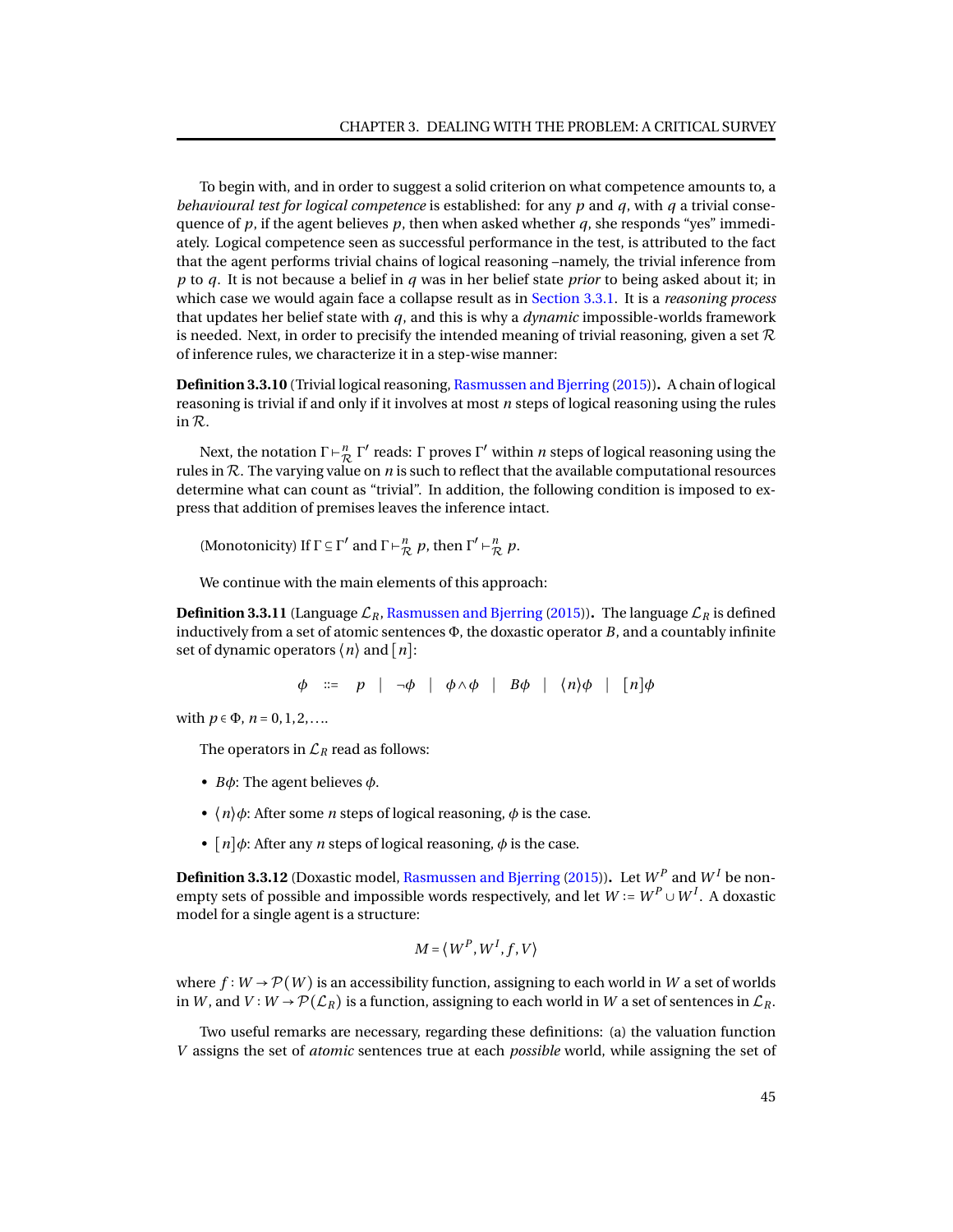*all* sentences, atomic or not, at each *impossible* world, (b) Unlike possible worlds, which are complete and logically consistent, impossible worlds need neither be complete nor subject to any non-trivial closure conditions. However, they are considered *minimally consistent*, i.e. for any world  $w\in W^I$  and sentence  $\phi\in\mathcal{L}_R,$   $\{\phi,\neg\phi\}\notin V(w).$  As a result, an agent cannot believe in explicit contradictions.

Now, the gist of the truth clauses, that eventually leads to the solution of the problem, is that those of  $\langle n \rangle B \phi$ , i.e. of sentences that encompass the dynamic process that resulted in a belief, should be weaker than of  $B\phi$ : the latter requires that  $\phi$  is true at all doxastically accessible worlds while the former will merely require that *φ follows* from each doxastically accessible world within *n* steps of logical reasoning. Then and in order to capture the model change induced by reasoning processes, the following auxiliary definitions are introduced:

**Definition 3.3.13** (*n*-radius, [Rasmussen and Bjerring](#page-95-1) [\(2015\)](#page-95-1)). The *n*-radius  $w^n$  of a world  $w \in$ *W* is defined as:

$$
w^n = \{w' \mid V(w) \vdash^n_{\mathcal{R}} V(w')\}
$$

A member of  $w^n$  is called an *n*-expansion of  $w$ .

Then, given the remarks above:

- For  $w \in W^P$ :  $w^n = \{w\}$  since possible worlds are deductively closed.
- For  $w \in W^I$ , the *n*-radius of  $w$  might contain many different *n*-expansions of  $w$ .

**Definition 3.3.14** (Choice function, [Rasmussen and Bjerring](#page-95-1) [\(2015\)](#page-95-1)). Let  $\mathcal{C} : \mathcal{P}(\mathcal{P}(W)) \rightarrow$  $\mathcal{P}(\mathcal{P}(W))$  be a choice function that takes a set  $\mathcal{W} = \{W_1, \dots, W_n\}$  of sets of worlds as input and returns the set  $\mathcal{C}(\mathcal{W})$  of sets of worlds which results from all the ways in which exactly one element can be picked from each  $W_i \in \mathcal{W}$ . A member of  $\mathcal{C}(\mathcal{W})$  is called a choice of  $\mathcal{W}$ .

Based on these definitions, the authors construct a relation ∼ *<sup>n</sup>* between pointed models  $(M, w)$  and  $(M', w')$ , capturing the transition from an agent's belief state characterized by  $(M, w)$  to a belief state characterized by  $(M', w')$ , that the agent enters after *n*-steps of logical reasoning. Therefore, we say that  $(M', w')$  is *n*-accessible from  $(M, w)$  just in case the set of doxastically accessible worlds from *<sup>w</sup>* in *<sup>M</sup>* is replaced in *<sup>M</sup>*′ by a choice of *<sup>n</sup>*-expansions of *w*'s accessible worlds in *M*. This update of doxastic accessibility is captured via:

**Definition 3.3.15** (*n*-variation, [Rasmussen and Bjerring](#page-95-1) [\(2015\)](#page-95-1)). Let  $M$  =  $\langle W^P, W^I, f, V \rangle$  be a model.  $\mathcal{F}^n$  ( $n = 0, 1, 2, \ldots$ ) is a function from pointed models to sets of accessibility functions defined as:

$$
\mathcal{F}^n(M, w) = \left\{ g \mid g(v) = \begin{cases} c, & \text{for } v = w \\ f(v), & \text{for } v \neq w \end{cases} \right\}
$$

where  $c \in C({w'}^n | w' \in f(w))$  ). A member of  $\mathcal{F}^n$  is called an *n*-variation of  $f$ .

In order to capture that an agent's doxastic state changes as a result of performing *n* steps of logical reasoning, we finally need the following definition:

**Definition 3.3.16** (*n*-accessibility, [Rasmussen and Bjerring](#page-95-1) [\(2015\)](#page-95-1)). Let  $M = \langle W^P, W^I, f, V \rangle$ and  $M' = \langle W^{P'}, W^{I'}, f', V' \rangle$  be models.  $(M, w) \sim^n (M', w')$  if and only if  $w' = w$ ,  $W = W'$ ,  $V' = V$ , and  $f' \in \mathcal{F}^n(M, w)$ .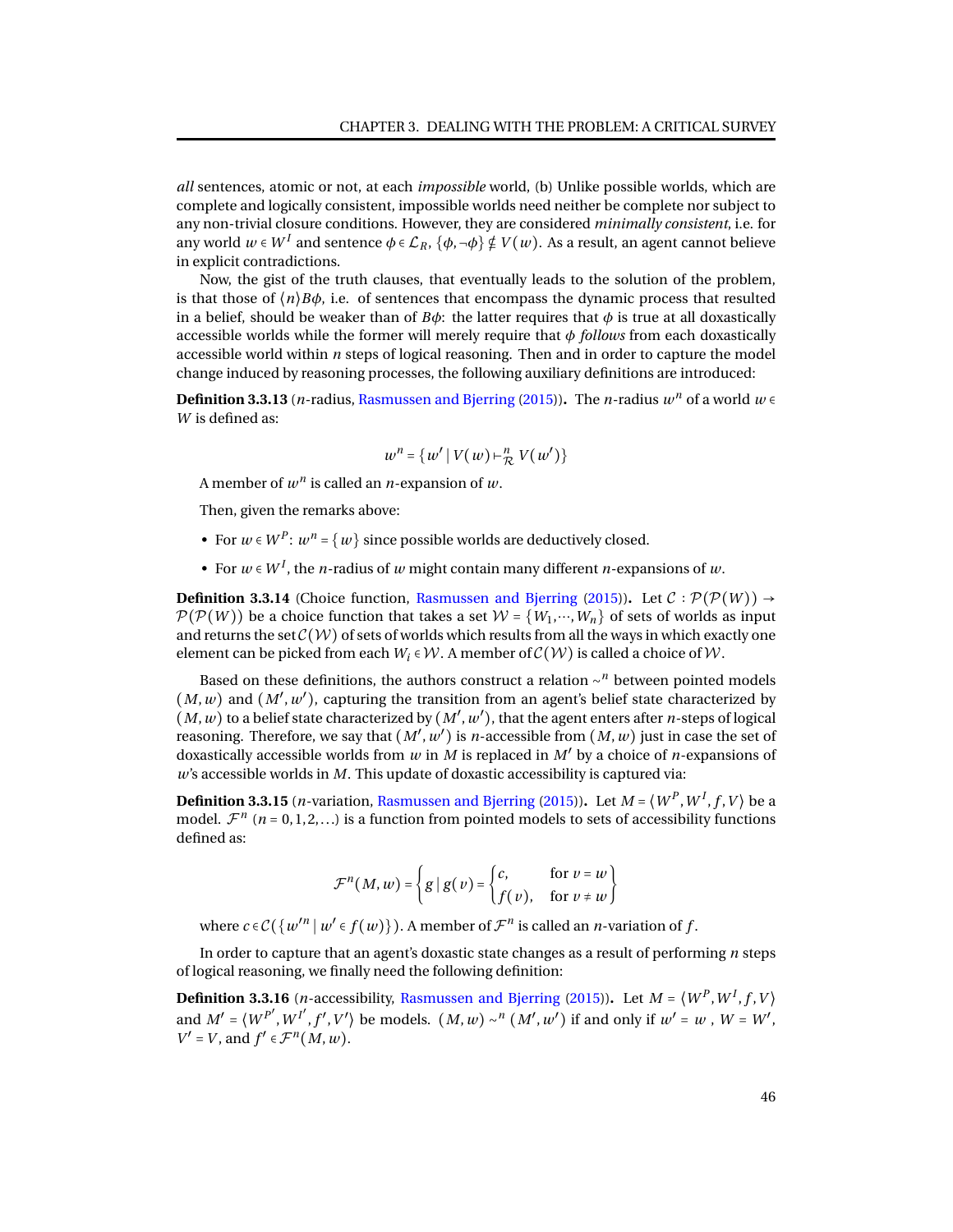

Figure 3.1: First, we have the pointed model  $(M, w)$  where  $f(w) = \{u_1, \ldots, u_r\}$  is the set of w's doxastically accessible worlds, represented by solid arrows. Dashed arrows represent that each  $v_i$  is an *n*-expansion of  $u_i$ . Then, a choice of *n*-expansions of  $u_i$ 's replaces  $w$ 's doxastically accessible worlds. Therefore,  $(M', w)$  is *n*-accessible from  $(M, w)$ .

The semantics is then given as follows:

**Definition 3.3.17** (Semantics for [Section 3.3.3,](#page-47-0) [Rasmussen and Bjerring](#page-95-1) [\(2015\)](#page-95-1)). We use  $M, w \models$ *φ* to say that *φ* is true at *w* in *M*, and *M*,  $w = φ$  to say that  $φ$  is false at *w* in model *M*. For  $w \in W^P$ :

- P1 *M*,  $w \models p$  if and only if  $p \in V(w)$ , where  $p \in \Phi$ .
- P2 *M*,  $w \models \neg \phi$  if and only if *M*,  $w \not\models \phi$ .
- P3 *M*,  $w \models \phi \land \psi$  if and only if *M*,  $w \models \phi$  and *M*,  $w \models \psi$ .
- P4  $M, w \models B\phi$  if and only if  $M, w' \models \phi$  for all  $w' \in f(w)$ .
- P5  $M, w \models \langle n \rangle \phi$  if and only if  $M', w' \models \phi$  for some  $(M', w') : (M, w) \sim^n (M', w')$ .
- P6  $M, w \in [n] \phi$  if and only if  $M', w' \in \phi$  for all  $(M', w') : (M, w) \sim^n (M', w')$ .
- P7 *M*,  $w = \phi$  if and only if *M*,  $w \neq \phi$ .
- For  $w \in W^I$ :
- I1 *M*,  $w \models \phi$  if and only if  $\phi \in V(w)$
- I2 *M*,  $w = \phi$  if and only if  $\neg \phi \in V(w)$

Validity is defined with respect to possible worlds only. That is, a formula is valid if and only if it is valid at all possible worlds in all models.

Back to the clauses,  $\langle n \rangle B\phi$  is satisfied by  $(M, w)$  just in case  $B\phi$  is satisfied by some *n*accessible pointed model from  $(M, w)$ . An agent comes to believe  $\phi$  after a trivial chain of logical reasoning whenever there is a transition from the agent's doxastic state through *n* applications of the rules in  $R$  to a state in which she believes  $\phi$ .

The key-point of these constructions is the next theorem:

<span id="page-50-0"></span>**Theorem 3.3.2** (Main result of [Section 3.3.3,](#page-47-0) [Rasmussen and Bjerring](#page-95-1) [\(2015\)](#page-95-1)). If  $\{\phi_1,...,\phi_k\} \vdash^n_{\mathcal{P}}$  $\tilde{\xi}$  $\psi$  and  $\langle m_i \rangle B\phi_i$  for  $1 \leq i \leq k$ , then  $\langle \omega + n \rangle B\psi$ , where  $\omega = m_1 + ... + m_k$ .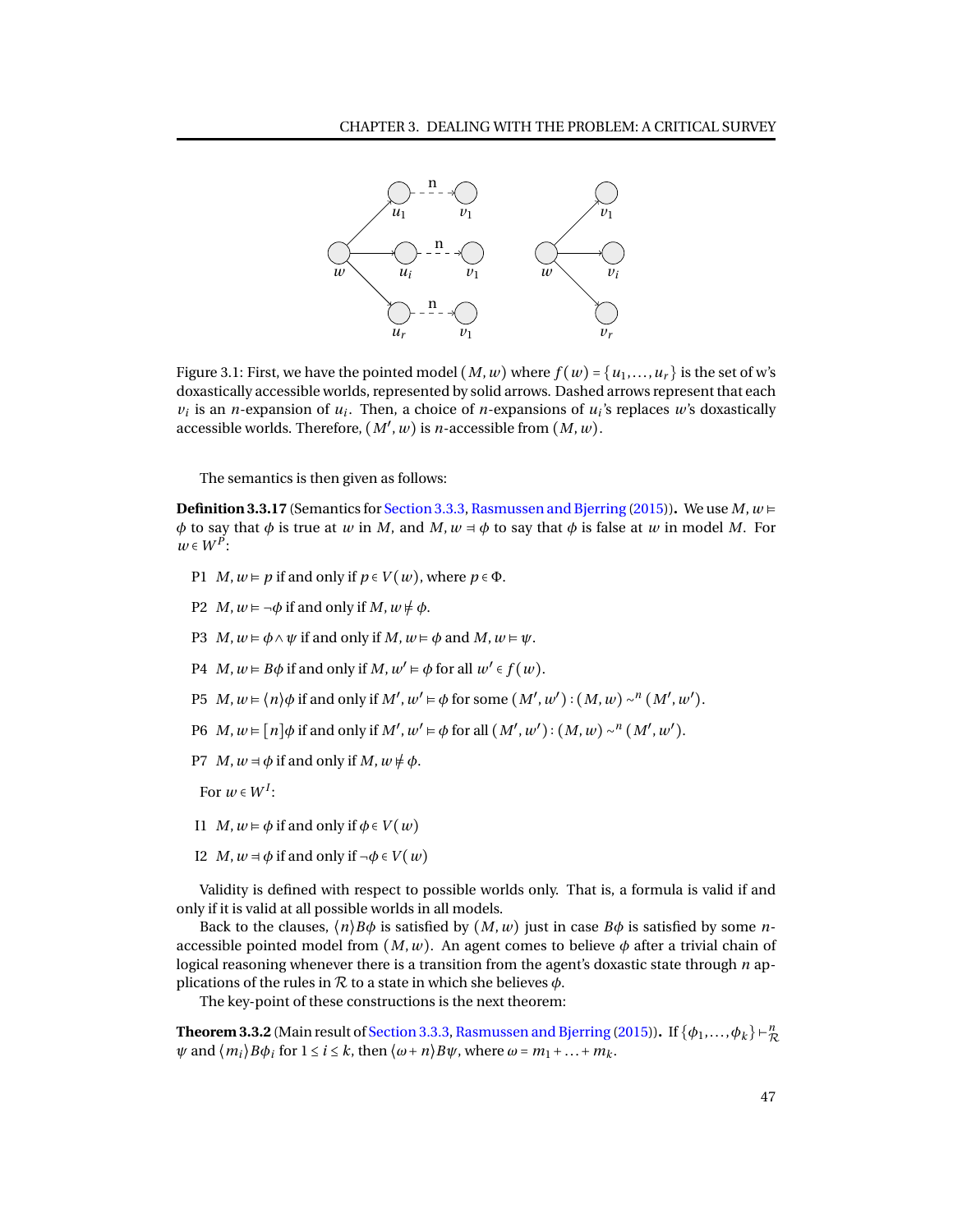That is, if a conclusion  $\psi$  follows within *n* steps of reasoning from a set of premises  $\{\phi_1, \ldots, \phi_k\}$ , and the agent can come to believe the *i*-th premise within  $m_i$  steps of reasoning  $(1 \le i \le k)$ , then the agent can come to believe  $\psi$  within  $n + m_1 + ... + m_k$  steps of reasoning. Two immediate consequences of this theorem provide the arguments for a balanced solution:

## <span id="page-51-0"></span>**Corollary 3.3.2.1.**

- If  $\{\phi_1, ..., \phi_k\} \vdash_{\mathcal{R}}^n \psi$  and  $B\phi_i$ , for  $1 \le i \le k$ , then  $\langle n \rangle B\psi$ .
- If  $\vdash_{\mathcal{R}}^n \phi$ , then  $\models \langle n \rangle B\phi$ .

Comparing the two statements with  $(K)$ :  $B\phi \land B(\phi \rightarrow \psi) \rightarrow B\psi$ . and  $(N)$ : if  $\vDash \phi$ , then  $\vDash B\phi$ , we locate the crucial difference. The corollary merely says that the agent can *come to believe* anything that follows within *n* steps of reasoning from what she already believes, and she can also *come to believe* any logical truth that can be inferred within *n* steps of reasoning using the rules in R.

To sum up: the desideratum on avoiding logical omniscience is satisfied; by simply allowing impossible worlds to be doxastically accessible and given the quantification on the truth clause of  $B\phi$ , it is easy to see how the closure principles can be destroyed. Also, the semantics for  $\langle n \rangle B\phi$  does not commit us to the implausible claim that agents can trivially come to believe all logical consequences of what they believe, given the restrictive role of *n*. However, agents are still competent. Suppose  $B\phi$  is true at  $w$ , for some  $w\in W^P$ , and consider any  $\psi$  that follows from *φ* within *n* steps of logical reasoning. By [Corollary 3.3.2.1,](#page-51-0)⟨*n*⟩*Bψ* is true at *w*, and given the characterization of trivial reasoning, it follows that the agent can immediately come to believe any trivial logical consequence of what she believes.

Although this proposal seems to overcome the challenge of bridging non-omniscience and rationality, there are several remarks suggestive of improvements. To begin with, the establishment of the behavioural test and the characterization of trivial reasoning cast doubt on the proposal. It is natural to wonder how they can be independently motivated and on what empirical grounds they are based. For example, the non-specification of the *n*-steps that compose the definition of trivial reasoning, which the authors attribute to our choice of available computational resources, invites suspicion on how that number could have been sufficiently specified. In the absence of a determinate deciding method, such as an empirical indication, it is natural to wonder what differentiates  $n$  and  $n+1$  steps in picking out a chain of reasoning as "too big" and thus what renders a belief unattainable. Inevitably, the vague parameter that Jago emphasized emerges here as well, although the authors have argued against it. In addition, there seems to be a discrepancy between the behavioural test and the result on which the authors rely for their way out of the problem. As we have already highlighted, (moderate) logical competence is a normative notion, thus the behavioural test argues on what should be expected from an agent. The main result in [Theorem 3.3.2](#page-50-0) (and its corollaries), though, does not represent the type of agent who satisfies the normative constraint but only describes the type of agent who *can* do it: it is possible to come to believe the conclusion after *n* steps of reasoning because this follows from the premises via *n* applications of inference rules. It therefore seems that along the way, the initial point for which the authors argued diverges from the goal they actually attain. Next, it is not clear how this proposal would deal with agents who believe in explicit contradictions. Of course, even belief in implicit contradictions, in combination with logical competence, is unaccommodated in this setting, given the definitions of the updated model and the behavioural test. Consider the combined beliefs in  $p$ ,  $p \rightarrow q$  and  $\neg q$ , i.e. an implicit contradiction: since no world can simultaneously verify both  $q$  and  $\neg q$  and given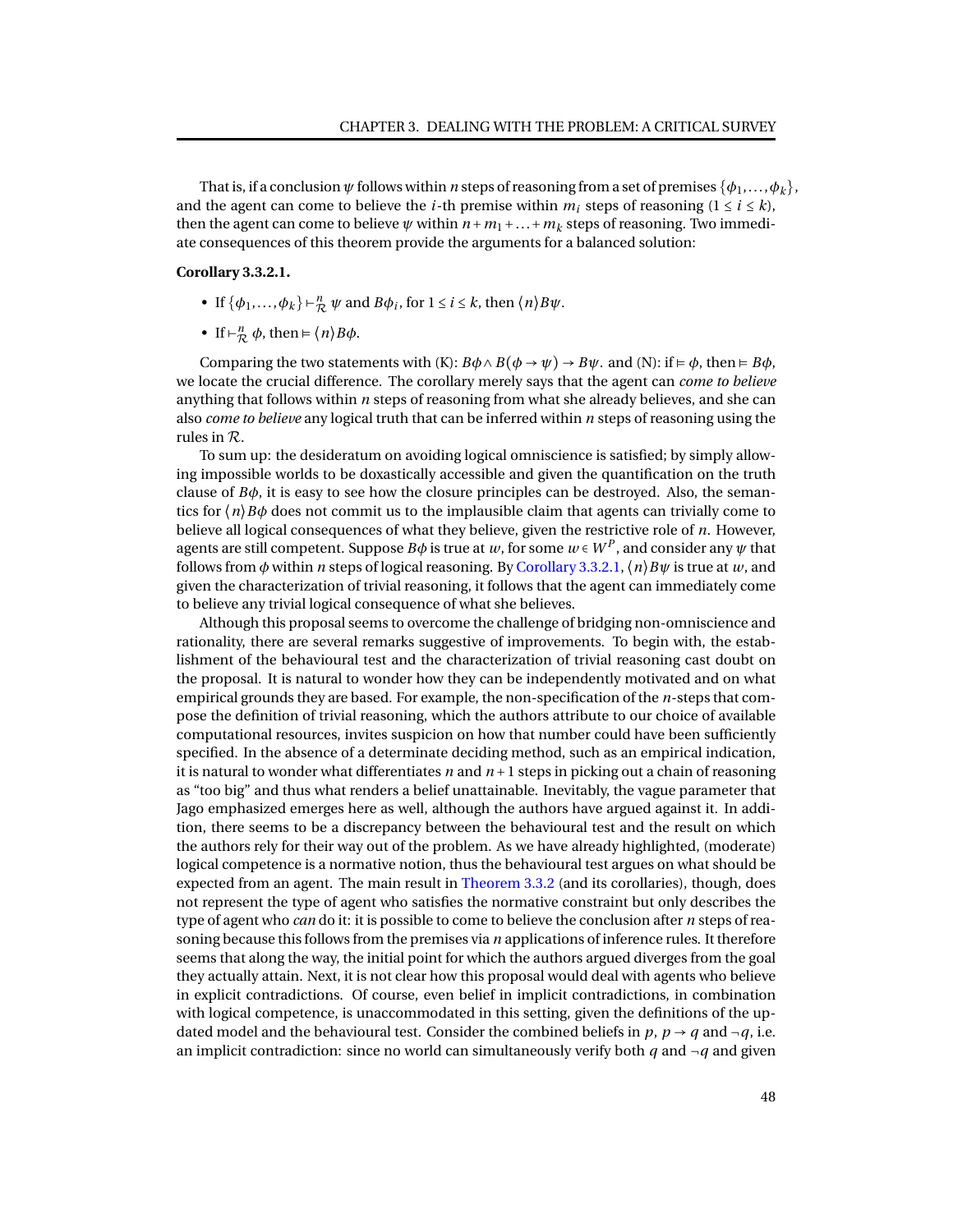the agent's belief in  $\neg q$ , no *n*-expansion of a doxastically accessible would verify *q*. As a result, the agent cannot come to believe *q* and would therefore not pass the behavioural test upon being asked whether *q*; she is considered logically incompetent, merely due to (indirectly) believing a contradiction. A full description of a rational, albeit fallible, agent should therefore engage in these questions as well.

# **3.4 Other remarks**

We have discussed some prominent approaches to cope with the problem but the list is by no means exhaustive. It is therefore important to justify this selection. To be more specific, we focused on frameworks that target the problem of logical omniscience on its whole, instead of isolating particular special or weaker forms. Moreover, the emphasis is put on the approaches' potential to *model* knowledge and belief rather than to merely *represent* them. While still acknowledging the contribution of representation, it is in fact easier to accommodate real-life agents within such frameworks; however, no benefits can be reaped in the realm of prediction or philosophical investigation of propositional attitudes. Finally, it is reasonable to choose the most developed and fully unfolded variant(s) of a particular perspective to the problem.

In any case, though, it is useful to briefly summarize and comment on some other approaches. Besides, this discussion may be indicative of the remark made above. To begin with, *non-standard structures* are proposed in [Fagin et al.](#page-93-4) [\(1995a\)](#page-93-4). The gist of this proposal is the independence of truth values between a formula and its negation, that allows for *incoherent worlds* where both *φ* and ¬*φ* hold and *incomplete worlds* where neither holds. Although *Closure under Material Implication* fails, the problem persists (or can be retained) in other forms; additionally, logical competence is not secured. The *structures for implicit and explicit beliefs* constitute Levesque's own response to this decoupling [\(Levesque](#page-94-2) [\(1984\)](#page-94-2)) and include two valuations, taking care of truth and falsehood. Criticisms on whether real, rational agents fit this setting [\(Fagin and Halpern](#page-93-5) [\(1987\)](#page-93-5)) as well as on how the problem is unsolved with respect to relevance logic (Vardi (1986)), render other implicit-versus-explicit approaches, that build on this, more attractive. *Local reasoning structures*, presented in [Fagin and Halpern](#page-93-5) [\(1987\)](#page-93-5), modify the set of accessible worlds, by relativizing it to a *frame of reference*. However, forms of the problem, like *Closure under Valid Implication* and *Closure under Logical Equivalence* are not treated. In [Fagin et al.](#page-93-4) [\(1995a\)](#page-93-4), we find a discussion of *Montague-Scott semantics* that substitute the standard relational structures with *neighborhood structures* – a set *of sets* of worlds is assigned to each world by a neighborhood function. The modal truth clause is modified accordingly, yet *Closure under Logical Equivalence* eventually persists. Finally, it is worth mentioning Wansing's work in [Wansing](#page-96-1) [\(1990\)](#page-96-1), whereby it is shown that alternative logics for knowledge and belief boil down to special cases of impossible-worlds frameworks.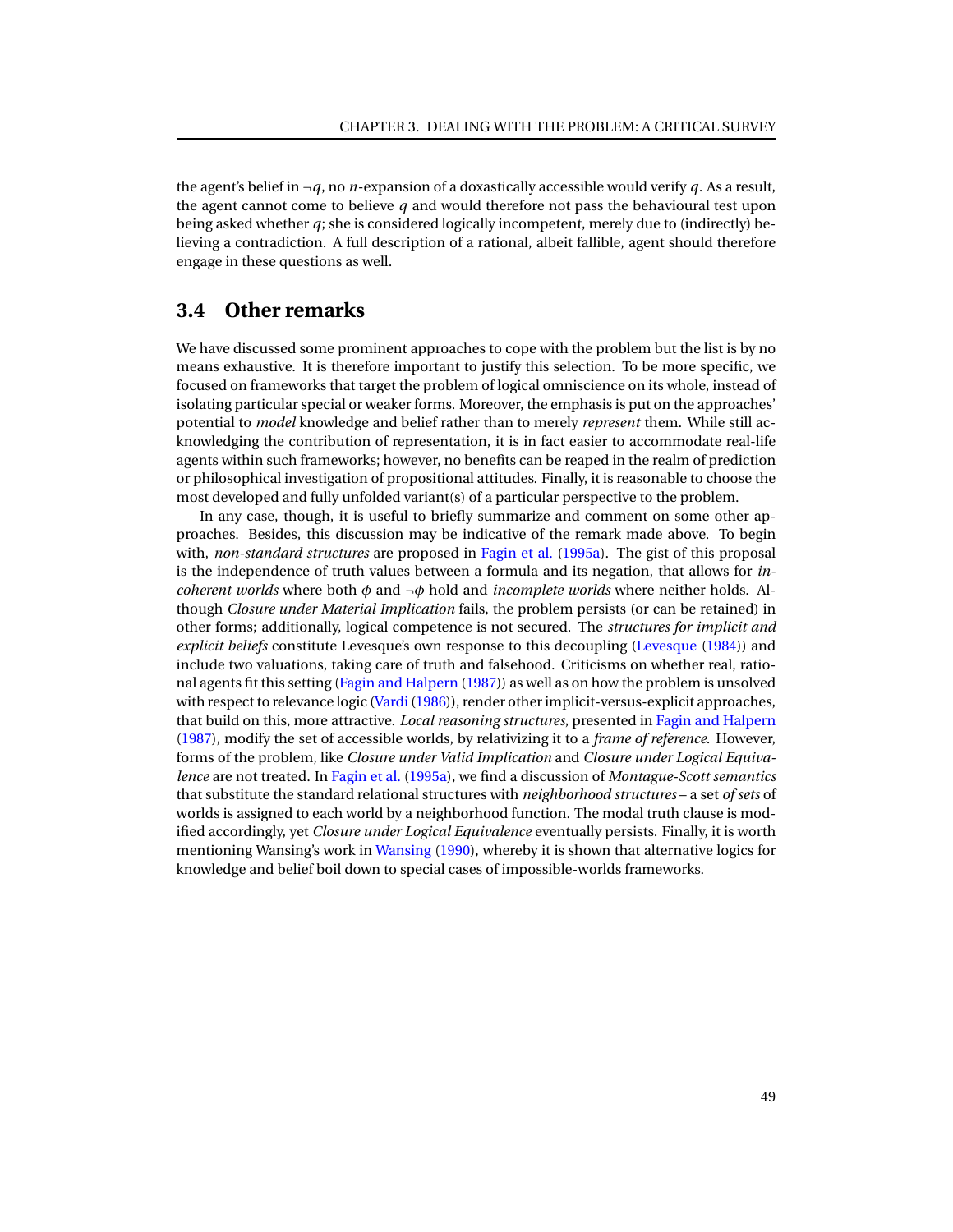# *Chapter 4*

# *Proposals for real-life agents*

This chapter explores alternative ways out of the problem of logical omniscience that – among others – fix shortcomings revealed in [Chapter 3.](#page-20-0) In addition, as we wish to approximate the real nature of reasoning, we propose solutions that explicitly account for the factors affecting it. More specifically, this attempt is grounded on the construction of a semantics for a dynamic epistemic logic of reasoning steps, in the spirit of [Section 3.1.2.](#page-22-0) Two proposals – *rule-based worlds* (RW) and *impossible worlds* (IW) – emerge out of this investigation. These full frameworks will no longer be susceptible to the criticisms of partiality and ad-hocness, that appeared in the critical discussion of the previous chapter. Apart from alleviating such concerns, IW additionally allows us to gain a more concrete unraveling of a reasoning process and to also capture the (indirect) motivation of resource depletion behind, for instance, [Section 3.3.3.](#page-47-0) This is better exemplified by IWe, a quantitative extension of IW, with which we avoid worries about the non-determination of the number of reasoning steps. What is more, these considerations are squared with the requirements of [Artemov and Kuznets](#page-92-1) [\(2013\)](#page-92-1) and their work on Justification Logic; they too stressed out the importance of having knowledge assertions equipped with indicators for the steps and the effort that resulted in them. The explanatory power of IWe also hints at the potential fix for another problem previously highlighted: reconciling a competent agent and beliefs in implicit contradictions. Next, and inspired by [Chapter 2](#page-14-0) and the dynamic extension in [Section 3.2.4,](#page-34-0) we furnish IW with actions of external information, to draw an even more realistic picture of reasoning. To that end, we first integrate public announcements into the existing setting (IWPA). These developments are then translated into an impossible-worlds framework with plausibility models (IWp). This leaves room for softer actions such as radical upgrades, that can alter weaker attitudes, such as defeasible knowledge and belief, which are also accommodated in IWp. Finally, we suggest a reduction of models with impossible worlds to "awareness-like" structures, starting off with Rasmussen & Bjerring. It is then shown that the reduction illuminates how a complete logic for such frameworks can be built. Overall, many sub-tasks indicated by the critical survey are hereafter accommodated. In doing so, we bring together ideas from the literature and analyze real reasoning while, of course, avoiding the problem of logical omniscience.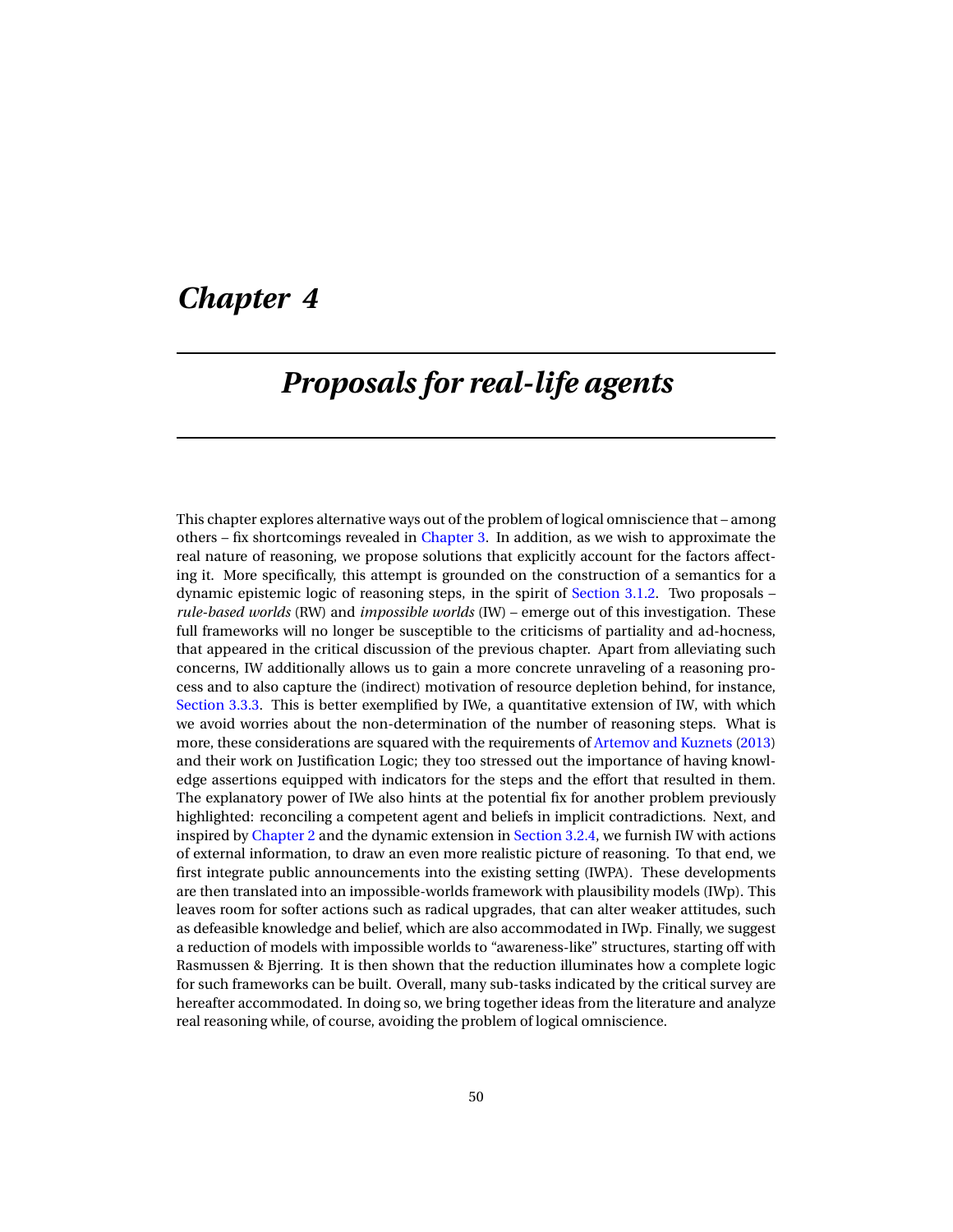

Figure 4.1: A guide to the content of the chapter and the tasks it undertakes.

# **4.1 A full framework for Rasmussen's dynamic epistemic logic**

In this section, we aim at a detailed investigation of an agent's reasoning process, adopting the step-wise fashion, such as the one described in [Section 3.1.2](#page-22-0) $^1$  $^1$  . To achieve this, we too focus on (i) the inferences rules applied by the agent and (ii) the chronology of the applications. More specifically, we suggest two refinements of [Rasmussen](#page-95-0) [\(2015\)](#page-95-0), which we supplement with semantics that consequently allows for a richer study of the axioms proposed to escape the problem of logical omniscience. The first approach is inspired by [Velázquez-Quesada](#page-96-2) [\(2011\)](#page-96-2) and [Jago](#page-94-3) [\(2009\)](#page-94-3), while the second suggests rule-specific counterparts of the notions in [Rasmussen](#page-95-1) [and Bjerring](#page-95-1) [\(2015\)](#page-95-1). In both cases the main exposition is concerned with epistemic systems. However, we also discuss how the constructions can be fine-tuned to yield doxastic settings.

<sup>&</sup>lt;sup>1</sup>Henceforth, we might simply use "*Rasmussen*" to refer back to this description.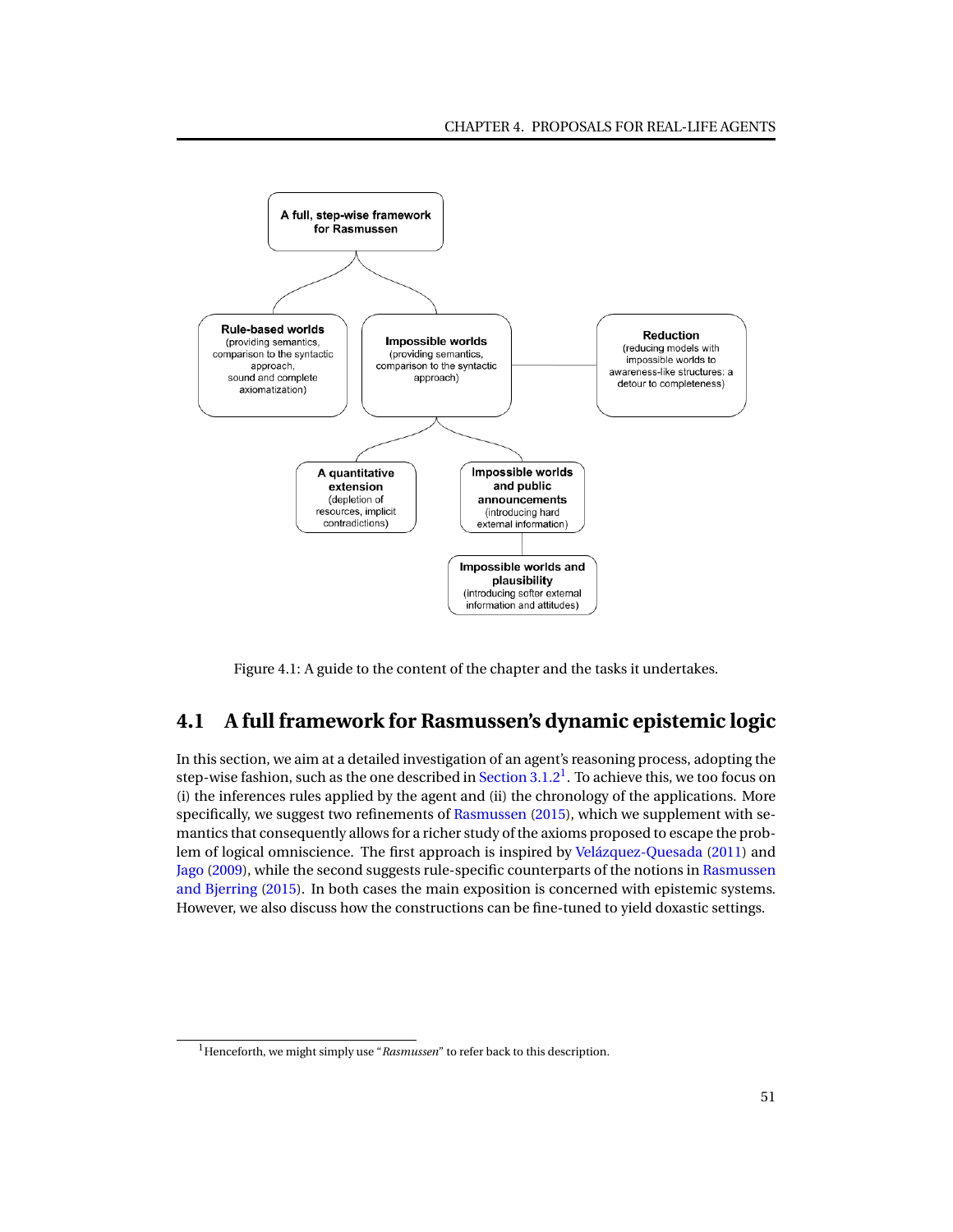# **4.1.1 Rule-based worlds (**RW**)**

### **Basic elements**

To begin with, we modify [Definition 3.1.2](#page-23-0) and construct the language of this first approach, building on the following definitions:

**Definition 4.1.1** (Propositional language and inference rules)**.** Given a countable set Φ of propositional atoms, the *propositional language*  $\mathcal{L}_P$  is defined inductively as:

$$
\phi \ ::= p \ | \ \neg \phi \ | \ \phi \land \phi
$$

Given  $\phi_1,\ldots,\phi_n,\psi \in \mathcal{L}_P$ , an *inference rule*  $R_k$  is a formula of the form  $\{\phi_1,\ldots,\phi_n\} \rightsquigarrow \psi$ , read as "whenever every formula in  $\{\phi_1, \ldots, \phi_n\}$  is true,  $\psi$  is also true".

We then use:

- $pr(R_k)$  and  $co(R_k)$  as abbreviations for the set of premises and the conclusion of  $R_k$ .
- $\mathcal R$  to denote the set of inference rules of  $\mathcal L_P$ .
- $\mathcal{L} := \mathcal{L}_P \cup \mathcal{R}$ .

**Definition 4.1.2** (Translations for elements of  $\mathcal{L}$ ). For  $\phi \in \mathcal{L}_P$ , its *translation* is defined as  $Tr(\phi) := \phi$ . For  $R_k \in \mathcal{R}$ , its *translation* is defined as  $Tr(R_k) := \bigcap_{k=1}^k R_k$ *<sup>φ</sup>*∈*pr* (*R<sup>k</sup>* )  $\phi \rightarrow co(R_K)$ .

We now define the language of this approach:

**Definition 4.1.3** (Language  $\mathcal{L}_{RW}$ ). Given a countable set of propositional atoms  $\Phi$ , the language  $\mathcal{L}_{RW}$  is defined inductively as follows:

$$
\phi \quad ::= \quad p \quad | \quad \neg \phi \quad | \quad \phi \land \phi \quad | \quad K\chi \quad | \quad \langle R_k \rangle \phi
$$

with  $p \in \Phi$ ,  $\chi \in \mathcal{L}$  and  $R_k \in \mathcal{R}$ .

Apart from the standard propositional language,  $\mathcal{L}_{RW}$  contains knowledge assertions of the form  $K\chi$ , with  $\chi$  being either a propositional formula or an inference rule. The former case serves as a means to express knowledge of *facts*, whereas the latter is to say which *rules* the agent knows (and is therefore capable of applying). Moreover,  $\mathcal{L}_{RW}$  comprises formulas of the form  $\langle R_k \rangle \phi$ , with  $\langle R_k \rangle$  seen as an operator for the application of the inference rule. Therefore, such formulas read "after some application of inference rule  $R_k$ ,  $\phi$  is true"<sup>[2](#page-0-0)</sup>. Dual modalities of the form  $[R_k]$  are defined as usual, as is the case with the remaining boolean connectives.

Next, the motivation behind our definition of a semantic model is that the reasoning steps, expressed through applications of inference rules, should be reflected *within* the model. This is why we introduce *rule-based worlds*, that are connected according to the effect of inference rules. These worlds practically work as sets of formulas. However, since reasoning steps affect our own understanding of the world (rather than factual truths), the usual valuation on (im)possible worlds is accompanied by another valuation that essentially yields the set of formulas that the agent knows at each such world. In this sense, the double function of rule-based

 $2$ At this point, it is worth mentioning that unlike [Rasmussen](#page-95-0) [\(2015\)](#page-95-0), we do not attach cognitive costs to the language.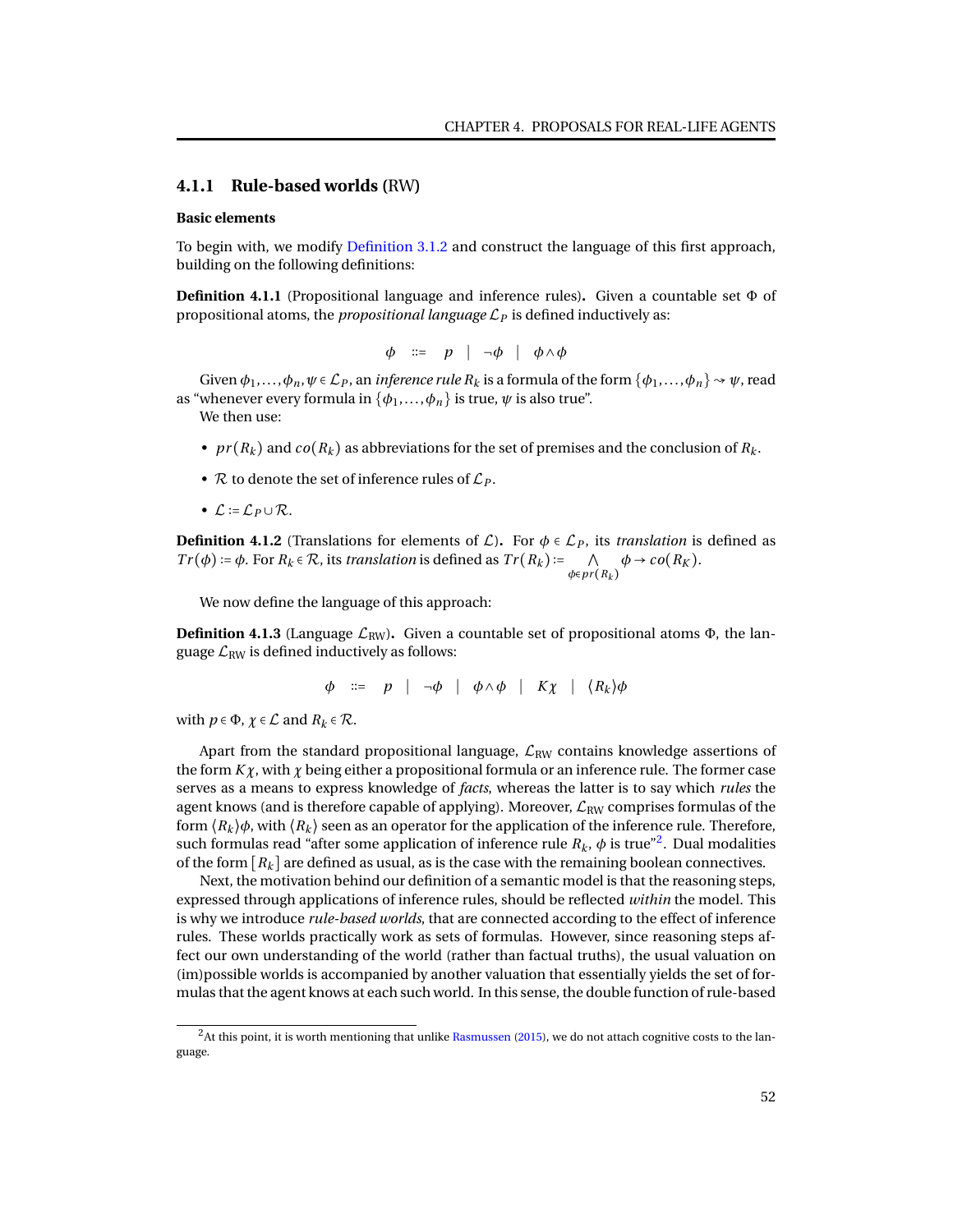worlds differentiates them from the usual manifestations of possible and impossible worlds $^3\!$  $^3\!$  $^3\!$ . Keeping this in mind, the formal definition is:

**Definition 4.1.4** (RW-model). An RW-model is a tuple  $M = \langle W, T, V_1, V_2 \rangle$  where

- *W* is a non-empty set of rule-based worlds.
- $T : \mathcal{R} \to \mathcal{P}(W \times W)$  is a function such that a binary relation on *W* is assigned to each inference rule in R. That is, for  $R_i \in \mathcal{R}$ ,  $T(R_i) = T_i \subseteq W \times W$ , standing for the transition between worlds induced by the rule *R<sup>i</sup>* .
- *V*<sub>1</sub> : *W*  $\rightarrow$  *P*( $\Phi$ ) is a labelling function assigning a set of propositional atoms to each world; intuitively those that are true at the world.
- *V*<sub>2</sub> : *W*  $\rightarrow$  *P*( $\mathcal{L}$ ) is a labelling function assigning a set of formulas of  $\mathcal{L}$  to each world; intuitively those that the agent knows at the world.

It is now clear that the function  $V_2$  renders the worlds representations of the formulas that the agent knows, while*V*<sup>1</sup> works as usual. Each inference rule then triggers transitions between worlds. The idea, to anticipate what follows, is to structure the worlds in a way that captures the effect of applying inference rules. By performing an inference using  $R_k$ , its conclusion is added to the epistemic state of the agent, therefore a connection is established between the initial world and another world that contains this additional formula. These points allow us to think of the valuation *V*<sup>2</sup> as an indicator of "explicit knowledge", especially in combination with the factors that supported the introduction of this notion in some of the approaches in [Chapter 3.](#page-20-0) In short, we want  $V_2$  to progress in a step-wise manner across worlds, so that its elements are directly associated with the real knowledge the agent gains by reasoning.

Paving the way for the truth conditions, we emphasize that the language  $\mathcal{L}_{RW}$  can be seen as including (a) the standard propositional part  $\mathcal{L}_P$ , whose primitive elements are the atoms of Φ, and (b) an epistemic part, whose primitive elements are of the form  $K\chi$  with  $\chi \in \mathcal{L}$ . Introducing two labelling functions  $V_1$ ,  $V_2$  in the model is on a par with this distinction. The latter determines which primitive epistemic assertions are true (i.e. which propositional formulas/rules the agent knows) at each world, while the former determines which propositional atoms are true at each world. Then, indeed, each world does not only represent what is true at it, but also what the agent knows. Viewing worlds as enumerations of the known formulas naturally adds a syntactic flavour to our treatment of knowledge. Unlike other syntacticallyoriented restrictions to escape the omniscience problem, we will see that this setting respects the expectation for rational and resource-bounded agents. Based on these remarks, we proceed with the truth clauses:

<span id="page-56-0"></span>**Definition 4.1.5** (RW-semantics)**.**

- *M*,  $w \models p$  if and only if  $p \in V_1(w)$  for  $p \in \Phi$ .
- *M*,  $w \in K\phi$  if and only if  $\phi \in V_2(w)$ .
- *M*,  $w \models \neg \phi$  if and only if *M*,  $w \not\models \phi$ .

<sup>3</sup>Although, conceptually, one might argue that they fit under the spectrum of frameworks with both possible and impossible worlds, by appealing to whether they fulfill closure properties. Still, to avoid terminological misunderstandings, we resort to this new characterization.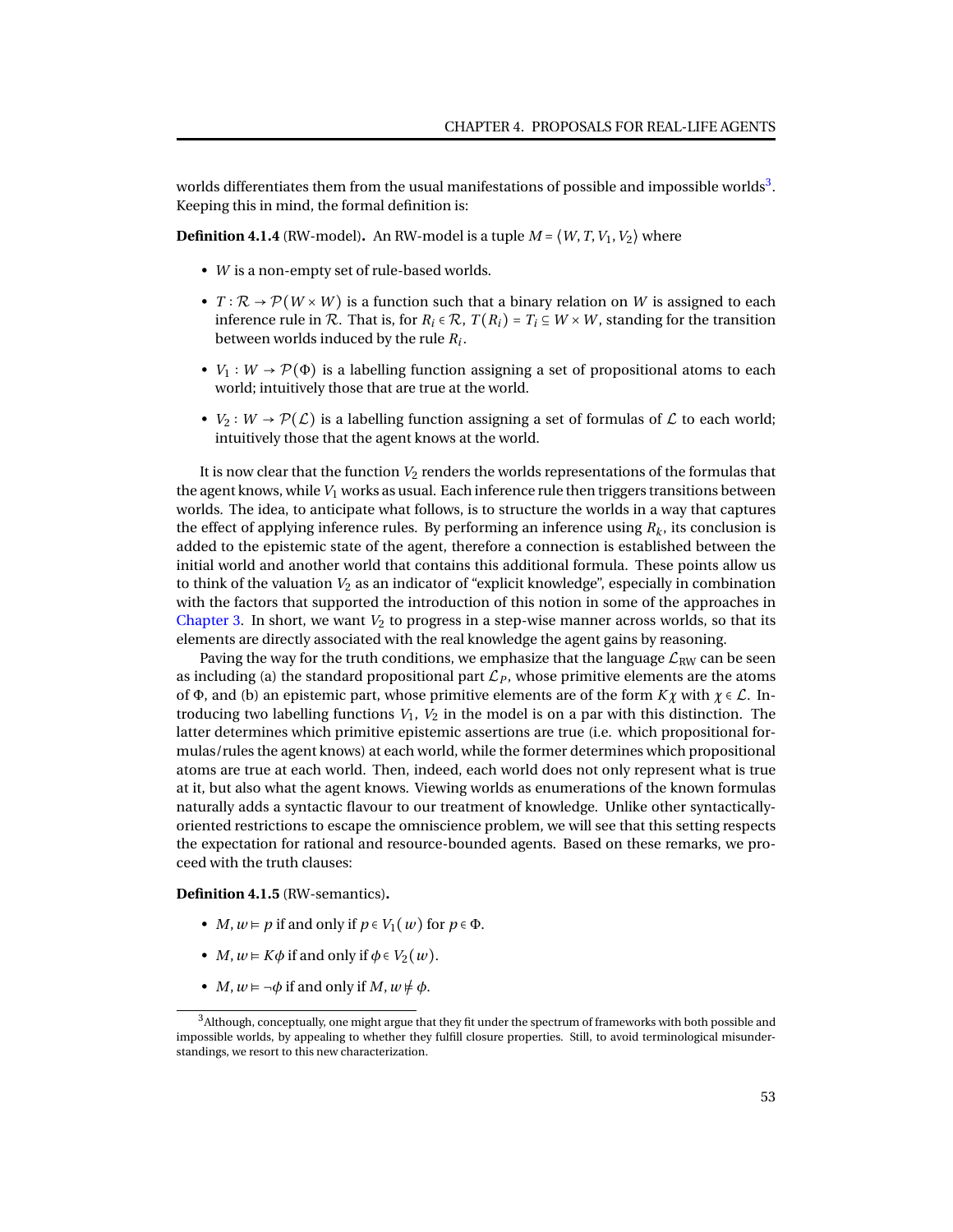- *M*,  $w \models \phi \land \psi$  if and only if *M*,  $w \models \phi$  and *M*,  $w \models \psi$ .
- *M*,  $w = \langle R_i \rangle \phi$  if and only if there exists some  $u \in W$  such that  $wT_iu$  and  $M, u \models \phi$ .

Validity is defined as usual.

Of course, the two fragments of the language are not exhaustive. For example,  $p \wedge Kp$  is well-formed in the language  $\mathcal{L}_{RW}$ , yet it is not contained in either of the fragments. In fact, the first conjunct is part of the propositional fragment, and its truth is determined by  $V_1$ , while the second conjunct is part of the epistemic fragment, and its truth is determined by  $V_2$ . Providing meaningful interpretation to such combinations is indicative of the double function of worlds under the current RW-approach.

For notational convenience, also consider the abbreviation below:

For given rules of inference  $R_1, R_2, \ldots, R_n$ , the  $n$ -step sequence $^4\left\langle R_1\right\rangle \ldots \left\langle R_n\right\rangle$  $^4\left\langle R_1\right\rangle \ldots \left\langle R_n\right\rangle$  $^4\left\langle R_1\right\rangle \ldots \left\langle R_n\right\rangle$  is denoted by  $\langle \ddagger \rangle^n$ . The symbol  $\langle \dagger \rangle^m$  is also used to avoid confusion whenever two sequences are involved in one of the subsequent claims. The indices of the inference rules indicate their order of application. Sequences of the dual case work in the same way.

With these first building blocks in hand, it is not hard to see that certain conditions have to be imposed on this initial, general class of RW-models, if they are to capture properties of real reasoners. At this level, the labelling functions are allowed to behave arbitrarily so they do not necessarily reflect the motivation sketched above. Furthermore, formulas such as  $\langle{\ddagger}\rangle^n K \phi \to \phi$ turn out to be invalid<sup>[5](#page-0-0)</sup>. Indeed:

**Example 1.** Let *MP* be an instance of Modus Ponens. Suppose *M*,  $w = \langle MP \rangle Kp$ , for some RWmodel *M* and world *w* of the model. Then there is  $v \in W$  such that  $wT_{MP}v$  with  $M, v \in Kp$ , i.e.  $p \in V_2(v)$ . Consider the following counterexample:



Obviously, *M*,  $w \neq p$  as  $p \notin V_1(w)$ . As a result,  $\langle \frac{1}{2} \rangle^n K p \to p$  is not valid.

<sup>4</sup> It is important to clarify why we deviate from the reading of sequence given in *Rasmussen*. The first, obvious difference is that cognitive costs are missing, which is a direct consequence of our choice of language and model. Secondly, one should keep in mind that the notion of an *n*-step sequence in ⟨‡⟩ *<sup>n</sup>φ* might stand for a purely *existential* claim (i.e. there is some sequence of *n*-steps following which, *φ* is the case) *or* a claim involving a *specific*, determined array of rules (i.e. following some application of each rule that the sequence contains, in the intended order, *φ* is the case). It seems that the reading adopted by *Rasmussen* is the former, but it is not clear whether his axioms are best motivated by this. In the absence of semantics, these considerations were left aside. But since we are now augmenting an analogous step-wise approach with a semantical account, an ambiguity would not be constructive at all. Both our intuition on how to break down a reasoning process and the technical ramifications of our semantics call for the specific reading of a sequence. Finally, we only consider non-empty sequences, i.e. of length greater than 0. However, this difference is not substantial, as we will simply comment on the "empty" cases separately.

<sup>5</sup>This is in fact an analogue of Rasmussen's (A1) axiom. The difference, as observed, lies in the absence of cognitive costs in our setting and our diverging notation – and possibly intended meaning – of a sequence of reasoning.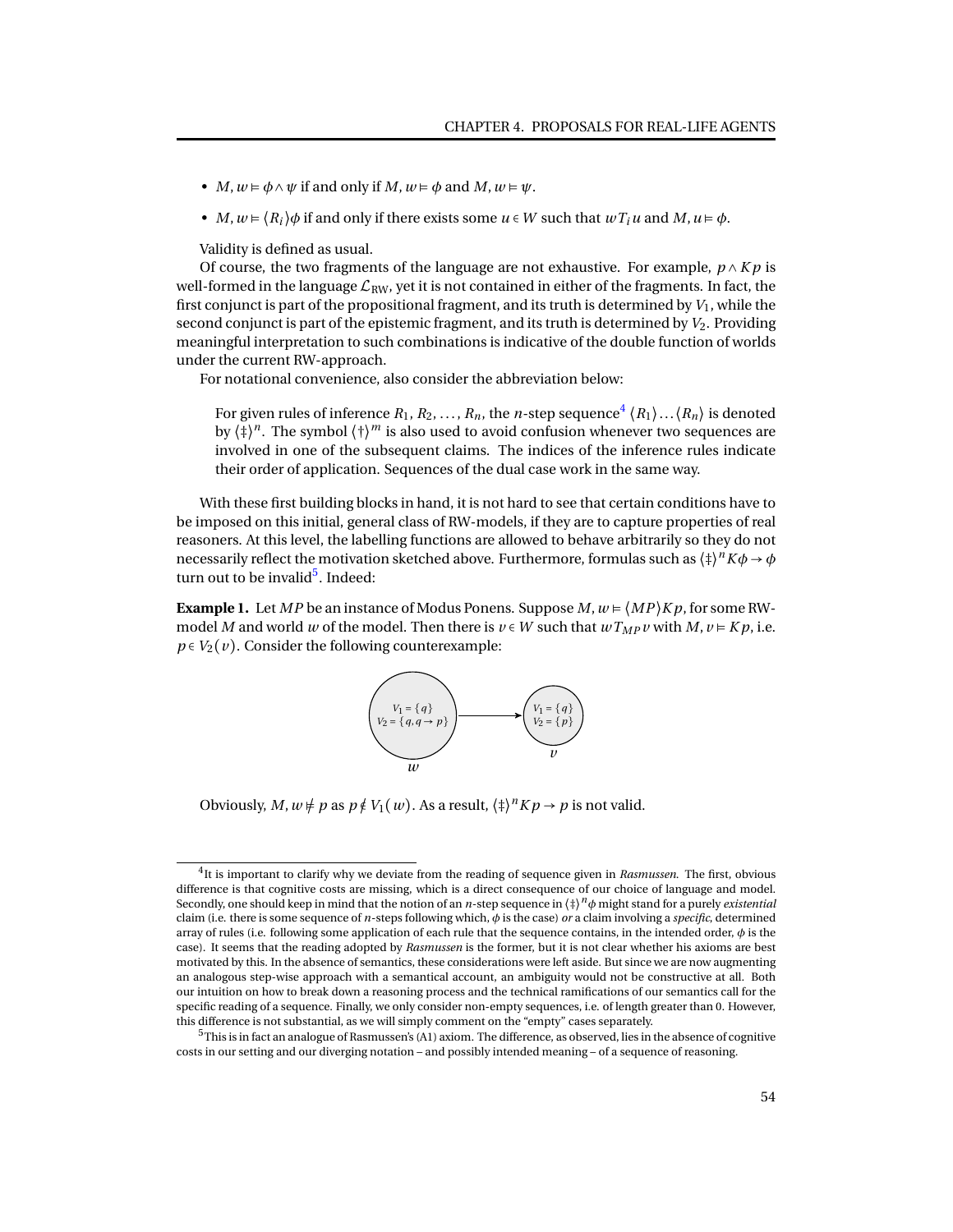Therefore, certain restrictions should be imposed on the plain semantic model to ensure that the set of worlds is structured in a way that does convey the original idea of transitions as enhancements of the epistemic state. Only then will we be in a position to argue for a full stepwise framework that preserves the attack to the problem, without denying the capabilities of real reasoners.

**Definition 4.1.6** (Propositional truths). Let *M* be an RW-model and  $w \in W$  a world of the model. Its set of *propositional truths* is  $V_1^*(w) = \{ \phi \in \mathcal{L}_P \mid M, w \models \phi \}.$ 

Given the boolean clauses, it is safe to say that  $V_1^*$  is entirely determined by  $V_1$ .

We are now ready to fix an appropriate class of models, denoted by **M**. For any RW-model *M*,  $M \in M$  if and only if:

- 1. For any inference rule  $R_i = {\phi_1, \ldots, \phi_n} \rightarrow \psi$ , if  $w \in W$  is such that  $R_i \in V_2(w)$  and  $\phi_1, \ldots, \phi_n \in V_2(w)$ , then there exists a world  $u \in W$  such that  $wT_iu$  and  $V_2(u) = V_2(w) \cup V_1(w)$ {*ψ*}.
- 2. For any  $w, u \in W$  and inference rule  $R_i = {\phi_1, \ldots, \phi_n} \rightarrow \psi$ , if  $wT_iu$  then  $R_i \in V_2(w)$ ,  $\phi_1, \ldots, \phi_n \in V_2(w)$  and  $V_2(u) = V_2(w) \cup \{w\}.$
- 3. For any  $w \in W$  and  $\phi \in \mathcal{L}$ , if  $\phi \in V_2(w)$  then  $Tr(\phi) \in V_1^*(w)$ .
- 4. For any  $w, u \in W$  and inference rule  $R_i$ , if  $wT_iu$  then  $V_1^*(w) = V_1^*(u)$ .

The first condition says that if a world represents an epistemic state containing the premises of a known rule  $R_i$ , then this world is connected by the corresponding  $T_i$  with a world that extends it exactly by the conclusion. In this sense, it captures that transitions correspond to the ways an epistemic state is enriched by applications of inference rules. The second condition says that if  $w$  is connected to  $u$  via  $T_i$ , then it must be the case that  $u$  enriches the epistemic state of  $w$  in terms of  $R_i$ . This is to capture that each arrow drawn is indeed associated with some addition of a conclusion to an epistemic state. The third condition is imposed to guarantee the veridicality of knowledge within a world and the soundness of the known rules. The fourth condition states that *Ti*-connected worlds are propositionally indiscernible, therefore transitions stand for purely epistemic actions.

### **Comparison to** *Rasmussen*

Once the foundations of this first attempt are laid, we compare its workings with *Rasmussen*. As commented in [Section 3.1.2,](#page-22-0) providing alternative axioms is not itself sufficient to overcome the problem. It is in the face of a semantic model that this enterprise contributes to the solution as only then do we obtain a hands-on understanding on the credibility of axioms and therefore on the adequacy of the proposed solution. To be more precise on the grounds of the comparison, we test whether our interpretation matches *Rasmussen*-like axiomatizations, i.e. we examine the validity of analogues to the axioms of [Definition 3.1.3](#page-23-1) and [Definition 3.1.4](#page-24-0) with respect to **M**.

<span id="page-58-0"></span>**Theorem 4.1.1** (**M**-validity test of proposed axioms)**.**

- 1.  $\langle \phi \rangle^n K \phi \to \phi$  is valid in the class **M**.
- 2.  $\langle \ddagger \rangle^n K \phi \rightarrow \langle \ddagger \rangle^n [\dagger]^m K \phi$  is valid in the class **M**.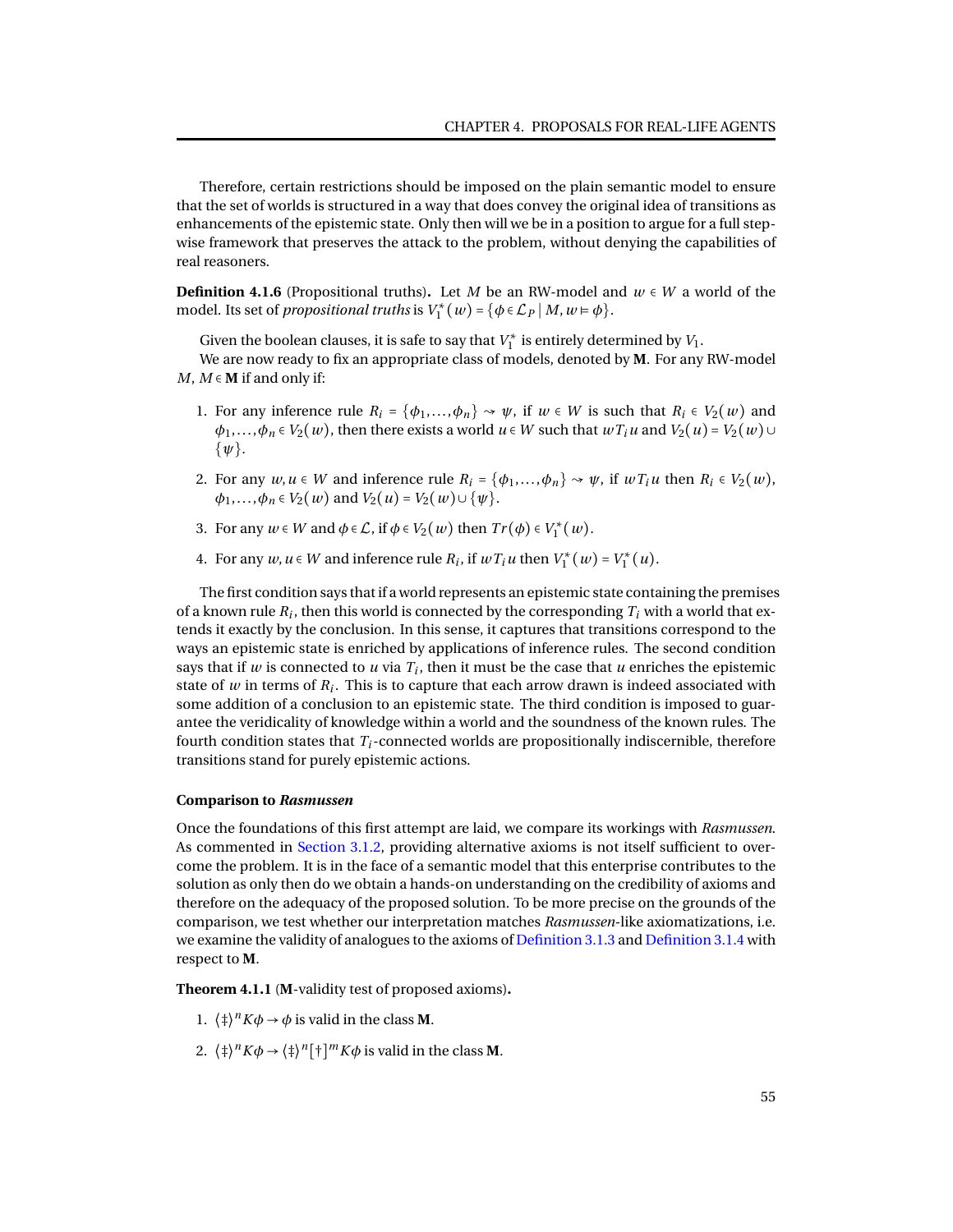- 3.  $\langle \frac{\dagger}{\dagger} \rangle^n \phi \wedge \langle \frac{\dagger}{\dagger} \rangle^m \psi \rightarrow \langle \frac{\dagger}{\dagger} \rangle^n \langle \frac{\dagger}{\dagger} \rangle^m (\phi \wedge \psi)$  is *not* valid in the class **M**.
- 4.  $\langle \phi \rangle^n (\phi \wedge \psi) \rightarrow \langle \phi \rangle^n \phi$  is valid in the class **M**.

### *Proof.*

- 1. Let arbitrary model *M* ∈ **M** and arbitrary world *w* ∈ *W* of the model. Suppose *M*, *w* ⊨  $\langle \ddagger \rangle^n K \phi$ . Unpacking the sequence according to the abbreviation,  $M, w \models \langle R_1 \rangle \dots \langle R_n \rangle K \phi$ , for the inference rules  $R_1, \ldots, R_n$ . Following [Definition 4.1.5,](#page-56-0) there is a world  $u_1 \in W$  such that  $wT_1u_1$  and  $M, u_1 \in \langle R_2 \rangle \dots \langle R_n \rangle K\phi$ . Continuing like that, there is a world  $u_n \in W$ such that  $u_{n-1}T_nu_n$  and  $M, u_n \in K\phi$ , which in turn amounts to  $\phi \in V_2(u_n)$ . Then, by condition 3,  $\phi \in V_1^*(u_n)$ . From condition 4,  $\phi \in V_1^*(u_{n-1})$ . Continuing this process backwards,  $\phi \in V_1^*(w)$ . Therefore *M*,  $w \models \phi$ . Given the arbitrariness of *M* ∈ **M** and  $w \in W$ , we finally conclude that the formula is valid in the class **M**.
- 2. Let arbitrary model  $M \in \mathbf{M}$  and arbitrary world  $w \in W$  of the model. Suppose  $M, w \models$  $\langle \dagger \rangle^n K \phi$ . Unpacking the sequence according to the abbreviation, this amounts to *M*,  $w \models$  $(R_1) \ldots (R_n) K \phi$ . As in the previous case, we obtain a chain  $w T_1 u_1 \ldots u_{n-1} T_n u_n$  such that  $M, u_n \models K\phi$ , which in turn amounts to  $\phi \in V_2(u_n)$  [1]. It suffices to show that *M*,  $u_n \in [\dagger]^m K\phi$ , i.e., by repeating the unpacking, now for  $[\dagger]^m = [R'_1] \dots [R'_m]$ , that for every world  $v_1 \in W$  such that  $u_n T_1' v_1, \ldots$ , for every world  $v_m \in W$  such that  $v_{m-1} T_m' v_m$ , *M*,  $v_m \in K\phi$ , i.e.  $\phi \in V_2(v_m)$ . Let arbitrary such  $v_1, \ldots, v_m$ . Then due to condition 2 and [1],  $\phi \in V_2(v_1)$  and continuing in the same fashion  $\phi \in V_2(v_m)$ . Therefore, *M*, *w*  $\models$  $\langle \dagger \rangle^{n} [\dagger]^{m} K \phi$ , hence  $M, w \models \langle \dagger \rangle^{n} K \phi \rightarrow \langle \dagger \rangle^{n} [\dagger]^{m} K \phi$ , as desired.
- 3. Consider the following counterexample. Let a model  $M = \langle W, T, V_1, V_2 \rangle$  in the class **M**, as depicted in [4.2,](#page-60-0) and with every  $V_2(w)$  containing all instances of Double Negation Introduction and Modus Ponens.

It is easy to check that  $M, w \in \langle DNI \rangle (\neg Kq), M, w \in \langle MP \rangle Kq$ . However, we cannot obtain  $M, w \in \langle DNI \rangle \langle MP \rangle \langle \neg Kq \wedge Kq \rangle$  as this would have meant that there is some world *z* with  $q \in V_2(z)$  and  $q \notin V_2(z)$ .

4. Let arbitrary model *M* ∈ **M** and arbitrary world  $w \in W$  of the model. Suppose *M*,  $w \in W$  $\langle \phi \rangle^n(\phi \land \psi)$ . It follows, as above, that there is a chain  $wT_1u_1 \ldots u_{n-1}T_nu_n$  such that *M*,  $u_n \models \phi \land \psi$ , so *M*,  $u_n \models \phi$ . It then immediately follows that *M*,  $w \models \langle \ddagger \rangle^n \phi$ , as desired.

Note that the validities obtained above also hold in case each of the sequences involved is taken as "empty" (i.e. if we simply delete its occurrences from the claims). The proof for these cases is either completely straightforward or follows as a special case of the given proofs.

We continue by checking whether analogues of the axioms envisaged by *Rasmussen* in [Def](#page-24-0)[inition 3.1.4,](#page-24-0) and the result of [Theorem 3.1.1,](#page-24-1) alluding to specific rules the agent is supplied with, correspond to **M**-valid sentences. As far as the former is concerned, we want to evaluate the general case, dubbed (*RD*) [\(Definition 3.1.4\)](#page-24-0). But first, we need to build our version of it. Apart from the standard, by now, modifications regarding sequences, we substitute the "arbitrary conjunction of sentences" ∆ with an arbitrary single sentence *φ*. Given the semantics, this modification does not alter the purpose of  $\Delta$ ; it is just more economical in terms of presentation. In addition, we have to account for the fact that the rule is available to the agent. Specifically: let rule  $R_k = \{\phi_1, \ldots, \phi_n\} \rightsquigarrow \psi$  and  $\phi$  any sentence in our language  $\mathcal{L}_{RW}$ . Then, it is

 $\Box$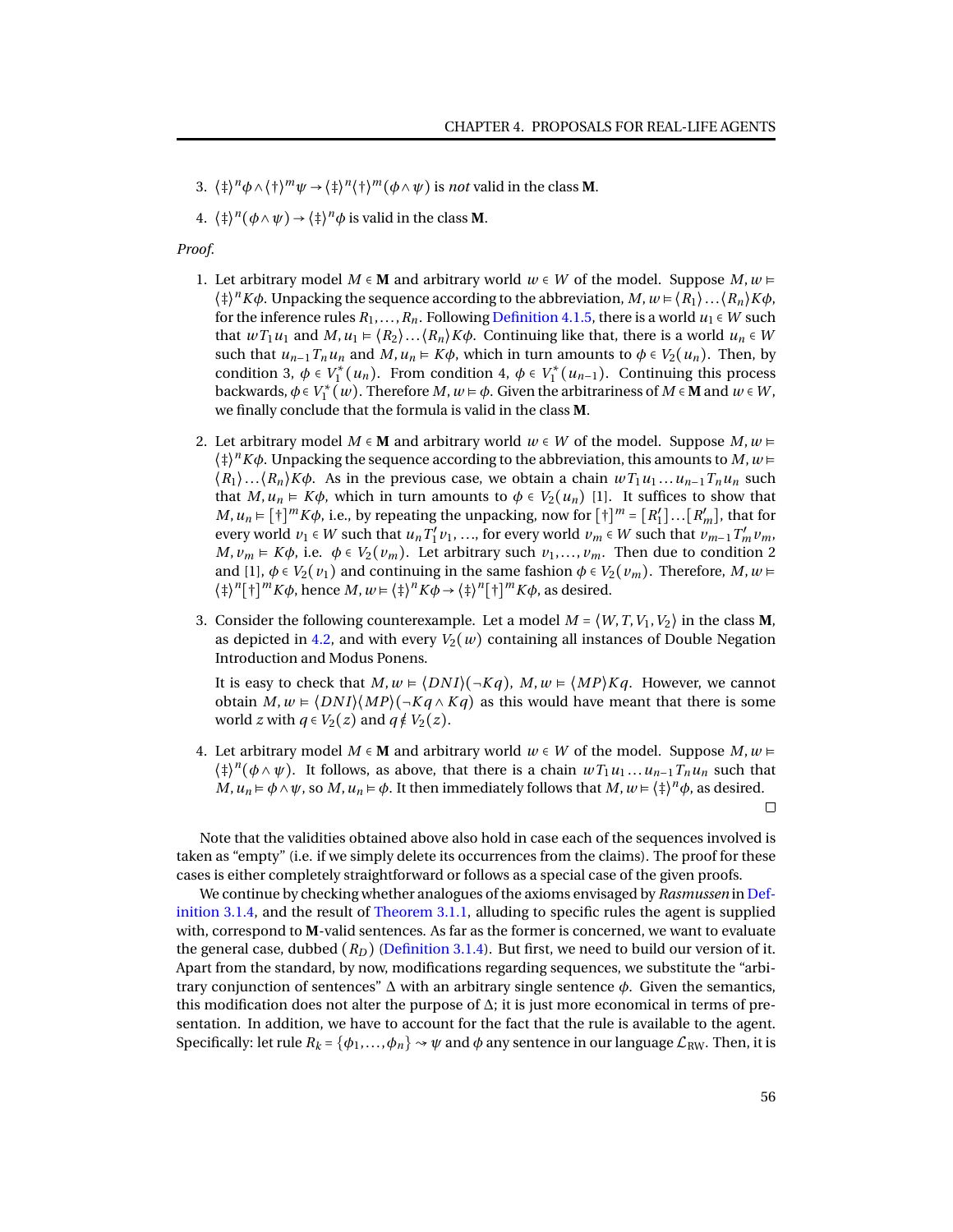

<span id="page-60-0"></span>Figure 4.2: We use *DN I* and *MP* to talk about Double Negation Introduction and Modus Ponens respectively. We only write down the propositional elements of  $V_2$  for brevity. Of course, given the conditions of **M**, more worlds and arrows should have been drawn but we omit those irrelevant for the purposes of the example for simplicity.

easy to see that  $\langle \dagger \rangle^n(\phi \wedge KR_k \wedge K\phi_1 ... \wedge K\phi_n) \to \langle \dagger \rangle^n \langle R_k \rangle (\phi \wedge K\phi_1 ... \wedge K\phi_n \wedge K\psi)$  is not valid in the class **M**; simply consider  $\phi := \neg K\psi$ . Given that the motivating idea behind the introduction of such an axiom is to capture the effect of applying an inference rule  $R_k$ , this result should not come as a surprise. Not everything will survive the application of the inference rule. If we did not know *ψ* prior to this reasoning step, it is unnatural to ask that *ψ* remains to be unknown: this contradicts the very point of applying the inference rule. However, by imposing restrictions on  $\phi$ , we can eventually reach a validity that captures the effect of applying the rule  $R_k$ . Similarly, we can "fix" the third case of the previous theorem and provide a validity that captures the effect of *Succession*, in terms of knowledge acquisition. We can additionally capture the desirable trait of a sequence of reasoning involving the rules Double Negation Elimination, Modus Ponens and Conjunction Introduction (as in [Theorem 3.1.1\)](#page-24-1). The next theorem gathers these results:

<span id="page-60-1"></span>**Theorem 4.1.2** (**M**-validities)**.**

- 1.  $\langle \frac{1}{2} \rangle^n K \phi \wedge \langle \frac{1}{2} \rangle^m K \psi \rightarrow \langle \frac{1}{2} \rangle^n \langle \frac{1}{2} \rangle^m (K \phi \wedge K \psi)$  is valid in the class **M**.
- 2. Let rule  $R_k = \{\phi_1, \ldots, \phi_n\} \rightsquigarrow \psi$  and  $\phi$  any sentence that is either propositional or a knowledge assertion of the form *Kχ*. Then:  $(\dagger)^n(\phi \wedge KR_k \wedge K\phi_1 \cdots \wedge K\phi_n) \rightarrow (\dagger)^n(R_k)(\phi \wedge K\phi_1 \cdots \wedge K\phi_n \wedge K\psi)$  is valid in the class **M**.
- 3. Let the following instances of Double Negation Elimination, Modus Ponens and Conjunction Introduction denoted by *DNE*, *MP* and *CI*: { $\neg\neg\phi$ }  $\rightsquigarrow \phi$ , { $\phi, \phi \rightarrow \psi$ }  $\rightsquigarrow \psi$ , { $\phi, \psi$ }  $\rightsquigarrow$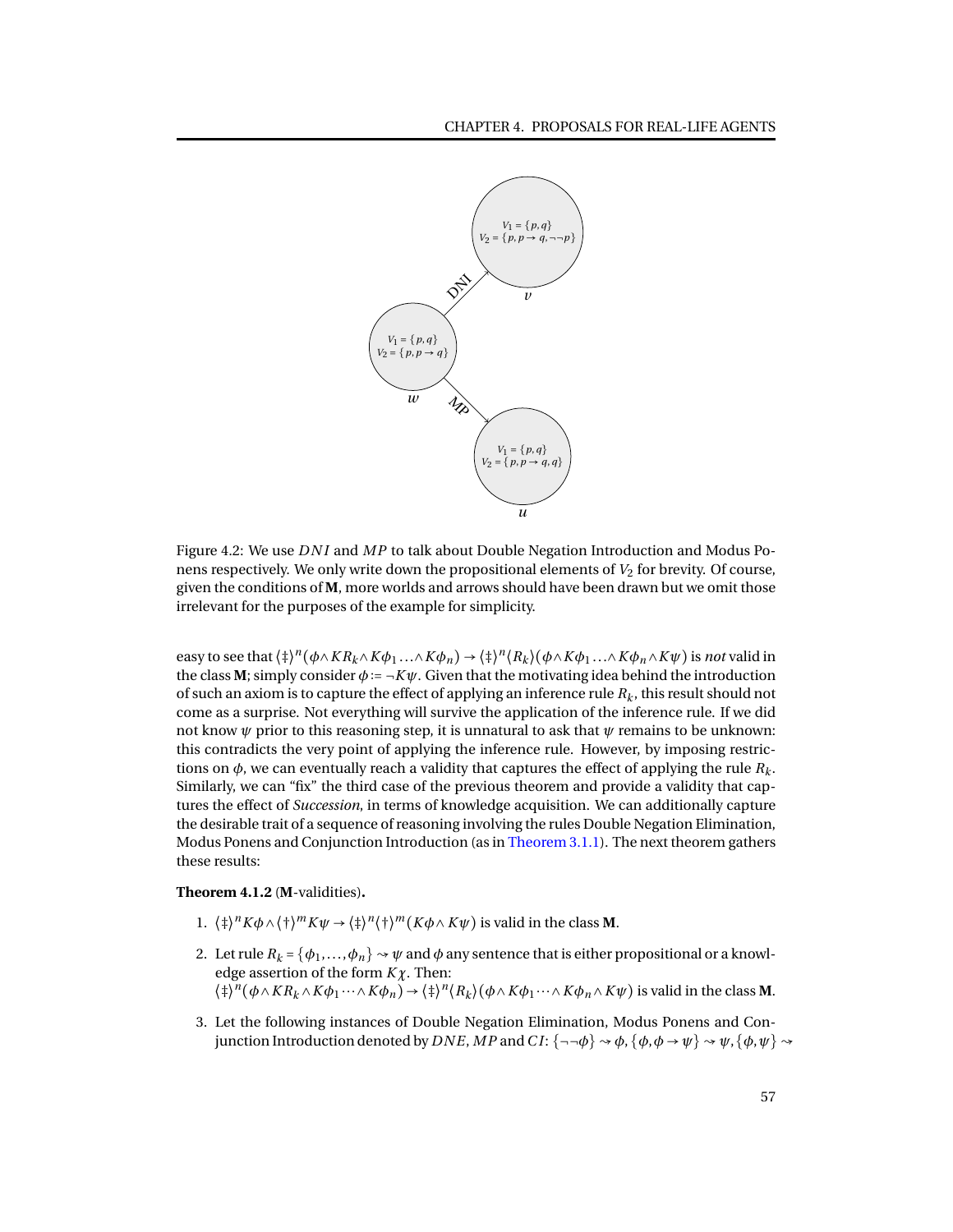*φ*∧*ψ*. Then:

 $\overline{\vee}$ *<sup>R</sup>k*=*DNE*,*MP*,*C I*  $KR_k \wedge K \neg \neg \phi \wedge K(\phi \rightarrow \psi) \rightarrow \langle DNE \rangle \langle MP \rangle \langle CI \rangle K(\phi \wedge \psi)$  is valid in the class **M**.

*Proof.*

- 1. Let arbitrary model *M* ∈ **M** and arbitrary world  $w \in W$  of the model. Suppose *M*,  $w \in W$  $\langle \dagger \rangle^n K \phi \wedge \langle \dagger \rangle^m K \psi$ . So *M*,  $w \in \langle \dagger \rangle^n K \phi$  and *M*,  $w \in \langle \dagger \rangle^m K \psi$ . As above, we obtain a chain  $wT_1u_1...u_{n-1}T_nu_n$  such that  $M, u_n \in K\phi$ , i.e.  $\phi \in V_2(u_n)$ , and a chain  $wT_1'v_1...v_{m-1}T_n'v_m$ such that *M*,  $v_m \models K\psi$ , i.e.  $\psi \in V_2(v_m)$ . The rough idea of the proof is to make use of the conditions of **M** to merge the two chains. By condition 2, we know that  $V_2(w) \subseteq V_2(u_n)$ and that  $V_2(w)$  contains all the premises of rule  $R'_1$ , as well as the rule itself. Therefore,  $V_2(u_n)$  in turn contains all the premises of rule  $R'_1$  and the rule itself. By condition 1, there is a world  $z_1$  such that  $u_n T_1' z_1$  and  $V_2(z_1) = V_2(u_n) \cup \{co(R'_1)\}\)$ . Now again, by condition 2,  $V_2(v_1) = V_2(w) \cup \{co(R'_1)\}$  and since  $V_2(w) \subseteq V_2(u_n)$ :  $V_2(v_1) \subseteq V_2(z_1)$ , so we know that  $z_1$  contains the premises for  $R'_2$  and the rule itself. Again by condition 1, there is a world *z*<sub>2</sub> such that *z*<sub>1</sub>  $T'_2$ *z*<sub>2</sub> and  $V'_2$ (*z*<sub>2</sub>) =  $V_2$ (*z*<sub>1</sub>) ∪ {*co*(*R*<sup> $\prime$ </sup><sub>2</sub>)}. Continuing like that, the alternations of condition 2 and condition 1, based on the initial assumptions, yield a world  $z_m$  such that  $z_{m-1}T_m'z_m$  and  $V_2(z_m) = V_2(z_{m-1}) \cup \{co(R'_m)\}\$  with  $V_2(v_m) \subseteq V_2(z_m)$ . Therefore  $\psi \in V_2(z_m)$ . In addition, as the constructed chain is of the form  $u_n T_1' z_1 T_2' z_2 ... T_m' z_m$  and due to condition 2,  $\phi \in V_2(z_m)$ . So  $M, z_m \in K \phi \wedge K \psi$ , i.e. *M*,  $u_n \models \langle \dagger \rangle^m (K \phi \land K \psi)$ . So finally *M*,  $w \models \langle \dagger \rangle^n \langle \dagger \rangle^m (K \phi \land K \psi)$ , as desired.
- 2. Let arbitrary model  $M \in \mathbf{M}$  and arbitrary world  $w \in W$  of the model. Suppose  $M, w \models$  $\langle \phi \rangle^n (\phi \wedge KR_k \wedge K\phi_1 \wedge ... \wedge K\phi_n)$ . Then, repeating the unpacking of the sequence as in the earlier examples, there is a chain  $wT_1u_1...T_nu_n$  such that  $M, u_n \models \phi \land KR_k \land K\phi_1 \land$ ...∧*Kφ*<sup>*n*</sup>. But then *M*, *u*<sup>*n*</sup> ⊨ *φ* and *R*<sub>*k*</sub>,*φ*<sub>1</sub>,...,*φ*<sub>*n*</sub> ∈ *V*<sub>2</sub>(*u*<sub>*n*</sub>). Next, from condition 1, there is  $v \in W$  such that  $u_n T_{R_k} v$  and  $V_2(v) = V_2(u_n) \cup \{\psi\}$ . As a result,  $M, v \in K\phi_1 \wedge ... \wedge$  $K\phi_n \wedge K\psi$ . If  $\phi$  is propositional, then by condition 4,  $\phi \in V_1^*(v)$ , i.e.  $M, v \models \phi$  too. If  $\phi$  := *Kχ*, then  $\chi \in V_2(u_n)$  so immediately again  $\chi \in V_2(v)$ , i.e. *M*,  $v \in K\chi$ . Indeed, in both these cases  $M, v \models \phi \land K\phi_1 \land ... \land K\phi_n \land K\psi$ . Finally, wrapping this up backwards  $M, w \models \langle \frac{1}{2} \rangle^n \langle R_k \rangle (\phi \wedge K \phi_1 \wedge ... \wedge K \phi_n \wedge K \psi)$ , as desired.
- 3. Let arbitrary model *M* ∈ **M** and arbitrary world *w* ∈ *W* of the model. Suppose *M*, *w* ⊨ ⋀ *<sup>R</sup>k*=*DNE*,*MP*,*C I*  $KR_k \wedge K \neg \neg \phi \wedge K(\phi \rightarrow \psi)$ . Then  $DNE, MP, CI \in V_2(w)$ ,  $\neg \neg \phi \in V_2(w)$  and  $\phi \rightarrow \psi \in V_2(w)$ . By condition 1, we get that there is  $u \in W$  with  $wT_{DNE}u$  and  $M, u \models$  $K(Cl) \wedge K(MP) \wedge K(\phi \rightarrow \psi) \wedge K\phi$ . Likewise, there is  $v \in W$  with  $uT_{MP}v$  and  $M, v \models$  $K(Cl) \wedge K\phi \wedge K\psi$ . Finally, there is  $z \in W$  with  $vT_{C}Z$  and  $M, z \models K(\phi \wedge \psi)$ . It is now easy to see that  $M, w \models \langle DNE \rangle \langle MP \rangle \langle C I \rangle K(\phi \land \psi)$ , as desired.

 $\Box$ 

Again, the claims persist as special cases of the above, if we allow for "empty" sequences, as Rasmussen does.

We have thus far presented a semantics that improves *Rasmussen*-style syntactic proposals and demonstrates how knowledge is attained as the course of reasoning evolves. As a result, we managed to find a remedy from what was pointed out as a deficiency of this otherwise balanced conception, while explicitly spelling out reasoning steps in an intuitively plausible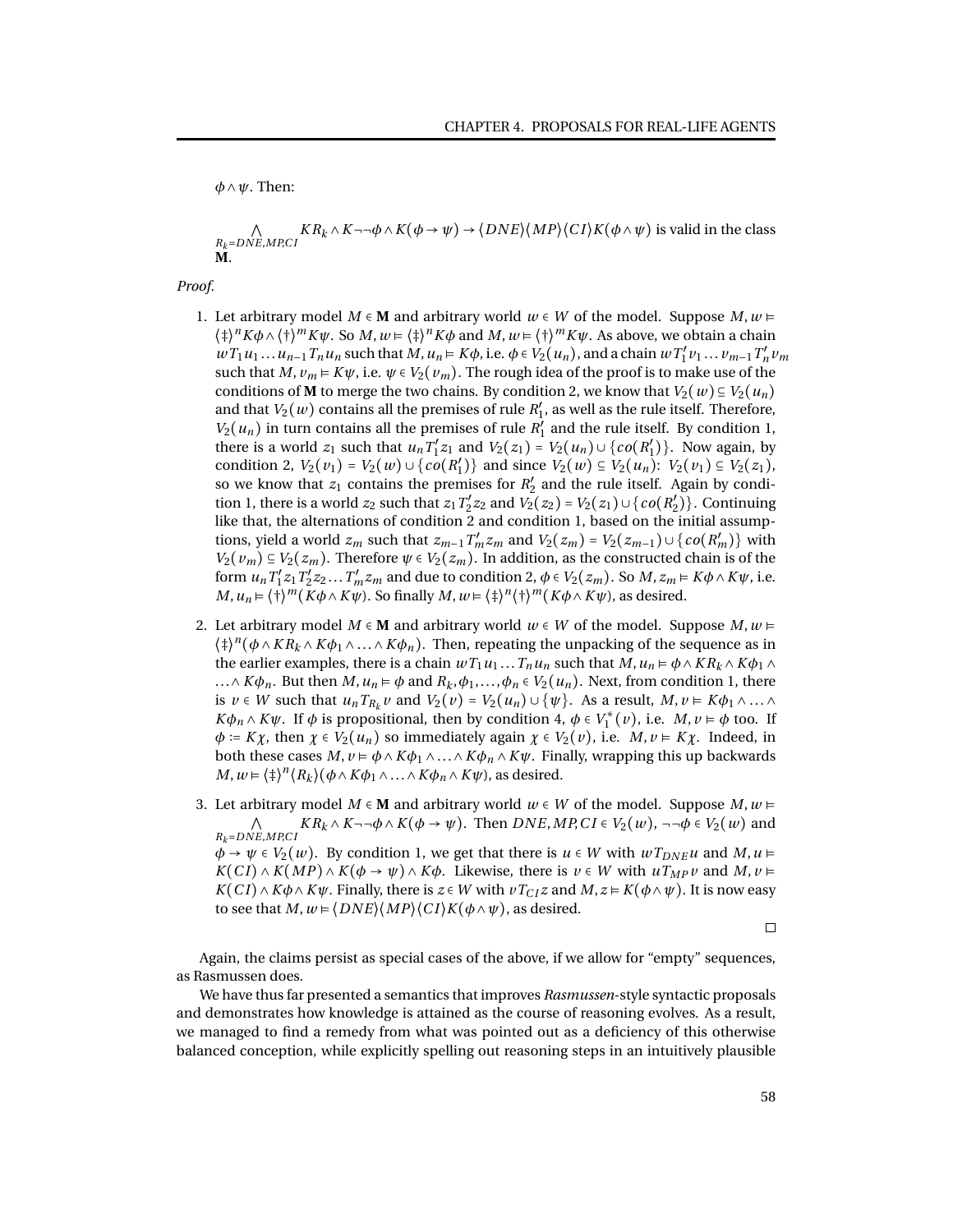way. It is therefore expected that this fuller framework preserves (and in fact, completes) the attack against logical omniscience. Indeed, the closure principles are invalidated, without a simultaneous collapse to a state of utter ignorance. At the same time, suitable applications of inference rules, reflecting the effort to eventually reach a conclusion, ensure that an agent can *come to know* consequences of her knowledge.

These claims are justified as follows: both the full and weaker forms of omniscience are avoided because the values of knowledge assertions are essentially determined by the valuation *V*2, which need not obey any closure principle. In any case, actual knowledge at a particular point of time carries no commitments for the agent. On the other hand, this does not mean that the agent is ignorant or incapable of acquiring knowledge. Once she follows the appropriate reasoning track, she can draw the consequences from what she already knows. Moreover, rationality standards are preserved because we unfold the actual process that resulted in knowledge and account for its dynamic nature. Thus ignorance is ruled out because of a more realistic modelling, and not because of additional restrictions imposed on an inflexible conception of knowledge. In fact, validities like the ones of [Theorem 4.1.2](#page-60-1) exemplify the importance of *reasoning* and help us avoid the implausible commitment to an automatic and effortless way to expand one's epistemic state, as the mainstream validity  $K\phi_1 \wedge \ldots \wedge K\phi_n \rightarrow K\psi$ would dictate. Overall, we have completed the picture of *Rasmussen*, formally explaining how a real, resource-bounded agent, is able to exploit the available resources and acquire knowledge via reasoning.

### **A sound and complete axiomatization**

Departing from the comparison with Rasmussen's approach and the interesting validities, we develop the logic  $\Lambda_{\text{RW}}$ . We can therefore argue for the superiority of this fuller framework in terms of explaining real reasoning processes, via logical modelling.

<span id="page-62-0"></span>**Definition 4.1.7** (Axiomatization of  $\Lambda_{\text{RW}}$ ). The logic  $\Lambda_{\text{RW}}$  is axiomatized by the following axiom schemes:

- (PC) All instances of classical propositional tautologies.
- (T') *Kφ* → *Tr* (*φ*).
- $(RX1)$   $[R_k](\phi \rightarrow \psi) \rightarrow ([R_k]\phi \rightarrow [R_k]\psi).$
- $(AX2)$   $\wedge$ *<sup>φ</sup>*∈*pr* (*R<sup>k</sup>* )  $K\phi \wedge K(R_k) \rightarrow \langle R_k \rangle$  (  $\wedge$ *<sup>φ</sup>*∈*pr* (*R<sup>k</sup>* )  $K\phi \wedge Kco(R_k)).$
- (AX3)  $\langle R_k \rangle K \chi \rightarrow \Lambda$ *<sup>φ</sup>*∈*pr* (*R<sup>k</sup>* )  $K\phi \wedge KR_k \wedge K\chi$ , for  $\chi \neq co(R_k)$ .
- $[AX4]$   $[R_k]$   $Kco(R_k)$ .
- (AX5)  $\langle R_k \rangle \phi \rightarrow \phi$ , for  $\phi \in \mathcal{L}_P$ .
- (AX6)  $\phi \rightarrow [R_k] \phi$ , for  $\phi \in \mathcal{L}_P$ .
- (AX7) *Kχ* → [*R<sup>k</sup>* ]*Kχ*.

and the rules:

(MP) From  $\phi$  and  $\phi \rightarrow \psi$ , infer  $\psi$ .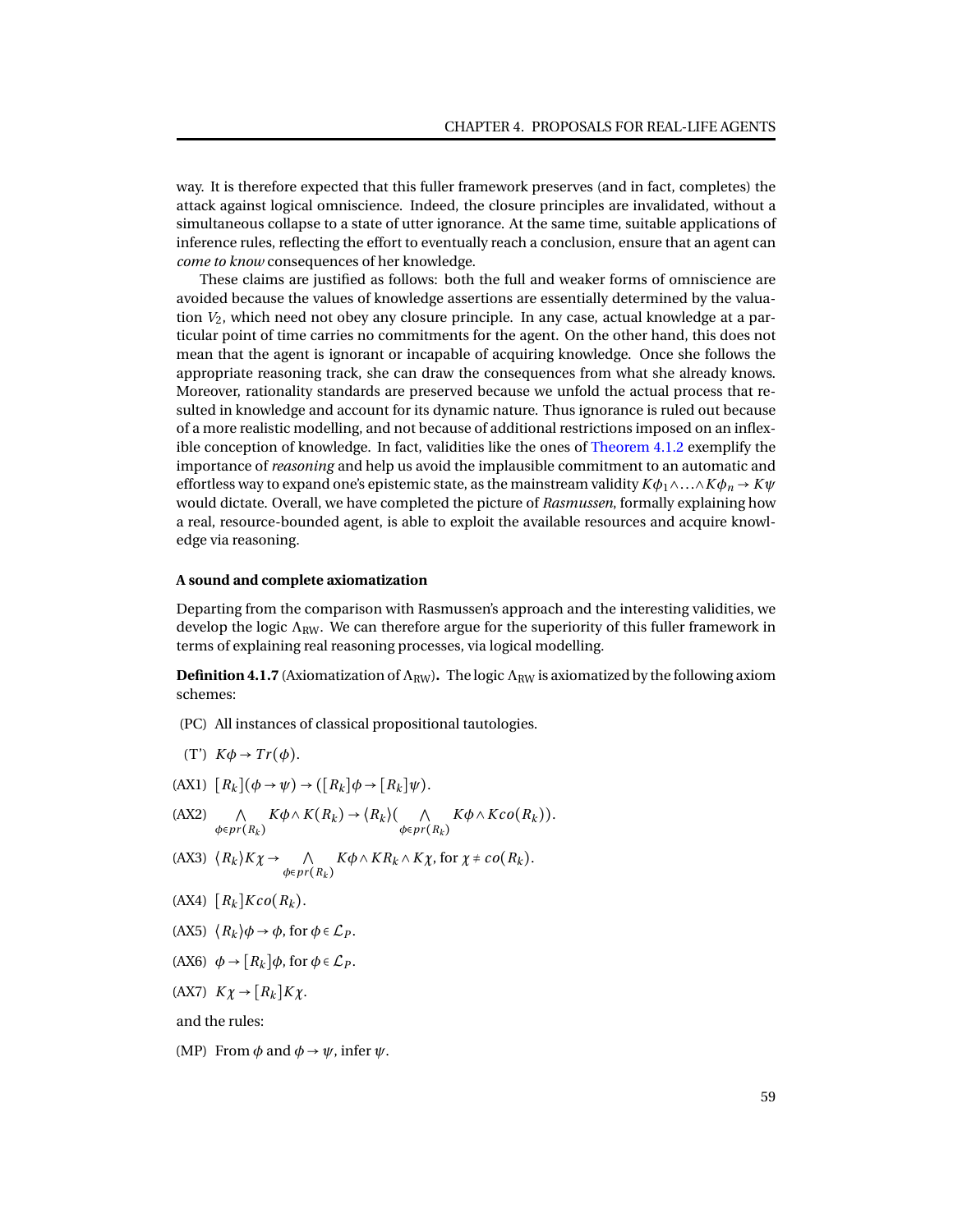$(R_k - N)$  From  $\phi$  infer  $[R_k] \phi$ .

**Theorem 4.1.3** (Soundness). The logic  $\Lambda_{RW}$  is sound with respect to the class **M**.

*Proof.* It suffices to show that the axioms of [Definition 4.1.7](#page-62-0) are valid in the class **M**, as our rules preserve validity as usual.

- (PC) Trivial.
- (T') Follows immediately from condition 3.
- (AX1) Let arbitrary model  $M \in \mathbf{M}$  and world  $w \in W$  of the model such that  $M, w \in [R_k](\phi \to \psi)$ and  $M, w \models [R_k] \phi$ . Then, for every  $u \in W$  with  $wT_ku: M, u \models \phi \rightarrow \psi$  and  $M, u \models \phi$ . It immediately follows that  $M, u \models \psi$ , so  $M, w \models [R_k] \psi$ , as desired.
- (AX2) Follows as a special case of [Theorem 4.1.2.](#page-60-1)
- (AX3) Let any model  $M \in \mathbf{M}$  and world  $w \in W$  of the model such that  $M, w \in \langle R_k \rangle K \chi$ , for  $R_k =$  $\{\phi_1,\ldots,\phi_n\} \rightsquigarrow \psi$ . So there is  $u \in W$  such that  $wT_ku$  and  $\chi \in V_2(u)$ . By condition 2,  $\varphi_1,\ldots,\varphi_n, R_k \in V_2(w)$  and since  $V_2(u) = V_2(w) \cup \{\psi\}, \chi \in V_2(w) \cup \{\psi\}.$  So either  $\chi \in V_2(w)$ *V*<sub>2</sub>(*w*) or *χ* = *ψ*. Finally, *M*, *w* ⊨ *Kφ*<sub>1</sub> ∧...∧*Kφ*<sub>*n*</sub> ∧ *KR*<sub>*k*</sub> ∧ *Kχ*, for *χ* ≠ *ψ*.
- (AX4) Immediate due to condition 2.
- (AX5) Let any model  $M \in \mathbf{M}$  and world  $w \in W$  of the model such that  $M, w \models \langle R_k \rangle \phi$  for  $\phi \in \mathcal{L}_P$ . Then, there is  $u \in W$  such that  $wT_ku$  and  $M, u \models \phi$ , i.e.  $\phi \in V_1^*(u)$ . By condition 4,  $\phi \in V_1^*(w)$ , i.e. *M*,  $w \models \phi$  as desired.
- (AX6) Let any model  $M \in \mathbf{M}$  and world  $w \in W$  of the model such that  $M, w \models \phi$ . Let any  $u \in W$ such that  $wT_ku$ . Then by condition 4,  $\phi \in V_1^*(u)$ , i.e.  $M, u \models \phi$  so  $M, w \models [R_k]\phi$ , as desired.
- (AX7) Let any model  $M \in \mathbf{M}$  and world  $w \in W$  of the model such that  $M, w \models Ky$ , i.e.  $\chi \in V_2(w)$ . Let any  $u \in W$  such that  $wT_ku$ . From condition 2,  $\chi \in V_2(u)$ , i.e.  $M, u \in K\chi$ . But then indeed  $M, w \in [R_k]K\chi$ .

 $\Box$ 

Aiming at completeness, we follow the procedure of [Blackburn et al.](#page-93-6) [\(2001\)](#page-93-6)<sup>[6](#page-0-0)</sup>. That is, we are going to show that  $\Lambda_{RW}$  is (strongly) complete with respect to **M**, through the construction of a *canonical model*.

**Theorem 4.1.4** (Lindenbaum's Lemma). If  $\Gamma$  is a  $\Lambda_{RW}$ -consistent set of formulas, then it can be extended to a maximal  $\Lambda_{\text{RW}}$ -consistent set  $\Gamma^+.$ 

*Proof.* The proof goes as usual in these cases. After enumerating  $\phi_0, \phi_1, \ldots$ , the formulas of our language, one constructs the set Γ<sup>+</sup> as  $\bigcup_{n\geq 0} \Gamma^n$  where: Γ<sup>0</sup> = Γ, Γ<sup>*n*+1</sup> = Γ<sup>n</sup> ∪ { $\phi_n$ }, if this is  $\Lambda_{\rm RW}$ -consistent and  $\Gamma^n\cup\{\neg\phi_n\}$  otherwise. The desired properties are easily obtained due to this construction.  $\Box$ 

<span id="page-63-0"></span><sup>&</sup>lt;sup>6</sup>The reader may consult the book for background details.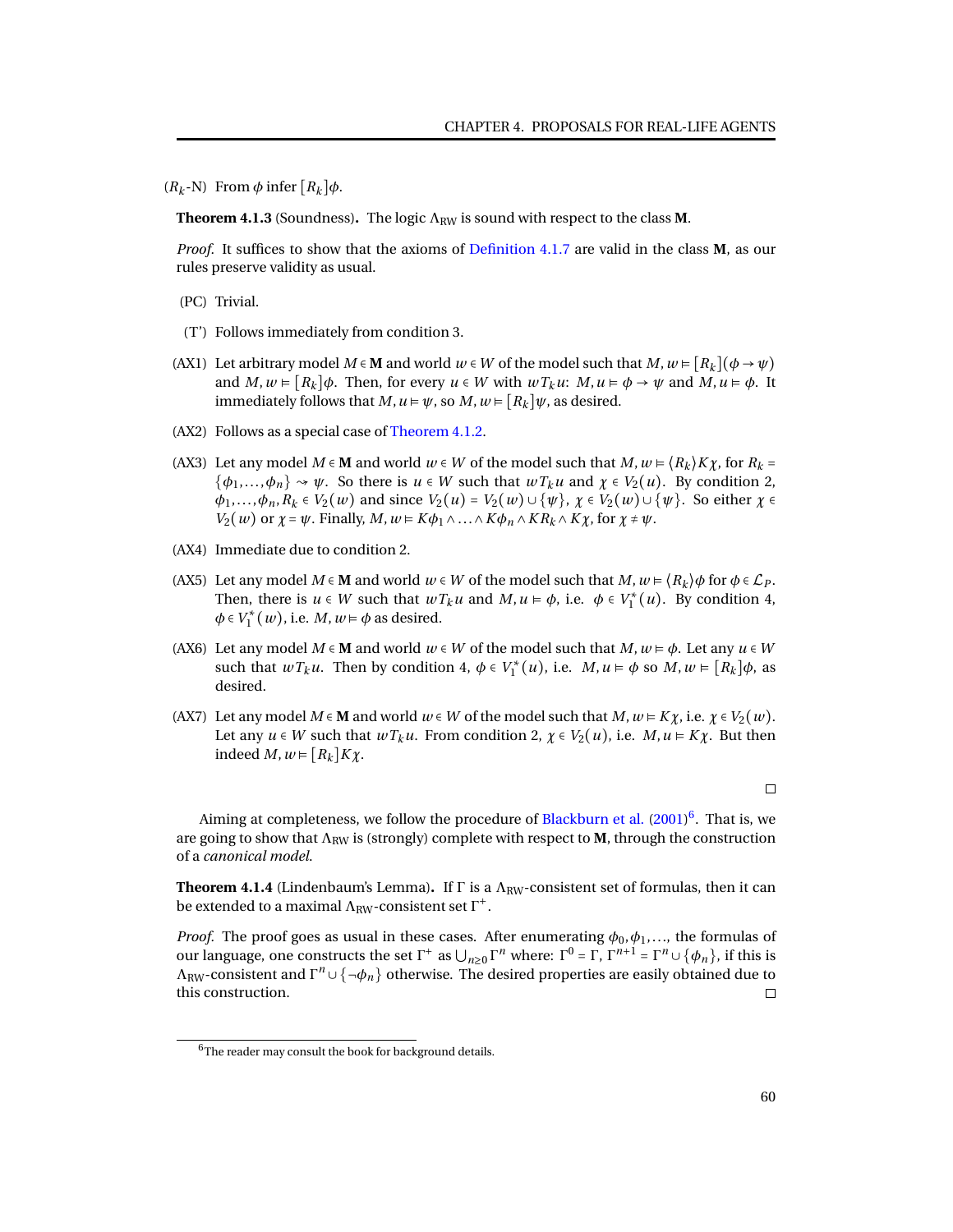**Definition 4.1.8** (Canonical Model). The *canonical model* M for  $\Lambda_{\text{RW}}$  is a tuple  $(\mathcal{W}, \mathcal{T}, \mathcal{V}_1, \mathcal{V}_2)$ where:

- $W = \{w \mid w \text{ a maximal } \Lambda_{RW}\text{-consistent set}\}.$
- $\mathcal{T}: \mathcal{R} \to \mathcal{P}(\mathcal{W} \times \mathcal{W})$ , such that for  $R_i \in \mathcal{R}$ ,  $\mathcal{T}(R_i) = \mathcal{T}_i$ , where  $w\mathcal{T}_i u$  if and only if  $\{R_i\}\phi$  $\phi \in u$   $\subseteq w$ .
- $V_1: W \rightarrow \mathcal{P}(\Phi)$  such that  $V_1(w) = \{p \in \Phi \mid p \in w\}.$
- $V_2: W \rightarrow \mathcal{P}(\mathcal{L})$  such that  $V_2(w) = \{\phi \in \mathcal{L} \mid K\phi \in w\}.$

It is easy to see that an equivalent formulation for the definition of  $\mathcal{T}_i$  is  $\{\phi\,|\,[R_i]\phi\in w\}\subseteq u.$ Given the definition of the canonical model and our language  $\mathcal{L}_{RW}$ , we show:

**Lemma 1** (Existence lemma). For any formula  $\phi$  in our language and  $w \in \mathcal{W}$ , if  $(R_i)\phi \in w$  then there is a world  $u \in W$  such that  $w \mathcal{T}_i u$  and  $\phi \in u$ .

*Proof.* Suppose  $\langle R_i \rangle \phi \in w$ . Take  $S = \{\phi\} \cup \{\psi \mid [R_i] \psi \in w\}$ . This set is consistent. Were it inconsistent, there would be  $\psi_1, \ldots, \psi_n$  such that  $\vdash_{\Lambda_{RW}} \psi_1 \wedge \ldots \wedge \psi_n \rightarrow \neg \phi$ . Using [ $R_i$ ]-necessitation, distribution and propositional tautologies we obtain  $\vdash_{\Lambda_{RW}} (\lbrack R_i \rbrack \psi_1 \land ... \land \lbrack R_i \rbrack \psi_n) \rightarrow \lbrack R_i \rbrack \neg \phi.$ By the property of *w* as maximal consistent set and since  $[R_i]\psi_1,\ldots,[R_i]\psi_n \in w$ :  $[R_i]\neg\phi \in w$ . Therefore  $\neg (R_i)\phi \in w$ . Indeed, we have reached a contradiction. Next, we extend *S* to *S*<sup>+</sup> according to Lindenbaum's lemma. Then,  $\phi \in S^+$  and  $[R_i]\psi \in \omega$  implies  $\psi \in S^+$ . Take  $u = S^+$ . As a result,  $w\mathcal{T}_i u$  and  $\phi \in u$ .

<span id="page-64-0"></span>**Lemma 2** (Truth lemma). For any formula  $\phi$  in our language and world  $w \in \mathcal{W}$ :  $\mathcal{M}, w \models \phi$  if and only if  $\phi \in w$ .

*Proof.* The proof is by induction on the complexity of *φ*.

- Base cases: Consider  $\phi := p$  with  $p \in \Phi$ . Then  $\mathcal{M}, w \models p$  if and only if  $p \in \mathcal{V}_1(w)$ , and by definition, this is the case if and only if  $p \in w$ . Next, take  $\phi := K\psi$  with  $\psi \in \mathcal{L}$ . Then  $M, w \in K \psi$  if and only if  $\psi \in V_2(w)$ , and by definition, this is the case if and only if *Kψ* ∈ *w*.
- Consider  $\phi := \neg \psi$  with Induction Hypothesis that the result holds for  $\psi$ . Then  $\mathcal{M}, w \models \neg \psi$ if and only if  $\mathcal{M}, w \neq w$  and by I.H. this is the case if and only if  $\psi \notin w$ . Since w is maximal consistent, this is the case if and only if ¬*ψ* ∈ *w*.
- Consider  $\phi := \psi \wedge \chi$  with Induction Hypothesis that the result holds for  $\psi$  and  $\chi$ . Then  $\mathcal{M}, w \models \psi \land \chi$  if and only if  $\mathcal{M}, w \models \psi$  and  $\mathcal{M}, w \models \chi$ . By I.H. this is the case if and only if *ψ* ∈ *w* and *χ* ∈ *w* and again by the maximal consistency of *w*, *ψ*∧*χ* ∈ *w*.
- Consider  $\phi$  :=  $\langle R_i \rangle \psi$  with Induction Hypothesis that the result holds for  $\psi$ . Then  $\mathcal{M}, w \models$  $\langle R_i \rangle \psi$  if and only if there is  $u \in \mathcal{W}$  such that  $w \mathcal{T}_i u$  and  $\mathcal{M}, u \models \psi$ . By I.H. this is the case if and only if  $\psi \in \mathcal{u}$ , and by definition of  $\mathcal{T}_i$ , we get  $\langle R_i \rangle \psi \in \mathcal{w}.$  The other direction follows immediately from the existence lemma.

 $\Box$ 

**Theorem 4.1.5** (Completeness). For any set of formulas  $\Gamma$  and formula  $\phi$  in our language:  $Γ \vDash_{\mathbf{M}} \phi$  only if  $Γ \vdash_{Λ_{RW}} \phi$ .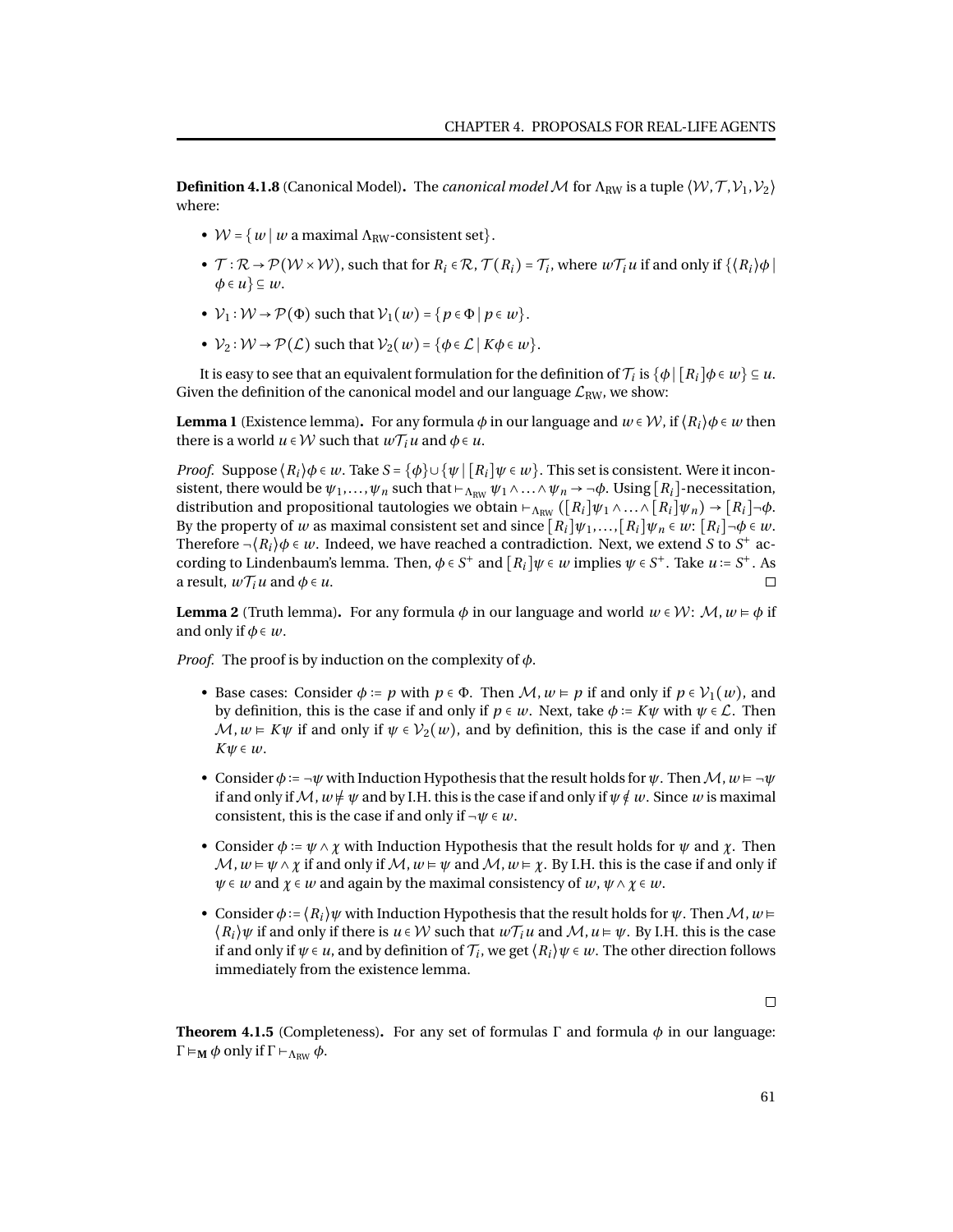*Proof.*

- We first expand  $\Gamma$  to a maximal  $\Lambda_{\rm RW}$ -consistent set  $\Gamma^+$ . Then, let the canonical model  ${\cal M}$ as constructed according to [Definition 4.1.8.](#page-63-0) Then by [Lemma 2,](#page-64-0)  $M, \Gamma^+ \models \Gamma$ . It suffices to show that M fulfills the conditions of **M**.
- Condition 1 is satisfied.

Let inference rule  $R_i = \{\phi_1, \ldots, \phi_n\} \rightsquigarrow \psi$  and  $w \in \mathcal{W}$  with  $R_i, \phi_1, \ldots, \phi_n \in \mathcal{V}_2(w)$ , i.e.  $K(R_i)$ , *K* $\phi_1$ ,...,*K* $\phi_n \in w$  [1]. We want to show that there is a world *u*  $\in \mathcal{W}$  such that  $w\mathcal{T}_i u$  and  $V_2(u) = V_2(w) \cup \{\psi\}$ . From [1],  $K(R_i) \wedge K\phi_1 \wedge \ldots \wedge K\phi_n \in w$ . But from (AX2), we also get that  $\langle R_i \rangle (K\phi_1 \wedge ... \wedge K\phi_n \wedge K\psi) \in w$ . Now, using the existence lemma, there is  $u \in \mathcal{W}$ such that  $w\mathcal{T}_i u$  and  $K\phi_1 \wedge \ldots K\phi_n \wedge K\psi \in u$ . It follows that  $K\phi_1, \ldots, K\psi \in u$ , therefore  $\phi_1, \ldots, \phi_n, \psi \in \mathcal{V}_2(u)$ . Then, take any  $\chi \in \mathcal{V}_2(w)$ , so  $K\chi \in w$ . By (AX7),  $[R_i]K\chi \in w$  and by definition of  $\mathcal{T}$  we get  $K\chi \in u$ , i.e.  $\chi \in V_2(u)$ . Hence,  $V_2(w) \cup \{\psi\} \subseteq V_2(u)$ . Finally, take any  $\chi \in \mathcal{V}_2(u)$  with  $\chi \neq \psi$ . Then  $\langle R_i \rangle K \chi \in w$ , by definition of  $\mathcal{T}$ , and by (AX3):  $K \chi \in w$ , i.e.  $\chi \in \mathcal{V}_2(w)$  too. So indeed, if  $\phi \in \mathcal{V}_2(u)$  then  $\phi = \psi$  or  $\phi \in \mathcal{V}_2(w)$ , i.e.  $\mathcal{V}_2(u) \subseteq \mathcal{V}_2(w) \cup \{\psi\}$ . Therefore,  $V_2(u) = V_2(w) \cup \{\psi\}.$ 

• Condition 2 is satisfied.

Suppose that  $w\mathcal{T}_i u$  with  $R_i = {\phi_1, \ldots, \phi_n} \rightarrow \psi$ , i.e. if  $\phi \in u$  then  $\langle R_i \rangle \phi \in w$ . Let arbitrary  $\chi \in \mathcal{V}_2(u)$ . That is,  $K\chi \in u$ . Therefore,  $\langle R_i \rangle K\chi \in w$ . From (AX3), indeed  $\phi_1, \ldots, \phi_n, R_k \in$  $\mathcal{V}_2(w)$ . From (AX4) and definition of  $\mathcal{T}_i$ ,  $K\psi \in \mathcal{U}$ , i.e.  $\psi \in \mathcal{V}_2(u)$ . Furthermore again by this definition and (AX7) we obtain that  $V_2(w) \subseteq V_2(u)$ . Therefore,  $V_2(w) \cup \{\psi\} \subseteq V_2(u)$ . Next suppose that there is  $\phi \in V_2(u)$  and  $\phi \neq \psi$ . Then  $\langle R_k \rangle K \phi \in w$ . From (AX3),  $K \phi \in w$ . As a result,  $\phi \in V_2(w)$ . Clearly then,  $V_2(u) = V_2(w) \cup \{\psi\}$ .

• Condition 3 is satisfied.

Let  $\phi \in \mathcal{L}$ . Suppose that  $\phi \in V_2(w)$ . That is,  $K\phi \in w$ . Then by (T') we obtain,  $Tr(\phi) \in w$ , that is  $M, w \models Tr(\phi)$  and therefore  $Tr(\phi) \in \mathcal{V}_1^*(w)$ .

• Condition 4 is satisfied.

Take  $w,u\in\mathcal{W}$  and  $w\mathcal{T}_iu.$  By definition of  $\mathcal{T}_i,$  if  $\phi\in u$  then  $\langle R_i\rangle\phi\in w.$  Now take arbitrary  $\phi \in \mathcal{L}_P$  such that  $\mathcal{M}, u \models \phi$ , i.e.  $\phi \in \mathcal{V}_1^*(u)$ . This means that  $\phi \in u$ , therefore  $\langle R_i \rangle \phi \in w$ . From (AX5), we obtain  $\phi \in w$ , i.e.  $\mathcal{M}, w \models \phi$  so  $\phi \in \mathcal{V}_1^*(w)$ . As  $\phi$  was arbitrary,  $\mathcal{V}_1^*(u) \subseteq$  $V_1^*(w)$ . For the other inclusion, take arbitrary  $\phi \in \mathcal{L}_P$  such that  $\mathcal{M}, w \models \phi$ , i.e.  $\phi \in V_1^*(w)$ . This means that  $\phi \in w$ . From (AX6), we get that  $[R_i] \phi \in w$  too. Then we exploit the alternative definition of  $\mathcal{T}_i$ ; since  $[R_i] \phi \in \mathcal{W}, \phi \in \mathcal{U}, i.e.$   $\mathcal{M}, u \models \phi$  so  $\phi \in \mathcal{V}_1^*(u)$ . As  $\phi$  was arbitrary,  $\mathcal{V}_1^*(w) \subseteq \mathcal{V}_1^*(u)$ . Overall,  $\mathcal{V}_1^*(w) = \mathcal{V}_1^*(u)$ .

 $\Box$ 

On a final note, we describe how this attempt can be adjusted for doxastic frameworks. Given that worlds are representations of knowledge and also given the (indirect) syntactic flavour of the resulting framework, we simply propose an analogous idea: worlds are utilized as representations of belief as well, via attaching another labelling function to the model, which fixes what the agent believes. Nevertheless, not everything works in complete analogy. It is usually assumed that belief is not factive and as a result the status of the third condition suggested for the class **M** is debatable. In addition, we may not impose that doxastic states are preserved after each step, because the agent's beliefs are revizable. Given our purposes, it is indeed reasonable to drop these conditions under a realistic doxastic framework.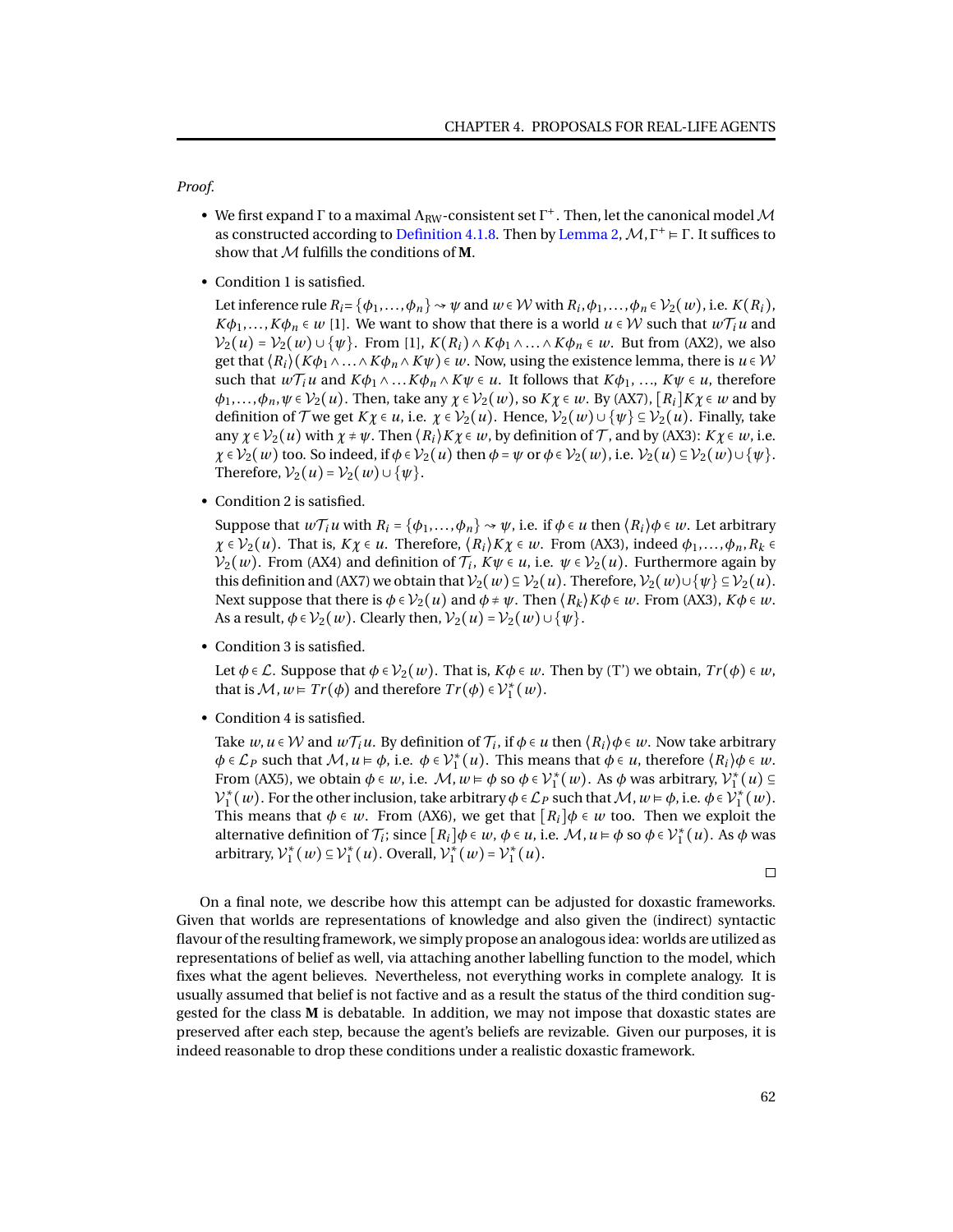# **4.1.2 Impossible worlds (**IW**)**

This second approach introduces an impossible-worlds framework, similar to the one of [Sec](#page-47-0)[tion 3.3.3](#page-47-0) (henceforth, *Rasmussen*&*Bjerring*). This enables us to reap the harvest of destroying closure principles via allowing impossible worlds to be epistemically accessible. Yet instead of abstracting away from the inner details of the reasoning process, substituting the arrays of inference rules with generic "inference steps", this approach captures the effect of the application of specific inference rules, their order and their cognitive significance. By spelling out the reasoning process in a more elaborate way, we do not have to rely on a debatable initial cutoff of *n* steps. Rather, our goal is to make explicit the intuition underlying the existence of this cutoff: it is the depletion of resources that eventually brings the pursuit of knowledge to a halt.

We present our full-fledged account in a gradual manner. First, we provide the basic material of this second approach and the comparison to the syntactic view, and only then do we reveal a quantitative extension that encapsulates the motivation given above.

### **Basic elements**

To begin with, we define the language in the spirit of *Rasmussen*&*Bjerring*:

**Definition 4.1.9** (Language  $\mathcal{L}_{IW}$ ). The language  $\mathcal{L}_{IW}$  is defined inductively from a countable set of propositional atoms  $\Phi$ , the epistemic operator *K* and dynamic operators  $\langle R_k \rangle$  and  $\langle R_k \rangle$ as:

*φ* ::= *p* | →*φ* | *φ* ∧*φ* | *Kχ* |  $(R_k)$ *φ* | [*R<sub><i>k*</sub></sub>]*φ* 

with  $p \in \Phi$ ,  $\chi \in \mathcal{L}_P$  where  $\mathcal{L}_P$  is the standard propositional language, and  $R_k \in \mathbb{R}$ , for a given countable set *R*.

Intuitively, *R* is a countable set of inference rules available to the agent<sup>[7](#page-0-0)</sup>. Then,  $\langle R_k \rangle \phi$ stands for "after some application of inference rule  $R_k$ ,  $\phi$  is true", while "any" replaces "some" for  $[R_k]$  $\phi$ . It is worth noticing that unlike *Rasmussen*, we do not attach cognitive costs to the language. Still, we deal with the part cognitive effort plays through the updates of the models, which we now define:

**Definition 4.1.10** (IW-model). An IW-*model* is a tuple  $M$  =  $\langle W^P, W^I, f, V, R, Res, C, cp \rangle$  where:

- $W^P$ ,  $W^I$ ,  $f$ ,  $V$  are as in [Definition 3.3.12;](#page-48-0) note that  $f$  now reflects epistemic accessibility.
- *R* is the countable set of inference rules available to the agent.
- *Res* is a finite set of resources, such as *memory*, *time* etc. Let *r* ∶= ∣*Res*∣.
- *C* ∶ *R* → N *r* is a function such that every inference rule *R<sup>k</sup>* ∈ *R* is assigned a particular *cognitive cost* for each resource.
- *cp* denotes the agent's cognitive capacity, i.e.  $cp \in \mathbb{N}^r$ , intuitively standing for what the agent is able to afford with regard to each resource.

<sup>7</sup> It is natural to think of *R* containing *sound* rules, at least in a purely epistemic system. In particular, *R* can be thought as a set of schemes in the context of this attempt.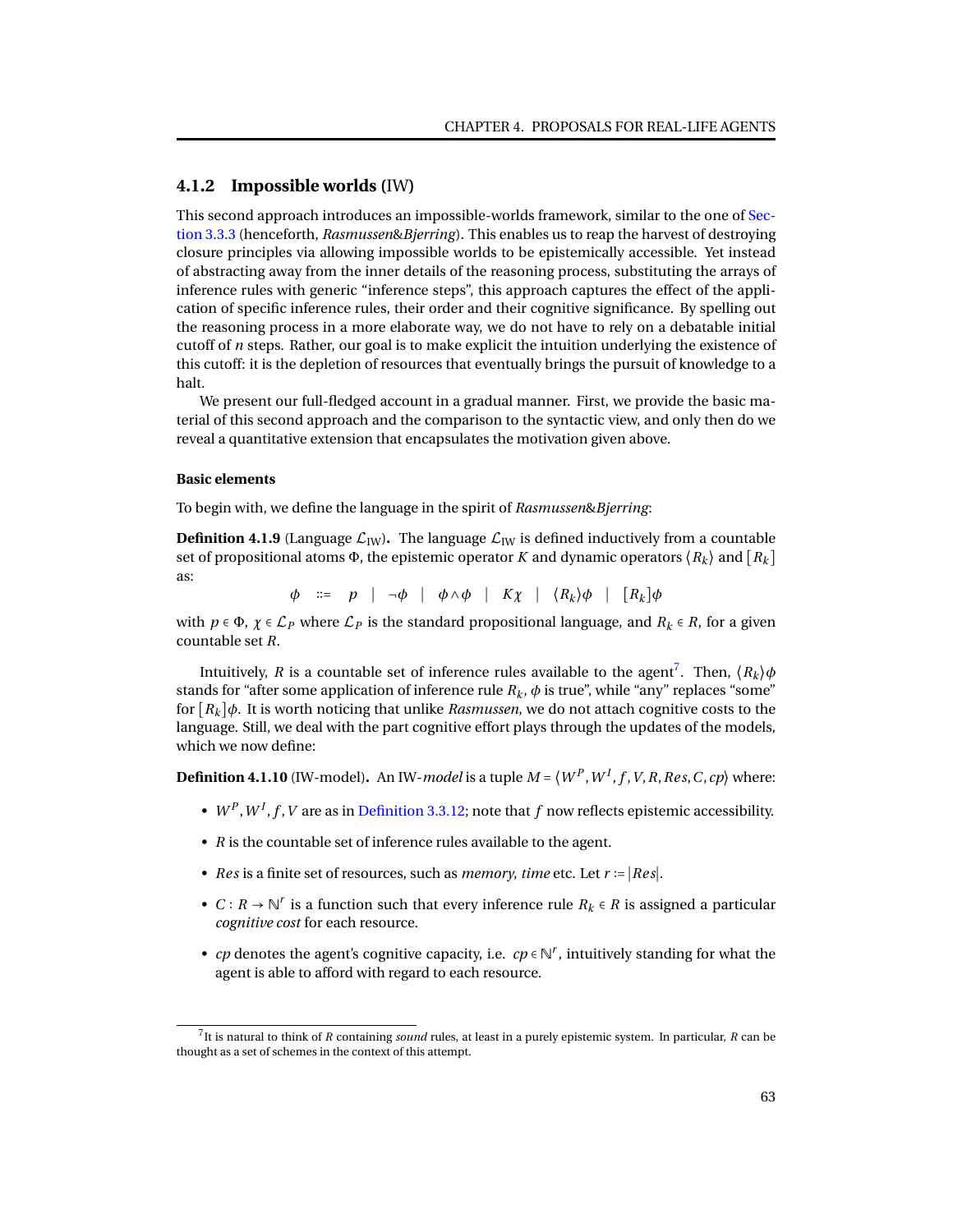Again, impossible worlds only comply with (Minimal Consistency) while possible worlds are complete and consistent entities. In addition, the valuation *V* from  $W \coloneqq W^P \cup W^I$  to  $P(\mathcal{L}_{IW})$  assigns the set of true *atomic* sentences at *possible* worlds, whilst assigning the set of *all* true sentences, atomic or composite, at *impossible* worlds. Furthermore, Γ ⊢*<sup>R</sup><sup>k</sup>* Γ ′ means that Γ proves Γ' within an application of  $R_k$  (recall Γ  $\vdash_R^n$  Γ', meaning that Γ proves Γ' within *n*-steps of reasoning from  $R$ , in [Section 3.3.3](#page-47-0)  $^{8}$  $^{8}$  $^{8}$ ). Next, we adapt several definitions to account for individual and rule-specific changes of our models.

**Definition 4.1.11** (Rule-specific radius). Given an inference rule  $R_k \in R$ , the  $R_k$ -radius of a *world w* ∈ *W* is  $w^{R_k} = \{w' \mid V(w) \vdash_{R_k} V(w')\}.$ 

Then, a member of  $w^{R_k}$  is an  $R_k$  *-expansion* of  $w$  . In our view, ⊢ $_{R_k}$  then requires that  $V(w')$ preserves  $V(w)$  and extends it just by a conclusion of  $R_k$ . This is also how we capture the monotonic property:  $R_k$ -expansions, as the name indicates, enrich the state from which they originate, in terms of  $R_k$ . In this sense, inferences are not defeated as reasoning steps are taken, thereby providing (Monotonicity), in our reading too. As before,  $w^{R_k}$  =  $\{w\}$  for  $w$   $\in$   $W^P$ (due to the deductive closure of possible worlds<sup>[9](#page-0-0)</sup>) while the  $R_k$ -radius of impossible worlds can contain different  $R_k$ -expansions. Analogously:

<span id="page-67-2"></span>**Definition 4.1.12** (Rule-specific variation). Let an IW-model  $M = \langle W^P, W^I, f, V, R, Res, C, cp \rangle$ and inference rule  $R_k \in R$ . Then  $\mathcal{F}^{R_k}$  is a function from pointed models to sets of accessibility functions defined as:

$$
\mathcal{F}^{R_k}(M, w) = \left\{ g \mid g(v) = \begin{cases} c, & \text{for } v = w \\ f(v), & \text{for } v \neq w \end{cases} \right\}
$$

where  $c \in C$   $\{w'^{R_k} | w' \in f(w)\}\)$ . A member of  $\mathcal{F}^{R_k}$  is called an  $R_k$ *-variation* of  $f$ .

In other words, for an IW-model *M* and world *w*, an accessibility function *g* is an *R<sup>k</sup>* variation if  $g(w)$  is the outcome of a choice, originating from the  $R_k$ -radii of w's accessible worlds.

<span id="page-67-1"></span>**Definition 4.1.13** (rule-specific accessibility). Let  $M$  =  $\langle W^P, W^I, f, V, R, Res, C, cp \rangle$  and  $M' = (W^{P'}, W^{I'}, f', V', R', Res', C', cp')$  be IW-models and  $R_k \in R$ . Then,  $(M, w) \sim^{R_k} (M', w')$ if and only if  $w'=w$  ,  $W=W'$ ,  $V'=V$ ,  $Res'=Res$ ,  $R=R'$ ,  $C=C'$ ,  $f'\in \mathcal{F}^{R_k}(M,w)$  and  $cp'=$  $cp$ −*C*( $R_k$ ).

That is,  $(M', w')$  is  $R_k$ -accessible from  $(M, w)$ , just in case (a) the set of all epistemically accessible worlds from *w* in *M* is replaced in *M'* by a choice of  $R_k$ -expansions of *w'*s accessible worlds in *M* and (b) the cognitive capacity is reduced by the cost of performing an *R<sup>k</sup>* -step.

The semantics is then given by:

<span id="page-67-0"></span>**Definition 4.1.14** (IW-semantics). We use *M*,  $w = \phi$  to say that  $\phi$  is true at *w* in *M*, and *M*,  $w =$  $\phi$  to say that  $\phi$  is false at  $w$  in model  $M.$  For  $w$   $\in$   $W^P$ :

 ${}^{8}$ At this point, a clarification may be needed. In [Section 3.3.3,](#page-47-0) we did not explicitly write down a precise characterization of what is meant by the last sentence, to remain faithful to the presentation of the authors, who did not provide an explicit definition. Of course, given the context of their work, one can imagine what is meant by it, i.e. there seem to be some implicit assumptions on their understanding of the notation. In any case, it does no harm for us to explicitly state such assumptions, as we continue, at least regarding our own system (that is, on the properties of ⊢*R<sup>k</sup>* ) and prevent any possible confusion.

<sup>9</sup>Again, accepting this in the lines of *Rasmussen*&*Bjerring* seems to imply that possible worlds are valuation-wise unique.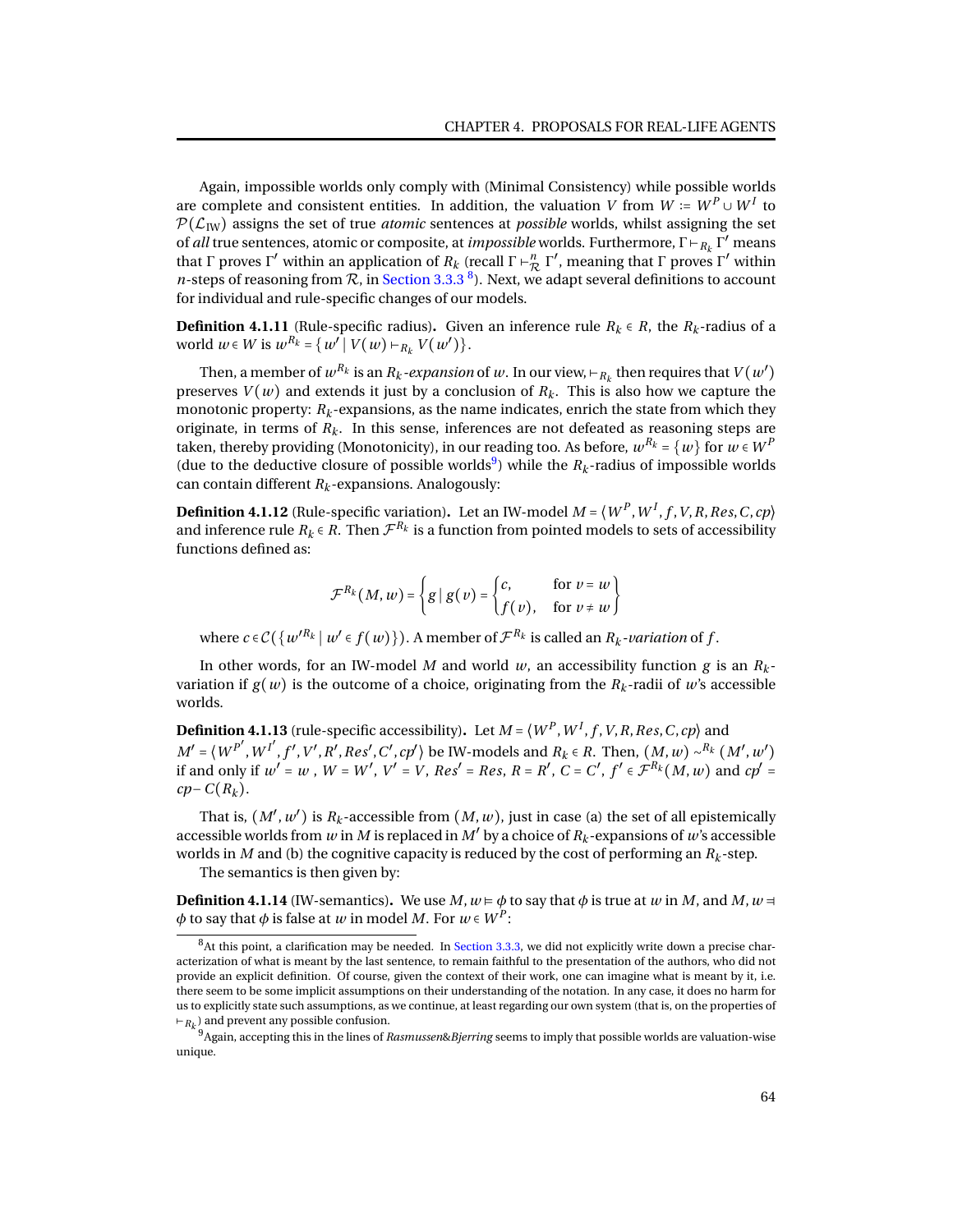- 1. *M*,  $w \models p$  if only if  $p \in V(w)$ , where  $p \in \Phi$ .
- 2. *M*,  $w \models \neg \phi$  if and only if *M*,  $w \not\models \phi$ .
- 3. *M*,  $w \models \phi \land \psi$  if and only if *M*,  $w \models \phi$  and *M*,  $w \models \psi$ .
- 4. *M*,  $w \models K\phi$  if and only if *M*,  $w' \models \phi$  for all  $w' \in f(w)$ .
- 5. *M*, *w* ⊨  $\langle R_k \rangle$ *φ* if and only if *M'*, *w'* ⊨ *φ* for some  $(M', w') : (M, w) \sim^{R_k} (M', w')$ .
- 6. *M*,  $w \in [R_k] \phi$  if and only if  $M'$ ,  $w' \models \phi$  for all  $(M', w') : (M, w) \sim^{R_k} (M', w')$ .
- 7. *M*,  $w = \phi$  if and only if *M*,  $w \neq \phi$ .

For  $w \in W^I$ :

- 1. *M*,  $w \models \phi$  if and only if  $\phi \in V(w)$ .
- 2. *M*,  $w = \phi$  if and only if  $\neg \phi \in V(w)$ .

Validity is defined as usual, with respect to the possible worlds.

Again, for notational convenience, it is useful to abbreviate sequences of inference rules as in the first approach: namely, we will use  $\langle \ddagger \rangle^n \phi$  instead of  $\langle R_1 \rangle ... \langle R_n \rangle$ . Based on our seman-tics, we now give the truth conditions for sentences prefixed by a sequence<sup>[10](#page-0-0)</sup>, given through successive model changes activated by the inference rules involved.

Let model  $M = \langle W^P, W^I, f, V, R, Res, C, cp \rangle$  and world  $w$  of the model, such that  $M, w \models$  $\langle \dagger \rangle^n \phi$ . Unpacking the sequence: *M*,  $w \in \langle R_1 \rangle \dots \langle R_n \rangle \phi$ . According to [Definition 4.1.14,](#page-67-0) *M'*,  $w' \in$  $\langle R_2 \rangle \dots \langle R_n \rangle \phi$ , for some  $(M', w')$ :  $(M, w) \sim R_1(M', w')$ . According to [Definition 4.1.13,](#page-67-1) this means that  $M', w \models \langle R_2 \rangle \dots \langle R_n \rangle \phi$  for some  $\langle W^P, W^I, f', V, R, Res, C, cp' \rangle$ , where  $f' \in \mathcal{F}^{R_1}(M, w)$ and  $cp' = cp - C(R_1)$ . By [Definition 4.1.12,](#page-67-2)  $f'(w) = c'$  for some choice  $c' \in C(\lbrace v^{R_1} | v \in f(w) \rbrace)$ . Likewise, there is  $(M'' , w)$  where  $f'' \in \mathcal{F}^{R_2}(M', w)$  and  $cp'' = cp' - C(R_2)$  such that  $M'' , w \in$  $\langle R_3 \rangle \dots \langle R_n \rangle \phi$ . That is, there is model M'' with  $f''(w) = c''$  for some choice  $c'' \in C(\sqrt{v'^2 + 1})$  $\nu \in f'(w)$ ) such that  $M''$ ,  $w = \langle R_3 \rangle \dots \langle R_n \rangle \phi$ . Continuing like that we get a model  $M^n$  with  $f^{n}(w)$  for some  $c^{n} \in C(\lbrace v^{R_{n}} | v \in f^{n-1}(w) \rbrace)$  and  $M^{n}, w \models \phi$ . Bringing these steps together, we get that there is a model  $M^*$  with  $f^*(w) = c^*$  for some  $c^* \in C(\lbrace v^{R_1,...,R_n} \mid v \in f(w) \rbrace)$  and  $M^*$ ,  $w \models \phi$ . Note that:  $v^{R_1,...,R_n} = \{w' \mid V(v) \models_{R_1,...,R_n} V(w')\}$  with  $V(v) \models_{R_1,...,R_n} V(w')$  denoting that  $V(w')$  follows by successive applications of  $R_1, \ldots, R_n$  (in *this* order) from  $V(v)$ . This sort of notation, involving an array of rules, can be generalized accordingly for F and thus ∼.

### **Comparison to** *Rasmussen*

As with the first RW approach, we adapt the axioms put forward by Rasmussen to our language and check their compatibility with IW-semantics.

 $^{10}\rm{This}$  analysis is spelled out here as it is useful for the subsequent sections, where, for brevity, its outcome will be directly retrieved. That is, we will not write down the whole procedure that gives rises to an updated model *M*∗. Nor will we write down every component of it, other than specifying the value of *f* \* (*w*), which, at this level, monopolizes our interest in the updated model. Finally, note that for cases of "empty" sequences, the claims that follow can be simply obtained as special cases.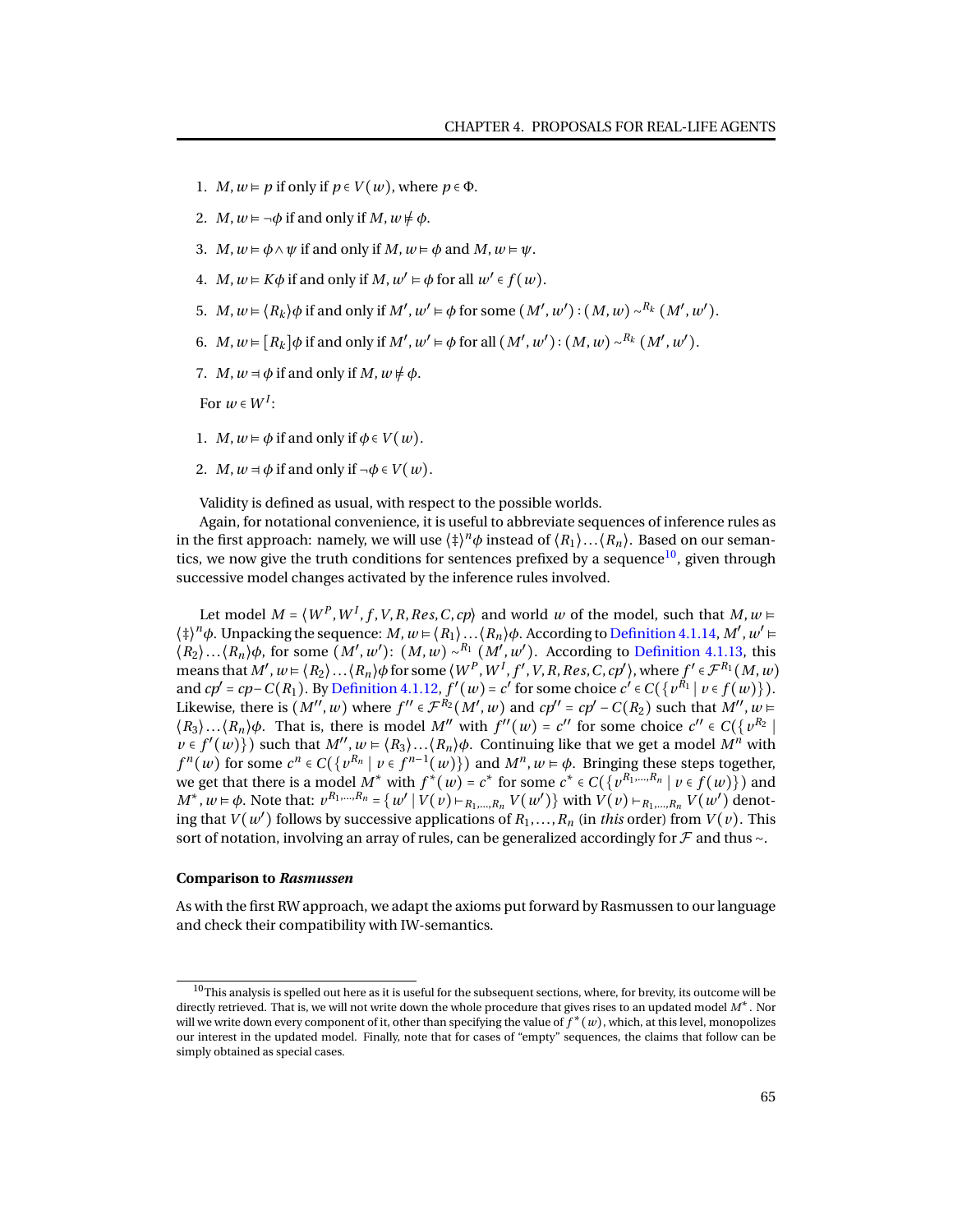<span id="page-69-0"></span>**Theorem 4.1.6** (IW-validity test of proposed axioms)**.**

- 1.  $\langle \phi \rangle^n K \phi \to \phi$  is *not* valid in the class of *all* models.
- 2.  $\langle \frac{1}{2} \rangle^n K \phi \rightarrow \langle \frac{1}{2} \rangle^n [\frac{1}{2} \rangle^m K \phi$  is valid in the class of all models.
- 3.  $\langle \frac{\dagger}{\dagger} \rangle^n \phi \wedge \langle \frac{\dagger}{\dagger} \rangle^m \psi \rightarrow \langle \frac{\dagger}{\dagger} \rangle^n \langle \frac{\dagger}{\dagger} \rangle^m (\phi \wedge \psi)$  is *not* valid in the class of all models.
- 4.  $\langle \ddagger \rangle^n (\phi \wedge \psi) \rightarrow \langle \ddagger \rangle^n \phi$  is valid in the class of all models.

*Proof.*

- 1. If the choice  $c^*$ , obtained from the analysis above, does not contain the world of evaluation itself, constructing counterexamples is a trivial task $^{11}$  $^{11}$  $^{11}$ .
- 2. Let arbitrary model  $M$  and world  $w \in W^P$  of the model. Suppose  $M, w \vDash \langle \ddagger \rangle^n K \phi$ . Then, there is a model  $M^*$  with  $f^*(w) = c^*$  for some choice  $c^* \in C(\lbrace v^{R_1,...,R_n} \mid v \in f(w) \rbrace)$ such that  $M^*$ ,  $w \models K\phi$ . As a result,  $M^*$ ,  $u \models \phi$  for all  $u \in c^*$  [1]. We want to show that *M*,  $w = \langle \frac{1}{2} \rangle^{n} [\frac{1}{2}]^{m} K \phi$ . So it suffices to show that  $M^{*}$ ,  $w = [\frac{1}{2}]^{m} K \phi$ , i.e. that for all  $(M^{**}, w)$ with  $f^{**}(w) = c^{**} ∈ C({v^{R'_1, ..., R'_m} | v ∈ f^*(w)}): M^{**}, w ∈ K\phi$ . Let arbitrary such  $M^{**}$ . From [1] and (Monotonicity),  $M^{**}$ ,  $w = K\phi$ . As a result,  $M^*$ ,  $w = [\dagger]^m K\phi$ , as desired.
- 3. Consider the following counterexample. Let model  $M$  =  $\left\langle W^{P}, W^{I}, f, V, R, Res, C, cp\right\rangle$  and world  $w \in W^P$  such that  $M, w \in \langle R_k \rangle Kp$  [1] and  $M, w \in \langle R_l \rangle K \neg p$  [2] for inference rules  $R_k$  and  $R_l$ . Due to the semantics, from [1] we obtain that there is *M'* with  $f'(w) = c'$ for some choice  $c' \in C(\lbrace v^{R_k} \mid v \in f(w) \rbrace)$  such that  $M', w \models Kp$ , i.e.  $M', u \models p$  for all  $u \in c'$ . Likewise, from [2], there is  $M''$  with  $f''(w) = c''$  for some choice  $c'' \in C(\lbrace v^{R_l} \rbrace)$ *v* ∈ *f*(*w*)}) such that  $M''$ ,  $w$  ⊨  $K(\neg p)$ , i.e.  $M''$ ,  $u = \neg p$  for all  $u \in c''$ . But then, it cannot be that there is a choice  $c^* \in C(\lbrace v^{R_l} | v \in f'(w) \rbrace)$  such that for  $M^*$  with  $f^*(w) = c^*$ , *M*<sup>∗</sup>, *w* ⊨ *Kp* ∧ *K* ¬*p*, because then *M*<sup>∗</sup>, *u* ⊨ *p* and *M*<sup>∗</sup>, *u* ⊨ ¬*p* for all *u* ∈ *c*<sup>∗</sup> which violates (Minimal Consistency).
- 4. Let arbitrary model *M* and world  $w \in W^P$  of the model. Suppose  $M, w \models \langle \ddagger \rangle^n (\phi \land \psi)$ . Then, there is a model  $M^*$  with  $f^*(w) = c^*$  for some  $c^* \in C(\lbrace v^{R_1,\dots,R_n} \mid v \in f(w) \rbrace)$  such that  $M^*$ ,  $w \models \phi \land \psi$  and thus  $M^*$ ,  $w \models \phi$ . But then clearly  $M$ ,  $w \models \langle \dagger \rangle^n \phi$ .

 $\Box$ 

Again, we continue by checking whether analogues of  $(R<sub>D</sub>)$  axiom and [Theorem 3.1.1](#page-24-1) are valid under the semantics of this approach. It is easy to see that for  $\Delta := K \neg \psi$ , from (Minimal Consistency), we obtain a counterexample for  $(R_D)$ . In addition, we can fix the cases of failure demonstrated in the previous theorem, by modifying Rasmussen's axioms, arguing on why the new view constitutes a more credible reading. In particular, we will see that imposing reflexivity secures veridicality of knowledge. Since this is a desirable trait, as in our familiar systems, we will give the other validities with respect to the class of reflexive models. Overall, our results will naturally hint at a remarkable consonance of RW- and IW- results, in terms of the validity of the axioms in question.

<span id="page-69-1"></span>**Theorem 4.1.7** (IW-validities)**.**

1.  $\langle \phi |^n K \phi \rightarrow \phi$  is valid in the class of all *reflexive* models.

<sup>11</sup>Counterexamples can be easily constructed for the "empty" case.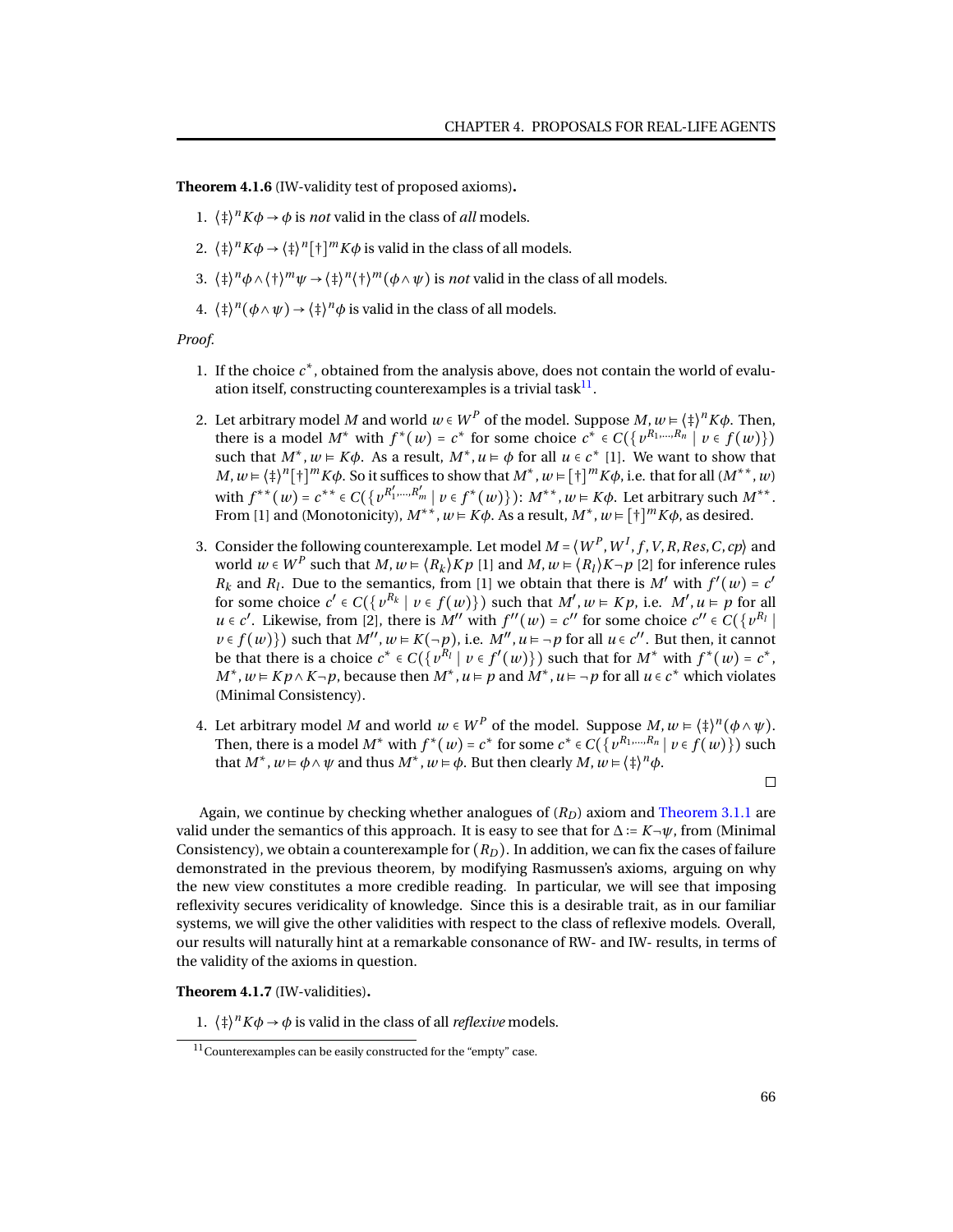- 2.  $\langle \phi^2 \rangle^n K \phi \wedge \langle \phi^2 \rangle^m K \psi \rightarrow \langle \phi^2 \rangle^n (k \phi \wedge K \psi)$ , with  $\phi \neq -\psi$ , is valid in the class of all reflexive models.
- 3. If  $\{\phi_1,\ldots,\phi_n\} \vdash_{R_k} \psi$  then:  $\langle \ddagger \rangle^n (\phi \wedge K\phi_1 \cdots \wedge K\phi_n) \rightarrow \langle \ddagger \rangle^n \langle R_k \rangle (\phi \wedge K\phi_1 \cdots \wedge K\phi_n \wedge K\psi)$  is valid in the class of all reflexive models, for  $\phi \in \mathcal{L}_P$ .
- 4.  $K \neg \neg \phi \land K(\phi \rightarrow \psi) \rightarrow \langle DNE \rangle \langle MP \rangle \langle C I \rangle K(\phi \land \psi)$  is valid in the class of all reflexive models.

*Proof.*

- 1. Let arbitrary reflexive model *M* and world  $w \in W^P$  of the model. Suppose *M*,  $w \models \langle \frac{1}{2} \rangle^n K \phi$ . Then, there is a model  $M^*$  with  $f^*(w) = c^* \in C(\{v^{R_1,...,R_n} | v \in f(w)\})$  such that  $M^*, w \models$ *K* $\phi$ . As a result, *M*<sup>\*</sup>, *u*  $\models \phi$  for all  $u \in c^*$  [1]. Due to reflexivity,  $w \in f(w)$  and since *w* is a possible world, any expansion of it would amount to itself, i.e.  $w^{R_1,...,R_n} = \{w\}$ . As a result, in any case, *w* is contained in the choice  $c^*$ , that is  $w \in f^*(w)$ . Then, from [1] we conclude  $M^*$ ,  $w \models \phi$ . Finally since  $\phi \in \mathcal{L}_P$  and  $M^*$  deviates from  $M$  only in terms of the accessibility relation,  $M, w \models \phi$ .
- 2. Let arbitrary model *M* and world  $w \in W^P$  of the model. Suppose  $M, w \in \langle \frac{\dagger}{4} \rangle^n K \phi \wedge w$  $\langle \dagger \rangle^m K \psi$ . Then  $M, w \models \langle \dagger \rangle^n K \phi$  and  $M, w \models \langle \dagger \rangle^m K \psi$ . That is, there is a model  $M^*$  with  $f^*(w) = c^*$  for some choice  $c^* \in C(\lbrace v^{R_1,\dots,R_n} \mid v \in f(w) \rbrace)$  such that  $M^*, w \in K\phi$  and there is  $M^{**}$  with  $f^{**}(w) = c^{**}$  for some  $c^{**} \in C(\{v^{R'_1...R'_m} | v \in f(w)\})$  such that  $M^{**}, w \models$ *K* $\psi$ . This means that  $M^*$ ,  $u \models \phi$  for all  $u \in c^*$  and  $M^{**}$ ,  $v \models \psi$  for all  $v \in c^*$ . But then by (Monotonicity), there is a choice  $c^{***}\in C(\{v^{R_1,...,R_n,R'_1,...,R'_m}\mid v\in f(w)\})$  such that if  $M^{***}$  has  $f^{***}$  where  $f^{***}(w) = c^{***}$ , then  $M^{***}$ ,  $z \models \phi$  and  $M^{***}$ ,  $z \models \psi$  for all *z* ∈ *c*<sup>\*\*\*</sup>. This amounts to *M*<sup>\*\*\*</sup>, *w* ⊨ *Kφ* ∧ *Kψ*. Since  $f^{***}$  ∈  $\mathcal{F}^{R_1,...,R_n,R'_1,...,R'_m}$  (*M*, *w*),  $(M, w) \sim^{R_1, ..., R_n, R'_1, ..., R'_m} (M^{***}, w)$ . So for some model  $(M^{***}, w)$ :  $(M, w) \sim^{R_1, ..., R_n, R'_1, ..., R'_m}$  $(M^{***}, w): M^{***}, w \models K\phi \land K\psi$ , hence  $M, w \models \langle \dagger \rangle^{n} (\dagger \rangle^{m} (K\phi \land K\psi)$ , as desired.
- 3. Let arbitrary model  $M$  and world  $w\in W^P$  of the model. Suppose  $M,w$   $\models$   $\langle \ddagger \rangle^n(\phi \wedge K\phi_1\ldots \wedge$ *Kφ*<sub>*n*</sub>) [1] and  $\{\phi_1, \ldots, \phi_n\} \vdash_{R_k} \psi$  [2]. We want to show that *M*,  $w = \langle \frac{1}{2} \rangle^n \langle R_k \rangle (\phi \wedge K\phi_1 \ldots \wedge K\phi_n)$  $K\phi_n \wedge K\psi$ ). From [1]: there is a model *M*<sup>∗</sup> with  $f^*(w) = c^*$  for some  $c^* \in C({v^{R_1,...,R_n}})$  $v \in f(w)$ }) such that  $M^*$ ,  $w \models (\phi \land K\phi_1 \dots \land K\phi_n)$ . Then it easily follows that  $M^*$ ,  $u \models \phi_1 \land$ ...∧ $\phi_n$  for all  $u \in c^*$ . But from [2], we get that there will be a choice  $c^{**} \in C(\lbrace v^{R_1,...,R_n,R_k} \rbrace)$  $\nu \in f(w)$ }) such that if  $M^{**}$  has  $f^{**}(w) = c^{**}$  then  $M^{**}, u \models \psi$  for all  $u \in c^{**}$ . As a result,  $M^{**}$ ,  $w \in K\psi$ . By (Monotonicity),  $M^{**}$ ,  $w \in K\phi_1 \wedge \ldots \wedge K\phi_n$ , too. Finally, since  $\phi$  is propositional, it is not affected by the change of the accessibility relation, therefore  $M^{**}, w \models \phi$ . As a result,  $M^{**}, w \models (\phi \land K\phi_1 \dots \land K\phi_n \land K\psi)$ . By the construction of  $M^{**},$  $M, w \models \langle \frac{1}{4} \rangle^{n} \langle R_{k} \rangle (\phi \wedge K \phi_{1} \dots \wedge K \phi_{n} \wedge K \psi)$ , as desired.
- 4. Let arbitrary model *M* and world  $w \in W$  of the model. Suppose  $M, w \in K \neg \neg \phi \land K(\phi \rightarrow$ *ψ*). We also have that  $\{\neg\neg\phi\} \vdash_{DNE} \phi$ ,  $\{\phi, \phi \rightarrow \psi\} \vdash_{MP} \psi$ ,  $\{\phi, \psi\} \vdash_{CP} \phi \land \psi$ . We get that  $M, w \in \langle DNE \rangle K\phi$  as a corollary from the previous validity. By this result, (Monotonicity) and assumption we get that  $M, w \in \{DNE\}$  ( $K\phi \wedge K(\phi \rightarrow \psi)$ ). Then again as a corollary of the previous validity, we obtain  $M, w \in \langle DNE \rangle \langle MP \rangle K \psi$ . By this, (Monotonicity) and assumption,  $M, w \in \langle DNE \rangle \langle MP \rangle \langle K\psi \wedge K\phi \rangle$ . A final application of the previous validity results in  $M, w \in \langle DNE \rangle \langle MP \rangle \langle C I \rangle K(\phi \wedge \psi)$ , as desired.

 $\Box$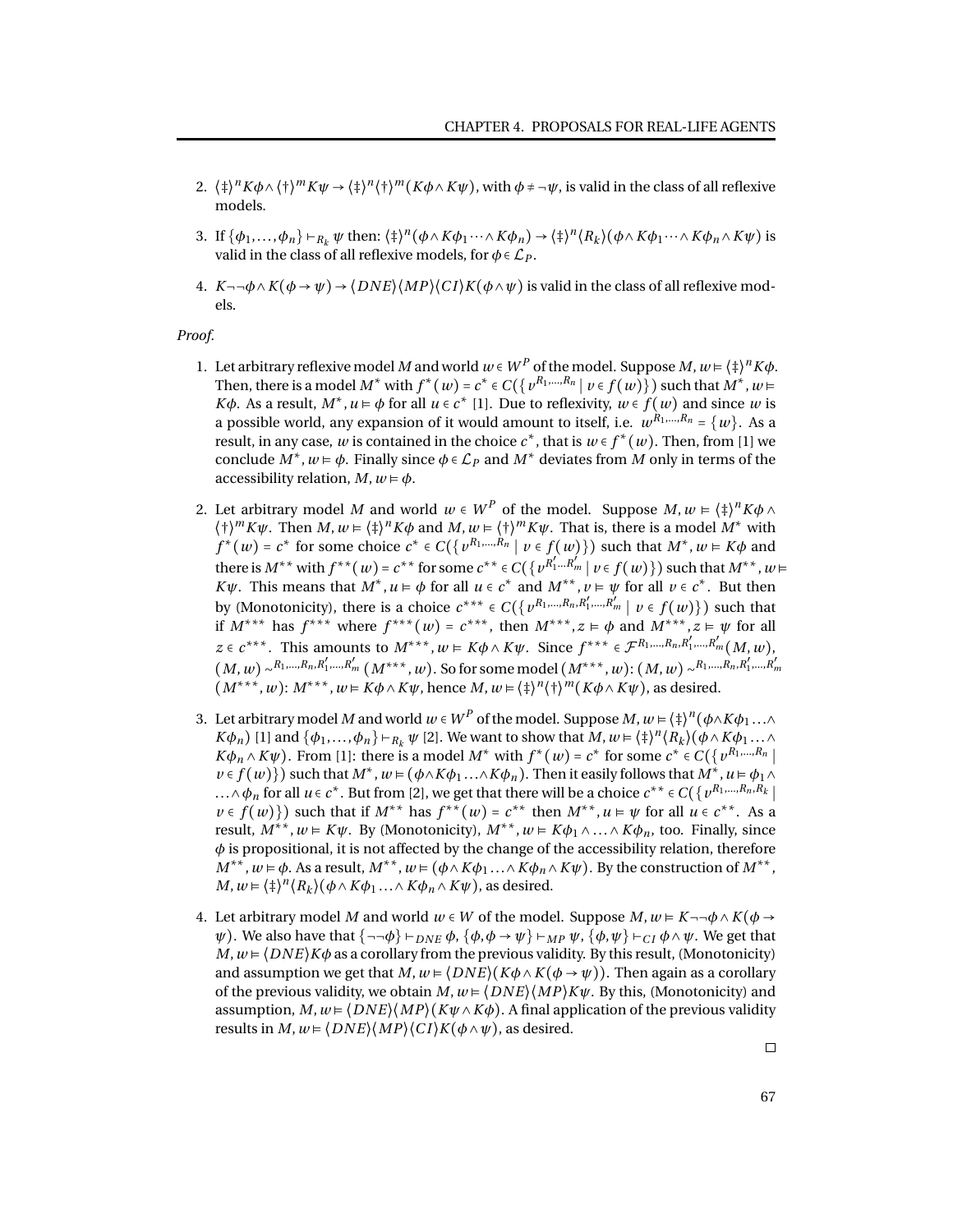The second validity and the fourth validity of [Theorem 4.1.6](#page-69-0) and [Theorem 4.1.1](#page-58-0) allow us to spot an initial convergence between Rasmussen and the two semantic interpretations (RW and IW). This can be said regarding the first validity as well; imposing reflexivity under the second approach should not be thought as a radical intervention that hints at some kind of substantial divergence between the core of the two interpretations. On the contrary, reflexivity is the standard veridicality-preserving condition in frameworks that employ accessibility relations. As these were simply absent in the first approach, no reflexivity condition was needed to ensure veridicality. In fact, this was accommodated via condition 3 of the class **M**. Interestingly,  $\langle \ddagger \rangle^n \phi \wedge \langle \dagger \rangle^m \psi \to \langle \ddagger \rangle^n \langle \dagger \rangle^m (\phi \wedge \psi)$  fails to be valid both under RW-semantics and IW-semantics. The fact that these results coincide, along with the counterexamples provided, can be seen as indicative of a problematic motivation behind the inclusion of the analogous axiom in *Rasmussen*. The similarity extends further; consider the limited version of (*RD*) as in [Theorem 4.1.2](#page-60-1) and [Theorem 4.1.7.](#page-69-1) We can thus speculate that what was called (*RD*)*-Success* does not really deliver the expected result.

The way out of the problem of logical omniscience under this new, full framework can be additionally reflected on the next theorem:

<span id="page-71-0"></span>**Theorem 4.1.8** (Reasoning from rules). If  $\{\phi_1, \ldots, \phi_k\} \vdash_{R_1, \ldots, R_n} \psi$  and  $\{\dagger\}^{m_i} K \phi_i$  for  $1 \le i \le k$ , where each  $\langle \ddagger \rangle^{m_i}$  is a sequence of  $m_i$ -many inference rules, then  $\langle \ddagger \rangle^{m_1}...\langle \ddagger \rangle^{m_k}\langle \ddagger \rangle^{n}K\psi.$ 

*Proof.* Let arbitrary model *M* and world  $w \in W^P$  of the model. Suppose *M*,  $w \in (\frac{1}{2})^{m_i} K \phi_i$ , for 1 ≤ *i* ≤ *k*. As a result, for each *i*, there is  $M_i^*$  with  $f_i^*$  $c_i^*(w) = c_i^*$  $\sum_{i}^{*}$  for some  $c_i^*$ *i* ∈ *C*({*v <sup>R</sup>i*1,...,*Rimi* ∣ *v* ∈  $f(w)$ }) such that  $M_i^*$ ,  $w = K\phi_i$ . That is, for all  $v \in f_i^*$  $\hat{N}_i^*(w)$ ,  $\hat{M}_i^*, v \models \phi_i$ . Due to (Monotonicity), there is  $c^* \in C(\lbrace v^{R_i j} \mid v \in f(w) \rbrace)$  with  $R_{ij}$  abbreviating  $R_{11}, \ldots, R_{1m_1}, \ldots, R_{k1}, \ldots, R_{km_k}$  such that if a model  $M^*$  has  $f^*(w) = c^*$ , then  $M^*$ ,  $u \in \phi_i$  for all  $u \in c^*$ . Since  $\{\phi_1, \ldots, \phi_k\} \vdash_{R_1, \ldots, R_n}$  $\psi$ , there will be  $c^{\circledast} \in C(\lbrace v^{R_{ij},R_1,\dots,R_n} \mid v \in f(w) \rbrace)$  such that if a model  $M^{\circledast}$  has  $f^{\circledast}(w) = c^{\circledast}$ , then  $M^{\circledast}$ ,  $u \models \psi$  for every  $u \in c^{\circledast}$ . This immediately results in  $M^{\circledast}$ ,  $w \models K\psi$ . But then due to construction of  $M^{\circledast}$ ,  $M, w \models \langle \ddagger \rangle^{m_1} \dots \langle \ddagger \rangle^{m_k} \langle \ddagger \rangle^n K \psi$ .  $\Box$ 

This second approach naturally extends both *Rasmussen* and *Rasmussen*&*Bjerring*. It extends Rasmussen by importing semantics, thereby offering a concrete insight on the adequacy of the axioms. It extends *Rasmussen*&*Bjerring* by unraveling the reasoning process and formally introducing the effect of cognitive effort. These results enable us to overcome the problem of logical omniscience, while still preserving an account of how reasoning ensures that we can perform inferences lying within suitable applications of rules. In particular, the argument of impossible worlds suffices to invalidate the closure principles: since the clause for knowledge quantifies over both possible and impossible worlds, it can easily be the case that an agent knows  $\phi$  but not  $\psi$ , even though the latter is logically entailed by the former. In addition, the truth clause for  $\langle R_k \rangle K\phi$ , and subsequently [Theorem 4.1.8,](#page-71-0) demonstrate that an agent can only come to know *ψ* via suitable applications of inference rules. This also manifests how logical competence is preserved.

In fact, the rule-sensitivity, the measure on cognitive capacity and the way it is updated allow us to practically witness to which extent reasoning evolves and thus to which extent consequences of what we already know can come to be in turn known. Besides, running out of resources depends not only on the number but also on the kind and chronology of rules. The IW-approach takes these factors into account and can therefore explain that the agent exhausts her resources while reasoning. Overall, it does justice to the idea that consumption of specific resources is responsible for the failure to acquire knowledge from some point onwards.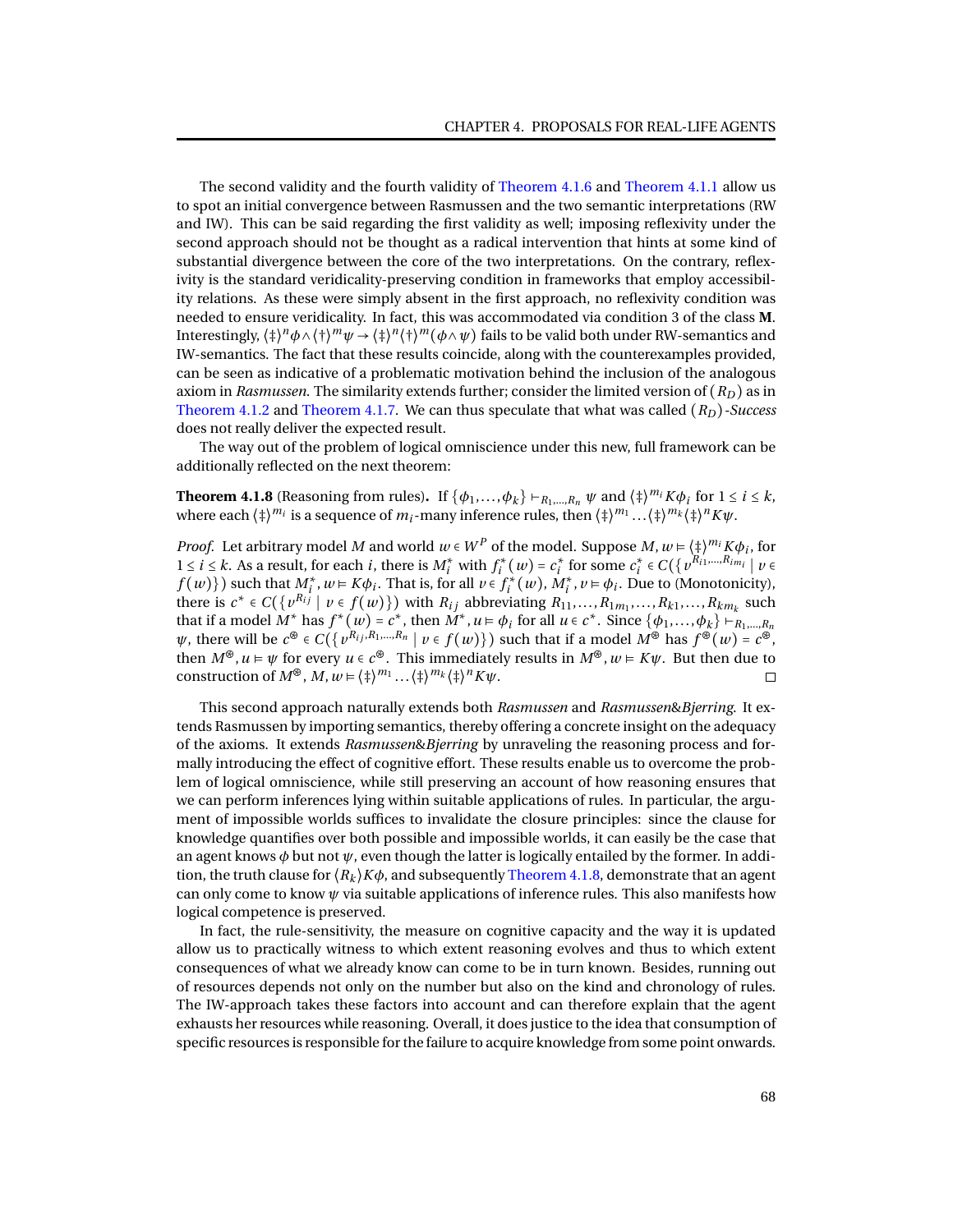In the next section, we will actually incorporate this explanation *into* the logical framework itself.

Before delving into the anticipated extension of IW, it is useful to make some comparative remarks between our two approaches. As we have already observed, despite the use of different equipment, the two views converge substantially in (in)validating certain suggested axioms. This serves as a strong indication on the adequacy of the axioms and as a criterion on what actually is credible enough to formally describe a reasoning process. Yet it is straightforward to see that RW-semantics is more syntactically inclined; worlds essentially constitute a convenient way to talk about (factive) truths and epistemic states in tandem with transitions among the latter, triggered by reasoning steps. The second view is still committed to the mainstream (im)possible worlds semantics, only now augmented by dynamic clauses. More specifically, it still employs accessibility relations and model transformations (in the sense of DEL) to account for the progress of reasoning, taking note of, among others, the agent's cognitive effort. The first attempt eluded the need of model change due to its "temporal" portrayal of reasoning and the way the set of rule-based worlds got *itself* structured in accordance with the inference rules. This is why we observed that differences in the obtained validities can be attributed to technical ramifications; they do not really affect the gist of the line of argumentation on escaping the problem – besides, both approaches provide the semantics underlying the very same conception. An important difference that will manifest itself more clearly in what follows is that the second approach offers the breeding ground to talk about resource depletion in a quantitative manner and adopt mainstream techniques regarding external information. To summarize, both approaches strike the balance between non-omniscience and ignorance and manage to do so by acknowledging that the progress of reasoning is the distinguishing factor. Capturing this characteristic, albeit in different ways, is what increases their explanatory power and successfully addresses the criticisms against existing attempts.

#### **A quantitative extension of** IW

This section elucidates the idea of resource consumption, incorporated into the logical language and the IW-semantics. The goal is to show that a suitable quantitative fragment, once appended to these basic elements, yields a thorough account of how real-life agents expand their epistemic states, given certain preconditions, and why this eventually stops. By establishing a concrete connection between resource consumption and the evolution of reasoning, we wish to soothe the objections about the broad use of *n* reasoning steps, as discussed in [Section 3.3.3.](#page-47-0) Instead of relying on some vague impression of some reasoning steps as "too many", one may now gain insight on the agent's inferential ability, by looking at "snapshots" of the available resources following the applications of inference rules.

To begin with, the new language includes an additional component (along the lines of [Fa](#page-93-0)[gin and Halpern](#page-93-0) [\(1994\)](#page-93-0)):

<span id="page-72-0"></span>**Definition 4.1.15** (Language  $\mathcal{L}_{\text{IWe}}$ ). Let  $\Phi$  be the standard set of propositional atoms and *R*, *I* countable sets. The language  $\mathcal{L}_{\text{IWe}}$  consists of a set *T* of constants and a set *F* of formulas. In particular,  $T = \{c_{R_k} | R_k \in R\} \cup \{cp_i | i \in I\}$ . Then, the set of formulas is defined inductively as follows:

*φ* ::= *p* | *s* ≥ *t* | →*φ* | *φ* ∧*φ* | *Kχ* |  $(R_k)$ *φ* | [*R<sub><i>k*</sub>]*φ* 

where *s*, *t*  $\in$  *T*, and as before *p*  $\in$   $\Phi$ ,  $\chi$   $\in$   $\mathcal{L}_P$  and  $R_k$   $\in$  *R*.

The intended reading of the constants is that those of the form  $c_{R_k}$  correspond to the cog-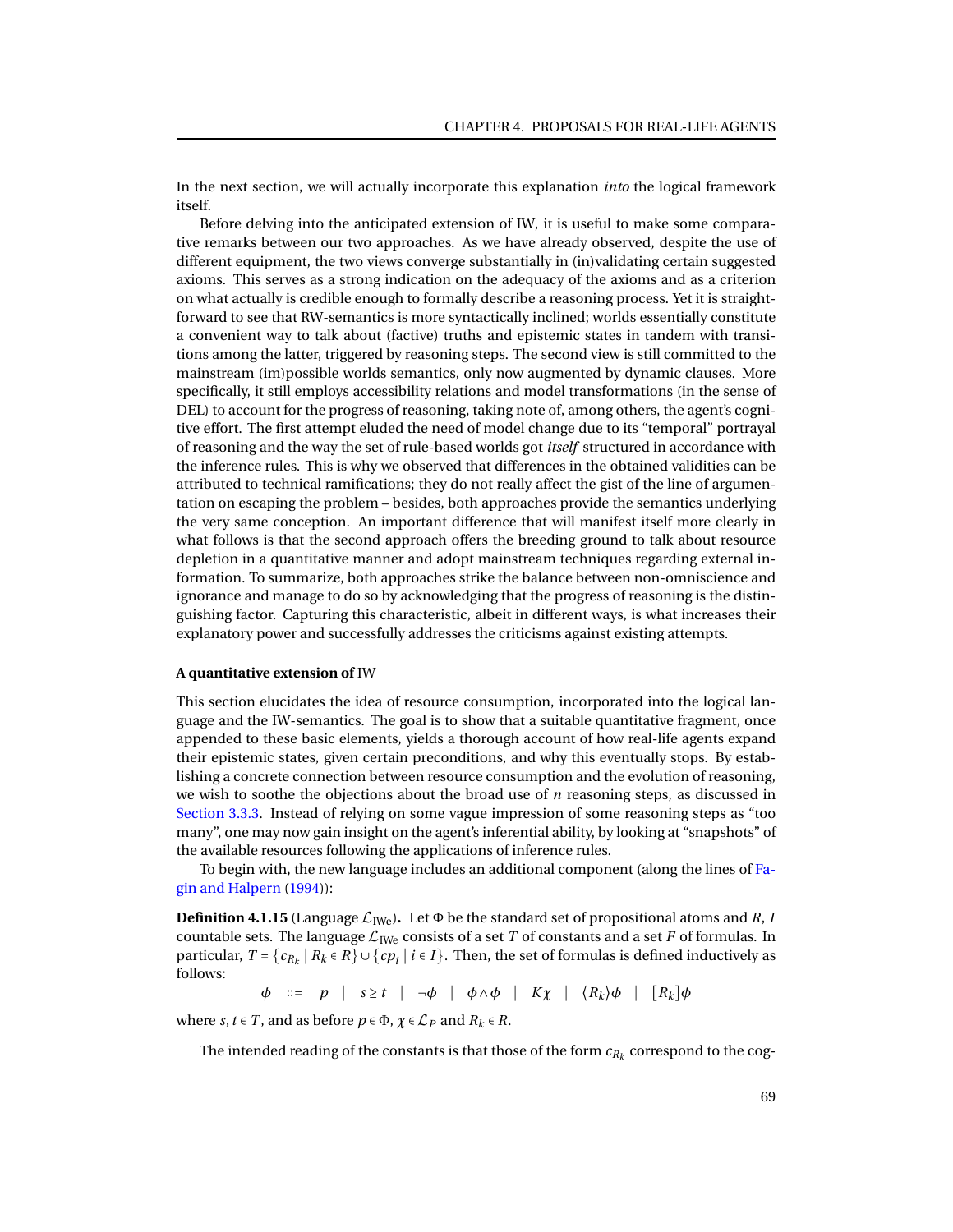nitive costs of inference rules whereas those of the form  $cp_i$  correspond to the agent's cognitive capacity at the several stages of reasoning. The inequalities are then introduced to express the comparisons between costs and capacity.

<span id="page-73-0"></span>**Definition 4.1.16** (Interpretation of constants). Given a model  $M = \langle W^P, W^I, f, V, R, Res, C, cp \rangle$ , the constants of *T* are interpreted as follows:  $cp_i^M = cp$  and  $c_{R_k}^M = C(R_k)$ .

Leaving aside the logical language, it is important to clarify our intended reading of ≥. Keep in mind that, given *M*, both *cp* and  $C(R_k)$  are ordered *r*-tuples. Then for  $\alpha$ ,  $\beta$  such tuples, our reading of  $\alpha \geq \beta$  is that *every i*-th component of  $\alpha$  is greater or equal than the *i*-th component of  $\beta$  <sup>[12](#page-0-0)</sup>. Now, the motivation behind the new clauses is that an application of an inference rule should be "affordable"; the agent's cognitive capacity must be enough to "endure" the resource consumption caused whenever some inference rule is fired. Otherwise, the action of applying the inference rule is not executable. In short, the agent's capacity with regard to each resource should be greater or equal than the cost of the rule with regard to the respective resource.

With our new extended language  $\mathcal{L}_{\text{IWe}}$ , we can formally express this requirement.

<span id="page-73-1"></span>**Definition 4.1.17** (IWe-semantics). For  $w \in W^P$ :

- 1. *M*,  $w \models p$  if and only if  $p \in V(w)$ , where  $p \in \Phi$ .
- 2. *M*,  $w \models s \ge t$  if and only if  $s^M \ge t^M$ .
- 3. *M*,  $w \models \neg \phi$  if and only if *M*,  $w \not\models \phi$ .
- 4. *M*,  $w \models \phi \land \psi$  if and only if *M*,  $w \models \phi$  and *M*,  $w \models \psi$ .
- 5. *M*,  $w \in K\phi$  if and only if *M*,  $w' \in \phi$  for all  $w' \in f(w)$ .
- 6.  $M, w \models \langle R_k \rangle \phi$  if and only if  $M, w \models (cp_i \geq c_{R_k})$  and  $M', w' \models \phi$  for some  $(M', w') : (M, w) \sim^{R_k}$  $(M', w')$ .
- 7. *M*,  $w \in [R_k] \phi$  if and only if  $M, w \in (cp_i \geq c_{R_k})$  implies  $M', w' \in \phi$  for all  $(M', w')$ :  $(M, w) \sim^{R_k} (M', w')$ .
- 8. *M*,  $w = \phi$  if and only if *M*,  $w \neq \phi$ .

For  $w \in W^I$ :

- 1. *M*,  $w \models \phi$  if and only if  $\phi \in V(w)$ .
- 2. *M*,  $w = \phi$  if and only if  $\neg \phi \in V(w)$ .

It is important to mention that viewing values of resources as natural numbers is not the only option. While it does seem as an adequate way to express the availability and cost of –for instance– *time*, other resources might be better captured via other quantitative assignments. The modelling choices behind  $C(R_k)$  and *cp* and the reading of  $\geq$  are mostly indicative of a simple way to formalize the idea of resource consumption, that bounds real agents' performance. Of course, it is empirical research that sheds light on the units that best describe resources, the values corresponding to each inference rule etc. Once we have the tools

<sup>&</sup>lt;sup>12</sup>This can be easily expressed with the help of projection functions  $proj_i$  for  $i \in r$ . Each  $proj_i$  maps a tuple  $\alpha$  to its *i*-th component.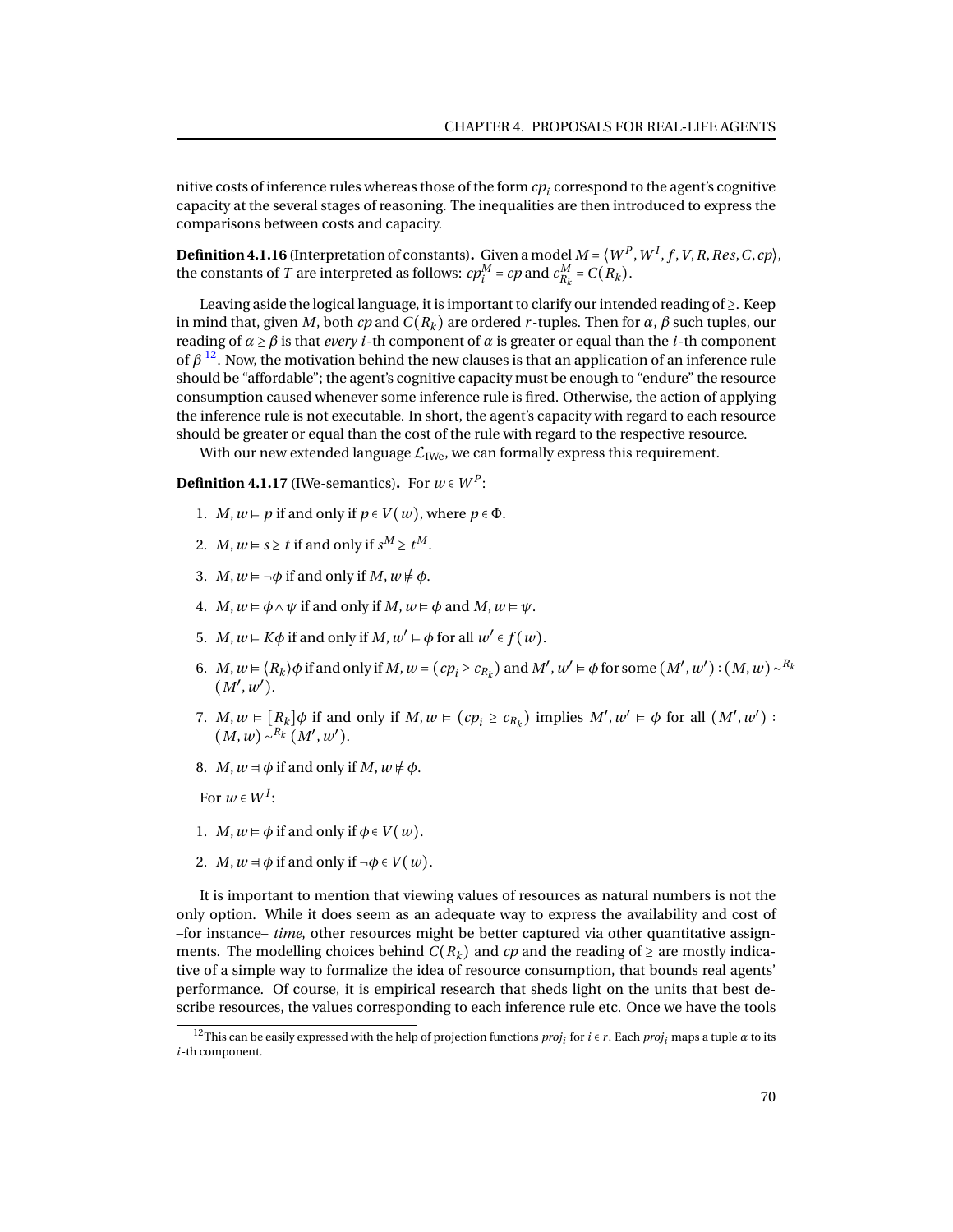to formalize the core idea, it is possible to manipulate the relevant components and fit other modelling choices. What we have showed is that it is altogether achievable to spell out the cognitive effort under such step-wise proposals, without claiming that our own numerical way of evaluating resources must monopolize this line of investigation.

Next, we give an example to illustrate the subtleties of this new extension, and then point towards a potential application.

#### **Example 2.**

Recall [Theorem 4.1.7.](#page-69-0) We will now construct a model that demonstrates a failure to apply Conjunction Introduction, following any application of Double Negation Elimination and Modus Ponens, attributed to the fact that time expires before the agent manages to apply this last step.

- Let model  $M = \langle W^P, W^I, f, V, R, Res, C, cp \rangle$  with  $R = \{DNE, MP, CI\}$ ,  $Res = \{time, memory\}$  $C(MP) = CI = (2, 2), C(DNE) = (3, 1)$  while  $cp = (5, 10)$ . In addition, suppose that for  $\text{world } w \in W^P$ :  $M, w \in K \neg \neg \phi \land K(\phi \rightarrow \psi)$ .
- Then, *M*,*u* ⊧ ¬¬*φ* and *M*,*u* ⊧ *φ* → *ψ* for all *u* ∈ *f* (*w*). First, we get *M*,*w* ⊧ *cp<sup>i</sup>* ≥ *cDNE* . Second, there is a choice  $c' \in C(\lbrace u^{DNE} \mid u \in f(w) \rbrace)$  such that if  $f'(w) = c'$  and  $cp' =$  $cp - C(DNE) = (2, 9)$  for a model *M'*, then  $M'$ ,  $w \in K\phi$ .
- Following the same procedure for *MP*:  $M'$ ,  $w \models cp_i \ge c_{MP}$  and there is a choice  $c'' \in$ *C*({*v*<sup>*MP*</sup>  $\vert v \in f'(w)$ }) such that if *f*<sup>''</sup>(*w*) = *c*<sup>''</sup> and *cp*<sup>''</sup> = *cp*<sup>'</sup> − *C*(*MP*) = (2,9) − (2,2) =  $(0, 7)$  for a model  $M''$ , then  $M''$ ,  $w \in K\psi$ .
- But then  $M''$ ,  $w \neq cp_i \geq c_{CI}$ . So finally,  $M''$ ,  $w \neq \langle CI \rangle K(\phi \land \psi)$ , therefore  $M''$ ,  $w \models \neg \langle CI \rangle K(\phi \land \psi)$ . But this means that  $M'$ ,  $w = \langle MP \rangle \neg \langle CI \rangle K(\phi \wedge \psi).$

In turn *M*,*w* ⊧ ⟨*DNE*⟩⟨*MP*⟩¬⟨*C I*⟩*K*(*φ*∧*ψ*).

As a result, indeed  $M$ ,  $w \neq [DNE][MP]\langle CI\rangle K(\phi \wedge \psi)$ .

*Remark*:(Doxastic setting and the challenge of implicit contradictions). Unsurprisingly, the doxastic analogue of the system hitherto discussed can be obtained by adjusting the constructions of [Definition 4.1.9,](#page-66-0) [Definition 4.1.10,](#page-66-1) [Definition 4.1.11,](#page-67-0) [Definition 4.1.12,](#page-67-1) [Defini](#page-67-2)[tion 4.1.13](#page-67-2) and [Definition 4.1.14,](#page-67-3) now based on an initial *doxastic* accessibility function *f* . However, it is worth emphasizing some other potential changes, that better embody the notion of belief and differentiate the propositional attitudes. For instance, we hinted at the suitability of reflexive models to grasp properties of knowledge, such as veridicality. It is natural to drop this requirement in a doxastic setting. Most importantly, in [Section 3.3.3,](#page-47-0) we underlined the insufficiency of Rasmussen's doxastic framework to accommodate belief in implicit contradictions, an unwelcome side-effect of (Monotonicity), (Minimal Consistency) and the way the updated model of [Definition 3.3.16](#page-49-0) is defined. Should we stick to a purely epistemic framework, we actually escape this worry, given the veridicality of knowledge. The objection persists with belief, though; a real-life, fallible agent might believe an implicit contradiction, therefore our doxastic alternative should do justice to such cases too.

The solution to this sub-task, as given below, focuses on *memory*, a resource that always seems a plausible candidate-element of the set *Res* and crucial for failures such as belief in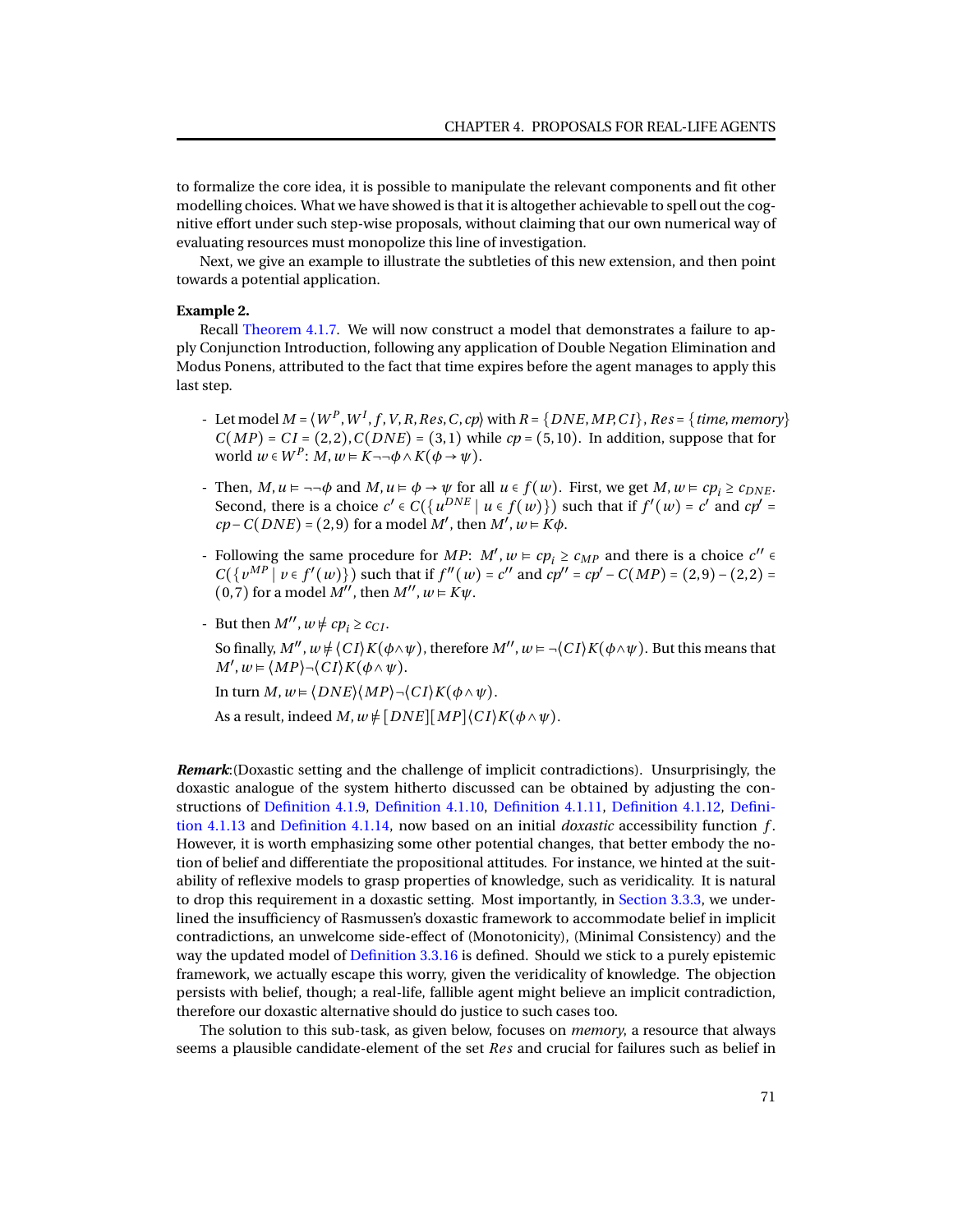implicit contradictions<sup>[13](#page-0-0)</sup>. It is natural to assume that the more information stored, the larger the chances of ending up believing something that contradicts an existing belief. As a result, with memory wearing out, (Monotonicity) may be dropped.

Of course, the extension IWe puts forward an extra constraint that disallows action once at least one resource is completely exhausted. Therefore, dropping (Monotonicity) takes place at some intermediate point. Given that the agent's capacity regarding memory gets its maximum value at the initial model, and is completely depleted after some updates, then (Monotonicity) must be dropped at some prior point. The idea is that before the resource is totally exhausted, the increasing burden forces the agent's performance to gradually decline. This can be even formally expressed by equipping our model *M* with a threshold for this "intermediate" failure and comparing it with the value of the agent's memory capacity. More specifically, the latter may be formalized and interpreted by (a) introducing a new kind of constants and (b) assigning the appropriate projection of the ordered pair *cp* to each such constant, as interpretation at the model *M*. This is then compared to the value of the threshold. If the memory capacity has fallen below the acceptable limit, then (Monotonicity) is dropped and belief in implicit contradictions is not in principle disallowed.

### **4.2 Impossible worlds and public announcements (**IWPA**)**

Knowledge is acquired not only because of internal mental processes, but also due to external information. For example, truthful public announcements supply additional pieces of information and these are actually obtained for "free", in terms of cognitive effort. We therefore enrich the repertoire of actions to account for these cases. Truthful public announcements and their effect on our models are hereafter examined:

**Definition 4.2.1** (Language  $\mathcal{L}_{IWPA}$ ). The language  $\mathcal{L}_{IWPA}$  is defined inductively from a countable set of propositional atoms Φ:

*φ* ∶∶= *p* ∣ ¬*φ* ∣ *φ*∧*φ* ∣ *Kψ* ∣ ⟨*R<sup>k</sup>* ⟩*φ* ∣ [*R<sup>k</sup>* ]*φ* ∣ [*ψ*!]*φ*

with  $p \in \Phi$ ,  $\psi \in \mathcal{L}_P$ , where  $\mathcal{L}_P$  is the usual propositional language<sup>[14](#page-0-0)</sup>, and  $R_k \in R$  for a given countable set *R*.

Then,  $[\psi!] \phi$  reads "after the public announcement of  $\psi$ ,  $\phi$  is true", all else being as in [Defi](#page-66-0)[nition 4.1.9.](#page-66-0) We extend our semantics to account for the truth of such sentences. To do so, the following definition (along the lines of [Section 2.1\)](#page-14-0) is needed to establish the change generated by the announcement.

**Definition 4.2.2** (IW-model transformation by public announcement)**.** Given an IW-model  $M = \langle W^P, W^I, f, V, R, Res, C, cp \rangle$ , its transformation by  $\psi!$  is  $M^{\psi!} = \langle (W^P)^{\psi!}, (W^I)^{\psi!}, f^{\psi!}, V^{\psi!}, R^{\psi!}, Res^{\psi!}, C^{\psi!}, cp^{\psi!} \rangle$  where:

- $(W^P)^{\psi} = \{ w \in W^P \mid M, w \models \psi \}$
- $\bullet$   $(W^{I})^{\psi!} = \{ w \in W^{I} \mid M, w \models \psi \}$

<sup>&</sup>lt;sup>13</sup>Although we do stress the part memory plays, the solution can be adapted for other resources too. In this sense, the sketch is independent of the choice of resource and employing memory is mostly due to illustrative purposes.

<sup>&</sup>lt;sup>14</sup>As we have so far focused on the agent's knowledge about the world, rather than, for example, higher-order knowledge or knowledge of her own reasoning processes, a restriction on announcements seems reasonable.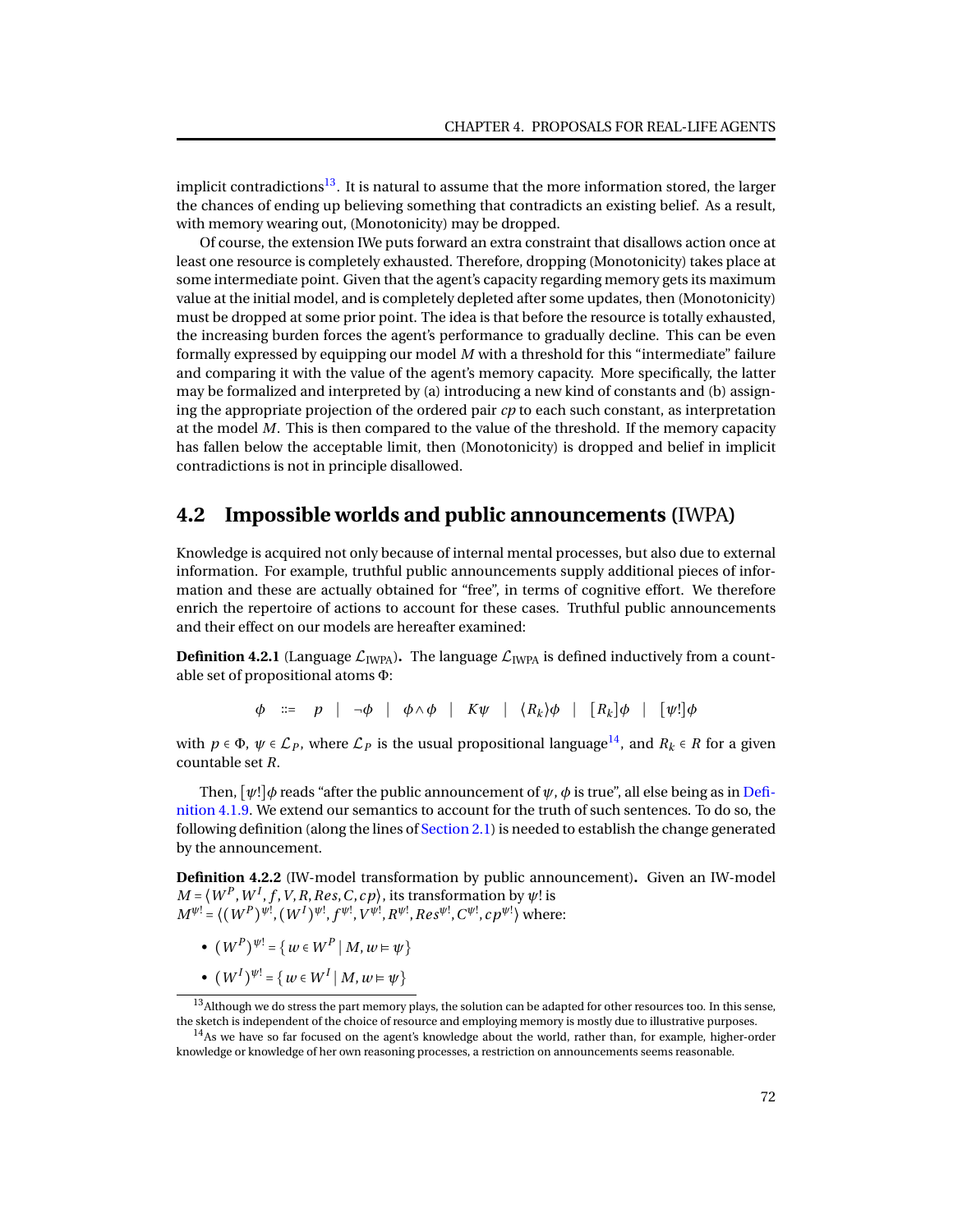- $f^{\psi!}(w) = f(w) \cap W^{\psi!}$ , for  $w \in W^{\psi!} := (W^P)^{\psi!} \cup (W^I)^{\psi!}$
- $V^{\psi}$ <sup>[</sup> $(w)$  =  $V(w)$ , for  $w \in W^{\psi}$ <sup>[ $\psi$ ]</sup>
- $R^{\psi} = R$
- $Res^{\psi} = Res$
- $C^{\psi}$  = C
- $cp^{\psi}$  =  $cp$

Then:

<span id="page-76-0"></span>**Definition 4.2.3** (IWPA-semantics)**.**

- 1. The clauses of [Definition 4.1.14.](#page-67-3)
- 2. For  $w \in W^P$ :  $M, w \models [\psi!] \phi$  if and only if  $M, w \neq \psi$  or  $M^{\psi!}, w \models \phi$ .

A full-scale analysis of a real agent's reasoning should encompass the effect of both external and internal information as well as of their combination. [Theorem 4.1.8](#page-71-0) provided us with a result indicating how purely internal reasoning progresses by drawing on successive applications of inference rules. The next goal is to show how external information, in the form of public announcements, can enhance our epistemic state. Finally, we combine these to account for the result of both applying inference rules and utilizing interaction, as usually is the case in the real world.

<span id="page-76-2"></span>**Theorem 4.2.1** (Reasoning from announcements). If  $\{\phi_1, \ldots, \phi_k\} \vdash_{R_1, \ldots, R_n} \chi$  and  $[\psi!] K \phi_i$  for  $1 \le i \le k$ , then  $[\psi!] \langle \ddagger \rangle^n K \chi$ .

*Proof.* Let arbitrary model *M* and world  $w \in W^P$  of the model. Suppose that  $M, w \in [\psi!] K \phi_i$ for all  $1 \le i \le k$ . Then, it follows from [Definition 4.2.3](#page-76-0) that  $M, w \vDash \psi$  implies  $M^{\psi!}, w \vDash K\phi_i$  for all  $1 \le i \le k$ . Suppose  $M, w \models \psi$ . Then  $M^{\psi!}, u \models \phi_i$  for all  $1 \le i \le k$  and all  $u \in f^{\psi!}(w)$ . But since  $\{\phi_1,\ldots,\phi_k\}$   $\vdash_{R_1,\ldots,R_n} \chi$ , there is a choice  $c^* \in C(\{u^{R_1,\ldots,R_n} | u \in f^{\psi!}(w)\})$  such that if  $f^*(w) = c^*$ for a model  $M^*$  then  $M^*$ ,  $v \models \chi$  for all  $v \in c^*$ . Therefore,  $M^*$ ,  $w \models K\chi$ . As a result, if  $M$ ,  $w \models \psi$ then  $M^{\psi!}$ ,  $w = \langle \frac{1}{4} \rangle^n K \chi$ . Overall,  $M, w \in [\psi!] \langle \frac{1}{4} \rangle^n K \chi$ , as desired.  $\Box$ 

<span id="page-76-1"></span>**Theorem 4.2.2** (Reasoning from announcements and rules)**.**

- 1. If  $\{\phi_1, \phi_2\} \vdash_{R_1,\dots,R_n} \chi$  and  $[\psi!] (K\phi_1 \wedge \{\dagger\}^m K\phi_2)$ , then  $[\psi!] (\dagger)^m \langle \dagger \rangle^n K\chi$ .
- 2. If  $\{\phi_1, \phi_2\} \vdash_{R_1,\dots,R_n} \chi$  and  $\{\dagger\}^m (K\phi_1 \wedge [\psi!] K\phi_2)$ , then  $\{\dagger\}^m [\psi!] \{\dagger\}^n K\chi$ .

*Proof.*

1. Let arbitrary model *M* and world  $w \in W^P$  of the model. Suppose that  $M, w \in [\psi!] (K \phi_1 \wedge$  $\langle \dagger \rangle^m K \phi_2$ ). Then  $M, w \models \psi$  implies  $M^{\psi!}, w \models (K \phi_1 \land \dagger \dagger)^m K \phi_2$ ), i.e.  $M^{\psi!}, w \models K \phi_1$  and  $M^{\psi!}$ ,  $w \in \langle \frac{1}{4} \rangle^m K \phi_2$ . That is,  $M^{\psi!}$ ,  $u \in \phi_1$  for all  $u \in f^{\psi!}(w)$ . Additionally, there is model  $M^*$  such that  $f^*(w) = c^*$  for some  $c^* \in C(\{v^{R_1,\dots,R_m} | v \in f^{\psi!}(w)\})$  and  $M^*, u \in \phi_2$  for all  $u \in c^*$ . Due to (Monotonicity), for all  $u \in c^*$ ,  $M^*$ ,  $u \models \phi_1 \land \phi_2$ . Since  $\{\phi_1, \phi_2\} \vdash_{R_1, \dots, R_n} \chi$ , there is a choice  $c^{**} \in C(\{v^{R_1,\dots,R_n} \mid v \in f^*(w)\})$  such that if  $f^{**}(w) = c^{**}$  for a model  $M^{**}$  then  $M^{**}$ ,  $u \models \chi$  for all  $u \in c^{**}$ . But then  $M^{**}$ ,  $w \models K\chi$ , and in turn  $M^*$ ,  $w \models {\dagger}^n K\chi$ . Likewise  $M^{\psi!}, w \models \langle \dagger \rangle^m \langle \dagger \rangle^n K \chi$ . Overall,  $M, w \models \psi$  implies  $M^{\psi!}, w \models \langle \dagger \rangle^m \langle \dagger \rangle^n K \chi$ , so we finally conclude  $M, w \models [\psi!] \langle \ddagger \rangle^m \langle \dagger \rangle^n K \chi.$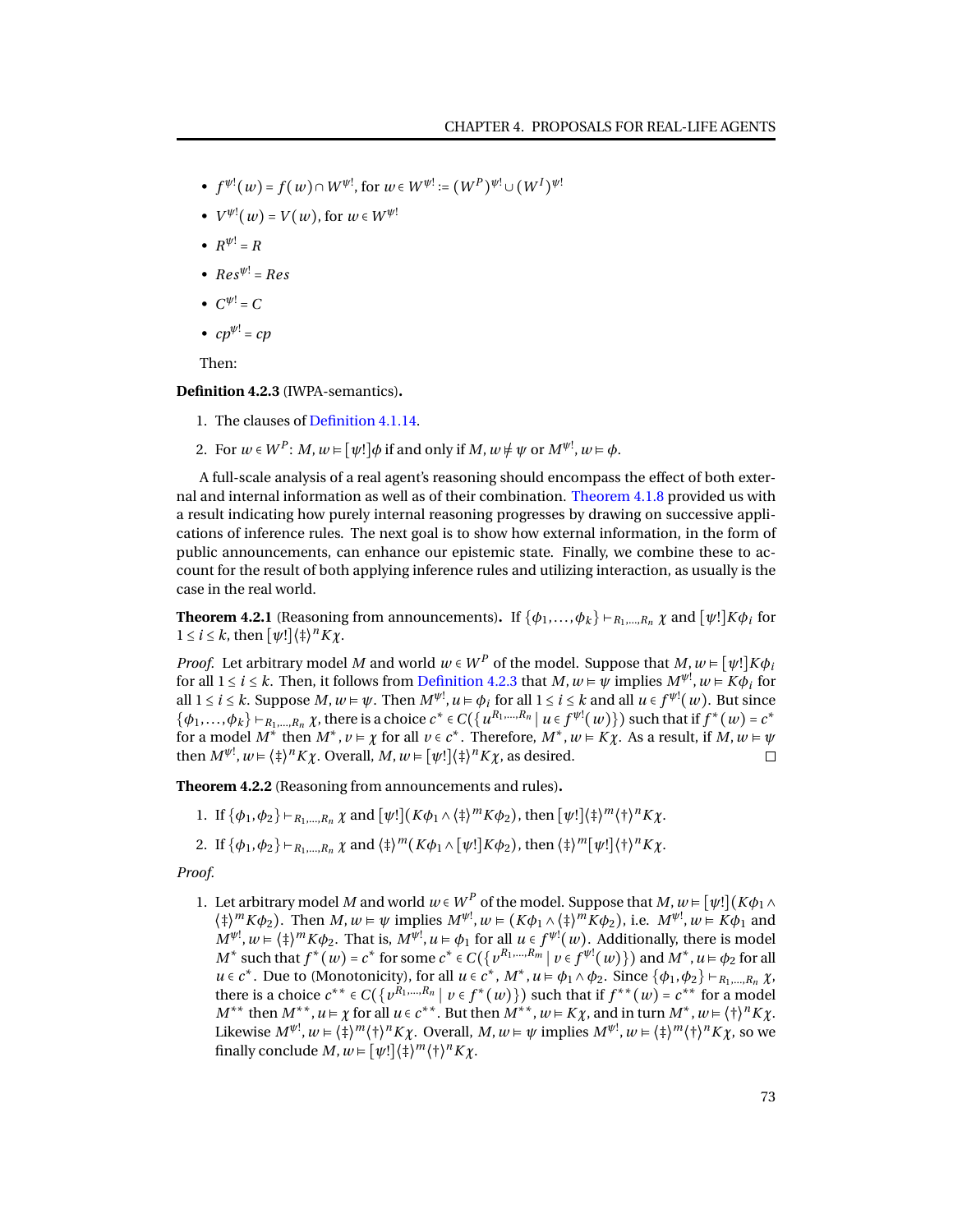2. Let arbitrary model  $M$  and world  $w\in W^P$  of the model. Suppose that  $M,w$   $\models$   $\langle \ddagger \rangle^m (K\phi_1\wedge$  $[\psi!] K \phi_2$ ). So there is model *M*<sup>\*</sup> such that  $f^*(w) = c^*$  for some  $c^* \in C(\lbrace v^{R_1,...,R_m} \mid v \in C \rbrace)$  $f(w)$ }) and  $M^*$ ,  $w \in K\phi_1 \wedge [\psi!] K\phi_2$ , i.e.  $M^*$ ,  $w \in K\phi_1$  and if  $M^*$ ,  $w \in \psi$  then  $(M^*)^{\psi!}$ ,  $w \in K\phi_1$  $K\phi_2$ . It then follows that  $M^*$ ,  $w \models \psi$  implies  $(M^*)^{\psi_1}$ ,  $w \models (K\phi_1 \land K\phi_2)$ , i.e. for all  $u \in$  $(f^*)^{\psi!}$ , we get  $(M^*)^{\psi!}$ ,  $u \in \phi_1 \wedge \phi_2$ . Since  $\{\phi_1, \phi_2\} \vdash_{R_1, ..., R_n} \chi$ , there is a choice  $c^{**} \in$  $C({v^{R_1,...,R_n} \mid v \in (f^*)^{\psi!}(w)}$  such that if  $f^{**}(w) = c^{**}$  for a model  $M^{**}$  then  $M^{**}, v =$ *χ* for all  $v \in c^{**}$ . But then  $M^{**}$ ,  $w \in K\chi$  and in turn  $(M^*)^{\psi!}$ ,  $w \in \langle + \rangle^n K\chi$ . Therefore,  $M^*$ ,  $w \models \psi$  implies  $(M^*)^{\psi!}$ ,  $w \models {\dagger}^n K \chi$ , that is  $M^*$ ,  $w \models [\psi!]({\dagger})^n K \chi$ . So finally,  $M, w \models$ ⟨‡⟩ *<sup>m</sup>*[*ψ*!]⟨†⟩ *<sup>n</sup>Kχ*.

The foregoing can be accordingly generalized for more announcements, applications of rules and thus number of premises. [Theorem 4.2.2](#page-76-1) also exemplifies the order-sensitivity of a reasoning orocess that is assisted by a combination of external and internal tools. The explanatory power of the theorems is also evident in the *restaurant scenario*:

### **Example 3.**

Consider the restaurant scenario from [van Benthem](#page-95-0) [\(2008\)](#page-95-0):

You are in a restaurant with your parents, and you have ordered three dishes: Fish, Meat, and Vegetarian. Now a new waiter comes back from the kitchen with three dishes. What will happen?

Drawing on our experience, we expect that the waiter only needs two announcements and one inference to distribute the dishes correctly. We use atoms of the form  $f_i$  ( $i = 1, 2, 3$ ) to express "fish to person i" and likewise for atoms *m<sup>i</sup>* and *v<sup>i</sup>* . Let *R* be the set of rules containing *C I* and *MP*. We can now see the contribution of our constructions in sketching the waiter's reasoning. For instance, assume that  $\lceil v_1! \rceil \lceil f_2! \rceil (K v_1 \wedge K f_2)$  and  $K((v_1 \wedge f_2) \rightarrow m_3)$ . Then, since {*v*1, *f*2} ⊢*C I v*1∧ *f*2, following the method of [Theorem 4.2.1](#page-76-2) we obtain [*v*1!][*f*2!]⟨*C I*⟩*K*(*v*1∧ *f*2). Next, due to  $\{v_1 \wedge f_2 \rightarrow m_3, v_1 \wedge f_2\} \vdash_{MP} m_3$  and the methods of [Theorem 4.2.2,](#page-76-1) we obtain  $[v_1!] [f_2!] \langle CI \rangle \langle MP \rangle K m_3$ , as expected.

On a final note, the construction of a doxastic counterpart of this new system should comply with the considerations of the Remark. An extension of the language and the model to formalize the idea of resource depletion follows directly from [Definition 4.1.15,](#page-72-0) [Definition 4.1.16](#page-73-0) and [Definition 4.1.17.](#page-73-1)

## **4.3 Impossible worlds and plausibility** (IWp)

Until now, the only tools that an agent can employ are inference rules and public announcements. Still, there are other actions influencing the progress of reasoning. Merging our attempt with the considerations of [Chapter 2](#page-14-1) allows us to bring several grades of knowledge and belief under the same roof, and include events of incoming information, softer than the public announcement. To that end, we combine the plausibility models and IWPA in a new setting, called IWp. In particular, we will now develop a plausibility-sensitive counterpart of the previous IWPA setting and incorporate the action  $\phi \uparrow \phi$  of (radically) *upgrading* with  $\phi$ .

 $\Box$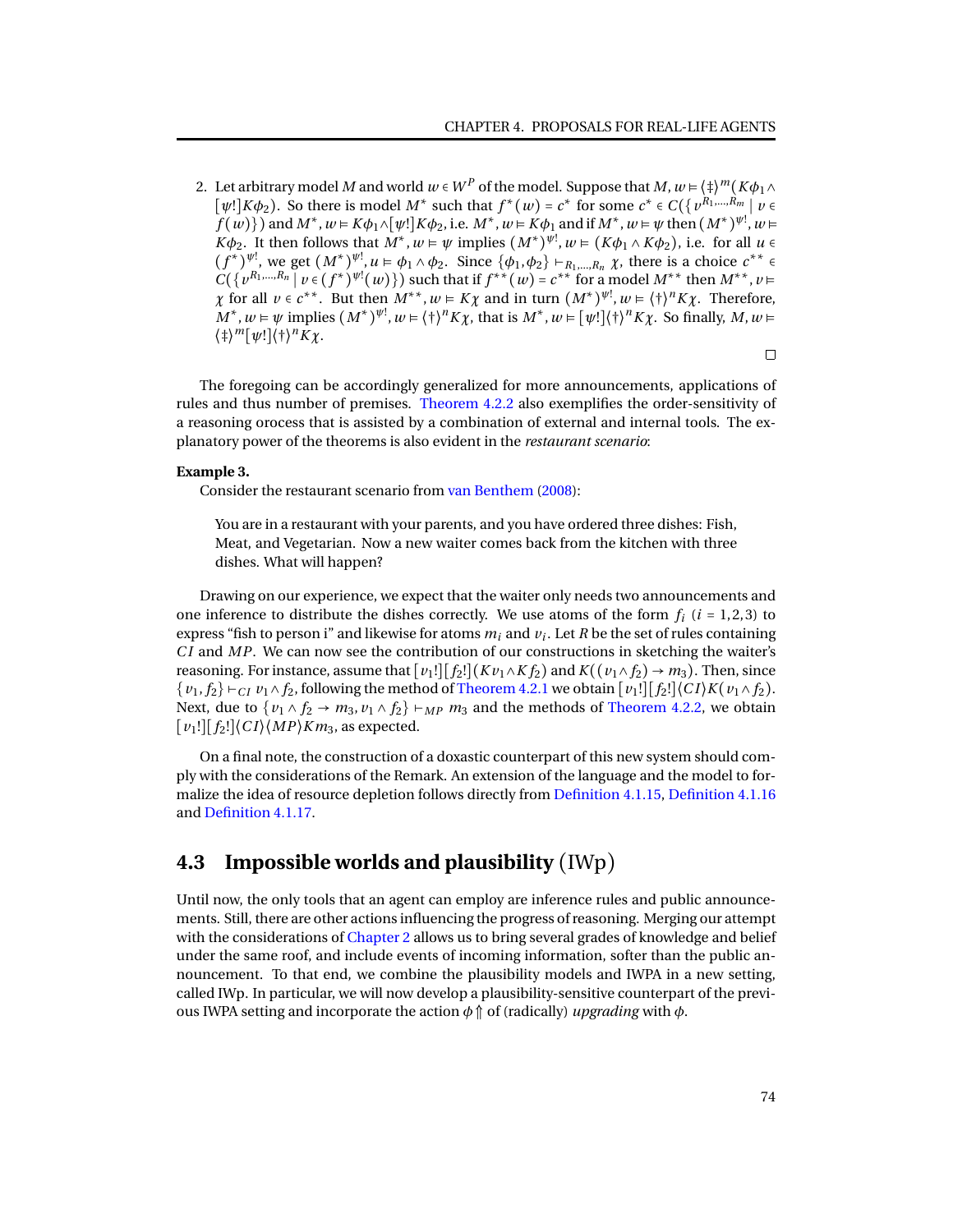**Definition 4.3.1** (Language  $\mathcal{L}_{IW}$ ). The language  $\mathcal{L}_{IW}$  is defined inductively from a countable set of propositional atoms Φ:

*φ* ∶∶= *p* ∣ ¬*φ* ∣ *φ*∧*φ* ∣ *Kψ* ∣ *Bψ* ∣ ◻*ψ* ∣ ⟨*R<sup>k</sup>* ⟩*φ* ∣ [*ψ*!]*φ* ∣ [*ψ* ⇑]*φ*

with  $p \in \Phi$ ,  $\psi \in \mathcal{L}_P$ , where  $\mathcal{L}_P$  is the propositional language, and  $R_k \in R$  for a given countable set *R*.

The intended reading of  $[\psi \uparrow] \phi$  is "after (radically) upgrading with  $\psi$ ,  $\phi$  is true", while *B* and  $\Box$  correspond to belief and defeasible knowledge respectively.

Next, we build our own IWp-plausibility models. Unlike the standard plausibility models, we use a mapping to the class of ordinals  $\Omega$  to derive the plausibility ordering, inspired by [Spohn](#page-95-1) [\(1988\)](#page-95-1). This is instrumental for a sharp account on model-transformation induced by applications of inference rules.

**Definition 4.3.2** (IWp-plausibility model)**.** An IWp*-plausibility model* is a tuple  $M = \langle W^P, W^I, ord, V, R, Res, C, cp \rangle$  where:

- $\bullet\;$   $W^P, W^I$  are countable non-empty sets of possible and impossible worlds respectively.
- *ord* is a function from  $W \coloneqq (W^P \cup W^I)$  to the class of ordinals  $\Omega$  such that an ordinal number is assigned to each world. Intuitively, the smallest this ordinal is, the more plausible the world.
- *V*,*R*,*Res*,*C*,*cp* are as in [Definition 4.1.10.](#page-66-1)

We can see that the function suffices to extract a plausibility ordering in the usual sense. Specifically, for  $w, u \in W$ :  $w \ge u$  if and only if  $ord(w) \ge ord(u)$ . Hence, indeed, the ranking of worlds is reflected upon the ordering of ordinals. Based on the definition, it is easy to verify that the intended reading is " $w$  is no more plausible than  $u$ ". In addition, reflexivity, transitivity, connectedness and converse well-foundedness directly follow from this sort of definition. Finally, we can retrieve the usual equivalence relation ∼, representing epistemic indistinguishability, as follows: *w* ∼ *u* if and only if either *w* ≥ *u* or *u* ≥ *w*. Furthermore, the following abbreviations are still used (a)  $C_2(w) = \{u \in W \mid w \geq u \text{ or } u \geq w\}$  (which amounts to *W*, given the properties of  $\geq$ ), and (b)  $min(C_{\geq}(w)) = \{u \in C_{\geq}(w) \mid \text{ for every } v \in C_{\geq}(w) : v \geq u\}.$ 

Once the model is devised, the wider project is to fully break down a reasoning process that involves (i) applications of inference rules, (ii) public announcements (as actions of hard information), and (iii) upgrades (as actions of softer information). While the effect of (ii) and (iii) may be captured based on the literature of [Chapter 2,](#page-14-1) this is not the case for (i), whose account we have thus far explored only under the relational scope. In particular, the challenge lies in unveiling what  $\langle R_i \rangle \phi$  means in terms of plausibility, and ensuring that this interpretation does not inhibit our familiar modelling of (ii) and (iii). Essentially, to bring together the impossibleworlds, rule-sensitive setting and its perks (avoiding logical omniscience while still securing that agents are non-ignorant) and the rich insights provided by plausibility models, we have to revisit the notion of rule-specific accessibility (as presented in [Definition 4.1.13\)](#page-67-2).

First, we give the account of model transformation regarding (ii) and (iii):

**Definition 4.3.3** (IWp-plausibility model transformation by public announcement)**.** Given an IWp-model  $M$  =  $\langle W^P,W^I,ord,V,R,Res,C,cp\rangle,$  its transformation by  $\psi!$  is a model  $M^{\psi !} = \langle (W^P)^{\psi !}, (W^I)^{\psi !}, ord^{\psi !}, V^{\psi !}, R^{\psi !}, Res^{\psi !}, C^{\psi !}, cp^{\psi !} \rangle$  where: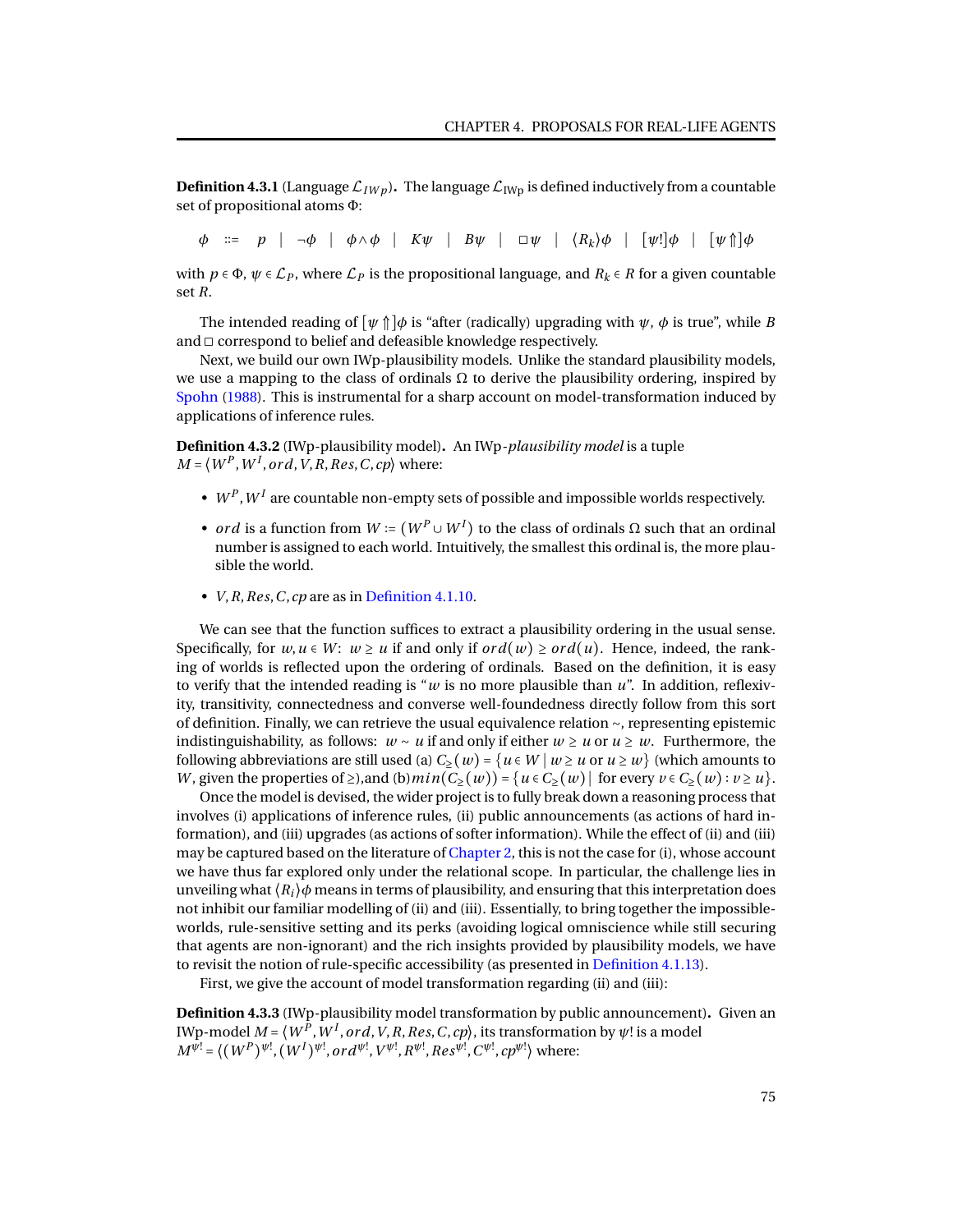- $(W^P)^{\psi} = \{ w \in W^P \mid M, w \models \psi \}$
- $\bullet$   $(W^{I})^{\psi!} = \{ w \in W^{I} \mid M, w \models \psi \}$
- $ord^{\psi!}(w) = ord(w)$ , for  $w \in W^{\psi!} := (W^P)^{\psi!} \cup (W^I)^{\psi!}$
- $V^{\psi}$ <sup>[</sup> $(w)$  =  $V(w)$ , for  $w \in W^{\psi}$ <sup>[ $\psi$ ]</sup>
- $R^{\psi} = R$
- $Res^{\psi} = Res$
- $C^{\psi}$  = C
- $cp^{\psi}$  =  $cp$

**Definition 4.3.4** (IWp-plausibility model transformation by radical upgrade)**.** Given an IWpmodel  $M = \langle W^P, W^I, f, V, R, Res, C, cp \rangle,$  its transformation by  $\psi \Uparrow$  is a model  $M^{\psi \, \Uparrow} = \langle ( \, W^{P} \, )^{\psi \, \Uparrow} , ( \, W^{I} \, )^{\psi \, \Uparrow} , or \, d^{\psi \, \Uparrow} , \, V^{\psi \, \Uparrow} , R^{\psi \, \Uparrow} , Res^{\psi \, \Uparrow} , C^{\psi \, \Uparrow} , \, c p^{\psi \, \Uparrow} \rangle \text{ where: }$ 

- $\bullet$   $(W^P)^{\psi}$   $\mathbb{I} = W^P$
- $\bullet$   $(W^I)^{\psi}$   $\mathbb{I} = W^I$
- $ord^{\psi\uparrow}$  can be every function from the set<sup>[15](#page-0-0)</sup>  $\{f:W\to\Omega\mid \text{ for any }w,u\in W^{\psi\uparrow}: f(w)\geq 0\}$  $f(u)$  if and only if  $w \geq^{\psi \uparrow} u$
- $V^{\psi}$   $\uparrow$  = *V*
- $R^{\psi}$   $\uparrow$  =  $R$
- $Res^{\psi \dagger} = Res$
- $C^{\psi}$   $\uparrow$  =  $C$
- $cp^{\psi}$ <sup> $\uparrow$ </sup> =  $cp$

While the definition dealing with public announcements is quite straightforward, an explanation might be useful regarding the transformation by upgrades. More specifically, our interest is to preserve the original intuition of all *ψ*-worlds becoming more plausible than ¬*ψ* ones, keeping the previous ordering within the two zones. The characterization via ordinals does not interfere with radical upgrades, but rather, as will see, with inference rules. In all cases, we will not be interested in the assigned number *per se*, but on the action-induced rearrangement (i.e. plausibility of worlds relative to other worlds). This is why all functions from  ${f: W \to \Omega \mid \text{for any } w, u \in W^{\psi^{\text{th}}}: f(w) \ge f(u) \text{ if and only if } w \ge \psi^{\text{th}} u}$  work for our purposes.

Now, we move to the effect of applying inference rules. The backbone of this new account is that a pointed IWp-plausibility model  $(M',w')$  is  $R_k$ -accessible from a given pointed IWpplausibility model for an inference rule  $R_k$ , whenever the set  $P_2(w) = \{u \in W \mid w \geq u\}$  of worlds at least as plausible as *w* is replaced by a choice of worlds reachable by an application of *R<sup>k</sup>* from the elements of  $P_>(w)$ , while the remaining ordering is accordingly adapted. That is,

<sup>15</sup>To determine *or dψ*⇑ , first consider the relation ≥ that can be derived from it. As an auxiliary step take: ≥ *<sup>ψ</sup>*⇑= (≥ ∩(*W* ×[[*ψ*]]))∪(≥ ∩([[¬*ψ*]]×*W* ))∪(∼ ∩([[¬*ψ*]]×[[*ψ*]])), that is our familiar re-arrangement due to the upgrade.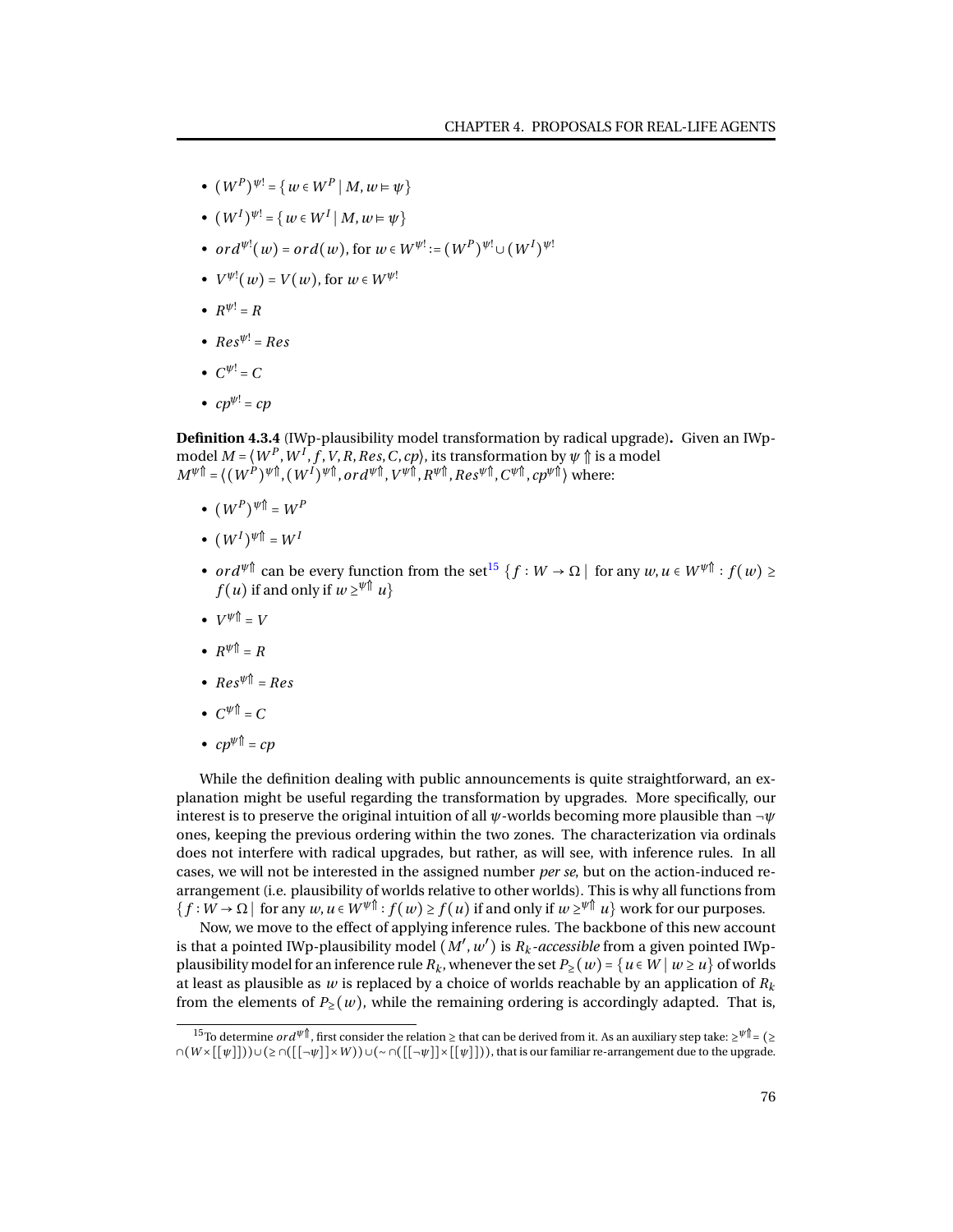we focus on the more (or equally) plausible worlds, as these would be the prioritized cases whenever one applies an inference rule. From [Chapter 2,](#page-14-1) we know that the set of worlds at least as plausible as *w* is what determines defeasible knowledge at *w*. Given that our attention is restricted to what follows from this set (in terms of  $R_k$ ), one can safely say that applications of inference rules are viewed as potential modifiers of (at least) the agent's defeasible knowledge.

This initial description on the effect of  $R_k$  continues as follows: if a world *u* was considered more (or equally) plausible than  $w$ , but after an application of  $R_k$  does not "survive" as such, then it is natural to eliminate it. This world must have been an impossible world<sup>[16](#page-0-0)</sup> and now its impossibility has been uncovered; there is no reason to keep it in our set of worlds.

Once we rule out such worlds, if any, the question arises: how are the remaining worlds ordered? A simple response is that the initial ordering should be preserved to the extent that it is unaffected by the application of the inference rule.

To be more precise, we use the ordinal function. Note that the notion of rule-specific ra-dius, introduced in [Definition 4.1.11,](#page-67-0) is adopted as it is. Let  $M$  =  $\langle W^P,W^I,ord,V,R,Res,C,cp \rangle$ an IWp-plausibility model. We spell out the attempt in steps:

- Step 1 Let  $(M, w)$  be a pointed model. Then, given an inference rule  $R_k$ , let  $P^{R_k}(w) \coloneqq c$  where *c* is some choice in  $C({v^{R_k} | v \in P_\geq(w)})$ . In words, a choice of  $R_k$ -expansions of the worlds initially considered at least as plausible as *w*.
- Step 2 Based on the argument used above, if  $u \in P_>(w)$  but  $u \notin P^{R_k}(w)$ , then *u* must be excluded from the new model. So in any case, the  $R_k$ -accessible pointed model  $(M', w')$ should be such that its set of worlds is  $W^{R_k} = W \setminus \{u \in W \mid u \in P_{\ge}(w) \setminus P^{R_k}(w)\}$  and  $w' = w$ . As observed above, this elimination of worlds is in fact an elimination affecting the set  $W^I$ .
- Step 3 We now develop the new ordering  $ord^{R_k}$  following the application of the inference rule. Let  $u \in W^{R_k}$ :
	- (a) If  $u \notin P_>(w) \cup P^{R_k}(w)$ , then  $ord^{R_k}(u) = ord(u)$ , i.e. the assigned ranking remains the same, for worlds that were less plausible than *w* and are not contained in the choice.
	- (b) Next consider  $u \in P^{R_k}(w)$ . This means that there is at least one  $v \in P_{\geq}(w)$  such that  $u \in v^{R_k}$  for the particular choice  $c$  that gave rise to  $P^{R_k}(w).$  Denote the set of such *v*'s by *T*. Then  $ord^{R_k}(u) = ord(z)$  for  $z \in min(T)$ . Therefore, if a world is in  $P^{R_k}(w)$ , then it takes the position of the most plausible of the worlds from which it originated.
- Step 4 Finally, for worlds  $u, v \in W^{R_k}$ :  $u \geq^{R_k} v$  if and only if  $ord^{R_k}(u) \geq ord^{R_k}(v)$ , therefore again all the required properties are preserved.
- Step 5 The other components of the model remain unchanged, expect from *V* which is simply restricted to the worlds in  $W^{R_k}$  and  $cp^{R_k}$  :=  $cp - C(R_k)$ .

This kind of model-transformation in terms of  $\geq$  becomes clearer below.

 $16$ A possible world will always survive following applications of inference rules, as its radius amounts to itself.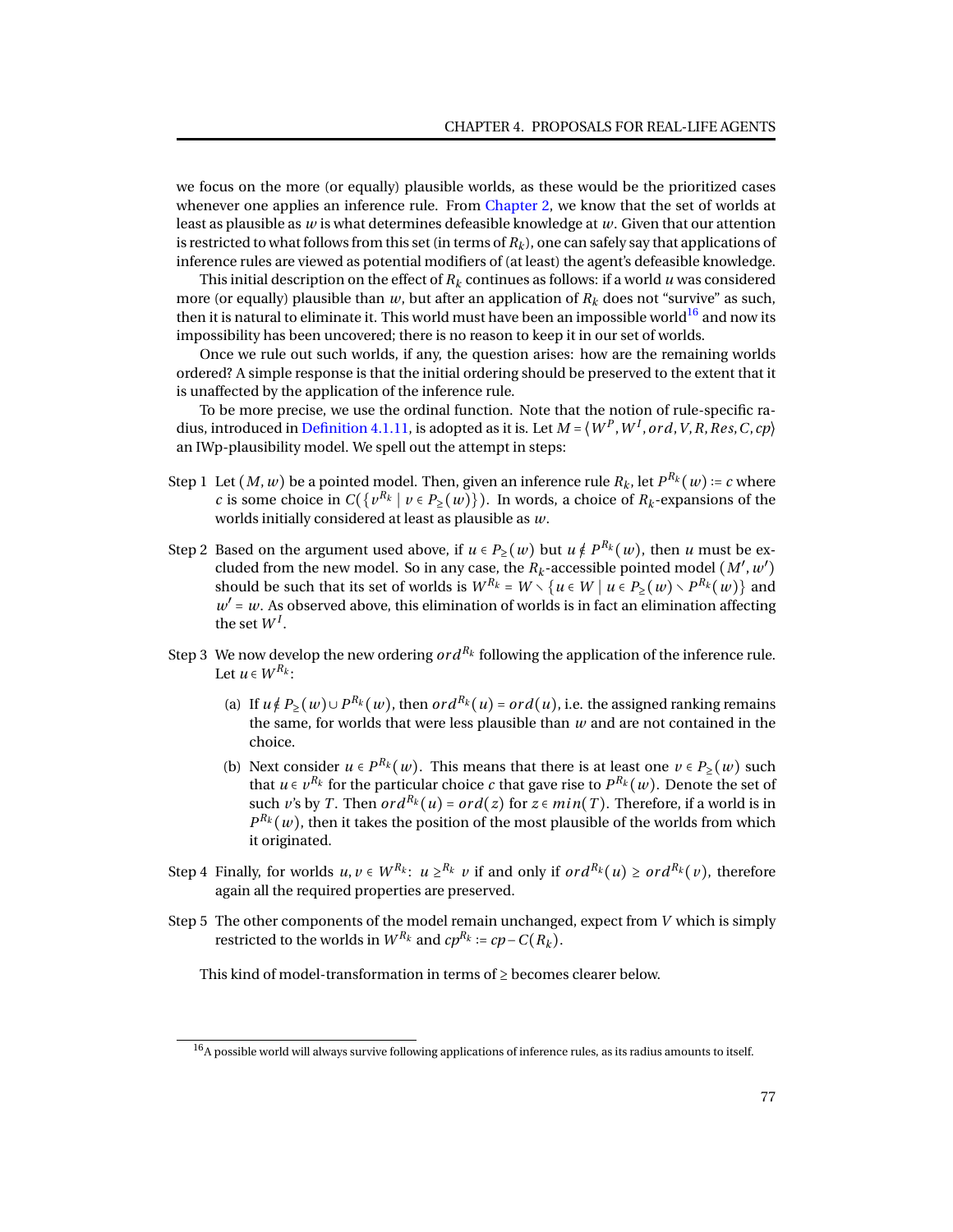**Example 4.**

Let model *M* as in [4.3,](#page-81-0) with *ord*( $w_4$ ) = 4, *ord*( $w_3$ ) = 3, *ord*( $w_2$ ) = 2, *ord*( $w_1$ ) = 1, *ord*( $w_0$ ) = 0. In search of all the ways the pointed model  $(M, w_2)$  can change following an application of *MP*, we follow the procedure sketched above.

Step 1 First, we compute  $\{v^{MP} | v \in P_2(w_2)\}$ . According to [4.3,](#page-81-0) it amounts to  $\{\{w_2\}, \{w_3, w_2\}, \{w_0\}\}.$ 

- As a result,  $C({\{w_2\}, \{w_3, w_2\}, \{w_0\}\}) = {\{w_2, w_3, w_0\}, \{w_2, w_0\}\}.$ So  $P^{MP}(w) = \{w_2, w_3, w_0\}$  or  $P^{MP}(w) = \{w_2, w_0\}.$
- 1. In case  $P^{MP}(w_2) = \{w_2, w_3, w_0\}$ :

Step 2  $W^{MP} = W \setminus \{u \in W \mid u \in \{w_2, w_1, w_0\} \setminus \{w_2, w_3, w_0\}\} = \{w_4, w_3, w_2, w_0\}.$ 

Step 3 Since  $w_4 \notin P^{MP}(w_2) \cup P_2(w_2)$ ,  $ord^{MP}(w_4) = ord(w_4) = 4$ . Then  $w_3 \in P^{MP}(w_2)$ and, checking from which world(s) it originated in the particular choice, we get that *w*<sub>3</sub> ∈ *w*<sup>*MP*</sup>, therefore *or d*<sup>*MP*</sup>(*w*<sub>3</sub>) = *or d*(*w*<sub>1</sub>) = 1. Likewise, *w*<sub>2</sub> ∈ *P*<sup>*MP*</sup>(*w*<sub>2</sub>) and  $w_2 \in w_2^{MP}$ , so *ord*<sup>MP</sup>(*w*<sub>2</sub>) = *ord*(*w*<sub>2</sub>) = 2. Finally,  $w_0 \in P^{MP}(w_2)$  and  $w_0 \in w_0^{MP}$ , so *ord*<sup>MP</sup>(*w*<sub>0</sub>) = *ord*(*w*<sub>0</sub>) = 0.

<span id="page-81-0"></span>2. In case 
$$
P^{MP}(w_2) = \{w_2, w_0\}
$$
:

 $Step 2$  *W*<sup>*MP*</sup> = *W* \{ $u \in W | u \in \{w_2, w_1, w_0\} \setminus \{w_2, w_0\} = \{w_4, w_3, w_2, w_0\}.$ 

Step 3 As above,  $ord^{MP}(w_4) = ord(w_4) = 4$ . For the same reasons,  $ord^{MP}(w_3) =$ *or d*( $w_3$ ) = 3. Then,  $w_2 \in P^{R_k}(w_2)$  and, checking from which world(s) it originated in the particular choice, we find  $w_2 \in w_2^{MP}$ ,  $w_2 \in w_1^{MP}$ . But  $ord(w_2) \ge$ *ord*( $w_1$ ) so *ord*<sup> $MP$ </sup>( $w_2$ ) = *ord*( $w_1$ ) = 1. Again,  $w_0 \in P^{MP}$ ( $w_2$ ) and  $w_0 \in w_0^{MP}$ , so *ord*<sup> $MP$ </sup>(*w*<sub>0</sub>) = *ord*(*w*<sub>0</sub>) = 0.



Figure 4.3: The first figure depicts the model  $M$ , with an  $MP$ -dashed arrow from  $w$  to  $w'$  denoting that  $w'$  is an  $\overline{MP}$ -expansion of  $w$ . Then, we obtain two potential transformations of the pointed model  $(M, w_2)$ , i.e. two *MP*-accessible pointed models, based on the two ways the set of *w*2's more (or equally) plausible worlds can change due to *MP*.

Overall, we have developed the ways an initial model changes after public announcements, radical upgrades and applications of inference rules. The semantics is finally given by: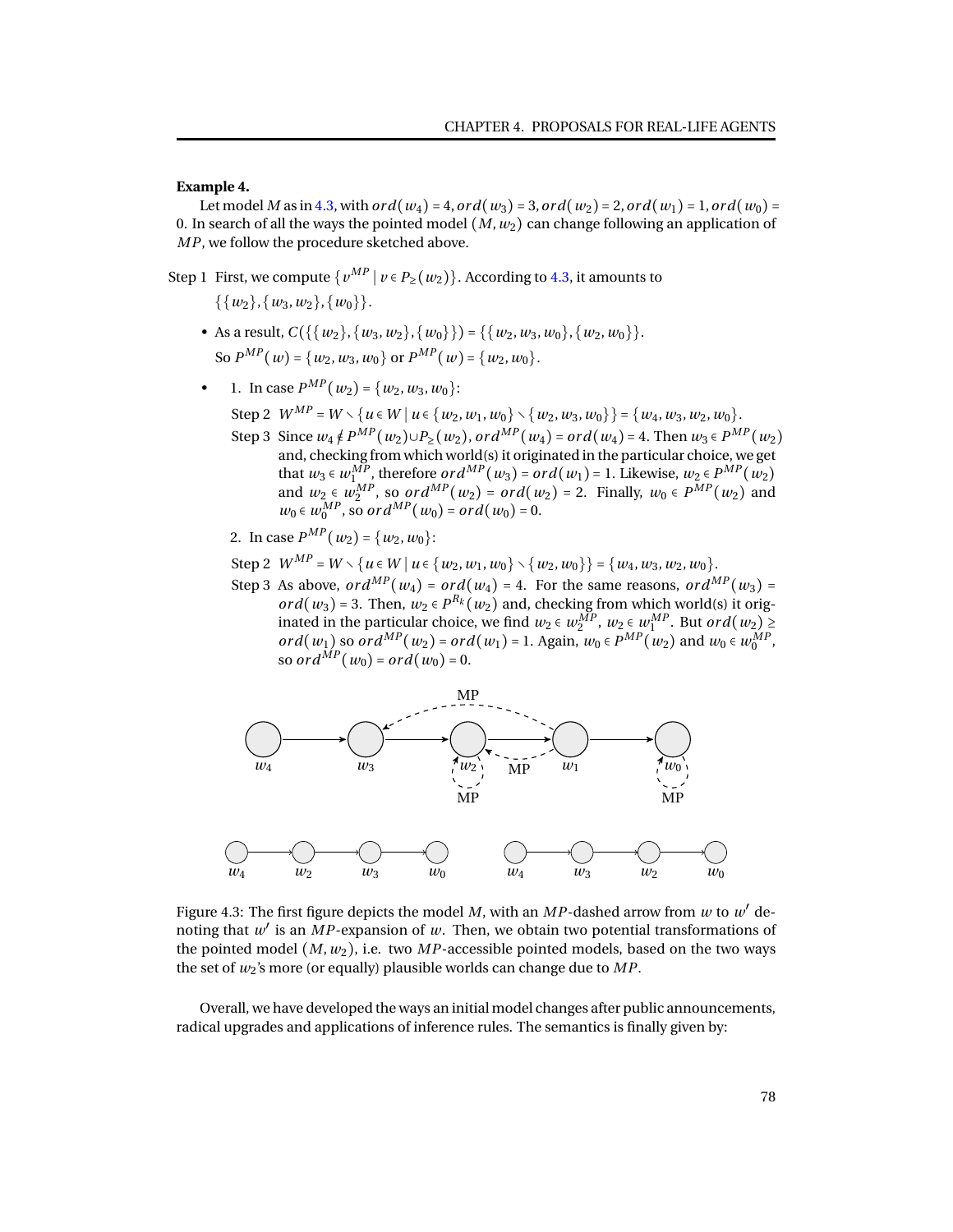**Definition 4.3.5** (IWp-semantics). For  $w \in W^P$ :

- *M*,  $w \models p$  if and only if  $p \in V(w)$ , where  $p \in \Phi$ .
- *M*,  $w \models \neg \phi$  if and only if *M*,  $w \not\models \phi$ .
- *M*,  $w \models \phi \land \psi$  if and only if *M*,  $w \models \phi$  and *M*,  $w \models \psi$ .
- *M*,  $w \models K\phi$  if and only if *M*,  $w' \models \phi$  for all  $w' \in C_{\geq}(w)$ .
- *M*,  $w \models \Box \phi$  if and only if *M*,  $w' \models \phi$  for all  $w' \in P_{\geq}(w)$ .
- *M*,  $w \models B\phi$  if and only if *M*,  $w' \models \phi$  for all  $w' \in min((C_{\ge}(w)).$
- *M*,  $w \in \langle R_k \rangle \phi$  if and only if  $M'$ ,  $w' \in \phi$  for some  $(M', w')$  which is  $R_k$ -accessible from (*M*,*w*).
- *M*,  $w \in [\psi!] \phi$  if and only if *M*,  $w \neq \psi$  or  $M^{\psi}$ ,  $w \in \phi$ .
- *M*,  $w \in [\psi \uparrow] \phi$  if and only if  $M^{\uparrow \psi}$ ,  $w \in \phi$ .
- *M*,  $w = \phi$  if and only if *M*,  $w \neq \phi$ .

For  $w \in W^I$ :

- *M*,  $w \models \phi$  if and only if  $\phi \in V(w)$
- *M*,  $w = \phi$  if and only if  $\neg \phi \in V(w)$

Given the distinction between *K* and  $\Box$  in [Section 3.2.4,](#page-34-0) hard attitudes (like *K*) change only in the face of hard information and of those applications of inference rules that result in world-elimination. Softer attitudes (like  $\Box$  and *B*) might additionally change following radical upgrades.

As a result, we have provided the means to extend the step-wise impossible worlds account, that escapes logical omniscience, whilst illuminating internal mental processes and external information of various sorts. Besides, IWp models and semantics allow us to combine results on epistemic and doxastic notions. We only note that, in accordance with the rich literature of plausibility models, this account can be extended to incorporate more actions and attitudes; consider for example that conditional beliefs of [Chapter 2](#page-14-1) can be utilized in *IW p*, too. In this way, we can provide more and more detailed investigations on belief change under omniscience-free, rule-sensitive systems. Finally, a quantitative flavour on the shortage of resources may be added simply by referring back to [Section 4.1.2.](#page-71-0)

## **4.4 Reducing frameworks with impossible worlds**

We have seen how IW and its extensions refined existing frameworks and overcame barriers to a realistic modelling of knowledge and belief. The key factor was the adoption of a *dynamic* framework *with* impossible worlds. Prompted by the work of [Wansing](#page-96-0) [\(1990\)](#page-96-0), and in search of a (complete) logic for such frameworks, we aim at a reduction to static frameworks involving solely possible worlds. In particular, Wansing showed how various models for knowledge and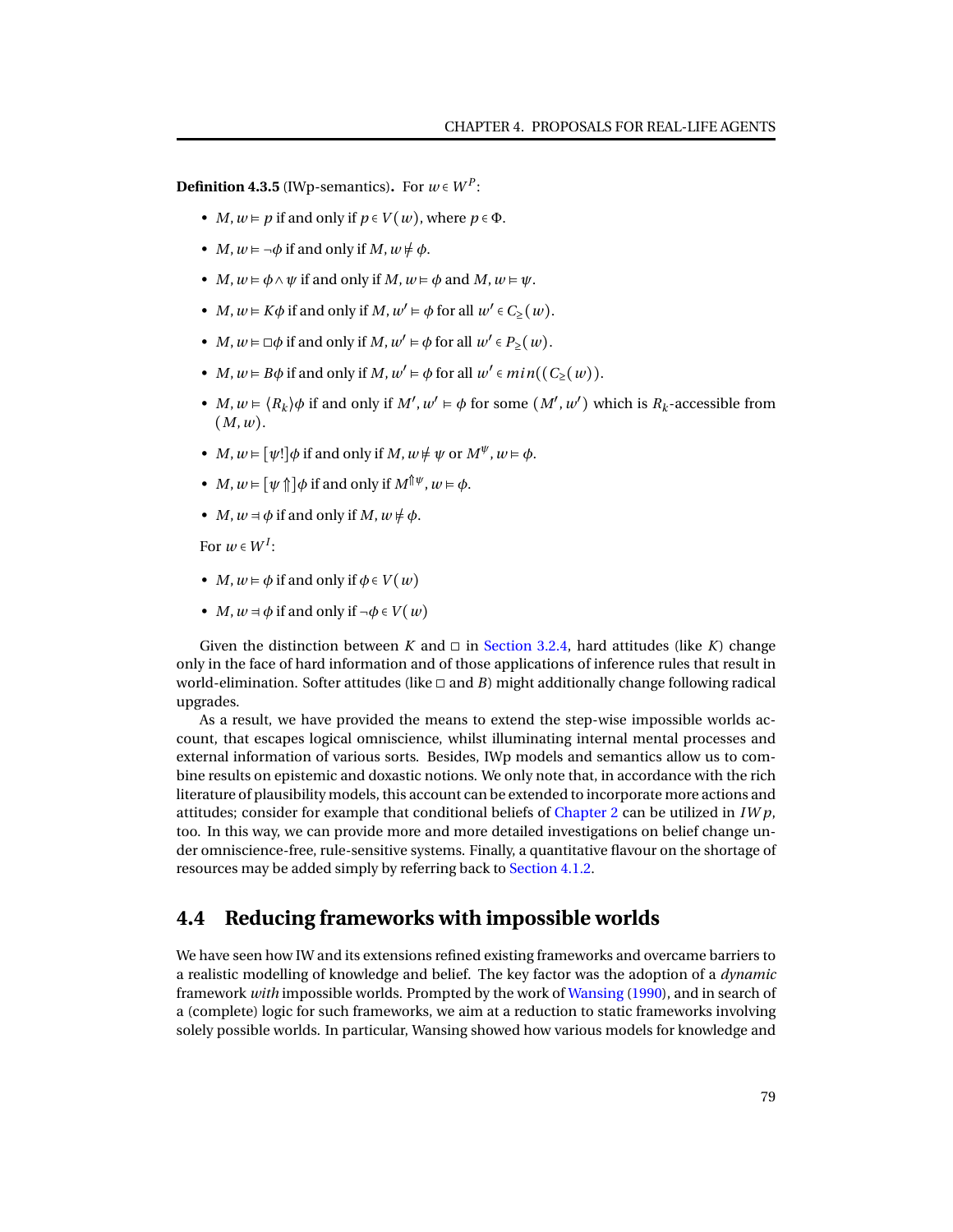belief, for instance structures for awareness, can be viewed as Rantala ones that validate precisely the same formulas (given, of course, a fixed background language). This section's goal is to, roughly speaking, explore the other direction. More concretely, we want to show that impossible-worlds frameworks, but now in the sense of *Rasmussen*&*Bjerring*, IW, etc., can be reduced to *awareness-like* ones, thereby opening the way for a wider exploitation of the fruitful techniques and properties of the latter.

This investigation poses no threats for the status of the settings discussed earlier. We view its contribution as largely technical. That is, there is no reason to assume that the introduction of dynamic settings with impossible worlds is redundant in the face of a reduction that resembles awareness structures. As we will see, the components of the reduced models have no (obvious) intuitive reading nor can they possibly explain all the phenomena and ways out of the problem as the previous settings did. In other words, *Rasmussen*&*Bjerring*, IW, IWe, IWPA, IWp, explain properties of real reasoning in a balanced and intuitive way, while any attempt of a reduction merely constitutes a detour to obtain useful results, such as completeness. In addition, it is precisely because of this balance and superiority in terms of explanatory power that criticisms directed against awareness structures cannot be hereby replicated.

In what follows, we present a reduction and its consequences under an epistemic setting for the *Rasmussen*&*Bjerring* view. We also describe how this general method can be used for IW too. We expect that this first attempt provides the building blocks for complete logics under IWe, IWPA and IWp too. For example, once we build a suitable static, possible-worlds framework and a complete logic for it, then it suffices to provide reduction axioms for the additional actions.

1. The first challenge is, as implied above, the appropriate choice of a language that es-tablishes the common ground<sup>[17](#page-0-0)</sup> on which we will show that the reduction is indeed successful – i.e. that the same formulas are valid under the original and the reduced models. Of course, we seek a language that facilitates the crossing from a dynamic and impossible-worlds framework to a static one that only involves possible worlds, while *still* preserving the core of former. To that end:

**Definition 4.4.1** (Language for the reduction). The language  $\mathcal{L}_r$  is defined inductively from a countable set of propositional atoms Φ as:

*φ* ∶∶= *p* ∣ ¬*φ* ∣ *φ*∧*φ* ∣ *Kχ* ∣ ⟨*n*⟩*ψ* ∣ *Lφ* ∣ *Iφ* ∣ *J<sup>n</sup>*

with  $p \in \Phi$ ,  $\chi \in \mathcal{L}_P$ ,  $n = 0, 1, \ldots$ , and  $\psi$  a knowledge assertion of the form  $K\chi$ .

It is evident that part of the language is essentially an epistemic version of the one found in [Section 3.3.3.](#page-47-0) We only note that we have restricted our attention to operators  $\langle n \rangle$  prefixing only knowledge assertions, as the change they induce (on the accessibility function) essentially affects the acquisition of knowledge. Besides what the agent comes to know is the core of our interest, when studying the outcome of a reasoning process. Then, given a model of  $\langle W^P,W^I,f,V\rangle$  as in  $Rasmussen \& Bjerring,$  all the clauses, other

<sup>&</sup>lt;sup>17</sup>This was straightforward for the direction of Wansing's work (simply using the language of [Section 3.2.1\)](#page-26-0). Since the set of impossible worlds in the induced Rantala model was associated with the awareness function of the original model, the truth clauses could be given without further machinery. In our case this is inevitable due to the dynamic effect of ⟨*n*⟩.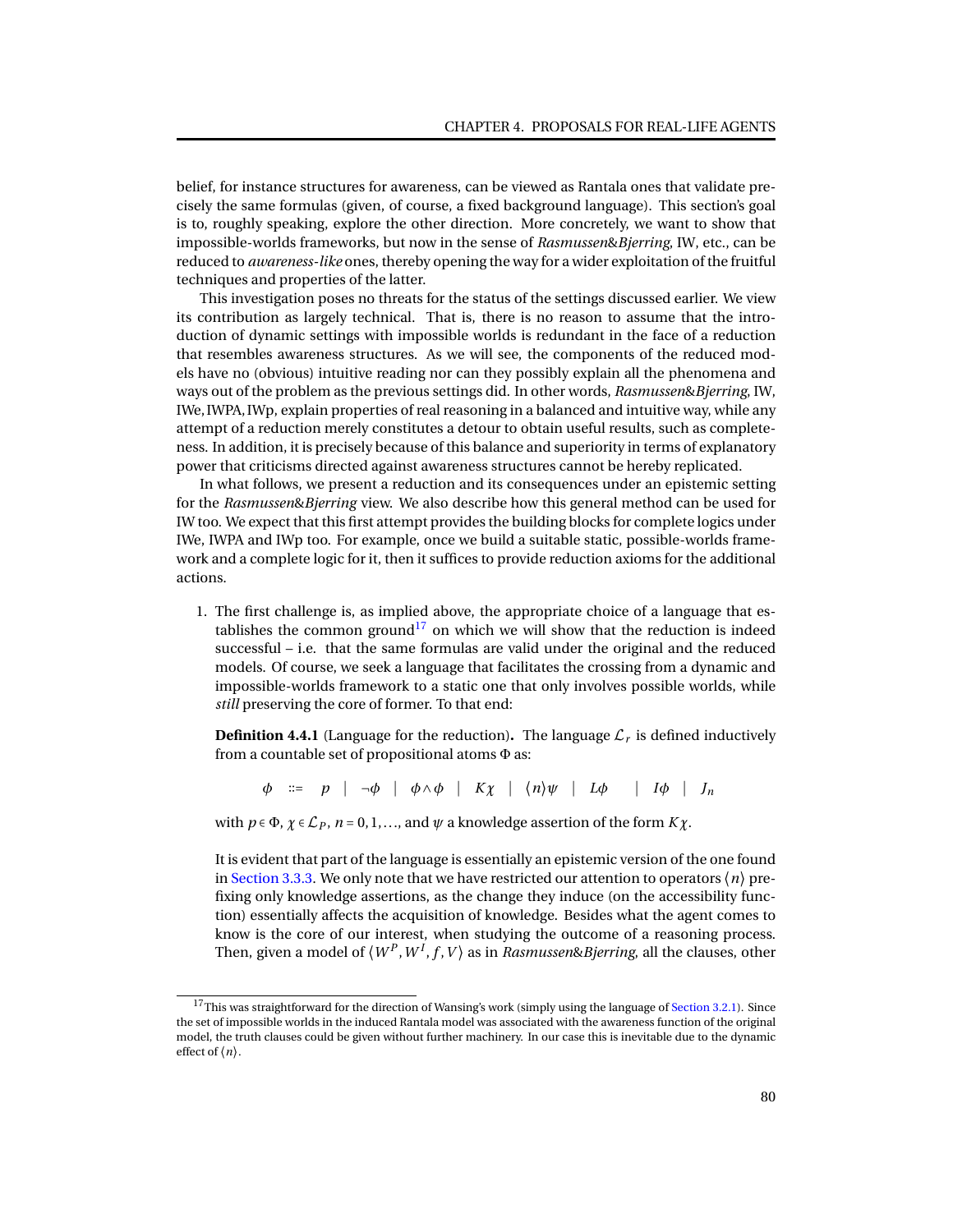than those for *L* $\phi$ *, I* $\phi$ *, J<sub>n</sub>* with regard to a possible world  $w^{18}$  $w^{18}$  $w^{18}$ , are given along the lines of [Section 3.3.3\)](#page-47-0). In fact, we only have to account for the additional formulas. Giving their truth clauses also shows the utility of the new operators:

- *M*,  $w \models L\phi$  if and only if for all  $u \in f(w) \cap W^P$ : *M*,  $u \models \phi$ .
- *M*,  $w \models I\phi$  if and only if for all  $u \in f(w) \cap W^I$ : *M*,  $u \models \phi$ .
- *M*,  $w \models J_n \phi$  if and only if for all  $u \in f(w) \cap W^I$  such that  $u^n \neq \emptyset$ , there is some  $v \in u^n$ :  $M, v \models \phi.$

That is, *Lφ* provides the standard quantification over the possible, epistemically accessible worlds. The point of  $I\phi$  is similar, only now isolating the impossible, epistemically accessible words. The distinction is necessary to transform a setting involving both sorts of worlds to one that merely comprises possible worlds. Finally, the truth clause for *Jnφ* says: for every world in  $f(w) \cap W^I$ , if its *n*-radius is not empty, then there is at least one *n*-expansion of it validating *φ*. This will be instrumental for the shift from a dynamic to a static interpretation for ⟨*n*⟩*Kφ*.

<span id="page-84-0"></span>2. We can now show that there is an equivalent, static formulation for the truth clause of  $\langle n \rangle K\phi$ , by utilizing this richer language.

**Lemma 3** (Reducing  $\langle n \rangle K\phi$ ).  $\langle n \rangle K\phi$  is logically equivalent to  $L\phi \wedge J_n\phi$ .

*Proof.* Let a model  $M = \langle W^P, W^I, f, V \rangle$  and world  $w \in W^P$ . Suppose  $M, w \in \langle n \rangle K \phi$ . Then there is model  $(M', w) \sim^n (M, w)$  such that  $M', w \models K\phi$ . That is,  $M', w \models K\phi$  for a model *M'* with  $f'(w) = c'$  for some  $c \in C({v^n | v \in f(w)})$  and, in turn,  $M', u \models \phi$ for all  $u \in c'$  [1]. By definition of choice,  $c'$  is just one way in which only one element can be picked from each  $v^n$ , for  $v \in f(w)$ . Because of this, [1] precisely means that for every  $v \in f(w)$  whose *n*-radius  $v^n$  is not empty, there must be some  $u \in v^n$  such that *M*, *u* ⊨ *φ*. Let any such *v*. If *v* ∈ *W*<sup>*P*</sup>, then *v* ∈ *f* (*w*)∩*W*<sup>*P*</sup> and since *v*<sup>*n*</sup> = {*v*}, the previous argument boils down to  $M, v \models \phi$ . Therefore,  $M, w \models L\phi$ . In the case that  $v \in W^I$ , the clause boils down to  $M$ ,  $w \in J_n \phi$ , by the way the clause for  $J_n$  was constructed. Finally, *M*,  $w$  ⊨  $L$  $φ$   $∧$   $J_n$  $φ$ .

For the other direction, suppose that  $M, w \models L\phi \land J_n\phi$ , i.e.  $M, w \models L\phi$  and  $M, w \models J_n\phi$ . The former gives us that for all  $u \in f(w) \cap W^P \colon M, u \vDash \phi$  [1]. The latter gives us that for all *z* ∈ *f*(*w*)∩*W*<sup>*I*</sup>, with  $z^n$  ≠ ∅ there is some *v* ∈  $z^n$ : *M*, *v* ⊨  $\phi$  [2]. Of course, each world is either in  $W^P$  or  $W^I$ . Then, by [1], [2] and the fact that  $u^n = \{u\}$  for  $u \in W^P$ , we get that there is a choice  $c' \in C({u^n | u \in f(w)})$  such that if *M'* has  $f'(w) = c'$  then *M'*,  $v \models \phi$  for all  $v \in c'$ . Therefore,  $M', w \models K\phi$ . So finally,  $M, w \models \langle n \rangle K\phi$ .  $\Box$ 

- 3. Now we construct the candidate for a reduced model  $M = \langle W, f, V, I, J_n \rangle$ , given the original model  $M = \langle W^P, W^I, f, V \rangle$ , where:
	- $W = W^P$
	- $f(w) = f(w) \cap W$ , for  $w \in W$

 $18$ For impossible worlds, the clauses remain the same. Keep in mind that validity is defined in terms of possible worlds only.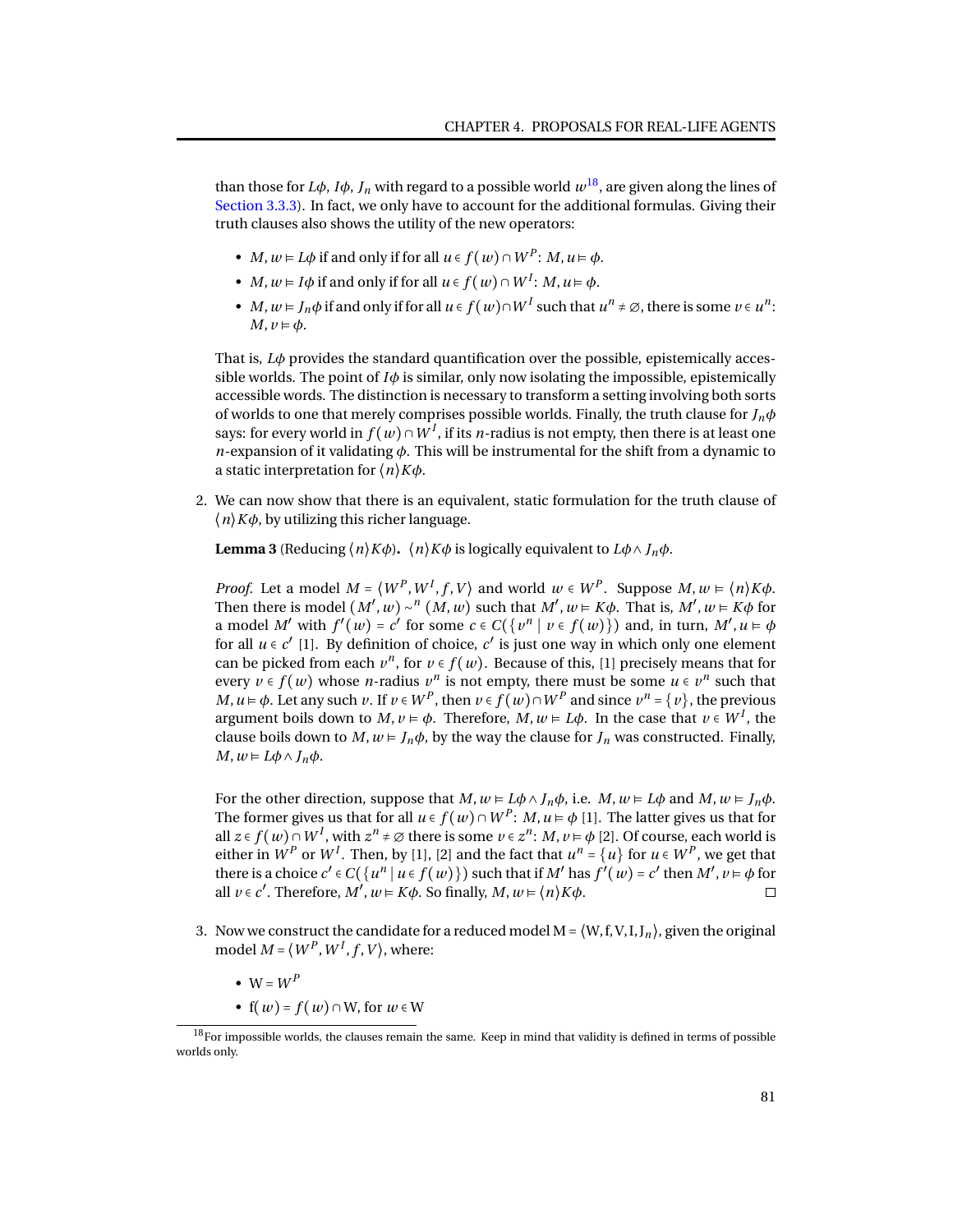- $V(w) = V(w)$  for  $w \in W$ .
- I:  $W \rightarrow \mathcal{P}(\mathcal{L}_r)$  such that I $(w)$  =  $\cap$ *<sup>v</sup>*∈*<sup>f</sup>* (*w*)∩*<sup>W</sup> <sup>I</sup>*  $V(v)$ . Intuitively, I takes a possible world *w* and yields the set of those formulas that are true at all impossible worlds accessible from *w*.
- $J_n: W \to \mathcal{P}(\mathcal{L}_r)$  such that  $J_n(w) =$ { $v \in f(w) ∩ W^I | v^n \neq \emptyset$ }  $u \in v$  $\bigcup_{u \in v^n} V^*(u)$ . Note that  $V^*(u)$

denotes the set of  $all$  formulas true at  $u^{19}$  $u^{19}$  $u^{19}$ . Intuitively, J<sub>n</sub> takes a possible world  $w$ and yields the set of formulas that are true at some *n*-expansion of a world *v*, for every impossible world *v* accessible from *w*, with non-empty *n*-radius.

The semantics based on M is given as follows:

- M,  $w \models p$  if and only if  $p \in V(w)$ .
- M,  $w \models \neg \phi$  if and only if M,  $w \not\models \phi$ .
- M,  $w \models \phi \land \psi$  if and only if M,  $w \models \phi$  and M,  $w \models \psi$ .
- M,  $w \in L\phi$  if and only if for all  $u \in f(w)$ : M,  $u \in \phi$ .
- M,  $w \in I\phi$  if and only if  $\phi \in I(w)$ .
- M,  $w \in I_n \phi$  if and only if  $\phi \in I_n(w)$ .
- M,  $w \in K\phi$  if and only if M,  $w \in L\phi$  and M,  $w \in I\phi$ .
- M,  $w \in \langle n \rangle K\phi$  if and only if M,  $w \in L\phi$  and M,  $w \in J_n\phi$ .

Let's now show that this candidate M indeed reduces *M*.

**Theorem 4.4.1** (Reduction). Given a model  $M = \langle W^P, W^I, f, V \rangle$ , construct its (candidate) reduced model M according to the previous definition. Then M is indeed a reduction of *M*, i.e. for any  $w \in W^P$  and formula  $\phi \in \mathcal{L}_r$ : *M*,  $w \models \phi$  if and only if M,  $w \models \phi$ .

*Proof.* The proof goes by induction on the complexity of *φ*.

- Base case: for  $\phi := p$  we get *M*,  $w \models p$  if and only if  $p \in V(w)$  if and only if  $p \in V(w)$ if and only if M,  $w \models p$ .
- For  $\phi := \neg \psi$  and Induction Hypothesis that the result holds for  $\psi$ . Then  $M, w \models \neg \psi$ if and only if *M*,  $w \neq \psi$  if and only if (by I.H.) M,  $w \neq \psi$  if and only if M,  $w \models \neg \psi$ .
- For  $\phi := \chi \wedge \psi$  with Induction Hypothesis that the result holds for  $\chi$  and  $\psi$ . Then *M*,  $w \models \chi \land \psi$  if and only if *M*,  $w \models \chi$  and *M*,  $w \models \psi$  if and only if (by I.H.) M,  $w \models \chi$ and M,  $w \models \psi$  if and only if M,  $w \models \chi \land \psi$ .
- For  $\phi$  :=  $L\psi$  with Induction Hypothesis that the result holds for  $\psi$ . Then  $M, w \models L\psi$ if and only if for all  $u \in f(w) \cap W^P \colon M, u \vDash \psi$  if and only if (by I.H.) for all  $u \in f(w)$ :  $M, u \models \psi$  if and only if  $M, w \models L\psi$ .
- For  $\phi$  := *I* $\psi$  with Induction Hypothesis that the result holds for  $\psi$ . Then *M*,  $w \in I\psi$ if and only if for all  $u \in f(w) \cap W^I \colon M, u \vDash \psi$  if and only if for all  $u \in f(w) \cap W^I \colon$  $\psi \in V(u)$  if and only if  $\psi \in I(w)$  if and only if M,  $w \in I\psi$ .

<sup>&</sup>lt;sup>19</sup>While  $V(v)$ ,  $V^*(v)$  coincide for impossible worlds, this is not the case for the possible ones, hence the need for new notation.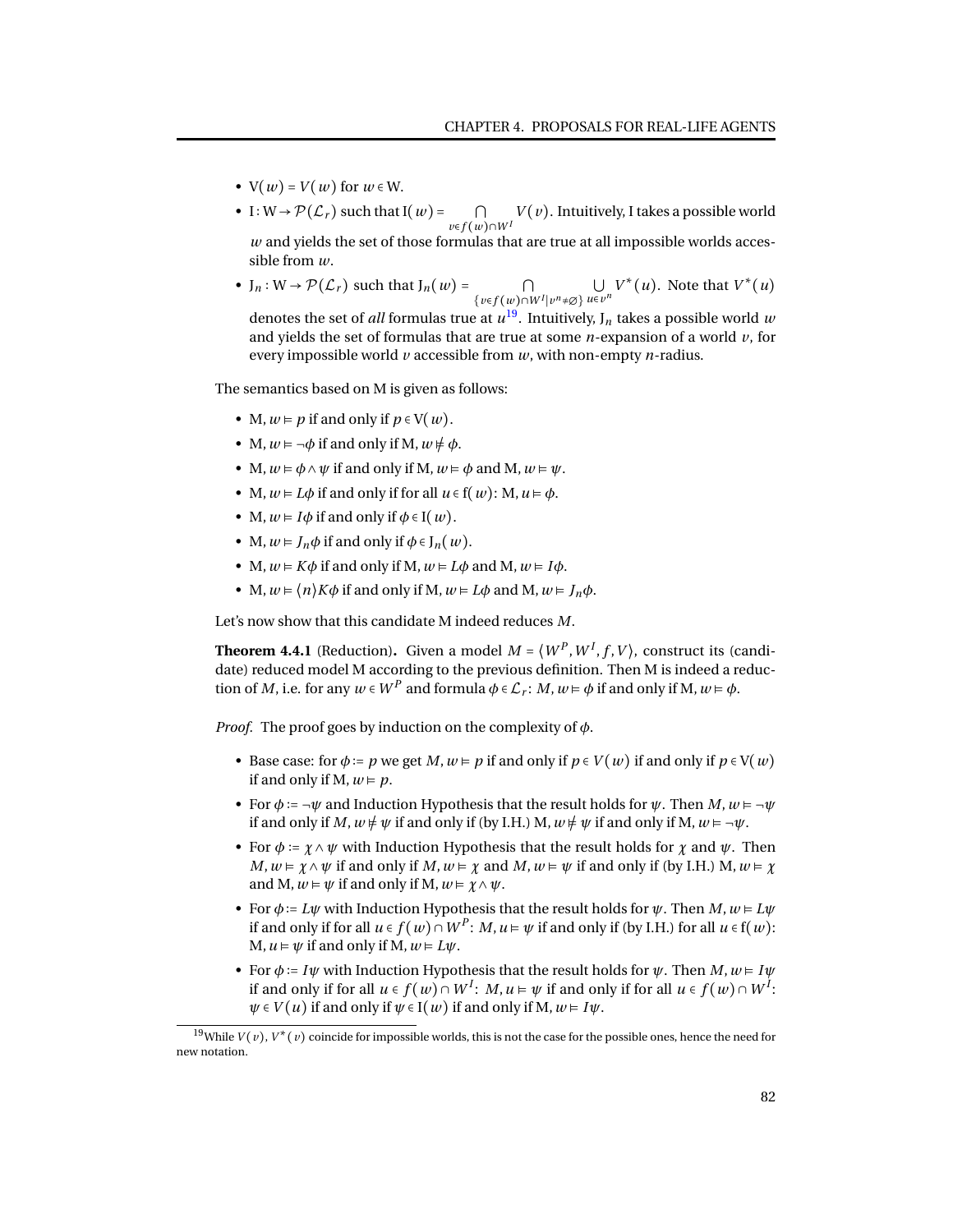- For  $\phi := J_n \psi$  with Induction Hypothesis that the result holds for  $\psi$ . Then  $M, w \models$ *J*<sup>*n*</sup> *W* if and only if for all  $u \in f(w) \cap W^I$  such that  $u^n \neq \emptyset$  there is some  $v \in u^n$ : *M, v* ⊨  $ψ$ . This is the case if and only if for all *u* ∈ *f* (*w*) ∩ *W <sup><i>I*</sup> such that *u*<sup>*n*</sup> ≠ ∅ there is some  $v \in u^n$ :  $\psi \in V^*(v)$ . By construction, this is the case if and only if  $\psi \in J_n(w)$ if and only if M,  $w \in J_n \psi$ .
- For  $\phi$  :=  $K\psi$  with Induction Hypothesis that the result holds for  $\psi$ . Then  $M, w \models K\psi$ if and only if for all  $u \in f(w)$ :  $M, u \vDash \psi$ . Since  $u \in W^P \cup W^I$ , this is the case if and only if  $M, w \models L\psi$  and  $M, w \models I\psi$ . Given the previous steps of the proof, this is the case if and only if M,  $w \in L\psi$  and M,  $w \in I\psi$ , if and only if M,  $w \in K\psi$ .
- For  $\phi = \langle n \rangle K \psi$  with Induction Hypothesis that the result holds for  $K \psi$ . Then *M*,  $w \in \langle n \rangle K \psi$  if and only if (by [Lemma 3\)](#page-84-0), *M*,  $w \in L \psi \land J_n \psi$  if and only if *M*,  $w \in L \psi$ and *M*,  $w \in J_n \psi$  if and only if (by previous steps) M,  $w \in L \psi$  and M,  $w \in J_n \psi$ , if and only if M,  $w = \langle n \rangle K \psi$ .
- 4. Next, we turn to why this reduction resembles awareness structures and exploit this observation to construct a sound and complete axiomatic system. Recall that awareness structures have the form  $\langle W, R, V, A \rangle$ . Therefore, an awareness structure is composed by a set of possible worlds, an epistemic accessibility relation, a valuation on the set of possible worlds and a function assigning a set of formulas to each world. Abstracting away from the conceptual reading of this last component under awareness, we can draw the analogy to M. Again, we have a set of possible worlds W, an accessibility function to denote which worlds are considered epistemically accessible, a valuation on the set of possible worlds and two functions that assign a set of formulas to each possible world. For simplicity, these functions are called *awareness-like*. Now, recall, [Theorem 3.2.1.](#page-27-0) The key axiom is the one that reduces explicit knowledge to implicit knowledge and awareness (whose semantic clause is determined by the awareness function). We can obtain similar axioms for  $K\phi$  and  $\langle n \rangle K\phi$  reducing these formulas to formulas involving  $L\phi$  and *Iφ*,  $J_n$ *φ* – with *Lφ* essentially capturing the possible-worlds interpretation of knowledge and the other two formulas being determined by the awareness-like functions. With these comments in mind, we proceed to our claim for a sound and complete logic  $\Lambda_r.$

<span id="page-86-0"></span>**Definition 4.4.2** (Axiomatization of  $\Lambda_r$ ).  $\Lambda_r$  is axiomatized by:

- (PC) All instances of propositional tautologies.
- $(L) L(\phi \rightarrow \psi) \rightarrow (L\phi \rightarrow L\psi)$
- $(K_1)$   $K\phi \leftrightarrow (L\phi \land I\psi)$
- $(AX_2)$   $\langle n \rangle K \phi \leftrightarrow (L\phi \wedge J_n\phi)$

and the rules:

- (MP) From  $\phi$  and  $\phi \rightarrow \psi$ , infer  $\psi$ .
- (*L*-N) From *φ* infer *Lφ*.
- 5. We are now going to show that  $\Lambda_r$  is indeed sound and complete with respect to the awareness-like structures.

 $\Box$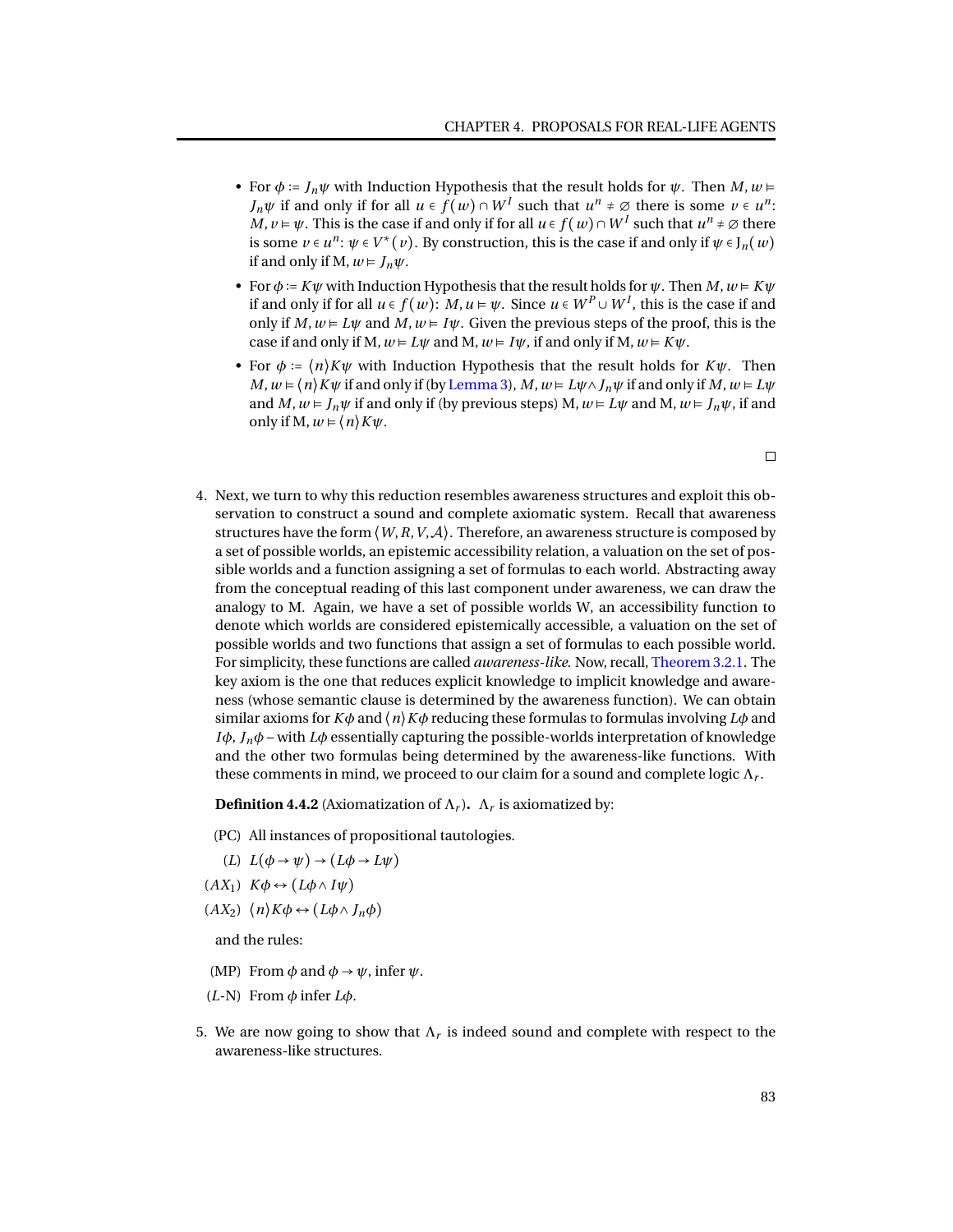**Theorem 4.4.2** (Soundness for  $\Lambda_r$ ).  $\Lambda_r$  is sound with respect to awareness-like structures.

*Proof.* The usual arguments suffice regarding (PC), (*L*), (MP), (*L*-N). The validity of (*AX*1) and (*AX*2) is a direct consequence of their construction.  $\Box$ 

Towards completeness, we need the following preliminaries. We stick to the procedure employing a canonical model. Taking (maximal) Λ*<sup>r</sup>* -consistent sets and showing Lindebaum's lemma follow the standard paradigm. Then the canonical model in our case is given by:

**Definition 4.4.3** (Canonical Model for the awareness-like structures)**.** The canonical model for the logic  $\Lambda_{\rm r}$  is the tuple  $\mathcal{M} = \langle \mathcal{W}, \mathcal{F}, \mathcal{V}, \mathcal{I}, \mathcal{J}_n \rangle$  where:

- W is the set of all  $\Lambda_r$ -maximal consistent sets.
- *F* is a function from *W* to  $P(W)$  such that  $u \in \mathcal{F}(w)$  if and only if  $\{\phi \mid L\phi \in w\} \subseteq u$ .
- $V(w) = \{p \mid p \in w\}$ , with  $w \in W$ .
- $\mathcal{I}(w) = \{\phi \mid I\phi \in w\}$ , with  $w \in \mathcal{W}$ .
- $\mathcal{J}_n(w) = {\phi | J_n \phi \in w}$  with  $w \in \mathcal{W}$ .

Unsurprisingly, there is an alternative but equivalent definition of  ${\mathcal F}$  in terms of the dual  $\hat{L}$ , i.e.  $\hat{L}\phi := \neg L\neg \phi$ . Then  $u \in \mathcal{F}(w)$  if and only if  $\{\hat{L}\phi \mid \phi \in u\} \subseteq w$ . The existence lemma is then obtained by the traditional routine. That is, for any world  $w \in W$ , if  $\hat{L}\phi \in w$  then there is some  $v \in W$  such that  $v \in \mathcal{F}(w)$  and  $\phi \in v$ . We will also use the dual modality in showing the truth lemma that follows. Finally:

**Theorem 4.4.3** (Completeness for  $\Lambda_r$ ).  $\Lambda_r$  is (strongly) complete with respect to awarenesslike structures.

As we have seen earlier, and as one can verify in [Blackburn et al.](#page-93-1) [\(2001\)](#page-93-1), it is enough to show the truth lemma. We perform induction on the complexity of  $\phi$  to show that  $\mathcal{M}, w \models \phi$  if and only if  $\phi \in w$ .

#### *Proof.*

- The claim for propositional atoms and the boolean cases clearly holds, due to the construction of the canonical model and the properties of maximal consistent sets.
- Let  $\phi := \hat{L}\psi$  with Induction Hypothesis that the claim holds for  $\psi$ . Then  $\mathcal{M}, w \models \hat{L}\psi$ if and only if for some  $u \in \mathcal{F}(w)$ :  $\mathcal{M}, u \models \psi$ . From I.H.  $\psi \in u$ . From the definition of  $\mathcal{F}: \hat{L}\psi \in \mathcal{W}$ . For the other direction, suppose that  $\hat{L}\psi \in \mathcal{W}$ . Then by the existence lemma, there is some  $u \in W$  such that  $u \in \mathcal{F}(w)$  and  $\psi \in u$ , therefore using the I.H. we get,  $M$ ,  $w \models \hat{L}\psi$ .
- Let  $\phi$  := *I* $\psi$  with Induction Hypothesis that the claim holds for  $\psi$ . Then  $\mathcal{M}, w \models I\psi$ if and only if  $\psi \in \mathcal{I}(w)$  if and only if  $I\psi \in w$ .
- $\phi := J_n \psi$  with Induction Hypothesis that the claim holds for  $\psi$ . Then  $\mathcal{M}, w \models J_n \psi$ if and only if  $\psi \in \mathcal{J}_n(w)$  if and only if  $J_n\psi \in w$ .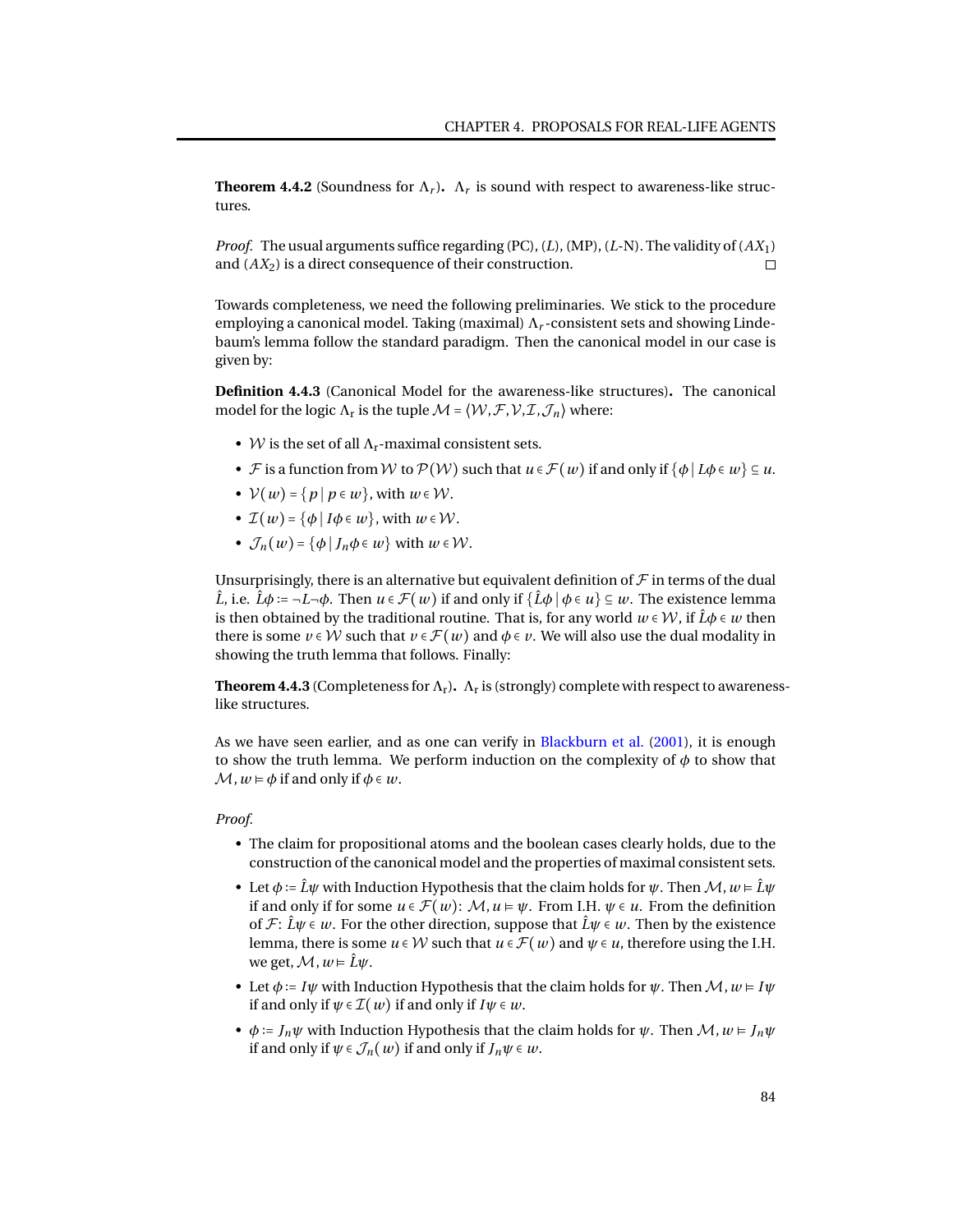- $\phi$  := *K* $\psi$  with Induction Hypothesis that the claim holds for  $\psi$ . Then  $\mathcal{M}, w \models K \psi$  if and only if  $\mathcal{M}, w \models L\psi$  and  $\mathcal{M}, w \models I\phi$  if and only if (from previous steps)  $L\psi \in \psi$ and  $I\psi \in w$  if and only if  $L\psi \wedge I\psi \in w$  if and only if (from  $AX_1$ )  $K\psi \in w$ .
- $\phi := \langle n \rangle K \psi$  with Induction Hypothesis that the claim holds for  $K \psi$ . Then  $\mathcal{M}, w \models$  $\langle n \rangle K \psi$  if and only if  $\mathcal{M}, w \models L \psi$  and  $\mathcal{M}, w \models J_n \psi$  if and only if (as above)  $L \psi \in W$ and  $J_n\psi \in w$  if and only if  $L\psi \wedge J_n\psi \in w$  if and only if (from  $AX_2$ )  $\langle n \rangle K\psi \in w$ .

 $\Box$ 

Overall, we have provided a sound and complete logic with respect to the awareness-like structures, which are nothing but reductions of our familiar impossible-world models.

This has been a "detour to completeness" for *Rasmussen*&*Bjerring*. At the beginning, we promised that with this first attempt available, analogous results can be obtained for IW. The procedure can be followed with some minor, but crucial, modifications. Most importantly, as far as the language for the reduction is concerned, it is better to employ sequences of rules, rather than individual rules, as primitives (with the semantic clause given by the analysis we performed in [Section 4.1.2;](#page-65-0) then individual applications are simply special cases). This is because, for the evaluation of arrays of reasoning, both the special operator *J* and the awarenesslike function J of the reduction need to "scan" for worlds that follow from epistemically accessible worlds *after* all reasoning steps are taken (this is why they should be now indexed by sequences). Resorting to sequences  $\langle \dagger \rangle^n$ , as well as tailoring the truth clause of *J*<sub> $\langle \dagger \rangle^n$ </sub> and construction of  $J_{(1)^n}$  – so that *n* is replaced by the rules whose application comprise the sequence – allows for similar results according to the foregoing method. Of course, one might simply follow another way and develop simple, indexed "step-logics". For instance, by allowing only one application of rules, i.e.  $\langle R_k \rangle K \psi$  in the language<sup>[20](#page-0-0)</sup>, it becomes clear that  $R_k$  might simply replace *n* throughout the procedure. Then we get an axiomatization like the one in [Defini](#page-86-0)[tion 4.4.2,](#page-86-0) where again we have  $R_k$  instead of  $n$ .

On a final note and in connection with IWe, IWPA and IWp: irrespective of the route, a reduction for IW, and the appropriate axiomatic system it generates, seem to us essential for analogous results within these systems too. It certainly paves the way to a logic for resource depletion. Then, the task seems easier for IWPA, given the reduction axioms of PAL [\(Section 2.1\)](#page-14-0). However, obtaining a complete system for IWp is trickier; it any case, though, we need reduction axioms, utilizing conditional beliefs, on top of the "basic" system supplied for IW. Apart from these potential applications, we hope that the detour provides a general method to reduce and further explore the properties of frameworks with impossible worlds.

 $^{20}$ Noticing, though, that this is a point where objections might be easily raised.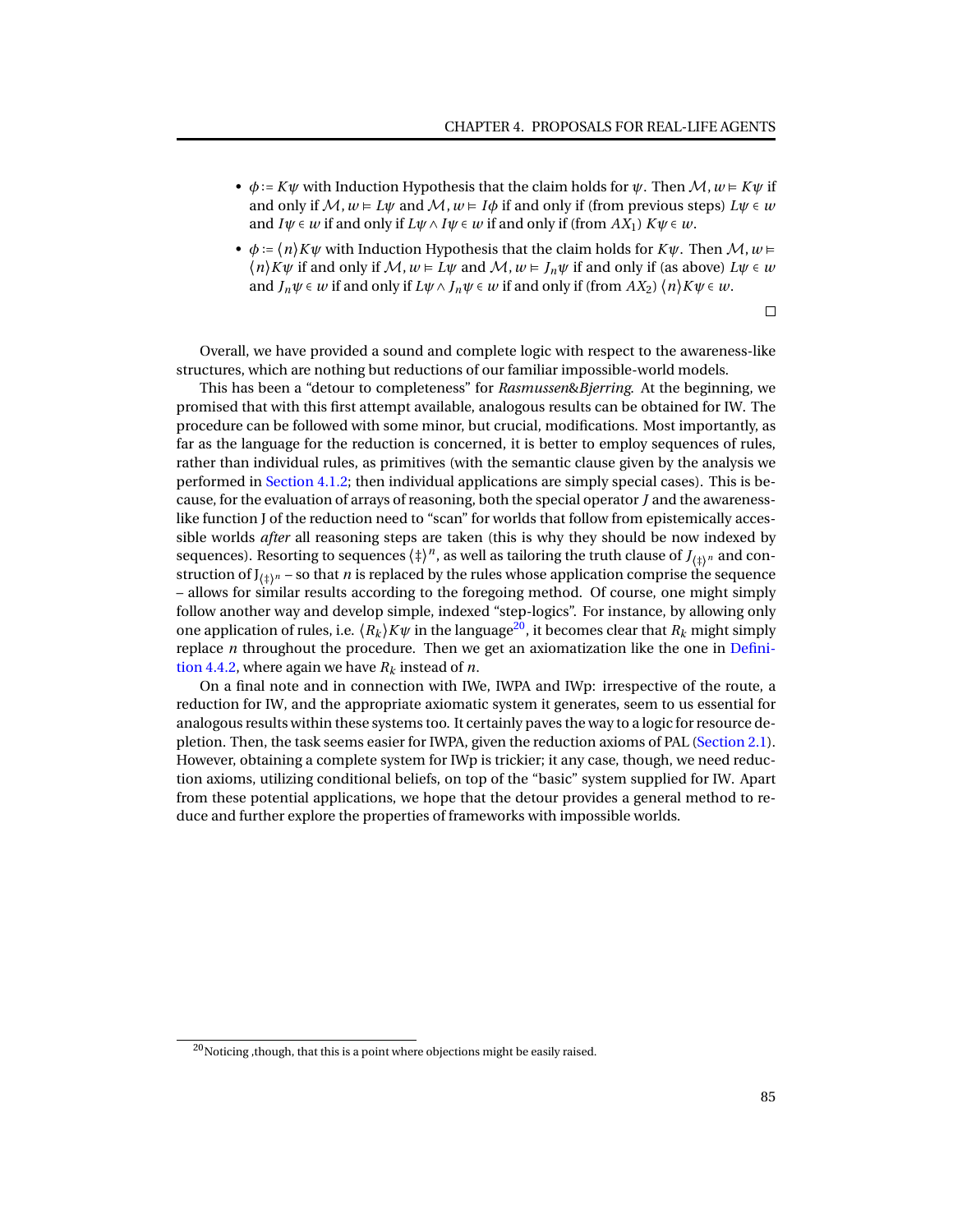## *Chapter 5*

## *Conclusions and further research*

To sum up, we first presented the standard epistemic and doxastic logics and explained where the problem of logical omniscience lies. We continued by describing how tools from DEL enhance the potential of a realistic logical modelling. With these in hand, we discussed leading attempts to resolve the problem, noticing their useful insights while still critically evaluating their performance. The remarks on the advantages and the disadvantages of the existing approaches paved the way for our own proposals against the problem. In particular, we provided a range of frameworks that take up the highlighted challenges, attacking the problem by prioritizing the investigation of an agent's reasoning steps. In this spirit, we hope that we have taken a first step towards a realistic and detailed solution.

More specifically, [Chapter 1](#page-5-0) described how systems of modal logic facilitated the formal study of knowledge and belief, but also generated logical omniscience. We then argued on why resolving the problem is a worthwhile task and gleaned properties seen as necessary for an attractive solution. [Chapter 2](#page-14-1) then briefly discussed how the simple account can be brought closer to real-life phenomena by introducing machinery from DEL and Belief Revision.

The examination of [Chapter 3](#page-20-0) began with syntactically-oriented attempts; *Syntactic structures* involve a valuation divorcing the evaluation of sentences from the usual recursive computation. Yet they fall short in conveying any property of propositional attitudes and of real, moderately competent agents. Next, Rasmussen's setting, taking its cue from Duc's *dynamic epistemic logic*, argues for a dynamic logic focusing on the agent's effort to apply inference rules. However, the lack of semantics limits the strength of this approach and undermines the adequacy of the designed logic. We continued with a large cluster of logical frameworks that promise to escape omniscience by discerning *explicit* and *implicit* attitudes. *Awareness* and *algorithmic knowledge* respectively employ an awareness function and an algorithm to locate the distinguishing factor. They too suffer criticisms, though, due to the arbitrariness of these components and the threat of retaining forms of the problem. *Justification Logic* and *logics of justified knowledge and belief* integrate the much anticipated notion of justification into the discussion and better approximate real-life situations. Concerns are then raised as these approaches might yield rather contrived ways out of the problem, or simply inherit the remarks made for *awareness*. The third family of proposals suggests the inclusion of *impossible worlds*.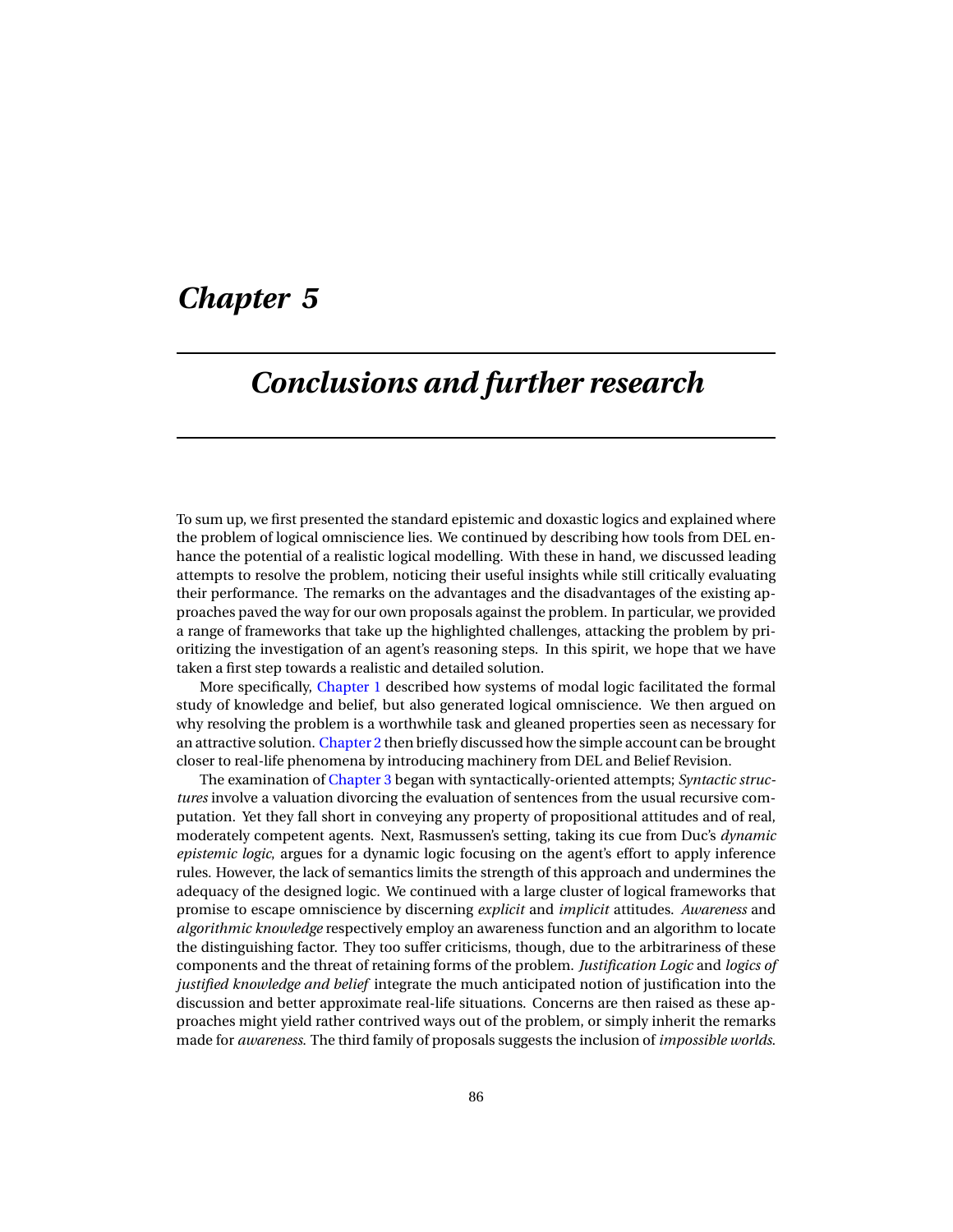Although initial attempts, solely resorting to their anarchic nature, were unsuccessful in terms of realistic and balanced modelling, this line of research still produced more sophisticated settings. Jago, who uses impossible worlds and puts forward an argument of *Indeterminacy* to explain the fallibility of agents, while still respecting normative standards, faces opposition on the motivation and adequacy of this notion. Finally, Rasmussen&Bjerring build a dynamic framework that merges a step-wise analysis of reasoning and the benefits from the introduction of impossible worlds. Despite their balanced response to the problem, doubts arise due to modelling choices that subvert its explanatory power.

Both the virtues and the shortcomings of these attempts fueled the enterprise of [Chapter 4.](#page-53-0) In order to face open challenges and give an accurate idea of how we attain knowledge and belief, we first supplied a step-wise proposal with semantics. Specifically, we built two families of refinements. First, *Rule-based worlds*, eventually leading to the sound and complete logic  $\Lambda_{\text{RW}}$ , capture reasoning processes by structuring the domain of worlds according to inference rules. This allowed for a closer examination of Rasmussen's axioms and subsequently for a fuller attack against logical omniscience. The second approach, dubbed *Impossible worlds*, worked towards the same direction, only now capturing the effect of inference rules in a dynamic impossible-worlds framework that incorporates cognitive costs too. A quantitative extension exemplified the importance of cognitive effort and formally introduced what mostly was the informal motivation of some approaches in [Chapter 3.](#page-20-0) Afterwards, we furnished this approach with actions of hard and soft information (public announcements, radical upgrades) and gave a detailed analysis of reasoning, by merging impossible worlds and ideas from the rich DEL literature. Finally, we showed how models with impossible worlds can be reduced to awareness-like ones. This "detour" is important in constructing sound and complete logics, with  $\Lambda_r$  being our case in point.

Throughout the thesis, we have hinted at several topics suggestive of further investigation. There are, at least, three directions one could follow: (a) enrich/refine the frameworks of [Chapter 4,](#page-53-0) (b) obtain complete axiomatizations for the DEL-inspired extensions of impossibleworlds settings, and (c) use empirical research towards a stronger view on the quantification of resources.

To begin with (a), we have already mentioned that systems accounting for external information are still compatible with the method followed towards a quantitative extension. Therefore, we can easily fit the formal portrayal of resource consumption under these too. It is less easy, albeit interesting, to study how other actions and, in general, insights from DEL and Belief Revision can be combined with our impossible-worlds settings; till now we have confined ourselves to inference rules, public announcements and radical upgrades. In addition, the multi-agent case, and therefore the study of the agents' interaction, common knowledge etc. poses another natural line of research. We also emphasize that while higher-order assertions (e.g. the agent's knowledge/beliefs about her own knowledge/beliefs or reasoning tracks) are prohibited in our settings, it would be interesting to allow for introspective agents – and still treat idealization in this respect. For now, we only suggest that under *Rule-based worlds*, introspective agents may be allowed, given that a new class of models is specified so that its transitions additionally reflect the outcome of introspection.

On the more technical side of (b), our first attempt towards a reduction is indicative of the path one might follow. In particular, we expect that, given the usual reduction axioms for public announcements, completeness results for the corresponding extension may be easily obtained. On the other hand, it is not as straightforward to speculate on a logic with respect to our plausibility models, due to the intricate effect of the actions.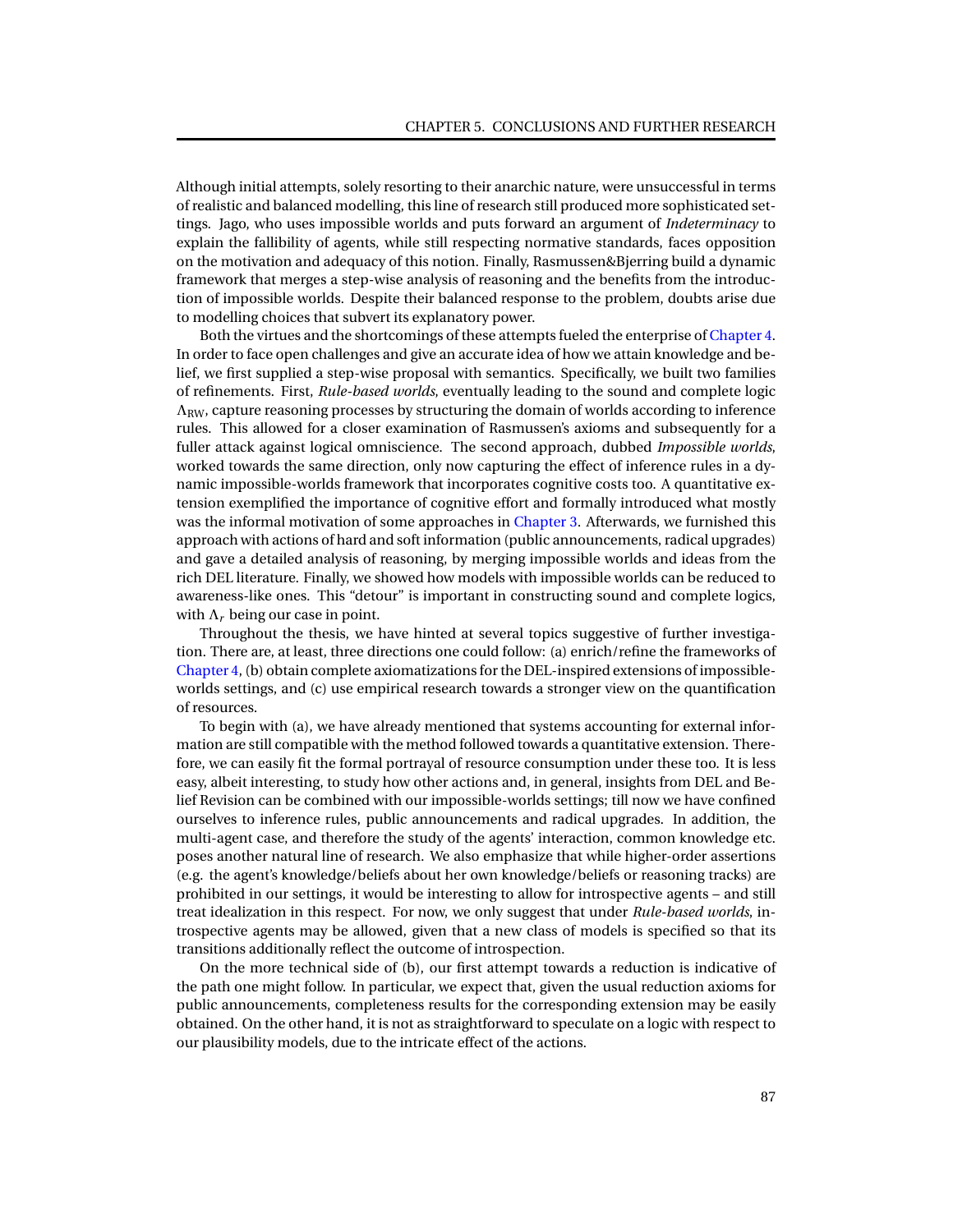The last direction requires an interdisciplinary point of view. Our own attempt to explain that the agent's insufficiency of resources perturbs reasoning offered the formal equipment to compare her cognitive capacity and the costs for each reasoning step. We did not delve into questions regarding the most appropriate system of units or the most precise way to quantify over these, with respect to memory, time etc. For this, we crucially rely on empirical indications and, in particular, on results from cognitive science and psychology of reasoning. The import of these disciplines, once assimilated by the logical system, may result in a more accurate modelling device.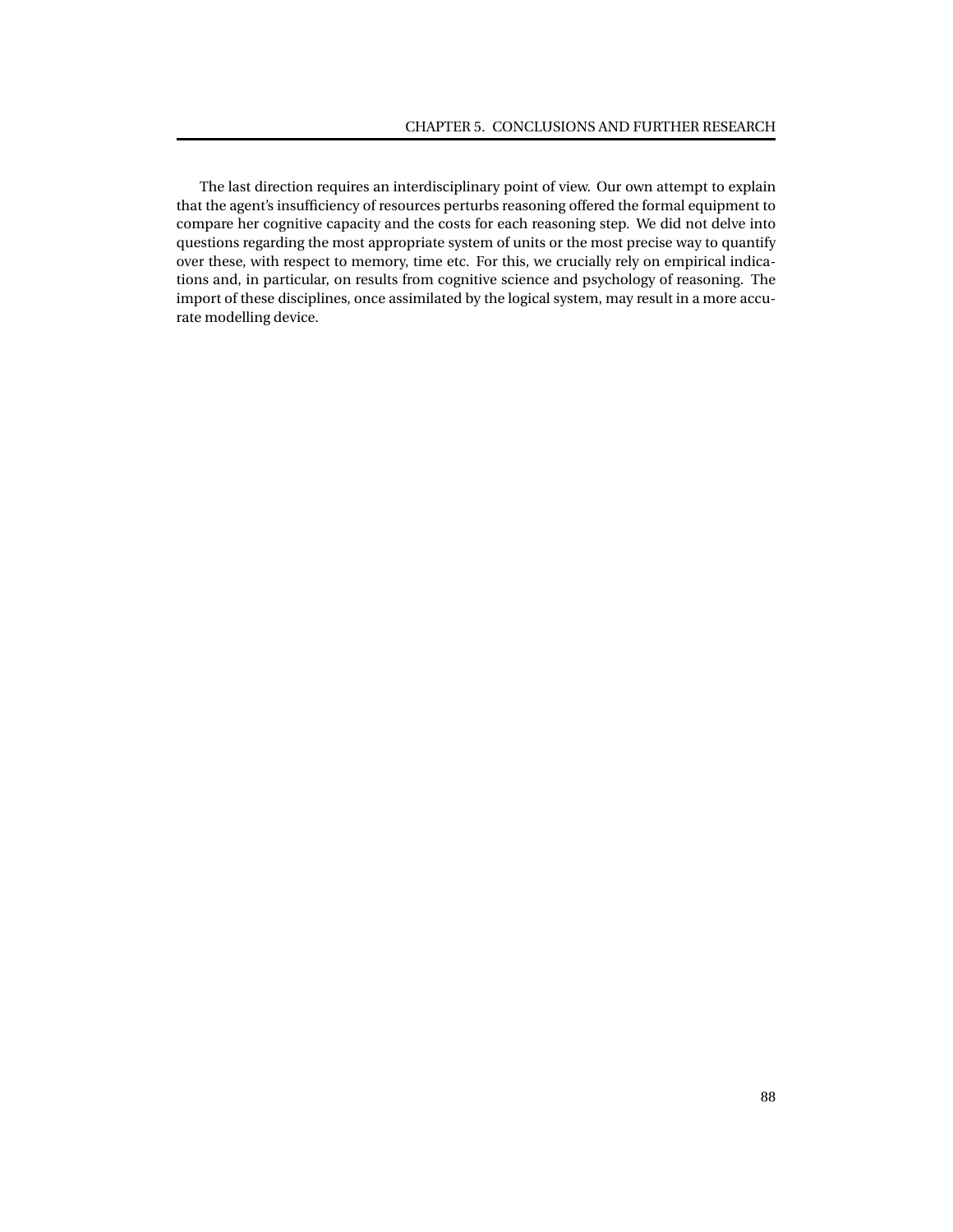# *Bibliography*

- Alchourrón, C. E., Gärdenfors, P., and Makinson, D. (1985). On the logic of theory change: Partial meet contraction and revision functions. *The Journal of Symbolic Logic*, 50(2):510– 530.
- Alxatib, S. and Pelletier, F. J. (2011). The psychology of vagueness: Borderline cases and contradictions. *Mind and Language*, 26(3):287–326.
- Artemov, S. (2008). The logic of justification. *The Review of Symbolic Logic*, 1(4):477–513.
- Artemov, S. (2011). *Why Do We Need Justification Logic?*, pages 23–38. Springer Netherlands, Dordrecht.
- Artemov, S. and Fitting, M. (2016). Justification logic. In Zalta, E. N., editor, *The Stanford Encyclopedia of Philosophy*. Metaphysics Research Lab, Stanford University, winter 2016 edition.
- Artemov, S. and Kuznets, R. (2006). *Logical Omniscience Via Proof Complexity*, pages 135–149. Springer Berlin Heidelberg, Berlin, Heidelberg.
- Artemov, S. and Kuznets, R. (2009). Logical omniscience as a computational complexity problem. In *Proceedings of the 12th Conference on Theoretical Aspects of Rationality and Knowledge*, TARK 09, pages 14–23, New York, NY, USA. ACM.
- Artemov, S. and Kuznets, R. (2013). Logical omniscience as infeasibility.
- Baltag, A., Moss, L. S., and Solecki, S. (1998). The logic of public announcements, common knowledge, and private suspicions. In *Proceedings of the 7th Conference on Theoretical Aspects of Rationality and Knowledge*, TARK '98, pages 43–56, San Francisco, CA, USA. Morgan Kaufmann Publishers Inc.
- Baltag, A. and Renne, B. (2016). Dynamic epistemic logic. In Zalta, E. N., editor, *The Stanford Encyclopedia of Philosophy*. Metaphysics Research Lab, Stanford University, winter 2016 edition.
- Baltag, A., Renne, B., and Smets, S. (2012). *The Logic of Justified Belief Change, Soft Evidence and Defeasible Knowledge*, pages 168–190. Springer Berlin Heidelberg, Berlin, Heidelberg.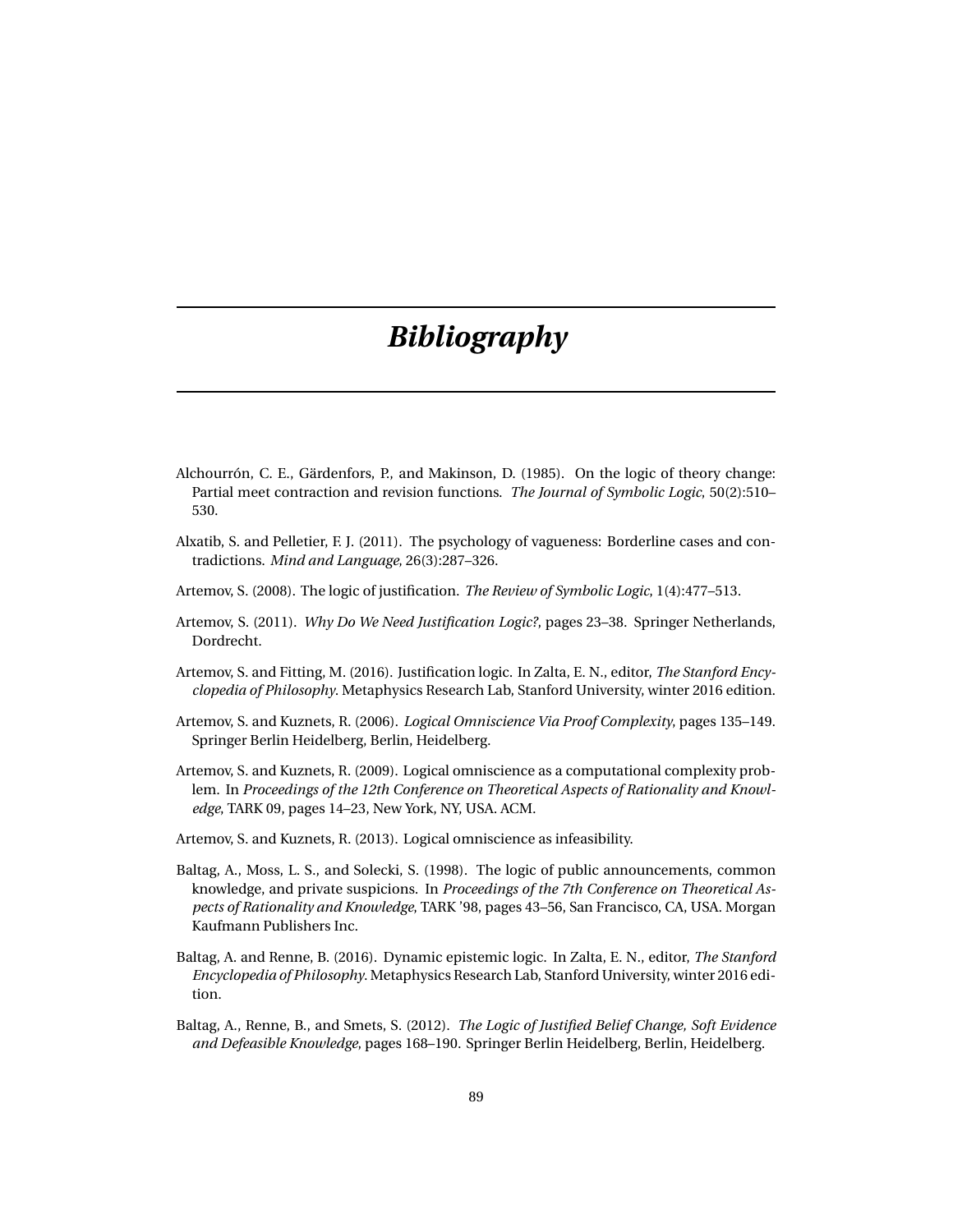- Baltag, A., Renne, B., and Smets, S. (2014). The logic of justified belief, explicit knowledge, and conclusive evidence. *Annals of Pure and Applied Logic*, 165(1):49–81.
- Baltag, A. and Smets, S. (2008). A qualitative theory of dynamic interactive belief revision. *Logic and the Foundations of Game and Decision Theory, Texts in Logic and Games*, (3):9–58.
- Berto, F. (2013). Impossible worlds. In Zalta, E. N., editor, *The Stanford Encyclopedia of Philosophy*. Metaphysics Research Lab, Stanford University, winter 2013 edition.
- Berto, F. and Plebani, M. (2015). *Ontology and Metaontology. A Contemporary Guide*. Bloomsbury Academic.
- Bezhanishvili, N. and van der Hoek, W. (2014). Structures for epistemic logic. In *Johan van Benthem on Logic and Information Dynamics*.
- Bjerring, J. C. (2013). Impossible worlds and logical omniscience: an impossibility result. *Synthese*, 190(13):2505–2524.
- <span id="page-93-1"></span>Blackburn, P., de Rijke, M., and Venema, Y. (2001). *Modal Logic*. Cambridge University Press, New York, NY, USA.
- Buss, S. R. (1998). *Handbook of Proof Theory*. Elsevier.
- Danto, A. C. (1967). On knowing that we know. In [Stroll](#page-95-2) [\(1967\)](#page-95-2), pages 32–53.
- Dieussaert, K., Schaeken, W., Schroyens, W., and D'Ydewalle, G. (2000). Strategies during complex conditional inferences. *Thinking & Reasoning*, 6(2):125–160.
- Duc, H. N. (1997). Reasoning about rational, but not logically omniscient, agents. *Journal of Logic and Computation*, 7(5):633.
- Eberle, R. A. (1974). A logic of believing, knowing, and inferring. *Synthese*, 26(3/4):356–382.
- Fagin, R. and Halpern, J. Y. (1987). Belief, awareness, and limited reasoning. *Artif. Intell.*, 34(1):39–76.
- <span id="page-93-0"></span>Fagin, R. and Halpern, J. Y. (1994). Reasoning about knowledge and probability. *J. ACM*, 41(2):340–367.
- Fagin, R., Halpern, J. Y., Moses, Y., and Y., V. M. (1995a). *Reasoning About Knowledge*. MIT press.
- Fagin, R., Halpern, J. Y., and Vardi, M. Y. (1995b). A nonstandard approach to the logical omniscience problem. *Artificial Intelligence*, 79(2):203 – 240.
- Fitting, M. (2014). Tr-2014004: Justification logics and realization. Technical report, CUNY Academic Works.
- Fiutek, V. (2013). *Playing with knowledge and belief*. PhD thesis, University of Amsterdam.
- Griggs, R. A. and Cox, J. R. (1982). The elusive thematic-materials effect in wason's selection task. *British Journal of Psychology*, 73(3):407–420.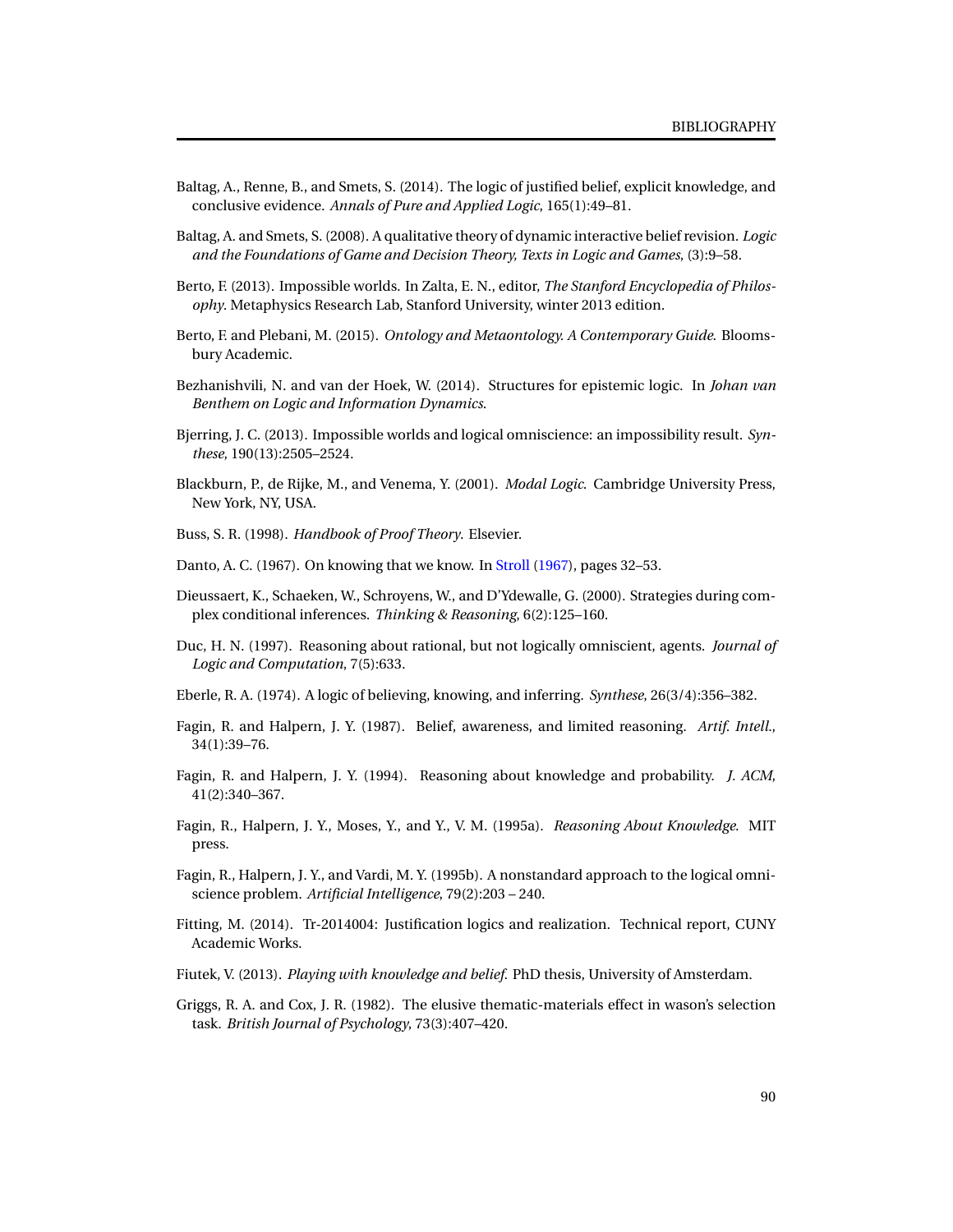- Grove, A. (1988). Two modellings for theory change. *Journal of Philosophical Logic*, 17(2):157– 170.
- Halpern, J. Y., Moses, Y., and Vardi, M. Y. (1994). Algorithmic knowledge. In *Proceedings of the 5th Conference on Theoretical Aspects of Reasoning About Knowledge*, TARK '94, pages 255–266, San Francisco, CA, USA. Morgan Kaufmann Publishers Inc.
- Halpern, J. Y. and Pucella, R. (2011). Dealing with Logical Omniscience. *Artificial Intelligence*, 175(1):220–235.
- Hintikka, J. (1962). *Knowledge and Belief: an introduction to the logic of the two notions*. Ithaca, N.Y.,Cornell University Press.
- Hintikka, J. (1975). Impossible possible worlds vindicated. *Journal of Philosophical Logic*, 4(4):475–484.
- Jago, M. (2006). Hintikka and cresswell on logical omniscience. *Logic and Logical Philosophy*, 15(3):325–354.
- Jago, M. (2009). Epistemic logic for rule-based agents. *Journal of Logic, Language and Information*, 18(1):131–158.
- Jago, M. (2014). *The Impossible: An Essay on Hyperintensionality*. Oxford University Press.
- Kahneman, D. (2003). Maps of bounded rationality: Psychology for behavioral economics. *American Economic Review*, 93(5):1449–1475.
- Konolige, K. (1988). What awareness isn't: A sentential view of implicit and explicit belief. *Journal of Symbolic Logic*, 53(2):667–668.
- Lehrer, K. (2000). *Theory of Knowledge*. Westview Press.
- Lehrer, K. and Paxson, T. (1969). Knowledge: Undefeated justified true belief. *Journal of Philosophy*, 66(8):225–237.
- Lemmon, E. J. (1967). If I know, do I know that I know? In [Stroll](#page-95-2) [\(1967\)](#page-95-2), pages 54–83.
- Levesque, H. J. (1984). A logic of implicit and explicit belief. In *Proceedings of the Fourth AAAI Conference on Artificial Intelligence*, AAAI'84, pages 198–202. AAAI Press.
- Moreno, A. (1998). Avoiding logical omniscience and perfect reasoning: a survey. *AI Communications*, 11(2):101–122.
- Moses, Y. (1988). Resource-bounded knowledge. In *Proceedings of the 2Nd Conference on Theoretical Aspects of Reasoning About Knowledge*, TARK '88, pages 261–275, San Francisco, CA, USA. Morgan Kaufmann Publishers Inc.
- Parikh, R. (2008). Sentences, belief and logical omniscience, or what does deduction tell us? *The Review of Symbolic Logic*, 1:459–476.
- Plaza, J. (2007). Logics of public communications. *Synthese*, 158(2):165–179.
- Priest, G. (2006). *In Contradiction*. Oxford University Press UK.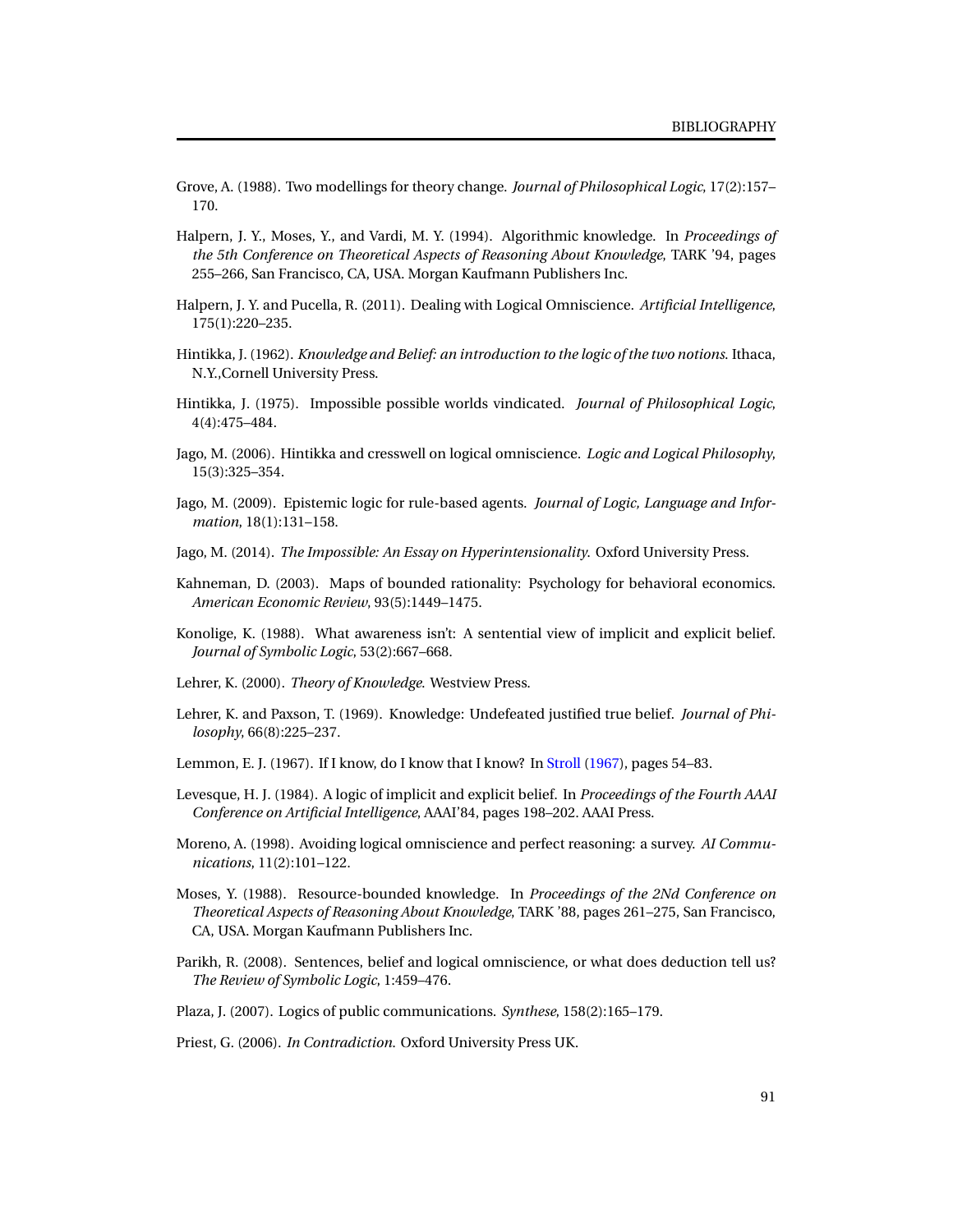- Rasmussen, M. S. (2015). Dynamic epistemic logic and logical omniscience. *Logic and Logical Philosophy*, 24:377–399.
- Rasmussen, M. S. and Bjerring, J. C. (2015). A dynamic solution to the problem of logical omniscience. *(forthcoming)*.
- Ripley, D. (2011). *Contradictions at the Borders*, pages 169–188. Springer Berlin Heidelberg, Berlin, Heidelberg.
- Schacter, D. L. (1987). Implicit Memory: History and Current Status. *Journal of Experimental Psychology: Learning, Memory, and Cognition*, 13(3):501–518.
- Schacter, D. L. and Tulving, E. (1994). *Memory Systems 1994*. MIT Press.
- Simon, H. (1955). A behavioral model of rational choice. *The Quarterly Journal of Economics*, 69(1):99–118.
- <span id="page-95-1"></span>Spohn, W. (1988). Ordinal conditional functions. a dynamic theory of epistemic states. In Harper, W. L. and Skyrms, B., editors, *Causation in Decision, Belief Change, and Statistics, vol. II*. Kluwer Academic Publishers.
- Stalnaker, R. (1991). The problem of logical omniscience, I. *Synthese*, 89(3):425–440.
- Stalnaker, R. (2006). On logics of knowledge and belief. *Philosophical Studies*, 128(1):169–199.
- Stenning, K. and van Lambalgen, M. (2008). *Human Reasoning and Cognitive Science*. Boston, USA: MIT Press.
- Stokhof, M. and van Lambalgen, M. (2011). Abstractions and idealisations: The construction of modern linguistics. *Theoretical Linguistics*, 37(1-2):1–26.
- <span id="page-95-2"></span>Stroll, A., editor (1967). *Epistemology*. Harper and Rowe, New York.
- van Benthem, J. (2007). Dynamic logic for belief revision. *Journal of Applied Non-Classical Logics*, 17(2):129–155.
- <span id="page-95-0"></span>van Benthem, J. (2008). Logic and reasoning: Do the facts matter? *Studia Logica: An International Journal for Symbolic Logic*, 88(1):67–84.
- van Benthem, J., van Ditmarsch, H., van Eijck, J., and Jaspars, J. (2016). *Logic in Action*.
- van Ditmarsch, H. (2005). Prolegomena to dynamic logic for belief revision. *Synthese*, 147(2):229–275.
- van Ditmarsch, H., Halpern, J., van der Hoek, W., and Kooi, B. (2015). *Handbook of Epistemic Logic*. College Publications.
- van Ditmarsch, H., van der Hoek, W., and Kooi, B. (2004). Public announcements and belief expansion. *Proceedings of AiML-2004 (Advances in Modal Logic), University of Manchester*, pages 62–73.
- van Ditmarsch, H., van der Hoek, W., and Kooi, B. (2007). *Dynamic Epistemic Logic*. Springer Publishing Company, Incorporated, 1st edition.